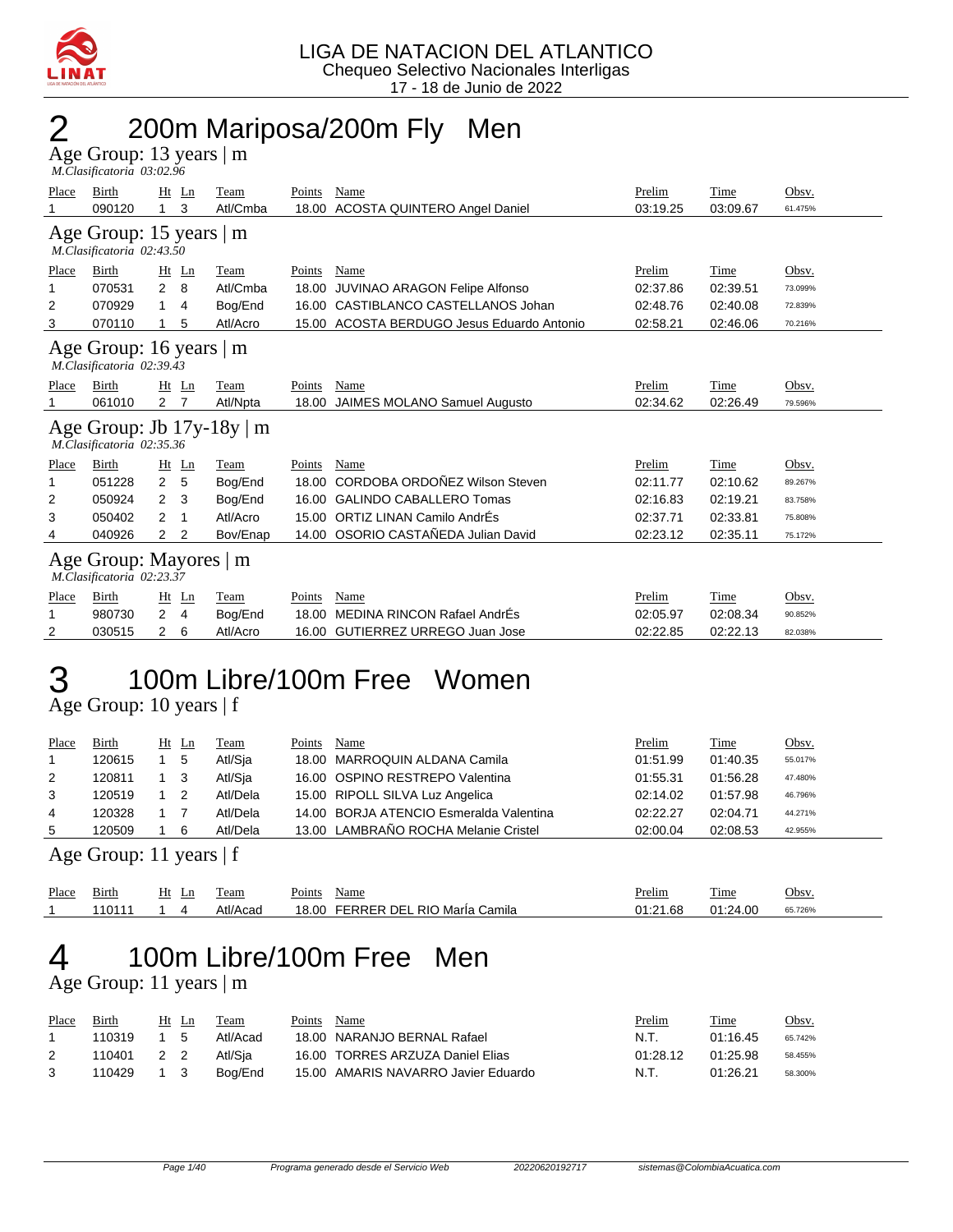

Chequeo Selectivo Nacionales Interligas 17 - 18 de Junio de 2022

|                                                                  |                              |              |                  | . .<br>TU UU UUTIIU UU LULL                            |                    |                  |                  |  |  |  |  |  |
|------------------------------------------------------------------|------------------------------|--------------|------------------|--------------------------------------------------------|--------------------|------------------|------------------|--|--|--|--|--|
| Continuing Event: 4 100m Libre/100m Free Age Group: 11 YEARS   M |                              |              |                  |                                                        |                    |                  |                  |  |  |  |  |  |
|                                                                  | 111111                       | 2 1          | Atl/Dela         | ECHEVERRIA MESA Julian David                           | 01:52.20           | No Show          |                  |  |  |  |  |  |
|                                                                  | 110311                       | - 4          | Atl/Sia          | <b>ISMAIL MONSALVE Kassem AI Khaled</b>                | N.T.               | No Show          |                  |  |  |  |  |  |
|                                                                  | Age Group: 12 years $\mid$ m |              |                  |                                                        |                    |                  |                  |  |  |  |  |  |
| Place                                                            | <b>Birth</b><br>100115       | Ht Ln<br>2 4 | Team<br>Atl/Cmba | Name<br>Points<br>18.00 GUERRA BALDOVINO Emiliano Jose | Prelim<br>01:14.03 | Time<br>01:10.65 | Obsv.<br>71.139% |  |  |  |  |  |

| -6 | 100712  | 2 7 | Bog/End  | 12.00 SALAMANCA GARCÍA Simon Emilio  | 01:32.86 | 01:26.21 | 58.300% |
|----|---------|-----|----------|--------------------------------------|----------|----------|---------|
| 5  | 100127  | 2 3 | Bog/End  | 13.00 TORRES VEGA Thomas Felipe      | 01:21.84 | 01:20.90 | 62.126% |
| 4  | 100413  | 2 8 | Atl/Pont | 14.00 MEJIA RODRIGUEZ Santiago       | N.T.     | 01:19.60 | 63.141% |
| 3  | 100217  | 2 6 | Atl/Cmba | 15.00 COLLANTE MENDOZA Juan Pablo    | 01:23.56 | 01:17.32 | 65.003% |
| 2  | 100604  | 2 5 | Atl/Acro | 16.00 PEDROZA BLANCO Carlos Daniel   | 01:16.19 | 01:11.70 | 70.098% |
|    | כו דטטו | Z 4 | Ati/Umba | 18.00 GUERRA BALDOVINO EMIIIANO JOSE | UI:14.U3 | UT:TU.65 | 71.139% |

## 5 100m Libre/100m Free Women

Age Group: 12 years | f

|              | M.Clasificatoria 01:13.44 |     |       |          |        |                                      |               |             |         |  |  |  |
|--------------|---------------------------|-----|-------|----------|--------|--------------------------------------|---------------|-------------|---------|--|--|--|
| <b>Place</b> | Birth                     |     | Ht Ln | Team     | Points | Name                                 | <b>Prelim</b> | <u>Time</u> | Obsv.   |  |  |  |
|              | 100506                    | 5 8 |       | Atl/Acad |        | 18.00 JARAMILLO TRUJILLO Sara        | 01:12.33      | 01:12.47    | 76.183% |  |  |  |
| 2            | 100408                    | 36  |       | Maɑ/Swom |        | 16.00 PEREZ RESTREPO Valentina       | 01:25.40      | 01:21.55    | 67.701% |  |  |  |
| 3            | 100818                    | 2 5 |       | Atl/Dela |        | 15.00 TRESPALACIOS MOSCOTE Valentina | 01:32.77      | 01:28.11    | 62.660% |  |  |  |
|              |                           |     |       |          |        |                                      |               |             |         |  |  |  |

#### Age Group: 13 years | f

|       | M.Clasificatoria 01:10.43                                                                                                  |                |                |          |        |                                   |          |          |         |  |  |
|-------|----------------------------------------------------------------------------------------------------------------------------|----------------|----------------|----------|--------|-----------------------------------|----------|----------|---------|--|--|
| Place | Birth                                                                                                                      |                | $Ht$ Ln        | Team     | Points | Name                              | Prelim   | Time     | Obsv.   |  |  |
|       | 090508                                                                                                                     | 3 <sub>3</sub> |                | Bog/End  |        | 18.00 ALVARADO MACIAS Isabella    | 01:22.72 | 01:13.82 | 74.790% |  |  |
| 2     | 090129                                                                                                                     | 3              | -8             | Atl/Acro |        | 16.00 GOMEZ PEREZ Rashel Carolina | 01:30.70 | 01:21.53 | 67.717% |  |  |
| 3     | 090424                                                                                                                     | 3 7            |                | Atl/Acro |        | 15.00 PAZ MELO Daniela Patricia   | 01:22.08 | 01:22.08 | 67.264% |  |  |
| Place | Age Group: 14 years $ f $<br>M.Clasificatoria 01:07.66<br>Birth<br>Name<br>Prelim<br>Time<br>Obsv.<br>Ht<br>Points<br>Team |                |                |          |        |                                   |          |          |         |  |  |
| -1    | 080919                                                                                                                     | $4\quad 2$     | Ln             | Bog/Nrvb |        | 18.00 ROSAS GONZALEZ Gabriela     | 01:16.18 | 01:11.51 | 77.206% |  |  |
| 2     | 080609                                                                                                                     | 5              | $\overline{2}$ | Atl/Cmba |        | 16.00 BRITO RODRIGUEZ María Jose  | 01:10.47 | 01:12.44 | 76.215% |  |  |
| 3     | 080428                                                                                                                     | 3              | 4              | Atl/Acad |        | 15.00 VIDES OJEDA MarÍa Jose      | 01:19.20 | 01:17.32 | 71.405% |  |  |
| 4     | 080708                                                                                                                     | 4              | 8              | Atl/Cfma |        | 14.00 SALAZAR GALLARDO Juliana    | 01:18.70 | 01:21.28 | 67.926% |  |  |

5 081212 2 6 Atl/Dela 13.00 SERRANO QUIROZ Salome 01:37.87 01:33.79 58.866% 6 080130 1 6 Bov/Titb 12.00 BARBOZA RIVAS Armi Karyme N.T. 01:41.91 54.175% 081129 2 4 Atl/Acad PICHON HERRERA Salome 01:31.21 No Show

Age Group: 15 years | f

| M.Clasificatoria 01:06.65 |              |                     |          |        |                                     |          |          |         |  |  |  |
|---------------------------|--------------|---------------------|----------|--------|-------------------------------------|----------|----------|---------|--|--|--|
| Place                     | <b>Birth</b> | $Ht$ Ln             | Team     | Points | Name                                | Prelim   | Time     | Obsv.   |  |  |  |
|                           | 071003       | 4 4                 | Atl/Dela |        | 18.00 GONZALEZ DAVILA Natalia Sofia | 01:13.59 | 01:11.90 | 76.787% |  |  |  |
| 2                         | 071214       | - 3<br>4            | Atl/Dela |        | 16.00 CORREDOR SABOYA Isabella      | 01:14.80 | 01:13.01 | 75.620% |  |  |  |
| 3                         | 071125       | -6<br>4             | Atl/Dela |        | 15.00 RAMIREZ CASTILLA Sofia        | 01:15.49 | 01:16.54 | 72.132% |  |  |  |
| $\overline{4}$            | 070112       | 3<br>- 5            | Mag/Swom |        | 14.00 ESTOR SOTO Jesica Alejandra   | 01:21.08 | 01:19.28 | 69.639% |  |  |  |
| 5                         | 070801       | 3 <sub>2</sub>      | Atl/Dela |        | 13.00 RODRIGUEZ HOYOS Keily Sharlot | 01:26.22 | 01:27.18 | 63.329% |  |  |  |
| 6                         | 070803       | $2 \quad 3$         | Atl/Cfma |        | 12.00 ALFARO RENDON Laura Valentina | 01:33.73 | 01:31.01 | 60.664% |  |  |  |
| 7                         | 070612       | 3<br>$\overline{1}$ | Atl/Cmba |        | 11.00 ALDANA BERRIO Sayoba Julianee | 01:28.99 | 01:31.02 | 60.657% |  |  |  |
| 8                         | 071007       | - 3                 | Atl/Acro |        | 10.00 PEREZ VERGARA Nayibe Arleth   | N.T.     | 01:57.20 | 47.108% |  |  |  |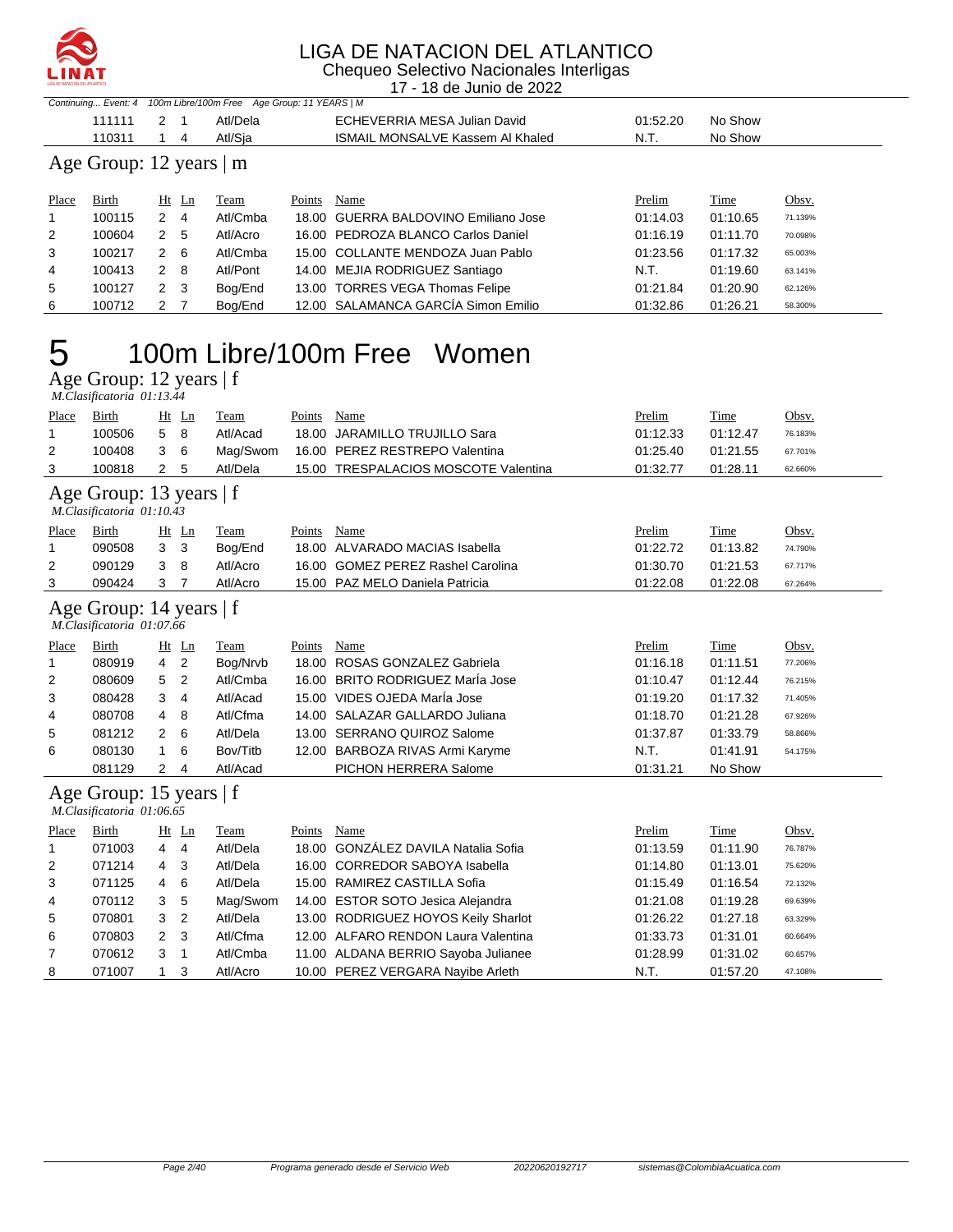

#### 100m Libre/100m Free Women

Age Group: Jb 16y-17y | f

| Place          | <b>Birth</b> |   | $Ht$ Ln        | <b>Team</b> | Points | Name                                   | Prelim   | <b>Time</b> | Obsv.   |
|----------------|--------------|---|----------------|-------------|--------|----------------------------------------|----------|-------------|---------|
| $\overline{1}$ | 050727       | 5 | $\overline{4}$ | Bog/End     |        | 18.00 LESMES MONTES Sofia              | 01:00.86 | 01:00.86    | 90.716% |
| 2              | 061103       | 5 | - 5            | Atl/Acad    |        | 16.00 VIZCAINO OLIVEROS MarÍa Angelica | 01:06.50 | 01:05.60    | 84.162% |
| 3              | 051229       | 5 | - 3            | Atl/Npta    |        | 15.00 BENAVIDES GRANADOS Karol Andrea  | 01:07.61 | 01:09.18    | 79.806% |
| $\overline{4}$ | 050624       | 5 |                | Atl/Acro    |        | 14.00 MARQUEZ FORERO Camila Andrea     | 01:11.52 | 01:11.23    | 77.509% |
| 5              | 051217       |   | -5             | Mag/Psm     |        | 13.00 LARA PARDO Laura Milena          | N.T.     | 01:16.16    | 72.492% |
| 6              | 061123       | 4 | -1             | Atl/Acad    |        | 12.00 FUENMAYOR LOPEZ Luisa Fernanda   | 01:18.02 | 01:17.15    | 71.562% |
| $\overline{7}$ | 061103       | 4 | - 7            | Bog/Naut    |        | 11.00 GOMEZ MUÑOZ Valentina            | 01:16.84 | 01:20.93    | 68.219% |
| 8              | 061203       | 2 | $\overline{2}$ | Atl/Dela    |        | 10.00 SOLANO AMAYA MarÍa Paula         | 01:38.95 | 01:31.27    | 60.491% |

#### Age Group: Mayores | f

 *M.Clasificatoria 01:02.60* 

|                | <i>M.Clasylcatoria</i> 01.02.00 |                |             |        |                                       |          |             |         |  |  |  |  |
|----------------|---------------------------------|----------------|-------------|--------|---------------------------------------|----------|-------------|---------|--|--|--|--|
| Place          | <b>Birth</b>                    | $Ht$ Ln        | <b>Team</b> | Points | Name                                  | Prelim   | <b>Time</b> | Obsv.   |  |  |  |  |
| $\mathbf{1}$   | 020831                          | $2 \quad 8$    | Bog/End     |        | 18.00 ALVARADO MACIAS Mariana         | N.T.     | 01:08.10    | 81.072% |  |  |  |  |
| 2              | 030209                          | 5 6            | Bov/Cnc     |        | 16.00 VIDAL VANEGAS MarÍa Fernanda    | 01:10.45 | 01:11.66    | 77.044% |  |  |  |  |
| 3              | 030803                          | -5<br>4        | Atl/Acad    |        | 15.00 MORENO BABILONIA Juliana Andrea | 01:14.14 | 01:12.04    | 76.638% |  |  |  |  |
| $\overline{4}$ | 950104                          | $2 \quad 1$    | Atl/Acro    |        | 14.00 OLIVERA SARMIENTO María Jose    | N.T.     | 01:16.68    | 72.001% |  |  |  |  |
| 5              | 020801                          | 5 <sub>1</sub> | Bov/Cnc     |        | 13.00 JULIO PATERNINA Keisy Johana    | 01:12.05 | 01:16.86    | 71.832% |  |  |  |  |
| 6              | 021030                          | 1 4            | Bov/Titb    |        | 12.00 PANTOJA PADILLA Laura Sofia     | N.T.     | 01:19.89    | 69.108% |  |  |  |  |
|                | 801020                          | 2 7            | Atl/Acro    |        | 11.00 AQUITE RAMIREZ Sandra Marcela   | N.T.     | 02:10.72    | 42.235% |  |  |  |  |

## 100m Libre/100m Free Men

Age Group: 13 years | m

|       | M.Clasificatoria 01:04.93 |                 |     |          |        |                                             |          |          |         |
|-------|---------------------------|-----------------|-----|----------|--------|---------------------------------------------|----------|----------|---------|
| Place | Birth                     | $Ht$ Ln         |     | Team     | Points | Name                                        | Prelim   | Time     | Obsv.   |
|       | 090206                    | 10 <sub>3</sub> |     | Atl/Acro |        | 18.00 CRUECHE TRESPALACIOS Omar Enrique Mao | 01:05.51 | 01:04.35 | 78.104% |
| 2     | 090623                    | 8               | - 6 | Atl/Acro |        | 16.00 ESTUPIÑAN BOHORQUEZ Miguel Angel      | 01:11.84 | 01:07.88 | 74.042% |
| 3     | 090302                    | 8               | 4   | Atl/Acro |        | 15.00 LEWINNEK BARCASNEGRAS Michael         | 01:10.17 | 01:09.06 | 72.777% |
| 4     | 090901                    | $7^{\circ}$     | -3  | Atl/Cfma |        | 14.00 ZAMORA DE LUIS Manuel Salvador        | 01:14.35 | 01:09.59 | 72.223% |
| 5     | 090430                    | $\overline{7}$  | 2   | Atl/Acro |        | 13.00 MUJICA ALVARADO Josue Alexander       | 01:15.14 | 01:10.90 | 70.889% |
| 6     | 090304                    | 8               | -8  | Atl/Acad |        | 12.00 LIZCANO GALINDO Camilo                | 01:13.53 | 01:12.14 | 69.670% |
| 7     | 090922                    | 6               | 5   | Atl/Acro |        | 11.00 VIASUS CUELLAR Juan Diego             | 01:17.00 | 01:12.79 | 69.048% |
| 8     | 090103                    | 5 <sub>2</sub>  |     | Atl/Dela |        | 10.00 SOLANO AMAYA Samuel Jose              | 01:24.45 | 01:17.46 | 64.885% |
| 9     | 090514                    | 5 7             |     | Atl/Sja  |        | 8.00 ALZATE POSADA Francisco Javier         | 01:25.85 | 01:19.33 | 63.356% |
| 10    | 091121                    | $1 \quad$       |     | Atl/Sja  |        | 7.00 ARDILA GARCÍA Tito Elias               | N.T.     | 01:20.73 | 62.257% |
| 11    | 090626                    | 4               | 2   | Bog/End  |        | 6.00 CRUZ ARAGON Emmanuel                   | 01:35.50 | 01:20.87 | 62.149% |

| 6  | 090304 | 8 | -8                         | Atl/Acad | 12.00 LIZCANO GALINDO Camilo        | 01:13.53 | 01:12.14 | 69.670% |
|----|--------|---|----------------------------|----------|-------------------------------------|----------|----------|---------|
| 7  | 090922 | 6 | 5                          | Atl/Acro | 11.00 VIASUS CUELLAR Juan Diego     | 01:17.00 | 01:12.79 | 69.048% |
| 8  | 090103 | 5 | $\overline{2}$             | Atl/Dela | 10.00 SOLANO AMAYA Samuel Jose      | 01:24.45 | 01:17.46 | 64.885% |
| 9  | 090514 | 5 | $\overline{7}$             | Atl/Sja  | 8.00 ALZATE POSADA Francisco Javier | 01:25.85 | 01:19.33 | 63.356% |
| 10 | 091121 |   | $\overline{7}$             | Atl/Sja  | 7.00 ARDILA GARCÍA Tito Elias       | N.T.     | 01:20.73 | 62.257% |
| 11 | 090626 | 4 | $\overline{2}$             | Bog/End  | 6.00 CRUZ ARAGON Emmanuel           | 01:35.50 | 01:20.87 | 62.149% |
| 12 | 090120 | 5 | - 6                        | Atl/Cmba | 5.00 ACOSTA QUINTERO Angel Daniel   | 01:23.21 | 01:22.24 | 61.114% |
| 13 | 090812 | 4 | $\overline{7}$             | Atl/Acro | 4.00 FORERO SUAREZ Esteban          | 01:35.92 | 01:27.70 | 57.309% |
| 14 | 090124 |   | $\overline{\phantom{a}}^2$ | Bog/End  | 3.00 AGUILERA OLIVEROS Sebastian    | N.T.     | 01:29.36 | 56.244% |
| 15 | 091023 | 4 | -3                         | Atl/Acad | 2.00 GONZALES HENRIQUEZ Alejandro   | 01:32.01 | 01:33.84 | 53.559% |
|    | 091228 |   |                            | Bov/Titb | GONZALEZ ORTIZ Donald De JesÚs      | N.T.     | No Show  |         |

#### Age Group: 14 years | m  *M.Clasificatoria 01:01.26*

| Place | <b>Birth</b> | $Ht$ Ln         |                | <b>feam</b> | Points | Name                                  | Prelim   | Time     | Obsv.   |
|-------|--------------|-----------------|----------------|-------------|--------|---------------------------------------|----------|----------|---------|
|       | 080108       | 12 <sub>3</sub> |                | Bog/End     |        | 18.00 GUERRERO MALDONADO Jeronimo     | 00:58.90 | 00:58.61 | 85.753% |
| 2     | 080417       | 11 5            |                | Atl/Npta    |        | 16.00 BENAVIDES GRANADOS Jhese David  | 01:03.27 | 01:03.26 | 79.450% |
| 3     | 080518       | $11^{2}$        |                | Atl/Sja     |        | 15.00 PARRA ROA Juan Jose             | 01:03.95 | 01:05.55 | 76.674% |
| 4     | 080722       | 9.              | -6             | Atl/Acad    |        | 14.00 PINTO SIADO David Alejandro     | 01:08.28 | 01:07.60 | 74.349% |
| 5     | 080104       | 8               | $\overline{2}$ | Boa/End     |        | 13.00 SALAMANCA GARCÍA Samuel Esteban | 01:12.11 | 01:08.14 | 73.760% |
| 6     | 080717       |                 |                | Mag/Swom    |        | 12.00 ROJAS BARRETO Samuel Alexander  | N.T.     | 01:08.38 | 73.501% |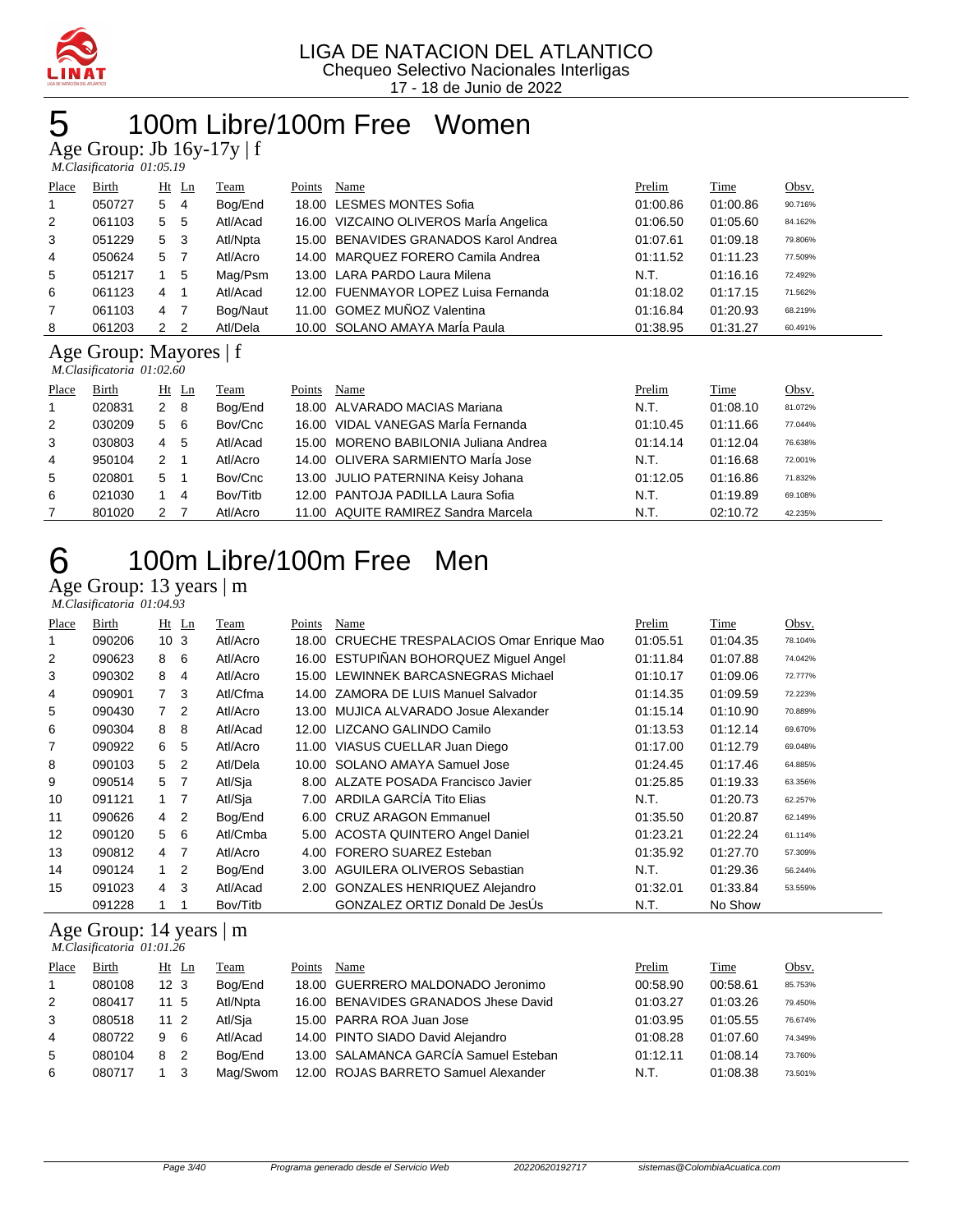

#### LIGA DE NATACION DEL ATLANTICO Chequeo Selectivo Nacionales Interligas

17 - 18 de Junio de 2022

|    | Continuing Event: 6 |                |                | 100m Libre/100m Free Age Group: 14 YEARS   M |      |                                       |          |          |         |
|----|---------------------|----------------|----------------|----------------------------------------------|------|---------------------------------------|----------|----------|---------|
| 7  | 080604              | 9              | 8              | Atl/Cmba                                     |      | 11.00 CARRILLO MARTÍNEZ Santiago      | 01:09.91 | 01:09.40 | 72.421% |
| 8  | 081109              | 8              | 5              | Atl/Sia                                      |      | 10.00 GOMEZ MORELO Daniel Eduardo     | 01:10.60 | 01:10.72 | 71.069% |
| 9  | 080826              |                | 7 <sub>1</sub> | Atl/Acad                                     |      | 8.00 GONZÁLEZ BENITEZ Samuel Enrique  | 01:15.28 | 01:11.63 | 70.166% |
| 10 | 080502              |                | $1 \quad 4$    | Bov/Titb                                     |      | 7.00 HERNANDEZ DÍAZ RaÚI Jose         | N.T.     | 01:11.82 | 69.981% |
| 11 | 080208              | 6              | -3             | Atl/Sia                                      |      | 6.00 ORTIZ NADER Samuel               | 01:17.16 | 01:12.15 | 69.660% |
| 12 | 080712              | 8              | -1             | Atl/Sja                                      |      | 5.00 BARROS BOVEA Santiago AndrÉs     | 01:12.72 | 01:15.67 | 66.420% |
| 13 | 080905              | 6              | 7              | Atl/Cfma                                     |      | 4.00 HERNANDEZ SANDOVAL Sandro Jesus  | 01:19.04 | 01:15.72 | 66.376% |
| 14 | 080417              | 4              | 8              | Atl/Acro                                     |      | 3.00 RINCONES PANA Jose David         | 01:45.93 | 01:20.00 | 62.825% |
| 15 | 080728              | 5.             | $\overline{4}$ | Atl/Dela                                     |      | 2.00 LAMBRAÑO ROCHA Donovan Steven    | 01:21.30 | 01:21.20 | 61.897% |
| 16 | 081108              | 5              | -1             | Atl/Cmba                                     | 1.00 | <b>CANO GARCIA Sebastian</b>          | 01:28.22 | 01:22.93 | 60.605% |
| 17 | 080729              | $\overline{4}$ | 4              | Atl/Dela                                     |      | <b>JIMENEZ AGUAS Mateo</b>            | 01:30.17 | 01:23.04 | 60.525% |
| 17 | 080920              | 4              | 5              | Atl/Sja                                      |      | RAMIREZ CASTIBLANCO Pablo Arturo      | 01:31.53 | 01:23.04 | 60.525% |
| 19 | 080404              | 2              | -1             | Atl/Sja                                      |      | <b>GOMEZ MARTINEZ Gabriel Ricardo</b> | N.T.     | 01:26.02 | 58.428% |
| 20 | 080923              | 5              | 8              | Atl/Acad                                     |      | DIAZ MURILLO Juan Jose                | 01:29.89 | 01:28.93 | 56.516% |
| 21 | 080428              | 2              | 8              | Atl/Sja                                      |      | RODRIGUEZ BARRIOS Matias              | N.T.     | 01:29.17 | 56.364% |
| 22 | 080515              |                | 5              | Atl/Sja                                      |      | QUINTERO HERRERA Oscar Alonso         | N.T.     | 01:31.30 | 55.049% |
| 23 | 081107              | $\overline{4}$ | 6              | Atl/Sia                                      |      | ROJANO RETAMOZO Diego Andres          | 01:32.59 | 01:32.87 | 54.119% |
| 24 | 080404              | 3              | 4              | Atl/Sja                                      |      | PEREZ MENCO Carlos Daniel             | 01:34.86 | 01:34.86 | 52.983% |
| 25 | 080824              |                | 6              | Atl/Sja                                      |      | <b>MOLINA JEREZ Samuel Jose</b>       | N.T.     | 01:52.65 | 44.616% |

Age Group: 15 years | m  *M.Clasificatoria 00:58.85* 

| Place | Birth  | $Ht$ Ln                       | Team     | Points | Name                                    | Prelim   | Time     | Obsv.   |
|-------|--------|-------------------------------|----------|--------|-----------------------------------------|----------|----------|---------|
|       | 070822 | 13 4                          | Atl/Acro | 18.00  | DIAZ CERVANTES Daniel Alexander Anselmo | 00:57.72 | 00:56.66 | 88.705% |
| 2     | 071018 | 11 6                          | Atl/Acad | 16.00  | DUARTE TRIVINO Juan Pablo               | 01:01.16 | 01:01.16 | 82.178% |
| 3     | 071112 | 128                           | Bog/Nrvb |        | 15.00 CUELLAR PUERTO Samuel             | 01:03.15 | 01:02.00 | 81.065% |
| 4     | 070405 | 104                           | Atl/Cfma | 14.00  | YONOFF MOLINA Diego Jose                | 01:05.04 | 01:04.15 | 78.348% |
| 5     | 071014 | 9<br>-1                       | Bog/End  | 13.00  | <b>BUITRAGO LOZANO Fredy Alejandro</b>  | 01:09.06 | 01:04.59 | 77.814% |
| 6     | 070803 | 10 <sub>6</sub>               | Atl/Cfma |        | 12.00 ROMULO MOLINA Sergio David        | 01:05.83 | 01:06.43 | 75.659% |
| 7     | 070417 | 2 6                           | Bov/Titb |        | 11.00 ARIZA ARBOLEDA Haniel Camilo      | N.T.     | 01:07.81 | 74.119% |
| 8     | 070111 | 9<br>2                        | Atl/Dela | 10.00  | <b>VELEZ CONSUEGRA Carlos Andres</b>    | 01:08.71 | 01:07.97 | 73.944% |
| 9     | 070806 | $\mathbf{2}^{\circ}$<br>7     | Atl/Cmba |        | 8.00 GARZON MUÑOZ Sebastian Andres      | N.T.     | 01:08.72 | 73.137% |
| 10    | 071002 | $7^{\circ}$<br>$\overline{7}$ | Atl/Cfma |        | 7.00 CABAS RUEDA Hansel David           | 01:15.24 | 01:10.54 | 71.250% |
| 11    | 070805 | $7^{\circ}$<br>-4             | Bog/End  |        | 6.00 REYES NAVARRO Luis Enrique         | 01:14.26 | 01:13.11 | 68.746% |
| 12    | 070607 | $7^{\circ}$<br>-8             | Atl/Pont | 5.00   | OROZCO MOYAS Mateo Santiago             | 01:16.03 | 01:13.70 | 68.195% |
| 13    | 070818 | 6<br>4                        | Mag/Psm  | 4.00   | TINOCO PEREZ Adrian Dalid               | 01:16.42 | 01:13.89 | 68.020% |
| 14    | 071128 | 5<br>5                        | Atl/Acad | 3.00   | <b>CORREDOR VALDERRAMA Kevin Andres</b> | 01:21.69 | 01:14.04 | 67.882% |
| 15    | 070930 | 8<br>7                        | Atl/Acad | 2.00   | JIMENEZ PAYARES Aldo Enrique            | 01:12.72 | 01:15.73 | 66.367% |
| 16    | 070922 | 6<br>6                        | Atl/Dela | 1.00   | BOVEA GARZÓN Daniel Alejandro           | 01:18.03 | 01:16.79 | 65.451% |
| 17    | 070907 | 6<br>2                        | Atl/Acad |        | <b>ALTAHONA FONSECA Victor Julio</b>    | 01:18.76 | 01:17.14 | 65.154% |
| 18    | 070302 | 6<br>8                        | Atl/Acro |        | <b>GOMEZ PEREZ Yohan David</b>          | 01:19.68 | 01:18.18 | 64.288% |
| 19    | 070703 | 2<br>2                        | Atl/Acro |        | SOLANO DE ALBA Alejandro David          | N.T.     | 01:22.43 | 60.973% |

#### Age Group: 16 years | m

 *M.Clasificatoria 00:57.37* 

| <b>Place</b>   | Birth  |                 | $Ht$ Ln | Team     | Points | Name                                   | Prelim   | Time     | Obsv.   |
|----------------|--------|-----------------|---------|----------|--------|----------------------------------------|----------|----------|---------|
| 1              | 060801 | 147             |         | Cun/Pycc |        | 18.00 RODRIGUEZ DAVILA Juan AndrÉs     | 00:56.83 | 00:56.28 | 89.303% |
| 2              | 060913 | $13 \t7$        |         | Atl/Acro |        | 16.00 LEWINNEK BARCASNEGRAS Karl Peter | 00:59.29 | 00:58.85 | 85.404% |
| 3              | 060415 | 12 <sub>6</sub> |         | Atl/Acad |        | 15.00 LIZCANO GALINDO Cristian         | 01:01.83 | 01:01.28 | 82.017% |
| 4              | 061001 | 12 7            |         | Bog/End  |        | 14.00 AYALA PALENIK Dominik            | 01:02.23 | 01:01.76 | 81.380% |
| 5              | 061120 | 9               | 7       | Atl/Cfma |        | 13.00 ALVAREZ ESPANA Frank Anthony     | 01:08.87 | 01:03.20 | 79.525% |
| 6              | 061118 | 114             |         | Atl/Cfma |        | 12.00 FONTALVO OCHOA Juan David        | 01:03.26 | 01:03.44 | 79.224% |
| $\overline{7}$ | 061011 | 118             |         | Atl/Cfma |        | 11.00 CARDENAS RODRIGUEZ Angel David   | 01:04.76 | 01:03.81 | 78.765% |
| 8              | 060910 | 9 3             |         | Bog/End  |        | 10.00 HERNANDEZ SANTANA Juan Pablo     | 01:08.14 | 01:09.59 | 72.223% |
| 9              | 060222 | 2               | 5       | Bov/Cnc  |        | 8.00 GOEZ DURANGO Samuel Aaron         | N.T.     | 01:17.53 | 64.827% |
| 10             | 060718 | $\mathcal{P}$   | 3       | Bov/Titb |        | 7.00 CUELLAR BERDUGO Felipe            | N.T.     | 01:23.99 | 59.840% |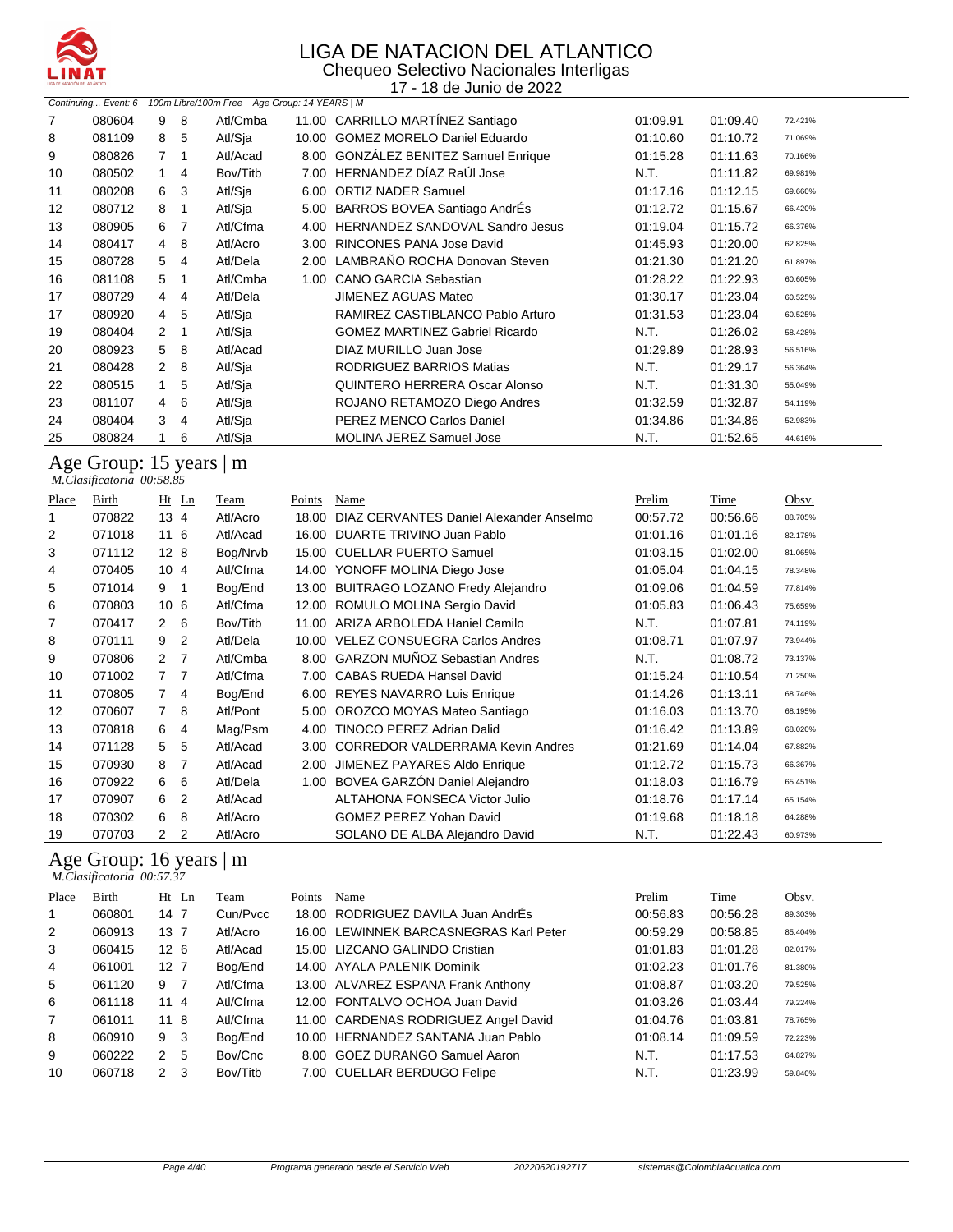

Chequeo Selectivo Nacionales Interligas 17 - 18 de Junio de 2022

|                |                           |                        | Continuing Event: 6 100m Libre/100m Free Age Group: 16 YEARS   M |        |                                         |          |             |         |
|----------------|---------------------------|------------------------|------------------------------------------------------------------|--------|-----------------------------------------|----------|-------------|---------|
| 11             | 061110                    | 4<br>-1                | Atl/Cmba                                                         |        | 6.00 CAMPO AGAMEZ Jorge Alberto         | 01:42.48 | 01:32.60    | 54.276% |
|                | M.Clasificatoria 00:56.30 |                        | Age Group: Jb $17y-18y \mid m$                                   |        |                                         |          |             |         |
| Place          | Birth                     | $Ht$ Ln                | <b>Team</b>                                                      | Points | Name                                    | Prelim   | <b>Time</b> | Obsv.   |
| 1              | 050311                    | 14 5                   | Bog/End                                                          |        | 18.00 QUINTERO OBANDO Nicholas Andrew   | 00:53.22 | 00:54.51    | 92.203% |
| $\overline{2}$ | 040806                    | 14 6                   | Bog/Comp                                                         |        | 16.00 GUARNIZO LARA Santiago            | 00:55.41 | 00:55.41    | 90.706% |
| 3              | 050915                    | 14 <sub>1</sub>        | Ant/Hura                                                         |        | 15.00 NARVAEZ OQUENDO Dayarzon Enrique  | 00:56.92 | 00:57.13    | 87.975% |
| 4              | 040623                    | 13 5                   | Bog/Cols                                                         |        | 14.00 RODRIGUEZ RODRIGUEZ Sergio        | 00:57.81 | 00:57.49    | 87.424% |
| 5              | 050625                    | 13 <sub>3</sub>        | Atl/Acro                                                         |        | 13.00 HERAZO ZAMBRANO Julian David      | 00:58.18 | 00:57.81    | 86.940% |
| 6              | 040610                    | 13 6                   | Bog/Comp                                                         |        | 12.00 ARIZA RODRIGUEZ Carlos Santiago   | 00:58.90 | 00:58.60    | 85.768% |
| 7              | 041020                    | 12 <sub>4</sub>        | Atl/Dela                                                         |        | 11.00 OBREGON OLMOS Daniel Jose         | 01:00.46 | 00:58.99    | 85.201% |
| 8              | 041125                    | 13 <sub>1</sub>        | Atl/Cfma                                                         |        | 10.00 MORRON MOLINA Matthew Said        | 00:59.48 | 00:59.09    | 85.057% |
| 9              | 041227                    | 12 <sub>5</sub>        | Atl/Acro                                                         |        | 8.00 TRILLOS HOYOS Harry Jesus          | 01:01.05 | 01:00.81    | 82.651% |
| 10             | 051224                    | 11 <sub>3</sub>        | Atl/Acro                                                         |        | 7.00 OTERO ESTRADA Santiago Elias       | 01:03.31 | 01:01.61    | 81.578% |
| 11             | 040528                    | 12 <sub>1</sub>        | Mag/Swom                                                         |        | 6.00 PARDO MONTERO Guillermo Alexander  | 01:03.03 | 01:02.43    | 80.506% |
| 12             | 040926                    | 14 8                   | Bov/Enap                                                         |        | 5.00 OSORIO CASTAÑEDA Julian David      | 00:57.62 | 01:02.91    | 79.892% |
| 12             | 050731                    | 111                    | Bov/Cnc                                                          |        | 5.00 VIDAL VANEGAS Jeison Jose          | 01:04.65 | 01:02.91    | 79.892% |
| 14             | 050810                    | 9 4                    | Bog/Nrvb                                                         |        | 3.00 CUELLAR PUERTO Leonel              | 01:07.68 | 01:06.58    | 75.488% |
| 15             | 040831                    | 10 <sub>8</sub>        | Bov/Cnc                                                          |        | 2.00 POLO RODRIGUEZ Nilsen Jose         | 01:06.89 | 01:07.05    | 74.959% |
| 16             | 051018                    | 3<br>8                 | Atl/Dela                                                         |        | 1.00 COVA CASTAÑEDA Luis Angel          | N.T.     | 01:09.62    | 72.192% |
| 17             | 051226                    | $\overline{2}$<br>4    | Atl/Cmba                                                         |        | MARTÍNEZ MARQUEZ Juan Pablo             | N.T.     | 01:12.24    | 69.574% |
| 18             | 050501                    | 6<br>1                 | Mag/Swom                                                         |        | <b>HERNANDEZ ROJAS Jose Angel</b>       | 01:19.29 | 01:12.50    | 69.324% |
| 19             | 051229                    | $\overline{7}$<br>6    | Atl/Acro                                                         |        | <b>GARAVITO TANO Julio Cesar</b>        | 01:14.47 | 01:16.01    | 66.123% |
| 20             | 051202                    | 5<br>3                 | Atl/Dela                                                         |        | FLORIAN ONORO Luis Angel                | 01:21.96 | 01:20.35    | 62.551% |
|                | 051019                    | $\overline{7}$<br>5    | Atl/Cfma                                                         |        | <b>ACEVEDO TOBON Francisco</b>          | 01:14.27 | No Show     |         |
|                | 050312                    | 3<br>1                 | Bov/Cnc                                                          |        | RAMIREZ MOTAVITA Miguel Angel           | N.T.     | No Show     |         |
|                | M.Clasificatoria 00:54.59 | Age Group: Mayores   m |                                                                  |        |                                         |          |             |         |
| Place          | Birth                     | $Ht$ Ln                | <b>Team</b>                                                      | Points | Name                                    | Prelim   | Time        | Obsv.   |
| 1              | 950821                    | 14 4                   | Atl/Bdva                                                         |        | 18.00 FERNANDEZ URUETA Cardenio AndrEs  | 00:51.23 | 00:53.57    | 93.821% |
| 2              | 030124                    | 14 <sub>3</sub>        | Bog/Comp                                                         |        | 16.00 ARIZA RODRIGUEZ Juan NicolÁs      | 00:55.19 | 00:55.19    | 91.067% |
| 3              | 980730                    | $0\quad 0$             | Bog/End                                                          |        | 15.00 MEDINA RINCON Rafael AndrÉs       | 00:54.75 | 00:56.02    | 89.718% |
| 4              | 030303                    | 142                    | Atl/Acro                                                         |        | 14.00 VELEZ MOLINA Bryant Jose          | 00:56.14 | 00:57.60    | 87.257% |
| 5              | 000408                    | 13 8                   | Atl/Acad                                                         |        | 13.00 HERRERA VERGARA Esteban David     | 00:59.85 | 00:59.87    | 83.949% |
| 6              | 020505                    | 13 <sub>2</sub>        | Bog/End                                                          |        | 12.00 ARRUE GARCÍA Edwin Antonio        | 00:59.15 | 01:00.14    | 83.572% |
| 7              | 030719                    | 12 <sub>2</sub>        | Bov/Enap                                                         |        | 11.00 BAUTISTA VARGAS Alejandro         | 01:01.96 | 01:00.87    | 82.569% |
| 8              | 030918                    | 10 5                   | Atl/Acad                                                         |        | 10.00 ARCE Elias                        | 01:05.42 | 01:05.08    | 77.228% |
| 9              | 020808                    | 11 <sub>7</sub>        | Bov/Enap                                                         |        | 8.00 PUERTO FLOREZ AndrÉs Felipe        | 01:04.17 | 01:05.46    | 76.780% |
| 10             | 021126                    | 8<br>$\mathbf{3}$      | Bov/Enap                                                         |        | 7.00 DE LAS SALAS DE LA ROSA Isaias     | 01:11.34 | 01:06.43    | 75.659% |
| 10             | 030702                    | 10 <sub>7</sub>        | Atl/Acad                                                         |        | 7.00 ROPAIN PEDRAZA Juan Manuel         | 01:06.31 | 01:06.43    | 75.659% |
| 12             | 010828                    | 10 <sub>1</sub>        | Mag/Swom                                                         |        | 5.00 JIMENEZ BOLIVAR Rafael Eduardo     | 01:06.47 | 01:07.26    | 74.725% |
| 13             | 030729                    | 10 <sub>2</sub>        | Bog/Naut                                                         |        | 4.00 GOMEZ HERNANDEZ Johan Andrey       | 01:05.93 | 01:07.71    | 74.228% |
| 14             | 030725                    | 5<br>9                 | Bov/Uctg                                                         |        | 3.00 AGUILAR TORRES Gabriel Felipe      | 01:07.90 | 01:07.74    | 74.195% |
| 15             | 960402                    | 3<br>3                 | Atl/Cmba                                                         |        | 2.00 PALMA DE MOYA Cristian David       | N.T.     | 01:09.22    | 72.609% |
| 16             | 010201                    | 7<br>3                 | Atl/Acro                                                         |        | 1.00 CANTERO ALVARADO Miguel Angel      | N.T.     | 01:22.03    | 61.270% |
| 17             | 960713                    | 3<br>6                 | Atl/Acro                                                         |        | <b>TOSCANO CANTILLO Cristian Daniel</b> | N.T.     | 01:38.99    | 50.773% |
| 18             | 940225                    | 3<br>5                 | Atl/Acro                                                         |        | TOSCANO CANTILLO Eric                   | N.T.     | 01:45.45    | 47.662% |
| 19             | 010101                    | 3<br>2                 | Atl/Cmba                                                         |        | MARTÍNEZ VERGARA Vairon Miguel          | N.T.     | 01:48.64    | 46.263% |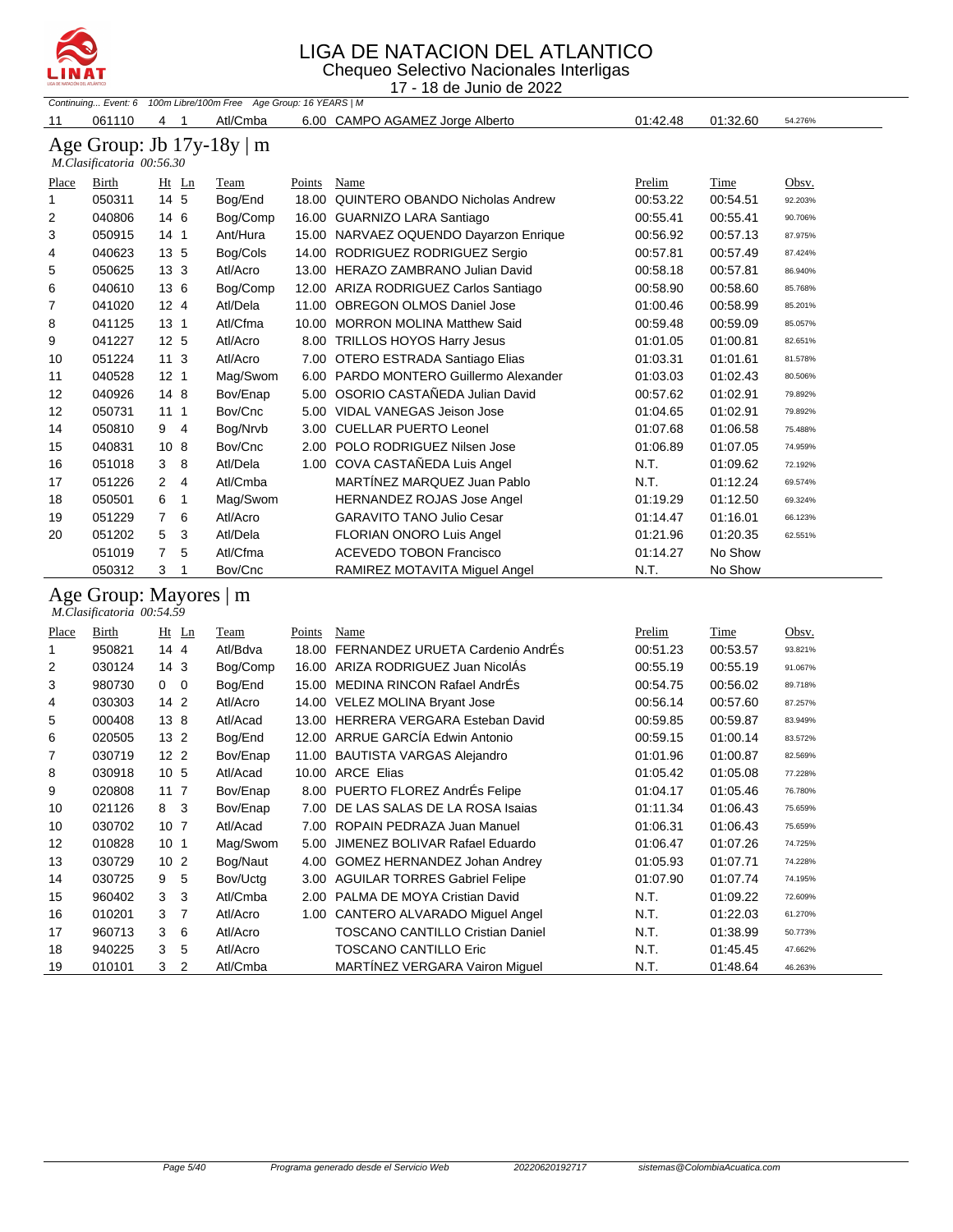

## 7 50m Espalda/50m Back Women

Age Group: 10 years | f

| Place          | Birth  |   | $Ht$ Ln | Team     | Points | Name                                       | Prelim   | Time     | <u>Obsv.</u> |
|----------------|--------|---|---------|----------|--------|--------------------------------------------|----------|----------|--------------|
|                | 120429 | 0 | - 0     | Bov/Titb |        | 18.00 CASTELLON CHAPARRO Isabella Maryanne | N.T.     | 00:44.64 | 62.970%      |
| 2              | 120811 |   | - 3     | Atl/Sja  |        | 16.00 OSPINO RESTREPO Valentina            | 00:59.19 | 00:59.97 | 46.873%      |
| 3              | 120519 |   | - 6     | Atl/Dela |        | 15.00 RIPOLL SILVA Luz Angelica            | 01:02.70 | 01:02.84 | 44.733%      |
| $\overline{4}$ | 120328 |   |         | Atl/Dela |        | 14.00 BORJA ATENCIO Esmeralda Valentina    | 01:15.33 | 01:07.46 | 41.669%      |
| 5              | 120509 |   |         | Atl/Dela |        | 13.00 LAMBRAÑO ROCHA Melanie Cristel       | 01:08.23 | 01:08.75 | 40.887%      |

Age Group: 11 years | f

| Place | Birth  |           | Ht Ln | Team     | Points | Name                             | <u>Prelim</u> | Time     | Obsv.   |
|-------|--------|-----------|-------|----------|--------|----------------------------------|---------------|----------|---------|
|       | 110326 |           |       | Atl/Dela |        | 18.00 RUEDA SIMONDS Valentina    | 00:47.10      | 00:47.25 | 59.492% |
|       | 110307 | $1\quad5$ |       | Maɑ/Swom |        | 16.00 TUIRAN RESTREPO Isabella   | 00:56.73      | 00:56.33 | 49.902% |
|       | 110214 |           |       | Atl/Npta |        | 15.00 MORENO POLO Isabella Sofia | N.T.          | 01:06.03 | 42.572% |

## 8 50m Espalda/50m Back Men

Age Group: 11 years | m

| Place<br>2 | Birth<br>110429<br>111123     | $Ht$ Ln | - 3<br>6 | Team<br>Bog/End<br>Atl/Acro | Points | Name<br>18.00 AMARIS NAVARRO Javier Eduardo<br>16.00 BANDERA ALVARADO Matias David | Prelim<br>N.T.<br>N.T. | Time<br>00:47.42<br>00:50.18 | Obsv.<br>54.218%<br>51.236% |  |  |  |  |
|------------|-------------------------------|---------|----------|-----------------------------|--------|------------------------------------------------------------------------------------|------------------------|------------------------------|-----------------------------|--|--|--|--|
|            | Age Group: 12 years $\vert$ m |         |          |                             |        |                                                                                    |                        |                              |                             |  |  |  |  |
| Place      | Birth<br>100127               | Ht Ln   | 4        | Team<br>Bog/End             | Points | Name<br>18.00 TORRES VEGA Thomas Felipe                                            | Prelim<br>00:41.47     | Time<br>00:43.02             | Obsv.<br>59.763%            |  |  |  |  |
| 2          | 100217                        |         | 5        | Atl/Cmba                    |        | 16.00 COLLANTE MENDOZA Juan Pablo                                                  | 00:48.33               | 00:45.93                     | 55.976%                     |  |  |  |  |

## 9 50m Espalda/50m Back Women

Age Group: 12 years | f

|       | M.Clasificatoria 00:41.83                            |                      |         |          |        |                                       |               |             |         |  |  |  |
|-------|------------------------------------------------------|----------------------|---------|----------|--------|---------------------------------------|---------------|-------------|---------|--|--|--|
| Place | Birth                                                |                      | $Ht$ Ln | Team     | Points | Name                                  | <u>Prelim</u> | <b>Time</b> | Obsv.   |  |  |  |
|       | 100818                                               |                      | 3       | Atl/Dela | 18.00  | <b>TRESPALACIOS MOSCOTE Valentina</b> | N.T.          | 00:50.14    | 56.063% |  |  |  |
|       | Age Group: 13 years   f<br>M.Clasificatoria 00:38.73 |                      |         |          |        |                                       |               |             |         |  |  |  |
| Place | Birth                                                |                      | $Ht$ Ln | Team     | Points | Name                                  | Prelim        | Time        | Obsv.   |  |  |  |
|       | 090129                                               | 3                    | 6       | Atl/Acro | 18.00  | <b>GOMEZ PEREZ Rashel Carolina</b>    | 00:45.97      | 00:46.04    | 61.056% |  |  |  |
| 2     | 090615                                               | $\mathbf{2}^{\circ}$ | 4       | Mag/Swom | 16.00  | <b>HERRAN CALDERON Maria Jose</b>     | 00:51.33      | 00:48.49    | 57.971% |  |  |  |
|       | Age Group: 14 years   f<br>M.Clasificatoria 00:37.49 |                      |         |          |        |                                       |               |             |         |  |  |  |
| Place | Birth                                                |                      | $Ht$ Ln | Team     | Points | Name                                  | Prelim        | Time        | Obsv.   |  |  |  |
| 1     | 080327                                               | 1                    | 4       | Atl/Acro | 18.00  | ARIAS PELAEZ Jelena Sofia             | N.T.          | 00:39.19    | 71.727% |  |  |  |
| 2     | 080919                                               | 4                    | 7       | Bog/Nrvb | 16.00  | ROSAS GONZALEZ Gabriela               | 00:38.90      | 00:39.87    | 70.504% |  |  |  |
| 3     | 080609                                               | 3                    | 4       | Atl/Cmba | 15.00  | <b>BRITO RODRIGUEZ Maria Jose</b>     | 00:40.07      | 00:40.63    | 69.185% |  |  |  |
| 4     | 080708                                               | 3                    | -7      | Atl/Cfma | 14.00  | SALAZAR GALLARDO Juliana              | 00:47.01      | 00:46.86    | 59.987% |  |  |  |
| 5     | 080811                                               |                      | 5       | Atl/Acad | 13.00  | GARCÍA GONZÁLEZ Sofia Isabella        | N.T.          | 00:48.95    | 57.426% |  |  |  |
| 6     | 080130                                               | $\mathcal{P}$        | 7       | Bov/Titb | 12.00  | BARBOZA RIVAS Armi Karyme             | N.T.          | 00:54.58    | 51.502% |  |  |  |
| 7     | 080228                                               | 2                    |         | Bov/Cnc  | 11.00  | <b>FIGUEREDO JAIMES Valentina</b>     | N.T.          | 00:55.62    | 50.539% |  |  |  |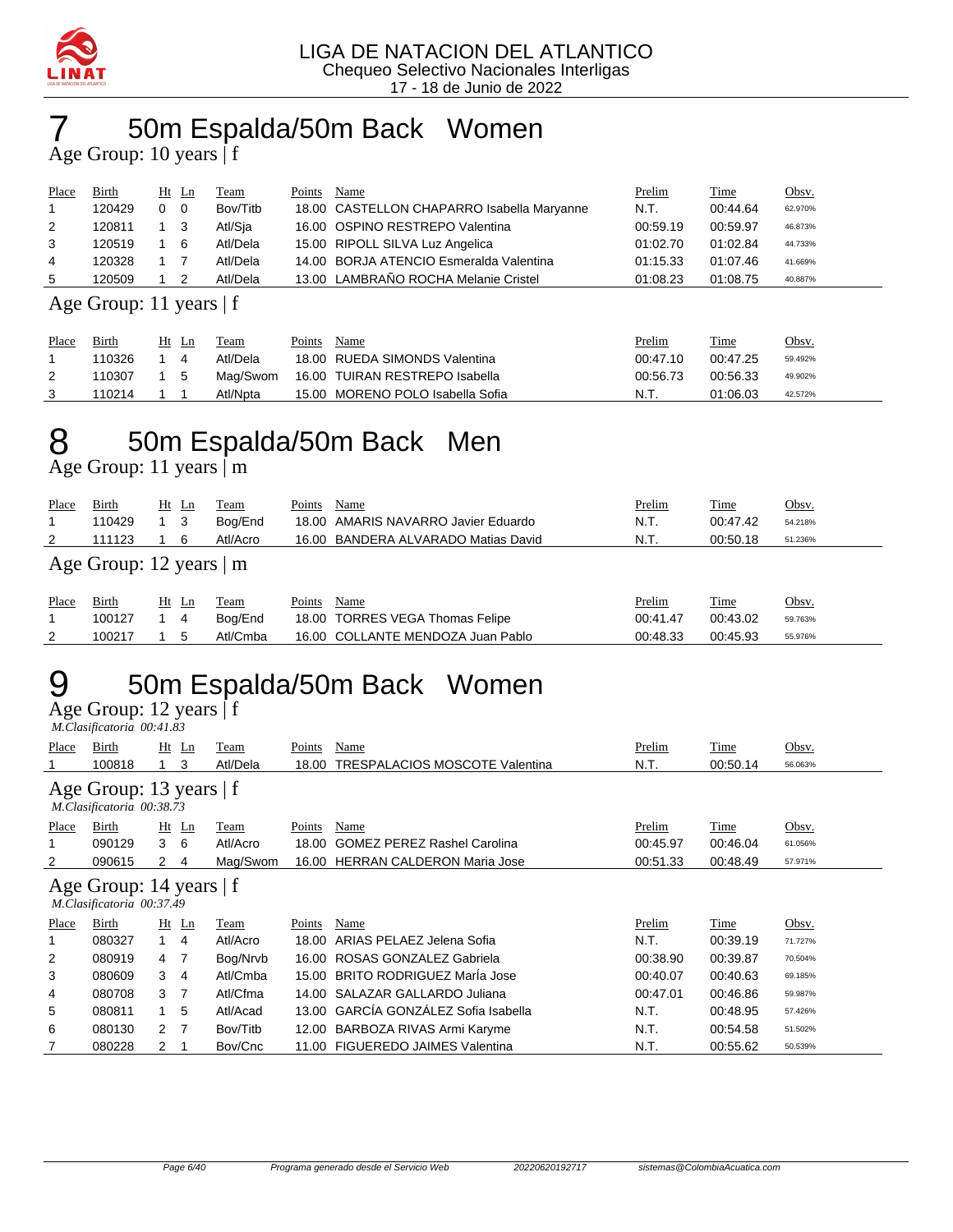

### 50m Espalda/50m Back Women

Age Group: 15 years | f

|                | M.Clasificatoria 00:36.79 |             |                |          |        |                                     |          |             |         |  |  |  |
|----------------|---------------------------|-------------|----------------|----------|--------|-------------------------------------|----------|-------------|---------|--|--|--|
| Place          | Birth                     |             | $Ht$ Ln        | Team     | Points | Name                                | Prelim   | <b>Time</b> | Obsv.   |  |  |  |
| 1              | 070128                    | $4\quad 5$  |                | Bog/Naut |        | 18.00 ONATE RAMIREZ Adela Maria     | 00:34.66 | 00:35.21    | 79.835% |  |  |  |
| 2              | 070103                    | 4           | - 6            | Bog/Naut |        | 16.00 SUAREZ SERRATO Veronica Sofia | 00:36.23 | 00:35.96    | 78.170% |  |  |  |
| 3              | 070802                    | 4           |                | Atl/Cmba |        | 15.00 PELAYO BARBOSA Daniela Maria  | 00:39.04 | 00:37.54    | 74.880% |  |  |  |
| $\overline{4}$ | 071125                    | 4           | - 8            | Atl/Dela |        | 14.00 RAMIREZ CASTILLA Sofia        | 00:39.53 | 00:39.82    | 70.593% |  |  |  |
| 5              | 071003                    | $2\quad 6$  |                | Atl/Dela |        | 13.00 GONZÁLEZ DAVILA Natalia Sofia | N.T.     | 00:41.21    | 68.212% |  |  |  |
| 6              | 070112                    | $2 \quad 3$ |                | Mag/Swom |        | 12.00 ESTOR SOTO Jesica Alejandra   | N.T.     | 00:43.55    | 64.546% |  |  |  |
| 7              | 071228                    | 3           | $\overline{2}$ | Bov/Cnc  |        | 11.00 AVILA RANGEL Sara Maria       | 00:45.99 | 00:46.65    | 60.257% |  |  |  |
| 8              | 070803                    | 3           |                | Atl/Cfma |        | 10.00 ALFARO RENDON Laura Valentina | 00:50.68 | 00:53.88    | 52.171% |  |  |  |
| 9              | 071007                    | 2 2         |                | Atl/Acro |        | 8.00 PEREZ VERGARA Nayibe Arleth    | N.T.     | 01:07.73    | 41.503% |  |  |  |

#### Age Group: Jb 16y-17y | f

|       | M.Clasificatoria 00:36.02 |    |       |          |        |                                    |               |             |         |  |  |  |  |  |
|-------|---------------------------|----|-------|----------|--------|------------------------------------|---------------|-------------|---------|--|--|--|--|--|
| Place | <b>Birth</b>              |    | Ht Ln | Team     | Points | Name                               | <u>Prelim</u> | <b>Time</b> | Obsv.   |  |  |  |  |  |
|       | 050624                    | 42 |       | Atl/Acro |        | 18.00 MARQUEZ FORERO Camila Andrea | 00:38.74      | 00:39.06    | 71.966% |  |  |  |  |  |
|       | 061203                    | 38 |       | Atl/Dela |        | 16.00 SOLANO AMAYA MarÍa Paula     | 00:51.29      | 00:53.46    | 52.581% |  |  |  |  |  |
|       |                           |    |       |          |        |                                    |               |             |         |  |  |  |  |  |

#### Age Group: Mayores | f  *M.Clasificatoria 00:35.24*

|       | $\ldots$ . Only a received by $\sim$ |   |       |          |        |                                       |          |          |         |  |  |  |  |
|-------|--------------------------------------|---|-------|----------|--------|---------------------------------------|----------|----------|---------|--|--|--|--|
| Place | Birth                                |   | Ht Ln | Team     | Points | Name                                  | Prelim   | Time     | Obsv.   |  |  |  |  |
|       | 000512                               | 4 | 4     | Atl/Acad |        | 18.00 GARCIA RIPOLL Laura Vanessa     | 00:33.24 | 00:33.74 | 83.314% |  |  |  |  |
| 2     | 030612                               | 4 | 3     | Atl/Dela |        | 16.00 SISO SURMAY Gabriela Nazareth   | 00:35.58 | 00:35.40 | 79.407% |  |  |  |  |
| 3     | 030803                               | 3 | -5    | Atl/Acad |        | 15.00 MORENO BABILONIA Juliana Andrea | 00:42.21 | 00:39.52 | 71.129% |  |  |  |  |
| 4     | 030209                               |   | -3    | Bov/Cnc  |        | 14.00 VIDAL VANEGAS MarÍa Fernanda    | 00:42.63 | 00:43.76 | 64.237% |  |  |  |  |
| 5     | 021030                               |   | 5     | Bov/Titb |        | 13.00 PANTOJA PADILLA Laura Sofia     | N.T.     | 00:44.07 | 63.785% |  |  |  |  |

### 50m Espalda/50m Back Men

Age Group: 13 years | m

| M.Clasificatoria 00:36.84 |  |
|---------------------------|--|
|                           |  |

| Place | Birth  |     | Ht Ln | Team     | Points | Name                                 | Prelim   | Time     | Obsv.   |
|-------|--------|-----|-------|----------|--------|--------------------------------------|----------|----------|---------|
|       | 090901 | 4   | - 6   | Atl/Cfma |        | 18.00 ZAMORA DE LUIS Manuel Salvador | 00:39.83 | 00:38.90 | 66.093% |
| 2     | 091216 | 4 2 |       | Mag/Psm  |        | 16.00 SABINO BARROS Luis Angel       | 00:40.57 | 00:40.27 | 63.844% |
| 3     | 090715 | 4   | - 8   | Atl/Acro |        | 15.00 GARCÍA JAIME Santiago          | 00:48.52 | 00:41.59 | 61.818% |
| 4     | 090124 |     |       | Bog/End  |        | 14.00 AGUILERA OLIVEROS Sebastian    | N.T.     | 00:43.11 | 59.638% |

#### Age Group: 14 years | m

|                | M.Clasificatoria 00:34.05 |                |                |          |        |                                       |          |                     |         |  |  |  |  |
|----------------|---------------------------|----------------|----------------|----------|--------|---------------------------------------|----------|---------------------|---------|--|--|--|--|
| Place          | Birth                     |                | $Ht$ Ln        | Team     | Points | Name                                  | Prelim   | Time                | Obsv.   |  |  |  |  |
|                | 080122                    |                | - 6            | Atl/Acro |        | 18.00 ALSINA YEPES Thomas Santiago    | 00:30.54 | 00:29.56            | 86.976% |  |  |  |  |
| $\overline{2}$ | 080417                    | $7^{\circ}$    | $\overline{2}$ | Atl/Npta |        | 16.00 BENAVIDES GRANADOS Jhese David  | 00:31.06 | 00:31.48            | 81.671% |  |  |  |  |
| 3              | 080430                    | 6              | $\overline{2}$ | Atl/Acro |        | 15.00 ESPINOSA ROMERO Alan Smith      | 00:33.40 | 00:34.19            | 75.197% |  |  |  |  |
| 4              | 080901                    | 5 8            |                | Cun/Pycc |        | 14.00 ARANGO BOHORQUEZ Santiago       | 00:37.11 | 00:34.31            | 74.934% |  |  |  |  |
| 5              | 080908                    | 4              | $\overline{4}$ | Atl/Cmba |        | 13.00 TEJADA SARMIENTO Keyth Jesus    | 00:37.47 | 00:35.01            | 73.436% |  |  |  |  |
| 6              | 080518                    | 5 7            |                | Atl/Sia  |        | 12.00 PARRA ROA Juan Jose             | 00:36.78 | 00:35.85            | 71.715% |  |  |  |  |
| $\overline{7}$ | 080104                    | 2 <sub>2</sub> |                | Bog/End  |        | 11.00 SALAMANCA GARCÍA Samuel Esteban | N.T.     | 00:38.38            | 66.988% |  |  |  |  |
| 8              | 080208                    | 2 <sub>7</sub> |                | Atl/Sja  |        | 10.00 ORTIZ NADER Samuel              | N.T.     | 00:41.02            | 62.677% |  |  |  |  |
| 9              | 080729                    | $\overline{2}$ |                | Atl/Dela | 8.00   | JIMENEZ AGUAS Mateo                   | N.T.     | 00:49.25            | 52.203% |  |  |  |  |
| 10             | 080920                    |                | 5              | Atl/Sja  | 7.00   | RAMIREZ CASTIBLANCO Pablo Arturo      | N.T.     | 00:57.39            | 44.799% |  |  |  |  |
|                | 080824                    |                | 4              | Atl/Sia  |        | <b>MOLINA JEREZ Samuel Jose</b>       | N.T.     | <b>Disqualified</b> |         |  |  |  |  |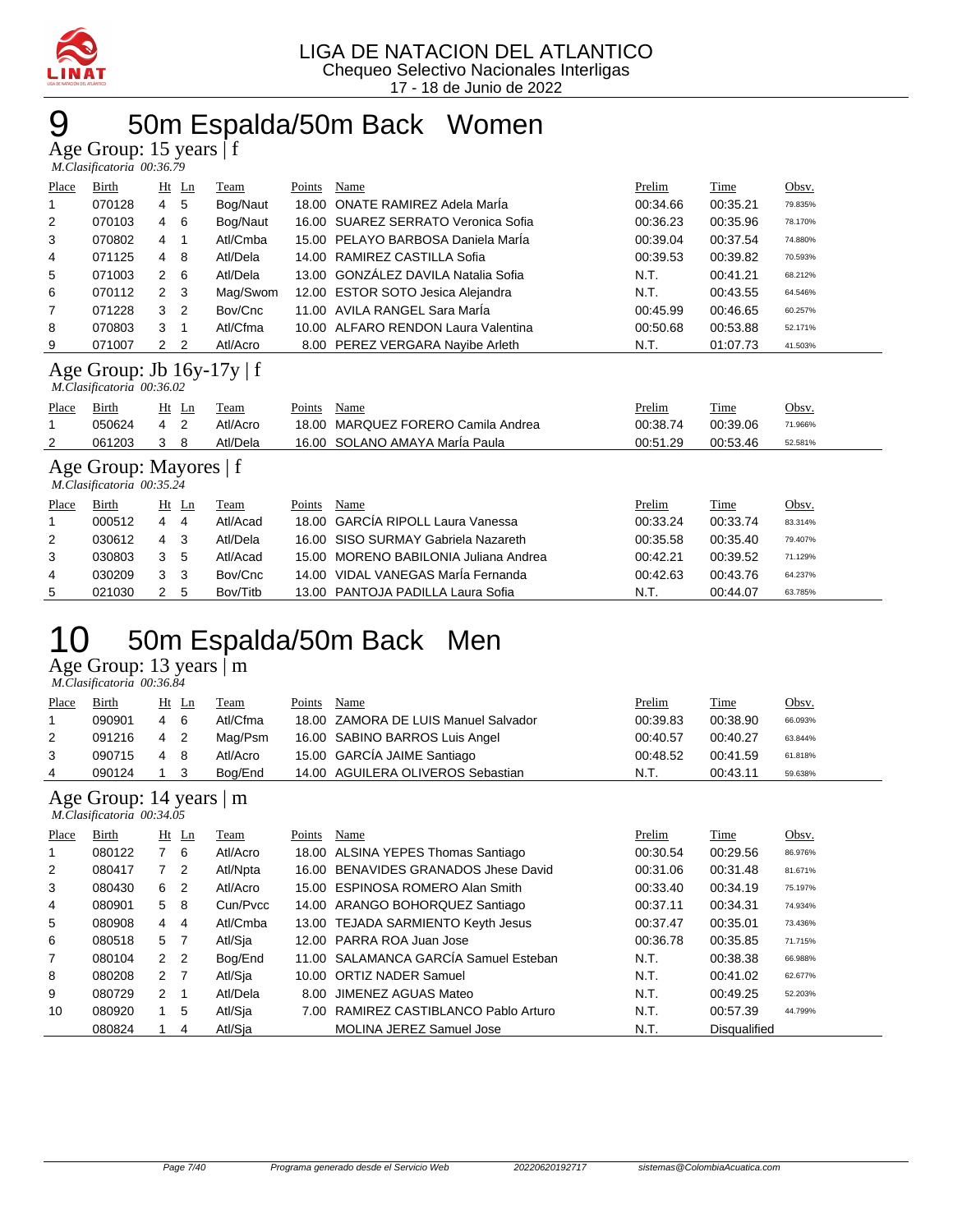

## 50m Espalda/50m Back Men

Age Group: 15 years | m

|  | M.Clasificatoria 00:32.74 |
|--|---------------------------|

| Place | Birth  |                | $Ht$ Ln        | Team     | Points | Name                                   | Prelim   | Time     | Obsv.   |
|-------|--------|----------------|----------------|----------|--------|----------------------------------------|----------|----------|---------|
| 1     | 070713 |                |                | Atl/Cmba |        | 18.00 DE LA HOZ RODRIGUEZ Samuel David | 00:31.72 | 00:32.19 | 79.870% |
| 2     | 070531 |                | -8             | Atl/Cmba |        | 16.00 JUVINAO ARAGON Felipe Alfonso    | 00:32.16 | 00:33.24 | 77.347% |
| 3     | 071014 | 5              | - 6            | Bog/End  |        | 15.00 BUITRAGO LOZANO Fredy Alejandro  | 00:35.88 | 00:33.60 | 76.518% |
| 4     | 071112 | 5              | $\overline{2}$ | Bog/Nrvb |        | 14.00 CUELLAR PUERTO Samuel            | 00:36.18 | 00:34.43 | 74.673% |
| 5     | 070707 | 5              | 5              | Mag/Psm  |        | 13.00 SALAH OROZCO Ricardo Elias       | 00:35.56 | 00:35.61 | 72.199% |
| 6     | 070405 | 6              | -8             | Atl/Cfma |        | 12.00 YONOFF MOLINA Diego Jose         | 00:35.09 | 00:36.08 | 71.258% |
| 7     | 070417 | $\overline{2}$ | 5              | Bov/Titb |        | 11.00 ARIZA ARBOLEDA Haniel Camilo     | N.T.     | 00:36.53 | 70.381% |
| 8     | 070806 | 2              | - 6            | Atl/Cmba |        | 10.00 GARZON MUÑOZ Sebastian Andres    | N.T.     | 00:38.14 | 67.410% |
| 9     | 070111 | $\overline{4}$ | 7              | Atl/Dela |        | 8.00 VELEZ CONSUEGRA Carlos Andres     | 00:45.50 | 00:38.61 | 66.589% |
| 10    | 071218 | $\overline{4}$ | -3             | Bov/Cnc  |        | 7.00 DIAZ DELGADO Santiago Jose        | 00:39.08 | 00:39.40 | 65.254% |
| 11    | 070703 | $\mathbf{2}$   | -3             | Atl/Acro |        | 6.00 SOLANO DE ALBA Alejandro David    | N.T.     | 00:42.86 | 59.986% |

#### Age Group: 16 years | m

| Place          | Birth  |   | $Ht$ Ln | Team     | Points | Name                                   | Prelim   | Time     | Obsv.   |
|----------------|--------|---|---------|----------|--------|----------------------------------------|----------|----------|---------|
| 1              | 060801 |   | 4       | Cun/Pvcc |        | 18.00 RODRIGUEZ DAVILA Juan AndrÉs     | 00:28.48 | 00:28.80 | 89.271% |
| 2              | 060916 | 6 | 3       | Atl/Cmba |        | 16.00 GALAN BALCAZAR Juan David        | 00:32.63 | 00:32.60 | 78.865% |
| 3              | 060913 | 5 | -4      | Atl/Acro |        | 15.00 LEWINNEK BARCASNEGRAS Karl Peter | 00:35.34 | 00:33.71 | 76.268% |
| $\overline{4}$ | 060425 | 5 | - 3     | Bog/Nrvb |        | 14.00 PARRA GALINDO Felipe             | 00:35.79 | 00:35.78 | 71.856% |
| 5              | 060724 | 5 |         | Bov/Cnc  |        | 13.00 JULIO PATERNINA Juan Jose        | 00:36.91 | 00:36.15 | 71.120% |
| 6              | 061118 | 4 | 5       | Atl/Cfma |        | 12.00 FONTALVO OCHOA Juan David        | 00:37.80 | 00:37.74 | 68.124% |
| 7              | 060323 | 3 |         | Bov/Cnc  |        | 11.00 REYES CASTILLO Hadid Manuel      | N.T.     | 00:47.04 | 54.656% |
| 8              | 061110 | 2 | 4       | Atl/Cmba |        | 10.00 CAMPO AGAMEZ Jorge Alberto       | N.T.     | 00:50.01 | 51.410% |
|                | 060718 | 3 | 8       | Bov/Titb |        | <b>CUELLAR BERDUGO Felipe</b>          | N.T.     | No Show  |         |

#### Age Group: Jb 17y-18y | m

|                | M.Clasificatoria 00:30.94 |                |                |           |        |                                         |          |                     |         |  |  |  |  |
|----------------|---------------------------|----------------|----------------|-----------|--------|-----------------------------------------|----------|---------------------|---------|--|--|--|--|
| Place          | Birth                     |                | $Ht$ Ln        | Team      | Points | Name                                    | Prelim   | <b>Time</b>         | Obsv.   |  |  |  |  |
| 1              | 041215                    | 7 <sub>7</sub> |                | Atl/Acro  |        | 18.00 DIAZ MENDOZA Jose Daniel          | 00:31.43 | 00:30.85            | 83.339% |  |  |  |  |
| 2              | 041125                    | 6              | 6              | Atl/Cfma  |        | 16.00 MORRON MOLINA Matthew Said        | 00:33.15 | 00:32.94            | 78.051% |  |  |  |  |
| 3              | 041020                    | 6              | 5              | Atl/Dela  |        | 15.00 OBREGON OLMOS Daniel Jose         | 00:32.58 | 00:33.16            | 77.533% |  |  |  |  |
| 4              | 040104                    | 3              | - 6            | Bov/Ligab |        | 14.00 ARISTIZABAL GARCIA Fabio Humberto | N.T.     | 00:33.25            | 77.323% |  |  |  |  |
| 5              | 040610                    | 6              | $\overline{7}$ | Bog/Comp  |        | 13.00 ARIZA RODRIGUEZ Carlos Santiago   | 00:34.86 | 00:34.11            | 75.374% |  |  |  |  |
| 6              | 050731                    | 6              |                | Bov/Cnc   |        | 12.00 VIDAL VANEGAS Jeison Jose         | 00:34.87 | 00:36.39            | 70.651% |  |  |  |  |
| $\overline{7}$ | 051018                    | 3              | $\overline{7}$ | Atl/Dela  |        | 11.00 COVA CASTAÑEDA Luis Angel         | N.T.     | 00:41.25            | 62.327% |  |  |  |  |
| 8              | 050312                    | 3              | $\overline{2}$ | Bov/Cnc   |        | 10.00 RAMIREZ MOTAVITA Miquel Angel     | N.T.     | 00:48.36            | 53.164% |  |  |  |  |
| 9              | 051202                    | 4              |                | Atl/Dela  |        | 8.00 FLORIAN ONORO Luis Angel           | 00:46.08 | 00:51.17            | 50.244% |  |  |  |  |
|                | 050402                    | 6              | 4              | Atl/Acro  |        | ORTIZ LINAN Camilo AndrÉs               | 00:32.49 | <b>Disqualified</b> |         |  |  |  |  |

#### Age Group: Mayores | m

 *M.Clasificatoria 00:29.44* 

| Place          | <b>Birth</b> | $Ht$ Ln    | <b>Team</b> | Points | Name                                   | <u>Prelim</u> | <b>Time</b>  | Obsv.   |
|----------------|--------------|------------|-------------|--------|----------------------------------------|---------------|--------------|---------|
|                | 010113       | 3          | Bov/Enap    |        | 18.00 BEJARANO GONZÁLEZ Neider Alfonso | 00:29.13      | 00:29.44     | 87.330% |
| $\overline{2}$ | 991018       | 3 4        | Bov/Enap    |        | 16.00 CASTAÑO MONROY Diego Alejandro   | N.T.          | 00:32.70     | 78.624% |
| 3              | 030719       | 3 3        | Bov/Enap    |        | 15.00 BAUTISTA VARGAS Alejandro        | N.T.          | 00:35.32     | 72.792% |
| 4              | 020808       | $3\quad 5$ | Bov/Enap    |        | 14.00 PUERTO FLOREZ AndrÉs Felipe      | N.T.          | 00:36.91     | 69.656% |
|                | 011116       | -5         | Bog/End     |        | SICUARIZA TAMAYO Diego Alejandro       | 00:28.94      | Disgualified | 91.203% |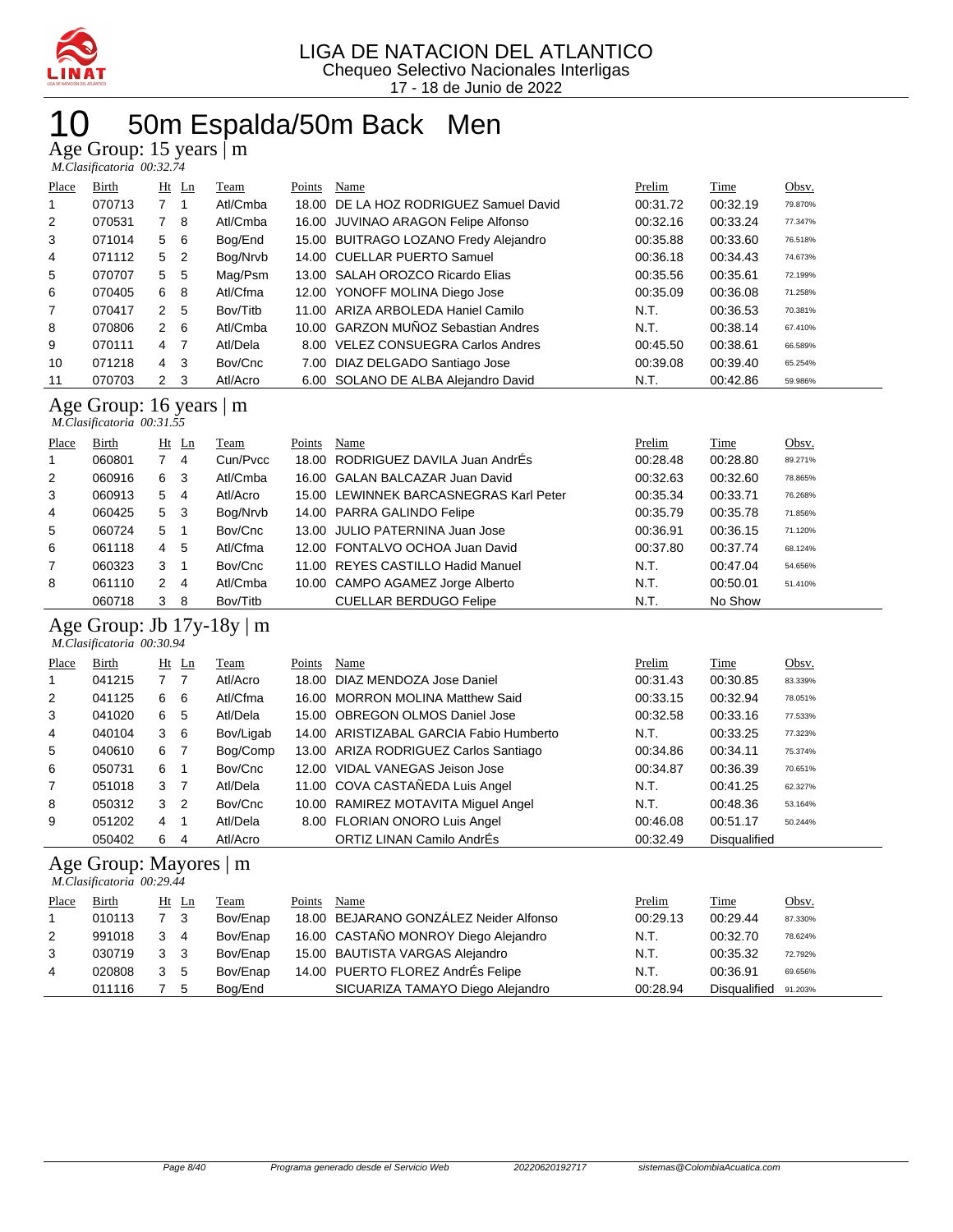

#### 100m Pecho/100m Breast Men 12 100m Pec<br>Age Group: 11 years | m

| Place                                                | Birth<br>110311                                      | $Ht$ Ln<br>$\mathbf{1}$<br>5     | <b>Team</b><br>Atl/Sja         | Points        | Name<br><b>ISMAIL MONSALVE Kassem AI Khaled</b>                       | Prelim<br>N.T.            | Time<br>No Show         | Obsv.            |  |  |  |  |
|------------------------------------------------------|------------------------------------------------------|----------------------------------|--------------------------------|---------------|-----------------------------------------------------------------------|---------------------------|-------------------------|------------------|--|--|--|--|
|                                                      | Age Group: 12 years   m                              |                                  |                                |               |                                                                       |                           |                         |                  |  |  |  |  |
| Place<br>1                                           | Birth<br>100222                                      | $Ht$ Ln<br>$\mathbf{1}$<br>4     | Team<br>Atl/Dela               | Points        | Name<br>18.00 CANTILLO CABARCAS Julian Samir                          | Prelim<br>01:37.52        | Time<br>01:33.08        | Obsv.<br>64.385% |  |  |  |  |
| 100m Pecho/100m Breast Women                         |                                                      |                                  |                                |               |                                                                       |                           |                         |                  |  |  |  |  |
| Age Group: 12 years   f<br>M.Clasificatoria 01:42.56 |                                                      |                                  |                                |               |                                                                       |                           |                         |                  |  |  |  |  |
| <b>Place</b><br>1                                    | <b>Birth</b><br>100408                               | $Ht$ Ln<br>5<br>$\mathbf{2}$     | <b>Team</b><br>Mag/Swom        | <b>Points</b> | <b>Name</b><br>18.00 PEREZ RESTREPO Valentina                         | <b>Prelim</b><br>01:45.34 | <b>Time</b><br>01:46.51 | Obsv.<br>65.787% |  |  |  |  |
|                                                      | Age Group: 13 years $ f $                            |                                  |                                |               |                                                                       |                           |                         |                  |  |  |  |  |
|                                                      | M.Clasificatoria 01:38.70                            |                                  |                                |               |                                                                       |                           |                         |                  |  |  |  |  |
| Place                                                | Birth                                                | $Ht$ Ln                          | <b>Team</b>                    | <b>Points</b> | Name                                                                  | Prelim                    | <b>Time</b>             | Obsv.            |  |  |  |  |
| 1                                                    | 090131                                               | 3 <sub>7</sub>                   | Bov/Cnc                        |               | 18.00 CABRERA RICO Ana Carolina                                       | 01:35.24                  | 01:36.98                | 72.252%          |  |  |  |  |
| 2                                                    | 091113                                               | 2<br>$\mathbf{1}$                | Atl/Npta                       |               | 16.00 PEINADO RADA Elizabeth Patricia                                 | N.T.                      | 02:00.07                | 58.358%          |  |  |  |  |
| 3                                                    | 090424                                               | 6<br>1                           | Atl/Acro                       |               | 15.00 PAZ MELO Daniela Patricia                                       | 02:02.23                  | 02:02.23                | 57.326%          |  |  |  |  |
| Age Group: 14 years   f<br>M.Clasificatoria 01:34.85 |                                                      |                                  |                                |               |                                                                       |                           |                         |                  |  |  |  |  |
| Place                                                | Birth                                                | $Ht$ Ln                          | Team                           | Points        | Name                                                                  | Prelim                    | Time                    | Obsv.            |  |  |  |  |
| 1                                                    | 080129                                               | 3<br>$\overline{1}$              | Atl/Acro                       |               | 18.00 LOCARNO MUTIS Nyx Akemi                                         | 01:35.65                  | 01:37.20                | 72.088%          |  |  |  |  |
| 2                                                    | 080814                                               | $\overline{2}$<br>$\overline{4}$ | Atl/Npta                       |               | 16.00 MEDINA ESCORCIA Valeria Ester                                   | 01:42.77                  | 01:39.48                | 70.436%          |  |  |  |  |
| 3                                                    | 080428                                               | 6<br>2                           | Atl/Acad                       |               | 15.00 VIDES OJEDA Marla Jose                                          | 01:48.73                  | 01:46.56                | 65.756%          |  |  |  |  |
| 4                                                    | 081212                                               | $\overline{2}$<br>8              | Atl/Dela                       |               | 14.00 SERRANO QUIROZ Salome                                           | 02:12.15                  | 02:13.26                | 52.581%          |  |  |  |  |
|                                                      | 081129                                               | 2<br>$\mathbf 1$                 | Atl/Acad                       |               | PICHON HERRERA Salome                                                 | 02:05.94                  | No Show                 |                  |  |  |  |  |
|                                                      | Age Group: 15 years   f<br>M.Clasificatoria 01:33.17 |                                  |                                |               |                                                                       |                           |                         |                  |  |  |  |  |
| <b>Place</b>                                         | Birth                                                | $Ht$ Ln                          | Team                           | Points        | Name                                                                  | Prelim                    | Time                    | Obsv.            |  |  |  |  |
| 1                                                    | 070103                                               | 3<br>$\overline{2}$              | Atl/Acro                       |               | 18.00 HERRERA CHUNG Mey Lin                                           | 01:34.50                  | 01:31.09                | 76.924%          |  |  |  |  |
| 2                                                    | 070228                                               | 5<br>3                           | Atl/Cmba                       |               | 16.00 DONADO GORUT Valamy                                             | 01:30.10                  | 01:35.16                | 73.634%          |  |  |  |  |
| 3                                                    | 071214                                               | $\overline{2}$<br>3              | Atl/Dela                       |               | 15.00 CORREDOR SABOYA Isabella                                        | 01:47.90                  | 01:42.58                | 68.308%          |  |  |  |  |
| 4                                                    | 070612                                               | $\overline{2}$<br>2              | Atl/Cmba                       |               | 14.00 ALDANA BERRIO Sayoba Julianee                                   | 01:53.91                  | 01:53.47                | 61.752%          |  |  |  |  |
| 5                                                    | 070801                                               | 2 7                              | Atl/Dela                       |               | 13.00 RODRIGUEZ HOYOS Keily Sharlot                                   | 02:04.63                  | 02:07.61                | 54.909%          |  |  |  |  |
|                                                      | M.Clasificatoria 01:29.66                            |                                  | Age Group: Jb $16y-17y \mid f$ |               |                                                                       |                           |                         |                  |  |  |  |  |
| <b>Place</b>                                         | <b>Birth</b>                                         | $Ht$ Ln                          | <b>Team</b>                    | Points        | <b>Name</b>                                                           | Prelim                    | <b>Time</b>             | Obsv.            |  |  |  |  |
| 1                                                    | 050727                                               | 3<br>4                           | Bog/End                        |               | 18.00 LESMES MONTES Sofia                                             | 01:17.36                  | 01:17.36                | 90.577%          |  |  |  |  |
| 2                                                    | 050907                                               | 3<br>6                           | Atl/Acro                       |               | 16.00 DIAZ CERVANTES Valeria                                          | 01:31.46                  | 01:28.65                | 79.041%          |  |  |  |  |
|                                                      | Age Group: Mayores   f                               |                                  |                                |               |                                                                       |                           |                         |                  |  |  |  |  |
|                                                      | M.Clasificatoria 01:28.71                            |                                  |                                |               |                                                                       |                           |                         |                  |  |  |  |  |
| Place                                                | Birth                                                | Ht Ln                            | <b>Team</b>                    | Points        | Name                                                                  | Prelim                    | <b>Time</b>             | Obsv.            |  |  |  |  |
| $\mathbf{1}$                                         | 980116                                               | 5<br>$\mathbf{1}$                | Bog/End                        |               | 18.00 MOYA MANRIQUE Juanita Carolina                                  | N.T.                      | 01:22.64                | 84.789%          |  |  |  |  |
| 2                                                    | 020831                                               | 3<br>$\mathbf{1}$                | Bog/End                        |               | 16.00 ALVARADO MACIAS Mariana                                         | N.T.                      | 01:26.62                | 80.894%          |  |  |  |  |
| 3                                                    | 040623                                               | 3<br>3                           | Atl/Acro                       |               | 15.00 SANDOVAL BONILLA Fabiana<br>14.00 AQUITE RAMIREZ Sandra Marcela | 01:30.45                  | 01:28.21                | 79.435%          |  |  |  |  |
| 4                                                    | 801020                                               | $\mathbf{1}$<br>4                | Atl/Acro                       |               |                                                                       | N.T.                      | 02:29.38                | 46.907%          |  |  |  |  |
|                                                      | 030327                                               | 3<br>8                           | Bov/Cnc                        |               | <b>ALCAZAR ROMERIN Jackleth Sofia</b>                                 | 01:37.64                  | No Show                 |                  |  |  |  |  |
|                                                      |                                                      |                                  |                                |               |                                                                       |                           |                         |                  |  |  |  |  |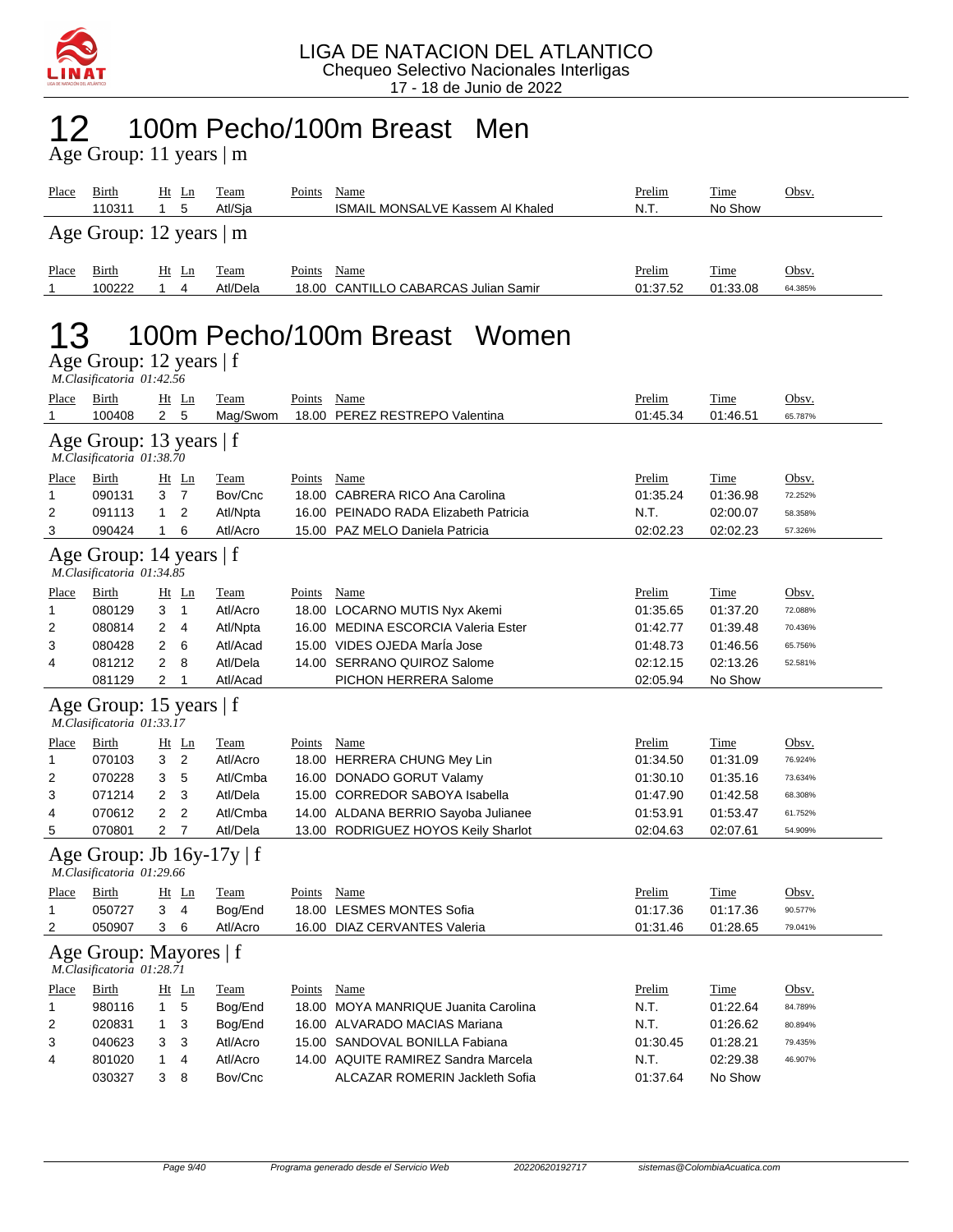

Continuing... Event: 14 100m Pecho/100m Breast Age Group: 13 YEARS | M

## 100m Pecho/100m Breast Men

Age Group: 13 years | m

|       | M.Clasificatoria 01:30.92 |   |       |          |        |                                        |          |          |         |  |
|-------|---------------------------|---|-------|----------|--------|----------------------------------------|----------|----------|---------|--|
| Place | Birth                     |   | Ht Ln | Team     | Points | Name                                   | Prelim   | Time     | Obsv.   |  |
|       | 090226                    | 5 |       | Bov/Cnc  |        | 18.00 DIAZ SOLANO Denzel David         | 01:28.75 | 01:26.55 | 69.243% |  |
| 2     | 090623                    | 4 | -2    | Atl/Acro |        | 16.00 ESTUPIÑAN BOHORQUEZ Miguel Angel | 01:34.01 | 01:28.67 | 67.588% |  |
| 3     | 090922                    | 3 |       | Atl/Acro |        | 15.00 VIASUS CUELLAR Juan Diego        | 01:42.10 | 01:38.73 | 60.701% |  |
| 4     | 090514                    |   |       | Atl/Sja  |        | 14.00 ALZATE POSADA Francisco Javier   | N.T.     | 01:45.62 | 56.741% |  |
| 5     | 090103                    | 2 | - 5   | Atl/Dela |        | 13.00 SOLANO AMAYA Samuel Jose         | 01:59.36 | 01:45.71 | 56.693% |  |
| 6     | 090812                    | 2 | -6    | Atl/Acro |        | 12.00 FORERO SUAREZ Esteban            | 02:10.45 | 01:52.35 | 53.342% |  |

#### Age Group: 14 years | m  *M.Clasificatoria 01:25.12*

| Place          | Birth  |              | $Ht$ Ln        | <b>Team</b> | Points | Name                                  | Prelim   | <b>Time</b>         | Obsv.   |
|----------------|--------|--------------|----------------|-------------|--------|---------------------------------------|----------|---------------------|---------|
|                | 080430 | 5            | -8             | Atl/Acro    |        | 18.00 ESPINOSA ROMERO Alan Smith      | 01:29.11 | 01:21.63            | 73.417% |
| 2              | 081109 | 4            | -7             | Atl/Sja     |        | 16.00 GOMEZ MORELO Daniel Eduardo     | 01:35.47 | 01:35.87            | 62.512% |
| 3              | 080905 | 3            | -4             | Atl/Cfma    |        | 15.00 HERNANDEZ SANDOVAL Sandro Jesus | 01:36.88 | 01:37.88            | 61.228% |
| 4              | 080712 | 3            | $\overline{2}$ | Atl/Sja     |        | 14.00 BARROS BOVEA Santiago AndrÉs    | 01:40.74 | 01:43.93            | 57.664% |
| 5              | 080417 | $\mathbf{2}$ | - 3            | Atl/Acro    |        | 13.00 RINCONES PANA Jose David        | 02:09.84 | 01:54.05            | 52.547% |
| 6              | 080404 |              | -3             | Atl/Sia     |        | 12.00 GOMEZ MARTINEZ Gabriel Ricardo  | N.T.     | 01:56.80            | 51.310% |
| $\overline{7}$ | 080428 |              | - 6            | Atl/Sia     |        | 11.00 RODRIGUEZ BARRIOS Matias        | N.T.     | 02:04.07            | 48.303% |
|                | 080728 | 3            | 8              | Atl/Dela    |        | LAMBRAÑO ROCHA Donovan Steven         | 01:49.38 | <b>Disqualified</b> |         |
|                | 080515 |              | 2              | Atl/Sia     |        | QUINTERO HERRERA Oscar Alonso         | N.T.     | <b>Disqualified</b> |         |

#### Age Group: 15 years | m

|                | M.Clasificatoria 01:20.33 |   |                |          |        |                                        |          |                     |         |
|----------------|---------------------------|---|----------------|----------|--------|----------------------------------------|----------|---------------------|---------|
| Place          | Birth                     |   | $Ht$ Ln        | Team     | Points | Name                                   | Prelim   | Time                | Obsv.   |
|                | 070125                    | 5 | $\overline{2}$ | Bog/End  |        | 18.00 COMBITA RAMIREZ Santiago         | 01:23.56 | 01:17.87            | 76.962% |
| 2              | 070713                    | 6 | -2             | Atl/Cmba |        | 16.00 DE LA HOZ RODRIGUEZ Samuel David | 01:16.42 | 01:19.03            | 75.832% |
| 3              | 071106                    | 5 | -3             | Atl/Sja  |        | 15.00 HOYOS ESCOBAR Simon              | 01:22.64 | 01:21.53            | 73.507% |
| $\overline{4}$ | 070424                    |   | 5 7            | Atl/Npta |        | 14.00 MORENO POLO Daniel Jose          | 01:28.31 | 01:31.15            | 65.749% |
| 5              | 070805                    | 3 | - 3            | Bog/End  |        | 13.00 REYES NAVARRO Luis Enrique       | 01:38.57 | 01:37.17            | 61.675% |
| 6              | 070302                    | 3 | - 6            | Atl/Acro |        | 12.00 GOMEZ PEREZ Yohan David          | 01:39.98 | 01:37.65            | 61.372% |
| $\overline{7}$ | 071128                    | 3 |                | Atl/Acad |        | 11.00 CORREDOR VALDERRAMA Kevin Andres | 01:44.50 | 01:39.12            | 60.462% |
| 8              | 071002                    | 2 | 4              | Atl/Cfma |        | 10.00 CABAS RUEDA Hansel David         | 01:58.80 | 01:41.97            | 58.772% |
|                | 070922                    | 4 | -8             | Atl/Dela |        | BOVEA GARZÓN Daniel Alejandro          | 01:35.79 | <b>Disqualified</b> |         |

#### Age Group: 16 years | m

|              | M.Clasificatoria 01:17.69 |                |         |          |        |                                      |          |          |         |
|--------------|---------------------------|----------------|---------|----------|--------|--------------------------------------|----------|----------|---------|
| Place        | Birth                     |                | $Ht$ Ln | Team     | Points | Name                                 | Prelim   | Time     | Obsv.   |
| $\mathbf{1}$ | 060207                    | 6 5            |         | Mag/Swom |        | 18.00 GALVIS GONZÁLEZ Carlos Ernesto | 01:13.48 | 01:12.62 | 82.525% |
| 2            | 060415                    | 6 8            |         | Atl/Acad |        | 16.00 LIZCANO GALINDO Cristian       | 01:21.93 | 01:19.09 | 75.774% |
| 3            | 061011                    | 5 <sub>5</sub> |         | Atl/Cfma |        | 15.00 CARDENAS RODRIGUEZ Angel David | 01:22.46 | 01:20.44 | 74.503% |
| 4            | 060109                    | 4 1            |         | Bov/Cnc  |        | 14.00 CORTES CASTILLO Carlos Miquel  | 01:35.79 | 01:23.76 | 71.550% |
| 5            | 060425                    | 4 3            |         | Bog/Nrvb |        | 13.00 PARRA GALINDO Felipe           | 01:31.14 | 01:27.08 | 68.822% |
| 6            | 061120                    | 3 <sub>5</sub> |         | Atl/Cfma |        | 12.00 ALVAREZ ESPANA Frank Anthony   | 01:38.05 | 01:36.47 | 62.123% |
| 7            | 060222                    |                | 5       | Bov/Cnc  |        | 11.00 GOEZ DURANGO Samuel Aaron      | N.T.     | 01:44.71 | 57.234% |

#### Age Group: Jb 17y-18y | m

 *M.Clasificatoria 01:15.33* 

| Place          | Birth  |     | Ht Ln | Team     | Points | Name                                     | Prelim   | Time     | Obsv.   |
|----------------|--------|-----|-------|----------|--------|------------------------------------------|----------|----------|---------|
|                | 041217 | 6 3 |       | Atl/Acad |        | 18.00 VIZCAINO OLIVEROS Sebastian Moises | 01:13.62 | 01:17.12 | 77.710% |
| 2              | 040206 | 64  |       | Bov/Titb |        | 16.00 CORTINA BELENO Naffer Santiago     | 01:12.78 | 01:17.18 | 77.650% |
| 3              | 041227 | 5 6 |       | Atl/Acro |        | 15.00 TRILLOS HOYOS Harry Jesus          | 01:22.73 | 01:20.09 | 74.828% |
| $\overline{4}$ | 050810 | 5 4 |       | Bog/Nrvb |        | 14.00 CUELLAR PUERTO Leonel              | 01:22.19 | 01:23.13 | 72.092% |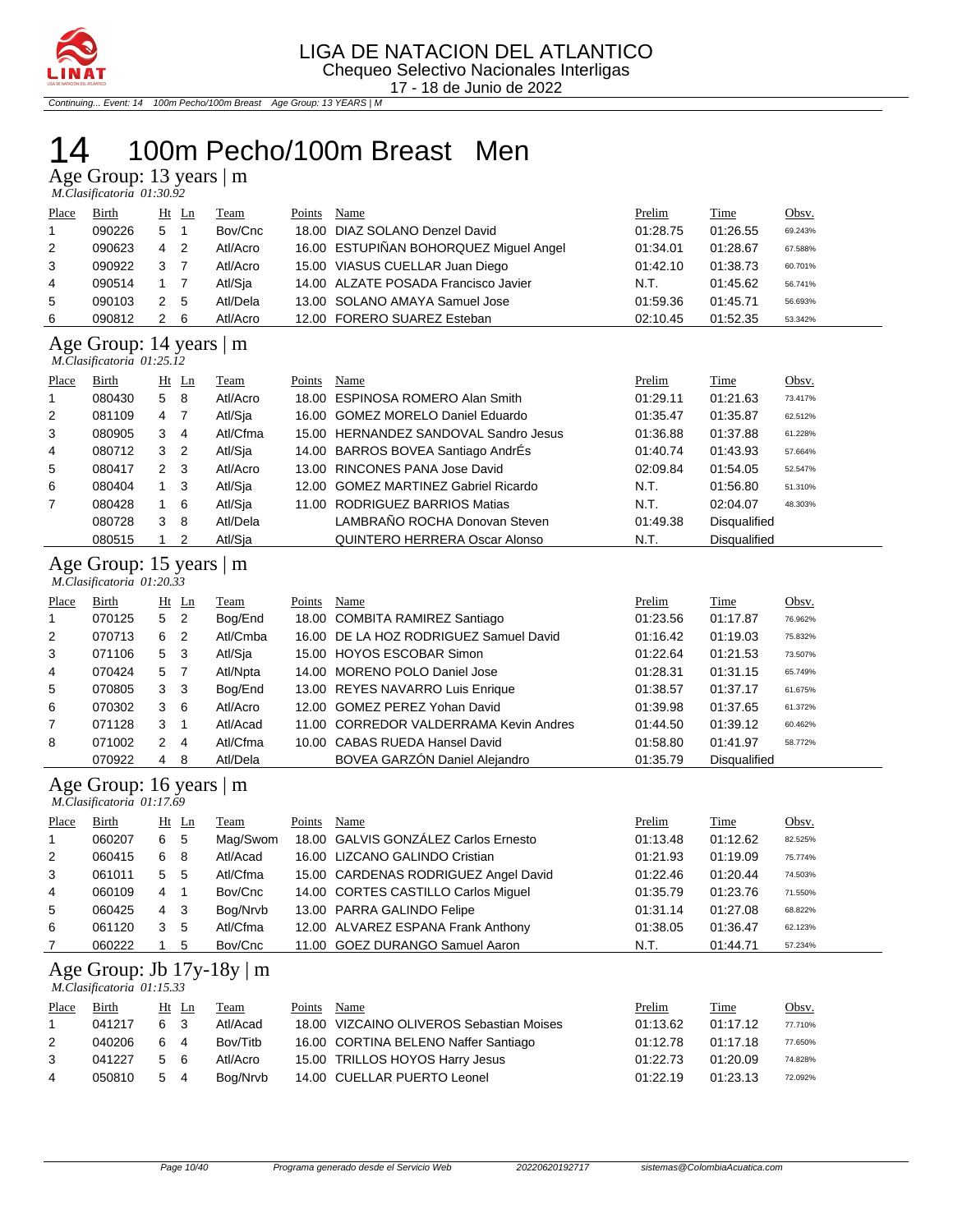

Chequeo Selectivo Nacionales Interligas 17 - 18 de Junio de 2022

|   |                           |     |             | Continuing Event: 14 100m Pecho/100m Breast Age Group: JB 17Y-18Y   M |  |                                   |          |          |         |  |
|---|---------------------------|-----|-------------|-----------------------------------------------------------------------|--|-----------------------------------|----------|----------|---------|--|
| 5 | 040227                    | 6   |             | Atl/Bdva                                                              |  | 13.00 ARIZA HERRERA Ruben Jaime   | 01:21.64 | 01:23.35 | 71.902% |  |
| 6 | 051229                    | 4   | -4          | Atl/Acro                                                              |  | 12.00 GARAVITO TANO Julio Cesar   | 01:30.15 | 01:26.16 | 69.557% |  |
| 7 | 050501                    |     | 4 5         | Mag/Swom                                                              |  | 11.00 HERNANDEZ ROJAS Jose Angel  | 01:30.29 | 01:26.59 | 69.211% |  |
| 8 | 051226                    |     | $1 \quad 4$ | Atl/Cmba                                                              |  | 10.00 MARTÍNEZ MARQUEZ Juan Pablo | N.T.     | 01:38.72 | 60.707% |  |
|   | 051019                    | 2 8 |             | Atl/Cfma                                                              |  | <b>ACEVEDO TOBON Francisco</b>    | N.T.     | No Show  |         |  |
|   | Age Group: Mayores   m    |     |             |                                                                       |  |                                   |          |          |         |  |
|   | M.Clasificatoria 01:11.11 |     |             |                                                                       |  |                                   |          |          |         |  |

|                | $1.1.1$ $0.0000$ $0.0000$ $0.0000$ $0.0000$ $0.0000$ $0.0000$ |               |                |          |        |                                     |          |              |         |
|----------------|---------------------------------------------------------------|---------------|----------------|----------|--------|-------------------------------------|----------|--------------|---------|
| Place          | Birth                                                         |               | Ht Ln          | Team     | Points | Name                                | Prelim   | Time         | Obsv.   |
|                | 030303                                                        | 6             | - 6            | Atl/Acro |        | 18.00 VELEZ MOLINA Bryant Jose      | 01:16.10 | 01:15.61     | 79.262% |
| 2              | 021020                                                        | 6             |                | Atl/Acad |        | 16.00 DIAZ MURILLO Jose Miquel      | 01:18.45 | 01:19.60     | 75.289% |
| 3              | 000408                                                        | 2 1           |                | Atl/Acad |        | 15.00 HERRERA VERGARA Esteban David | 01:21.49 | 01:21.49     | 73.543% |
| $\overline{4}$ | 030918                                                        | 4             | - 6            | Atl/Acad |        | 14.00 ARCE Elias                    | 01:31.68 | 01:32.17     | 65.021% |
| 5              | 960402                                                        | $\mathcal{P}$ |                | Atl/Cmba |        | 13.00 PALMA DE MOYA Cristian David  | N.T.     | 01:36.69     | 61.982% |
|                | 840106                                                        | $\mathcal{P}$ | $\overline{2}$ | Atl/Acro |        | MOLINA SEQUEDA Moises Leonardo      | N.T.     | Disqualified | 43.162% |

## 400m Libre/400m Free Women

Age Group: 10 years | f

| Place | <b>Birth</b>           |  | $Ht$ Ln | Team     | Points | Name                                       | <u>Prelim</u> | <b>Time</b> | Obsv.   |
|-------|------------------------|--|---------|----------|--------|--------------------------------------------|---------------|-------------|---------|
|       | 120429                 |  |         | Bov/Titb |        | 18.00 CASTELLON CHAPARRO Isabella Maryanne | 07:57.15      | 07:57.15    | 53.358% |
|       | 120615                 |  |         | Atl/Sia  |        | MARROQUIN ALDANA Camila                    | 09:09.48      | No Show     |         |
|       | Age Group: 11 years If |  |         |          |        |                                            |               |             |         |

#### Age Group: 11 years | f

| Place | Birth  | Ht Ln |    | Team     | Points | Name                              | Prelim   | <u>Time</u> | <u>Obsv.</u> |
|-------|--------|-------|----|----------|--------|-----------------------------------|----------|-------------|--------------|
|       | 110408 |       |    | Atl/Acad |        | 18.00 SAENZ CAMARGO Andrea        | 07:25.32 | 06:24.34    | 66.243%      |
| 2     | 110111 |       | 4  | Atl/Acad |        | 16.00 FERRER DEL RIO María Camila | 06:25.45 | 06:25.06    | 66.120%      |
| 3     | 110307 |       | -5 | Mag/Swom |        | 15.00 TUIRAN RESTREPO Isabella    | 07:07.37 | 07:00.11    | 60.603%      |
| 4     | 110326 |       |    | Atl/Dela |        | 14.00 RUEDA SIMONDS Valentina     | N.T.     | 07:03.58    | 60.107%      |
| 5     | 110214 |       |    | Atl/Npta |        | 13.00 MORENO POLO Isabella Sofia  | N.T.     | 08:17.44    | 51.182%      |

# 400m Libre/400m Free Men

Age Group: 11 years | m

| Place | Birth  | Ht | Ln | Team     | Points | Name                                | Prelim   | Time     | <u>Obsv.</u> |
|-------|--------|----|----|----------|--------|-------------------------------------|----------|----------|--------------|
|       | 110319 |    |    | Atl/Acad |        | 18.00 NARANJO BERNAL Rafael         | N.T.     | 06:01.11 | 64.075%      |
| 2     | 110401 |    | -6 | Atl/Sja  |        | 16.00 TORRES ARZUZA Daniel Elias    | 07:06.79 | 06:57.24 | 55.455%      |
| 3     | 111123 |    |    | Atl/Acro |        | 15.00 BANDERA ALVARADO Matias David | N.T.     | 07:22.37 | 52.305%      |
|       | 111111 |    |    | Atl/Dela |        | ECHEVERRIA MESA Julian David        | N.T.     | No Show  |              |
|       | 110624 |    | 4  | Atl/Acad |        | PANTOJA OCHOA Oscar Alberto         | N.T.     | No Show  |              |

Age Group: 12 years | m

| Place | Birth  |               | Ht Ln | Team     | Points | Name                                | Prelim   | Time     | <u>Obsv.</u> |
|-------|--------|---------------|-------|----------|--------|-------------------------------------|----------|----------|--------------|
|       | 100604 | $\mathcal{P}$ | -4    | Atl/Acro |        | 18.00 PEDROZA BLANCO Carlos Daniel  | 05:51.18 | 05:50.56 | 66.003%      |
| 2     | 100701 | 2 3           |       | Atl/Acad |        | 16.00 ARGUELLO TORRES Kevin         | 06:38.61 | 06:14.15 | 61.842%      |
| 3     | 100712 | 2 2           |       | Boa/End  |        | 15.00 SALAMANCA GARCÍA Simon Emilio | 07:43.74 | 06:26.89 | 59.805%      |
|       | 100422 | 2 5           |       | Atl/Acad |        | 14.00 BARRIOS BAÑOS Elias Felipe    | 06:37.70 | 07:04.55 | 54.500%      |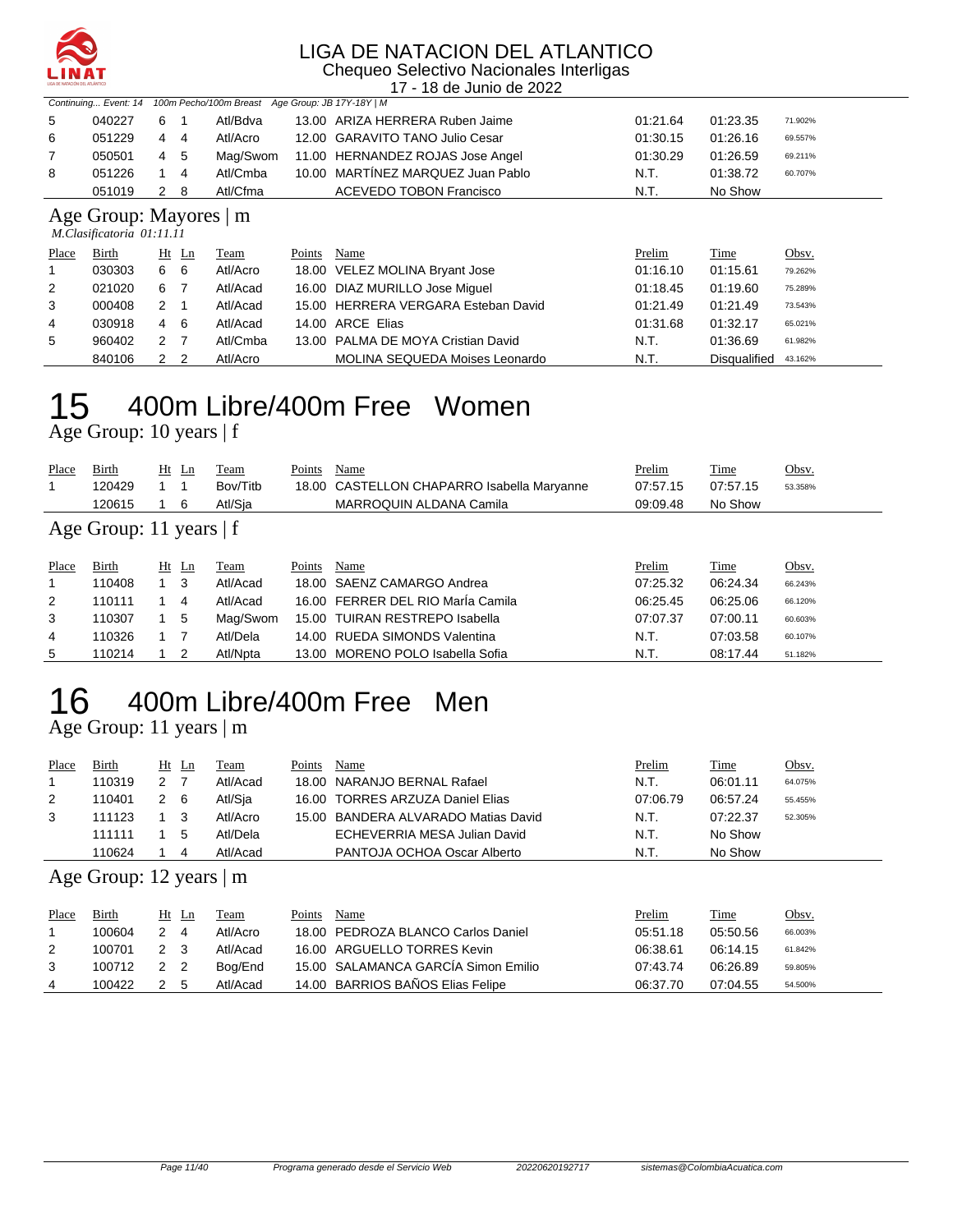

## 17 400m Libre/400m Free Women

| Age Group: 12 years   f   |  |
|---------------------------|--|
| M.Clasificatoria 05:47.19 |  |

| Place                                                  | Birth<br>100506                                        | Ht Ln<br>$\overline{2}$ | 8              | Team<br>Atl/Acad | Points<br>18.00 | Name<br>JARAMILLO TRUJILLO Sara        | Prelim<br>05:50.18 | Time<br>05:50.33 | Obsv.<br>72.674% |  |  |
|--------------------------------------------------------|--------------------------------------------------------|-------------------------|----------------|------------------|-----------------|----------------------------------------|--------------------|------------------|------------------|--|--|
|                                                        | Age Group: 13 years   f<br>M.Clasificatoria 05:38.70   |                         |                |                  |                 |                                        |                    |                  |                  |  |  |
| Place                                                  | Birth                                                  | Ht Ln                   |                | Team             | Points          | Name                                   | Prelim             | Time             | Obsv.            |  |  |
| 1                                                      | 090508                                                 | 1.                      | $\mathbf{1}$   | Bog/End          | 18.00           | ALVARADO MACIAS Isabella               | N.T.               | 05:57.26         | 71.265%          |  |  |
| 2                                                      | 090615                                                 | 1                       | 3              | Mag/Swom         | 16.00           | <b>HERRAN CALDERON Maria Jose</b>      | 07:20.08           | 06:36.99         | 64.133%          |  |  |
| 3                                                      | 091113                                                 | 1.                      | 8              | Atl/Npta         |                 | 15.00 PEINADO RADA Elizabeth Patricia  | N.T.               | 07:32.91         | 56.214%          |  |  |
| Age Group: 14 years   f<br>M.Clasificatoria 05:21.33   |                                                        |                         |                |                  |                 |                                        |                    |                  |                  |  |  |
| Place                                                  | Birth                                                  |                         | Ht Ln          | Team             | Points          | Name                                   | Prelim             | Time             | Obsv.            |  |  |
| 1                                                      | 080327                                                 | 2                       | 7              | Atl/Acro         | 18.00           | ARIAS PELAEZ Jelena Sofia              | 05:22.16           | 05:14.06         | 81.067%          |  |  |
| 2                                                      | 080930                                                 | 2                       | $\mathbf{1}$   | Bog/End          | 16.00           | ROMERO URREGO Sara Valentina           | 05:24.78           | 05:20.15         | 79.525%          |  |  |
|                                                        | 080228                                                 | 1                       | 7              | Bov/Cnc          |                 | FIGUEREDO JAIMES Valentina             | N.T.               | Disqualified     |                  |  |  |
| Age Group: 15 years $ f $<br>M.Clasificatoria 05:16.25 |                                                        |                         |                |                  |                 |                                        |                    |                  |                  |  |  |
| Place                                                  | Birth                                                  |                         | $Ht$ Ln        | Team             | Points          | Name                                   | Prelim             | Time             | Obsv.            |  |  |
|                                                        | 071228                                                 | 1.                      | 5              | Bov/Cnc          |                 | 18.00 AVILA RANGEL Sara Maria          | 06:22.88           | 06:20.58         | 66.898%          |  |  |
|                                                        | Age Group: Jb 16y-17y   f<br>M.Clasificatoria 05:07.38 |                         |                |                  |                 |                                        |                    |                  |                  |  |  |
| Place                                                  | Birth                                                  | Ht Ln                   |                | Team             | Points          | Name                                   | Prelim             | Time             | Obsv.            |  |  |
| 1                                                      | 050816                                                 | $\overline{2}$          | 6              | Bog/End          |                 | 18.00 ROZO GARCÍA Ana Sofia            | 05:10.66           | 05:05.68         | 83.290%          |  |  |
| 2                                                      | 061103                                                 | 2                       | 4              | Atl/Acad         |                 | 16.00 VIZCAINO OLIVEROS MarÍa Angelica | 05:08.64           | 05:06.00         | 83.203%          |  |  |
| 3                                                      | 050907                                                 | 2                       | $\overline{2}$ | Atl/Acro         | 15.00           | <b>DIAZ CERVANTES Valeria</b>          | 05:15.52           | 05:15.39         | 80.725%          |  |  |
| 4                                                      | 051229                                                 | 2                       | 5              | Atl/Npta         | 14.00           | BENAVIDES GRANADOS Karol Andrea        | 05:08.80           | 05:16.46         | 80.453%          |  |  |
| 5                                                      | 061123                                                 | 1                       | 4              | Atl/Acad         |                 | 13.00 FUENMAYOR LOPEZ Luisa Fernanda   | 06:05.87           | 06:04.83         | 69.786%          |  |  |
|                                                        | Age Group: Mayores   f<br>M.Clasificatoria 04:58.51    |                         |                |                  |                 |                                        |                    |                  |                  |  |  |
| Place                                                  | Birth                                                  |                         | $Ht$ Ln        | Team             | Points          | Name                                   | Prelim             | Time             | Obsv.            |  |  |
| 1                                                      | 000512                                                 | 1.                      | 2              | Atl/Acad         | 18.00           | <b>GARCÍA RIPOLL Laura Vanessa</b>     | N.T.               | 05:16.98         | 80.321%          |  |  |
| 2                                                      | 030612                                                 | 2                       | 3              | Atl/Dela         | 16.00           | SISO SURMAY Gabriela Nazareth          | 05:09.05           | 05:23.98         | 78.585%          |  |  |
| 3                                                      |                                                        |                         |                |                  |                 |                                        |                    |                  |                  |  |  |

### 18 400m Libre/400m Free Men

Age Group: 13 years | m  *M.Clasificatoria 05:05.95* 

| Place | Birth  |   | Ht Ln | Team     | Points | Name                                        | Prelim   | Time     | Obsv.   |
|-------|--------|---|-------|----------|--------|---------------------------------------------|----------|----------|---------|
|       | 090206 | 5 |       | Atl/Acro |        | 18.00 CRUECHE TRESPALACIOS Omar Enrique Mao | 05:07.48 | 05:02.76 | 76.424% |
| 2     | 090302 | 4 | -5    | Atl/Acro |        | 16.00 LEWINNEK BARCASNEGRAS Michael         | 05:20.96 | 05:19.96 | 72.315% |
| 3     | 090226 | 4 |       | Bov/Cnc  |        | 15.00 DIAZ SOLANO Denzel David              | 05:35.52 | 05:34.52 | 69.168% |
| 4     | 090715 | 3 | -5    | Atl/Acro |        | 14.00 GARCÍA JAIME Santiago                 | 06:04.74 | 05:39.63 | 68.127% |
| 5     | 090430 | 3 | -3    | Atl/Acro |        | 13.00 MUJICA ALVARADO Josue Alexander       | 06:06.32 | 05:47.67 | 66.552% |
| 6     | 090626 |   | -5    | Bog/End  |        | 12.00 CRUZ ARAGON Emmanuel                  | N.T.     | 06:24.78 | 60.133% |
|       | 091121 |   | - 3   | Atl/Sja  |        | 11.00 ARDILA GARCÍA Tito Elias              | N.T.     | 06:39.97 | 57.849% |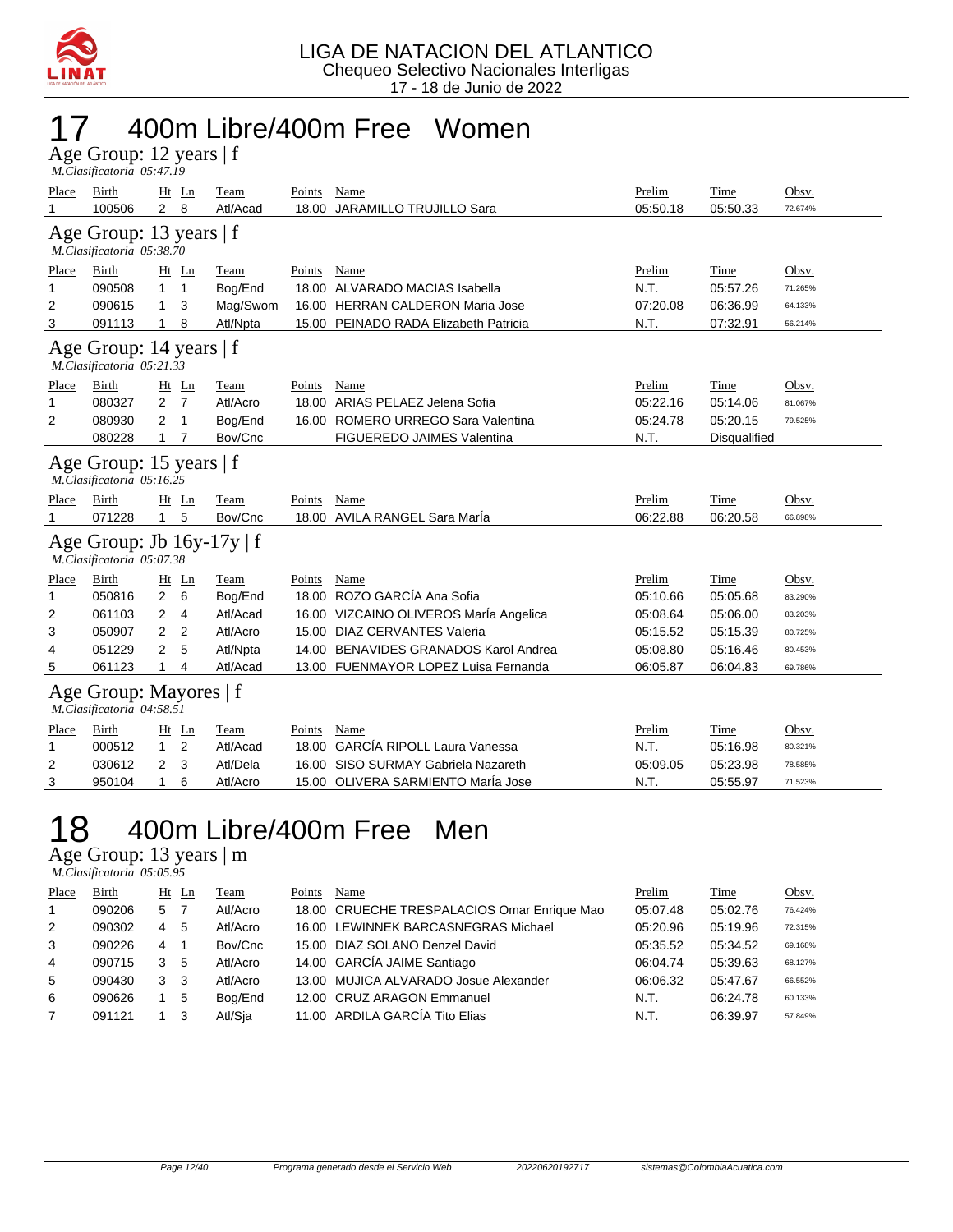

#### 400m Libre/400m Free Men

Age Group: 14 years | m

| M.Clasificatoria 04:50.07 |  |
|---------------------------|--|

| Place          | Birth  |   | $Ht$ Ln        | Team     | Points | Name                                  | Prelim   | <b>Time</b> | Obsv.   |
|----------------|--------|---|----------------|----------|--------|---------------------------------------|----------|-------------|---------|
| $\overline{1}$ | 080122 | 6 | - 6            | Atl/Acro |        | 18.00 ALSINA YEPES Thomas Santiago    | 04:31.29 | 04:28.34    | 86.226% |
| 2              | 080901 | 5 | $\overline{2}$ | Cun/Pvcc |        | 16.00 ARANGO BOHORQUEZ Santiago       | 05:01.95 | 05:03.50    | 76.237% |
| 3              | 080717 | 4 | -4             | Mag/Swom |        | 15.00 ROJAS BARRETO Samuel Alexander  | 05:20.20 | 05:23.35    | 71.557% |
| $\overline{4}$ | 080722 | 4 | -2             | Atl/Acad |        | 14.00 PINTO SIADO David Alejandro     | 05:31.53 | 05:33.86    | 69.304% |
| 5              | 080604 |   | $\overline{4}$ | Atl/Cmba |        | 13.00 CARRILLO MARTÍNEZ Santiago      | N.T.     | 05:41.66    | 67.722% |
| 6              | 080826 | 3 | $\overline{2}$ | Atl/Acad |        | 12.00 GONZÁLEZ BENITEZ Samuel Enrique | 06:26.32 | 05:44.00    | 67.262% |
| 7              | 081107 | 3 |                | Atl/Sja  |        | 11.00 ROJANO RETAMOZO Diego Andres    | 07:13.91 | 07:11.05    | 53.678% |
| 8              | 080404 | 2 |                | Atl/Sja  |        | 10.00 PEREZ MENCO Carlos Daniel       | 07:53.16 | 07:53.16    | 48.901% |

#### Age Group: 15 years | m

 *M.Clasificatoria 04:39.53* 

|                | M.Clasificatoria 04:39.53 |                |                |          |        |                                               |          |          |         |
|----------------|---------------------------|----------------|----------------|----------|--------|-----------------------------------------------|----------|----------|---------|
| Place          | Birth                     |                | $Ht$ Ln        | Team     | Points | Name                                          | Prelim   | Time     | Obsv.   |
| 1              | 070822                    | 6              | -2             | Atl/Acro |        | 18.00 DIAZ CERVANTES Daniel Alexander Anselmo | 04:31.78 | 04:37.29 | 83.443% |
| 2              | 070929                    | 5              | - 5            | Bog/End  |        | 16.00 CASTIBLANCO CASTELLANOS Johan           | 04:52.03 | 04:45.20 | 81.129% |
| 3              | 070110                    | 5              | -4             | Atl/Acro |        | 15.00 ACOSTA BERDUGO Jesus Eduardo Antonio    | 04:51.95 | 04:49.03 | 80.054% |
| $\overline{4}$ | 070125                    | 6              | $\overline{1}$ | Bog/End  |        | 14.00 COMBITA RAMIREZ Santiago                | 04:46.24 | 04:49.88 | 79.819% |
| 5              | 071218                    | 2 <sub>2</sub> |                | Bog/Naut |        | 13.00 LUNA ARISTIZABAL Salomon                | N.T.     | 05:10.64 | 74.485% |
| 6              | 070803                    | 4              | -3             | Atl/Cfma |        | 12.00 ROMULO MOLINA Sergio David              | 05:21.01 | 05:23.96 | 71.422% |
| $\overline{7}$ | 071130                    | 4              | - 6            | Bov/Cnc  |        | 11.00 PADILLA FLOREZ Angel De Jesus           | 05:27.79 | 05:33.55 | 69.369% |
| 8              | 071218                    | 3              | $\overline{4}$ | Bov/Cnc  |        | 10.00 DIAZ DELGADO Santiago Jose              | 05:57.38 | 05:46.95 | 66.690% |
| 9              | 070930                    | 3              | - 6            | Atl/Acad |        | 8.00 JIMENEZ PAYARES Aldo Enrique             | 06:07.66 | 06:10.94 | 62.377% |

#### Age Group: 16 years | m  *M.Clasificatoria 04:38.98*

| Place | Birth  | Ht          | Ln | Team    | Points | Name                               | Prelim<br>$\sim$ $\sim$ $\sim$ $\sim$ | Time     | <u>Obsv.</u> |
|-------|--------|-------------|----|---------|--------|------------------------------------|---------------------------------------|----------|--------------|
|       | 061001 | 6           |    | Boa/End |        | 18.00 AYALA PALENIK Dominik        | 04:40.49                              | 04:41.27 | 82.263%      |
| 2     | 060910 | $5^{\circ}$ |    | Boa/End |        | 16.00 HERNANDEZ SANTANA Juan Pablo | 05:19.39                              | 05:20.93 | 72.097%      |

#### Age Group: Jb 17y-18y | m

|                | M.Clasificatoria 04:34.75 |             |         |             |        |                                         |          |             |         |  |  |  |
|----------------|---------------------------|-------------|---------|-------------|--------|-----------------------------------------|----------|-------------|---------|--|--|--|
| Place          | Birth                     |             | $Ht$ Ln | <b>Team</b> | Points | Name                                    | Prelim   | <b>Time</b> | Obsy.   |  |  |  |
| $\overline{1}$ | 050904                    | 6           | -4      | Bog/End     |        | 18.00 GUERRERO URREGO Juan Sebastian    | 04:20.86 | 04:18.79    | 89.408% |  |  |  |
| 2              | 050625                    | 6           | -3      | Atl/Acro    |        | 16.00 HERAZO ZAMBRANO Julian David      | 04:30.61 | 04:31.84    | 85.116% |  |  |  |
| 3              | 040506                    | $2 \quad 6$ |         | Bov/Enap    |        | 15.00 AFANADOR GOMEZ Juan Pablo         | N.T.     | 04:42.66    | 81.858% |  |  |  |
| 4              | 040104                    | 6           | - 8     | Bov/Ligab   |        | 14.00 ARISTIZABAL GARCIA Fabio Humberto | 04:49.18 | 04:50.32    | 79.698% |  |  |  |
| 5              | 051224                    | 5           | - 3     | Atl/Acro    |        | 13.00 OTERO ESTRADA Santiago Elias      | 05:00.12 | 04:54.12    | 78.669% |  |  |  |
| 6              | 040528                    | 5           | - 6     | Mag/Swom    |        | 12.00 PARDO MONTERO Guillermo Alexander | 05:01.43 | 05:06.53    | 75.484% |  |  |  |
|                | 040206                    | $2 \quad 3$ |         | Bov/Titb    |        | 11.00 CORTINA BELENO Naffer Santiago    | N.T.     | 05:10.55    | 74.507% |  |  |  |

#### Age Group: Mayores | m

 *M.Clasificatoria 04:27.84* 

| Place | Birth  |                | $Ht$ Ln | Team     | Points | Name                                   | Prelim   | Time     | Obsv.   |
|-------|--------|----------------|---------|----------|--------|----------------------------------------|----------|----------|---------|
|       | 910729 | 3              | - 8     | Atl/Acad |        | 18.00 ORTEGA PEREZ Daniel AndrÉs       | N.T.     | 04:22.30 | 88.212% |
| 2     | 030124 | 6              | -5      | Bog/Comp |        | 16.00 ARIZA RODRIGUEZ Juan NicolÁs     | 04:23.21 | 04:23.21 | 87.907% |
| 3     | 030702 | 5              |         | Atl/Acad |        | 15.00 ROPAIN PEDRAZA Juan Manuel       | 05:17.05 | 05:17.27 | 72.928% |
| 4     | 030729 | 4              | -7      | Bog/Naut |        | 14.00 GOMEZ HERNANDEZ Johan Andrey     | 05:34.43 | 05:22.97 | 71.641% |
| 5     | 010828 | 4              | - 8     | Mag/Swom |        | 13.00 JIMENEZ BOLIVAR Rafael Eduardo   | 05:50.68 | 05:45.97 | 66.879% |
| 6     | 010201 | $\overline{2}$ | - 5     | Atl/Acro |        | 12.00 CANTERO ALVARADO Miguel Angel    | N.T.     | 07:02.13 | 54.812% |
|       | 840106 | 3              |         | Atl/Acro |        | 11.00 MOLINA SEQUEDA Moises Leonardo   | N.T.     | 08:04.98 | 47.709% |
| 8     | 960713 | 2              | 4       | Atl/Acro |        | 10.00 TOSCANO CANTILLO Cristian Daniel | N.T.     | 08:17.53 | 46.506% |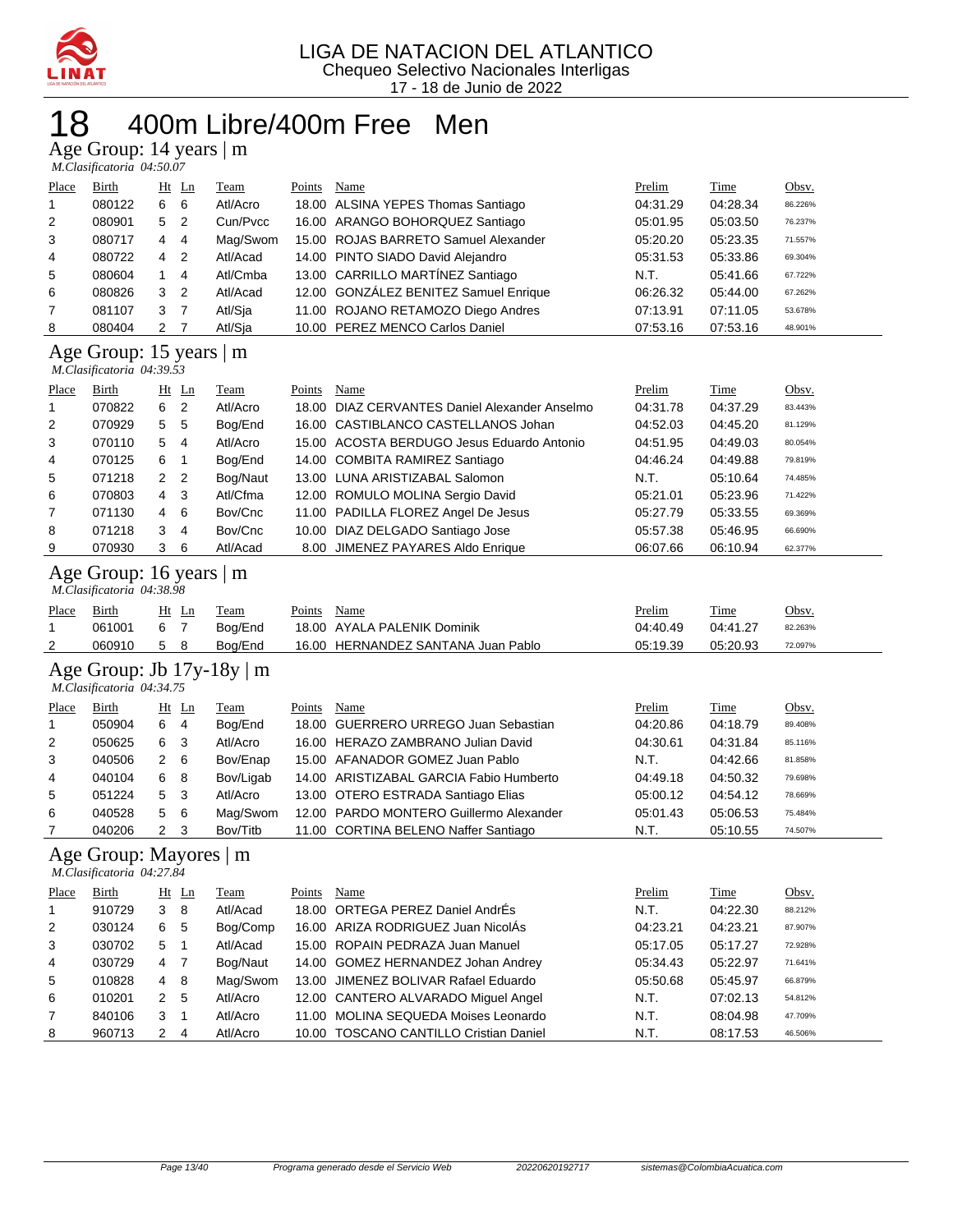

### 35 200m Comb.Ind/200m Medley Men

Age Group: 12 years | m

| Place | Birth  | Ht | Ln  | Team     | Points | Name                                 | Prelim   | <b>Time</b>  | <u>Obsv.</u> |
|-------|--------|----|-----|----------|--------|--------------------------------------|----------|--------------|--------------|
|       | 100222 |    |     | Atl/Dela |        | 18.00 CANTILLO CABARCAS Julian Samir | 03:05.72 | 03:06.05     | 64.800%      |
|       | 100422 |    |     | Atl/Acad |        | 16.00 BARRIOS BAÑOS Elias Felipe     | 04:06.93 | 04:01.97     | 49.824%      |
|       | 100712 |    | - 5 | Boa/End  |        | SALAMANCA GARCÍA Simon Emilio        | 03:46.02 | Disgualified | 56.924%      |

### 36 200m Comb.Ind/200m Medley Women

Age Group: 12 years | f  *M.Clasificatoria 03:12.78* 

| Place | Birth                                                       |              | $Ht$ Ln        | Team     | Points | Name                              | Prelim   | Time     | Obsv.   |
|-------|-------------------------------------------------------------|--------------|----------------|----------|--------|-----------------------------------|----------|----------|---------|
| 1     | 100408                                                      | $1 \quad 7$  |                | Mag/Swom |        | 18.00 PEREZ RESTREPO Valentina    | 03:31.76 | 03:21.57 | 68.244% |
|       | Age Group: 13 years   f<br>M.Clasificatoria 03:03.77        |              |                |          |        |                                   |          |          |         |
| Place | Birth                                                       |              | $Ht$ Ln        | Team     | Points | Name                              | Prelim   | Time     | Obsv.   |
| 1     | 090508                                                      | $\mathbf{1}$ | $\overline{2}$ | Bog/End  |        | 18.00 ALVARADO MACIAS Isabella    | 03:17.35 | 03:07.67 | 73.299% |
| 2     | 090615                                                      | 1            |                | Mag/Swom | 16.00  | <b>HERRAN CALDERON Maria Jose</b> | N.T.     | 03:46.17 | 60.822% |
|       | Age Group: 14 years   f<br>M.Clasificatoria 02:57.05        |              |                |          |        |                                   |          |          |         |
| Place | Birth                                                       |              | $Ht$ Ln        | Team     | Points | Name                              | Prelim   | Time     | Obsv.   |
| 1     | 080919                                                      |              | 6              | Bog/Nrvb | 18.00  | ROSAS GONZALEZ Gabriela           | 03:12.11 | 02:58.05 | 77.259% |
|       | Age Group: 15 years   f<br>M.Clasificatoria 02:54.26        |              |                |          |        |                                   |          |          |         |
| Place | Birth                                                       |              | $Ht$ Ln        | Team     | Points | Name                              | Prelim   | Time     | Obsv.   |
| 1     | 070228                                                      |              | 3              | Atl/Cmba | 18.00  | <b>DONADO GORUT Valamy</b>        | 02:59.42 | 03:17.68 | 69.587% |
|       | Age Group: Jb $16y-17y \mid f$<br>M.Clasificatoria 02:50.14 |              |                |          |        |                                   |          |          |         |
| Place | Birth                                                       |              | Ht Ln          | Team     | Points | Name                              | Prelim   | Time     | Obsv.   |
| 1     | 050727                                                      |              | 4              | Bog/End  | 18.00  | <b>LESMES MONTES Sofia</b>        | 02:26.43 | 02:26.43 | 93.942% |
|       | Age Group: Mayores   f<br>M.Clasificatoria 02:48.23         |              |                |          |        |                                   |          |          |         |
| Place | Birth                                                       |              | $Ht$ Ln        | Team     | Points | Name                              | Prelim   | Time     | Obsv.   |
| 1     | 030612                                                      | $\mathbf{1}$ | 5              | Atl/Dela | 18.00  | SISO SURMAY Gabriela Nazareth     | 02:53.08 | 02:57.50 | 77.499% |
|       |                                                             |              |                |          |        |                                   |          |          |         |

### 37 200m Comb.Ind/200m Medley Men

Age Group: 13 years | m  *M.Clasificatoria 02:46.69* 

| Place | Birth                                                  | Ht      | Ln | Team     | Points | Name                                | Prelim | <b>Time</b>         | Obsv.   |  |  |
|-------|--------------------------------------------------------|---------|----|----------|--------|-------------------------------------|--------|---------------------|---------|--|--|
|       | 090430                                                 |         |    | Atl/Acro |        | MUJICA ALVARADO Josue Alexander     | N.T.   | <b>Disqualified</b> |         |  |  |
|       | Age Group: 14 years $ m $<br>M.Clasificatoria 02:49.21 |         |    |          |        |                                     |        |                     |         |  |  |
| Place | Birth                                                  | $Ht$ Ln |    | Team     | Points | Name                                | Prelim | <u>Time</u>         | Obsv.   |  |  |
|       | 080728                                                 |         | 5  | Atl/Dela |        | 18.00 LAMBRAÑO ROCHA Donovan Steven | N.T.   | 03:33.82            | 56.384% |  |  |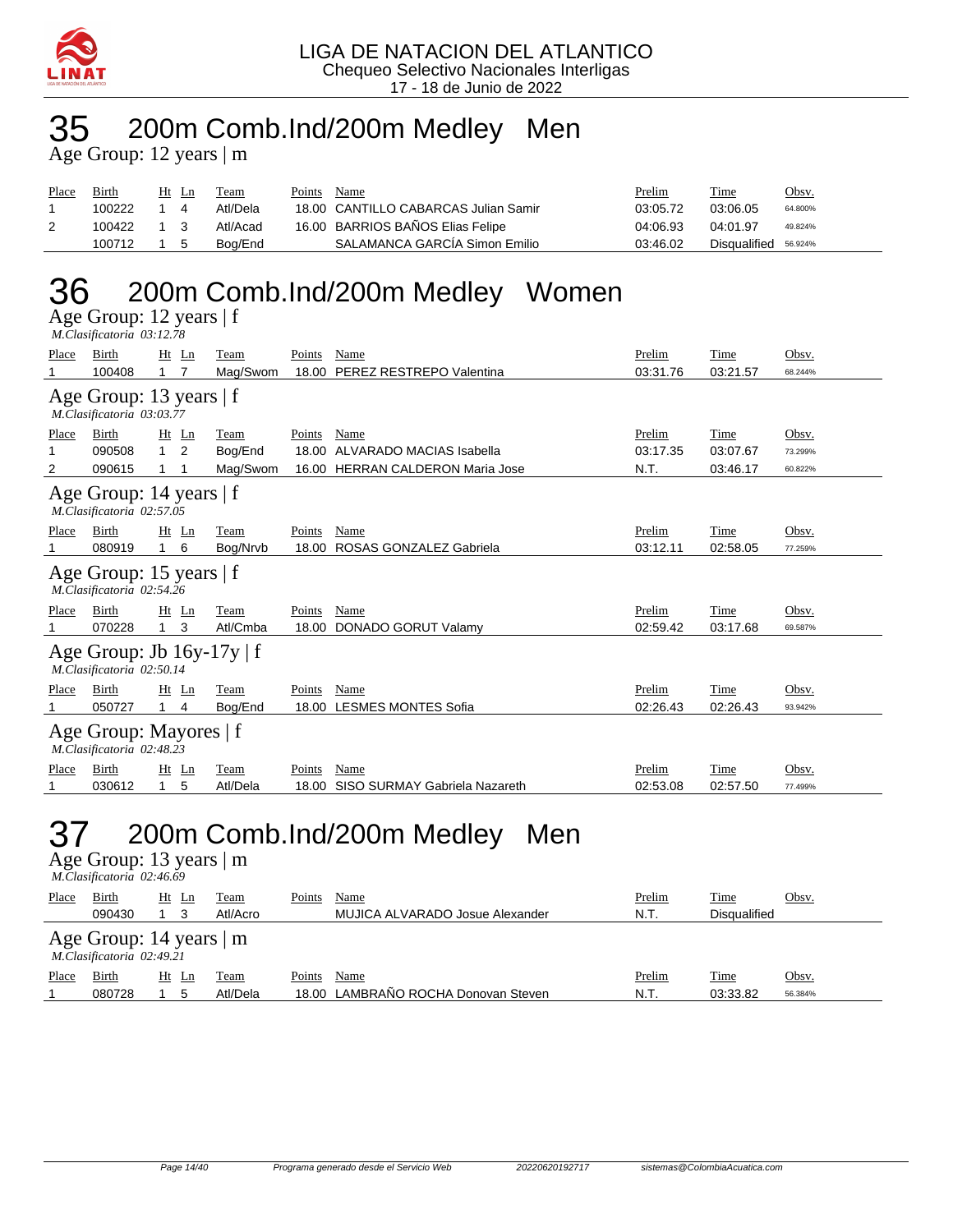

### 37 200m Comb.Ind/200m Medley Men

Age Group: 15 years | m  *M.Clasificatoria 02:32.26* 

| Place        | Birth                                                       | $Ht$ Ln        |    | Team        | Points | Name                                 | Prelim   | Time         | Obsv.   |  |  |  |  |
|--------------|-------------------------------------------------------------|----------------|----|-------------|--------|--------------------------------------|----------|--------------|---------|--|--|--|--|
|              | 071112                                                      | $\mathbf{2}$   | 6  | Bog/Nrvb    | 18.00  | <b>CUELLAR PUERTO Samuel</b>         | 02:36.29 | 02:33.37     | 78.607% |  |  |  |  |
|              | Age Group: 16 years   m<br>M.Clasificatoria 02:30.26        |                |    |             |        |                                      |          |              |         |  |  |  |  |
| <b>Place</b> | Birth                                                       | $Ht$ Ln        |    | <b>Team</b> | Points | Name                                 | Prelim   | Time         | Obsv.   |  |  |  |  |
|              | 061010                                                      |                | 4  | Atl/Npta    | 18.00  | JAIMES MOLANO Samuel Augusto         | N.T.     | 02:27.32     | 81.835% |  |  |  |  |
|              | 060109                                                      | $\mathbf{2}$   | 8  | Bov/Cnc     |        | <b>CORTES CASTILLO Carlos Miquel</b> | N.T.     | Disqualified |         |  |  |  |  |
|              | Age Group: Jb $17y-18y \mid m$<br>M.Clasificatoria 02:26.20 |                |    |             |        |                                      |          |              |         |  |  |  |  |
| Place        | Birth                                                       | $Ht$ Ln        |    | Team        | Points | Name                                 | Prelim   | Time         | Obsv.   |  |  |  |  |
|              | 051228                                                      | $\mathbf{2}$   | -5 | Bog/End     | 18.00  | CORDOBA ORDOÑEZ Wilson Steven        | 02:17.10 | 02:17.34     | 87.782% |  |  |  |  |
| 2            | 040623                                                      | $\mathbf{2}$   | 3  | Bog/Cols    |        | 16.00 RODRIGUEZ RODRIGUEZ Sergio     | 02:27.60 | 02:28.08     | 81.415% |  |  |  |  |
|              | Age Group: Mayores   m<br>M.Clasificatoria 02:21.02         |                |    |             |        |                                      |          |              |         |  |  |  |  |
| Place        | Birth                                                       | $Ht$ Ln        |    | Team        | Points | Name                                 | Prelim   | Time         | Obsv.   |  |  |  |  |
|              | 980730                                                      | $\overline{2}$ | 4  | Bog/End     | 18.00  | MEDINA RINCON Rafael AndrÉs          | 02:12.79 | 02:14.71     | 89.496% |  |  |  |  |
| 2            | 991018                                                      | 2 7            |    | Bov/Enap    |        | 16.00 CASTAÑO MONROY Diego Alejandro | N.T.     | 02:33.93     | 78.321% |  |  |  |  |
| 3            | 030729                                                      | 2              | 2  | Bog/Naut    |        | 15.00 GOMEZ HERNANDEZ Johan Andrey   | 02:48.90 | 02:49.05     | 71.316% |  |  |  |  |

## 38 50m Libre/50m Free Women

Age Group: 10 years | f

| Place | Birth  | Ht Ln |    | <b>Team</b> | Points | Name                                       | Prelim   | Time     | Obsv.   |
|-------|--------|-------|----|-------------|--------|--------------------------------------------|----------|----------|---------|
|       | 120615 | 2     | -6 | Atl/Sja     |        | 18.00 MARROQUIN ALDANA Camila              | 00:43.34 | 00:42.70 | 58.806% |
| 2     | 120429 |       | -3 | Bov/Titb    |        | 16.00 CASTELLON CHAPARRO Isabella Maryanne | N.T.     | 00:43.66 | 57.513% |
| 3     | 120811 | 2 2   |    | Atl/Sja     |        | 15.00 OSPINO RESTREPO Valentina            | 00:49.34 | 00:48.68 | 51.582% |
| 4     | 120519 |       |    | Atl/Dela    |        | 14.00 RIPOLL SILVA Luz Angelica            | 00:57.53 | 00:50.85 | 49.381% |
| 5     | 120328 |       | 4  | Atl/Dela    |        | 13.00 BORJA ATENCIO Esmeralda Valentina    | 01:01.61 | 00:52.95 | 47.422% |
| 6     | 120509 |       |    | Atl/Dela    |        | 12.00 LAMBRAÑO ROCHA Melanie Cristel       | 00:54.76 | 00:52.99 | 47.386% |

4 010828 2 1 Mag/Swom 14.00 JIMENEZ BOLIVAR Rafael Eduardo N.T. 02:49.64 71.068%

#### Age Group: 11 years | f

| Place | Birth  | Ht  | Ln | Team     | Points | Name                              | <u>Prelim</u> | Time     | Obsv.   |
|-------|--------|-----|----|----------|--------|-----------------------------------|---------------|----------|---------|
|       | 110408 | 2   |    | Atl/Acad |        | 18.00 SAENZ CAMARGO Andrea        | 00:39.59      | 00:38.25 | 65.647% |
| 2     | 110111 |     | 4  | Atl/Acad |        | 16.00 FERRER DEL RIO María Camila | 00:37.50      | 00:38.69 | 64.900% |
| 3     | 110326 | 2 5 |    | Atl/Dela |        | 15.00 RUEDA SIMONDS Valentina     | 00:38.38      | 00:41.23 | 60.902% |
| 4     | 110214 |     |    | Atl/Npta |        | 14.00 MORENO POLO Isabella Sofia  | N.T.          | 00:47.60 | 52.752% |

## 39 50m Libre/50m Free Men

Age Group: 11 years | m

| Place | Birth  |                | Ht Ln | Team     | Points | Name                                | Prelim   | Time     | Obsv.   |
|-------|--------|----------------|-------|----------|--------|-------------------------------------|----------|----------|---------|
|       | 110624 | 2 <sub>7</sub> |       | Atl/Acad |        | 18.00 PANTOJA OCHOA Oscar Alberto   | 00:38.82 | 00:35.02 | 64.306% |
| 2     | 110319 |                |       | Atl/Acad |        | 16.00 NARANJO BERNAL Rafael         | N.T.     | 00:35.29 | 63.814% |
| 3     | 110401 | 2 2            |       | Atl/Sia  |        | 15.00 TORRES ARZUZA Daniel Elias    | 00:38.51 | 00:37.81 | 59.561% |
| 4     | 110429 |                | 6     | Boa/End  |        | 14.00 AMARIS NAVARRO Javier Eduardo | N.T.     | 00:38.29 | 58.814% |
|       | 111111 |                |       | Atl/Dela |        | ECHEVERRIA MESA Julian David        | 00:48.72 | No Show  |         |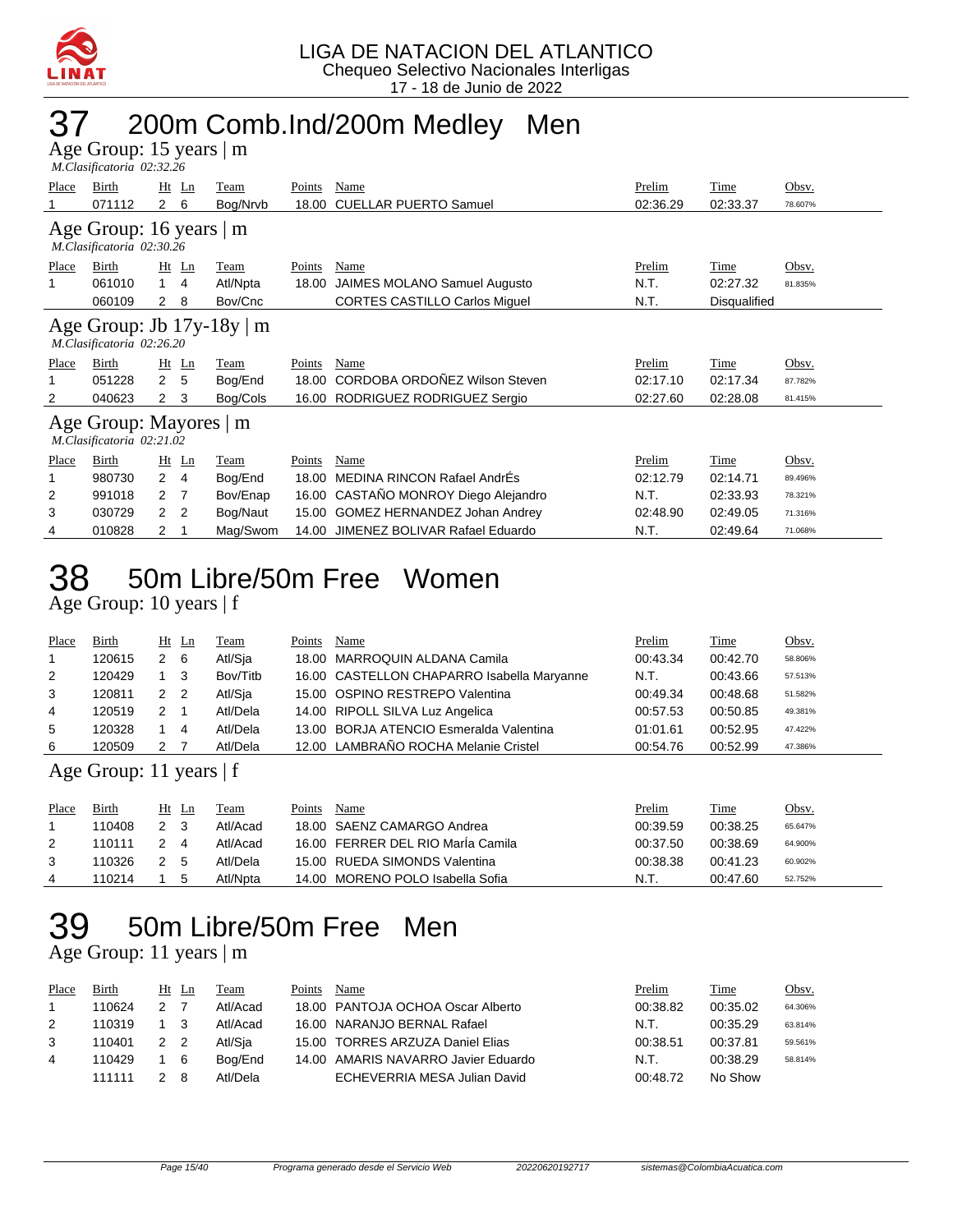

Chequeo Selectivo Nacionales Interligas 17 - 18 de Junio de 2022

|       |                         |     |       | Continuing Event: 39 50m Libre/50m Free Age Group: 11 YEARS   M |        |                                         |          |          |         |  |  |  |
|-------|-------------------------|-----|-------|-----------------------------------------------------------------|--------|-----------------------------------------|----------|----------|---------|--|--|--|
|       | 110311                  |     | 5     | Atl/Sia                                                         |        | <b>ISMAIL MONSALVE Kassem AI Khaled</b> | N.T.     | No Show  |         |  |  |  |
|       | Age Group: 12 years   m |     |       |                                                                 |        |                                         |          |          |         |  |  |  |
| Place | Birth                   |     | Ht Ln | Team                                                            | Points | Name                                    | Prelim   | Time     | Obsv.   |  |  |  |
|       | 100115                  | 2 4 |       | Atl/Cmba                                                        |        | 18.00 GUERRA BALDOVINO Emiliano Jose    | 00:32.46 | 00:31.40 | 71.720% |  |  |  |
| 2     | 100217                  |     | 2 5   | Atl/Cmba                                                        |        | 16.00 COLLANTE MENDOZA Juan Pablo       | 00:34.75 | 00:33.72 | 66.785% |  |  |  |
| 3     | 100413                  |     | 4     | Atl/Pont                                                        |        | 15.00 MEJIA RODRIGUEZ Santiago          | N.T.     | 00:34.69 | 64.918% |  |  |  |
| 4     | 100701                  |     | 2 6   | Atl/Acad                                                        |        | 14.00 ARGUELLO TORRES Kevin             | 00:37.97 | 00:35.96 | 62.625% |  |  |  |

 100127 2 3 Bog/End 13.00 TORRES VEGA Thomas Felipe 00:36.35 00:36.05 62.469% 100422 2 1 Atl/Acad 12.00 BARRIOS BAÑOS Elias Felipe 00:40.03 00:38.00 59.263%

### 50m Libre/50m Free Women

Age Group: 12 years | f

|                 | M.Clasificatoria 00:33.07                            |              |                              |                                     |               |                                                                               |                            |                              |                             |
|-----------------|------------------------------------------------------|--------------|------------------------------|-------------------------------------|---------------|-------------------------------------------------------------------------------|----------------------------|------------------------------|-----------------------------|
| Place<br>1<br>2 | Birth<br>100506<br>100818                            | 4<br>1       | Ht Ln<br>$\overline{2}$<br>1 | <b>Team</b><br>Atl/Acad<br>Atl/Dela | Points        | Name<br>18.00 JARAMILLO TRUJILLO Sara<br>16.00 TRESPALACIOS MOSCOTE Valentina | Prelim<br>00:33.36<br>N.T. | Time<br>00:33.47<br>00:41.29 | Obsv.<br>75.022%<br>60.814% |
|                 | Age Group: 13 years   f<br>M.Clasificatoria 00:32.35 |              |                              |                                     |               |                                                                               |                            |                              |                             |
| Place           | <b>Birth</b>                                         |              | Ht Ln                        | Team                                | <b>Points</b> | <b>Name</b>                                                                   | Prelim                     | Time                         | Obsv.                       |
| 1               | 090424                                               | 3            | 8                            | Atl/Acro                            |               | 18.00 PAZ MELO Daniela Patricia                                               | 00:37.03                   | 00:37.03                     | 67.810%                     |
| 2               | 090129                                               | 2            | 5                            | Atl/Acro                            |               | 16.00 GOMEZ PEREZ Rashel Carolina                                             | 00:40.94                   | 00:37.04                     | 67.792%                     |
| 3               | 091113                                               | 2            | 6                            | Atl/Npta                            |               | 15.00 PEINADO RADA Elizabeth Patricia                                         | 00:45.03                   | 00:43.20                     | 58.125%                     |
|                 | Age Group: 14 years   f<br>M.Clasificatoria 00:31.38 |              |                              |                                     |               |                                                                               |                            |                              |                             |
| Place           | Birth                                                |              | $Ht$ Ln                      | Team                                | Points        | Name                                                                          | Prelim                     | Time                         | Obsv.                       |
| 1               | 080609                                               | 5            | $\overline{7}$               | Atl/Cmba                            |               | 18.00 BRITO RODRIGUEZ MarÍa Jose                                              | 00:31.47                   | 00:32.70                     | 76.789%                     |
| 2               | 080129                                               | 4            | 1                            | Atl/Acro                            |               | 16.00 LOCARNO MUTIS Nyx Akemi                                                 | 00:33.52                   | 00:32.88                     | 76.369%                     |
| 3               | 080919                                               | 4            | 3                            | Bog/Nrvb                            |               | 15.00 ROSAS GONZALEZ Gabriela                                                 | 00:33.00                   | 00:32.89                     | 76.345%                     |
| 4               | 080708                                               | 3            | 3                            | Atl/Cfma                            |               | 14.00 SALAZAR GALLARDO Juliana                                                | 00:35.12                   | 00:35.80                     | 70.140%                     |
| 5               | 080228                                               | 1            | 6                            | Bov/Cnc                             |               | 13.00 FIGUEREDO JAIMES Valentina                                              | N.T.                       | 00:39.51                     | 63.554%                     |
| 6               | 081212                                               | 1            | 7                            | Atl/Dela                            |               | 12.00 SERRANO QUIROZ Salome                                                   | N.T.                       | 00:40.74                     | 61.635%                     |
| 7               | 080130                                               | 1            | 3                            | Bov/Titb                            |               | 11.00 BARBOZA RIVAS Armi Karyme                                               | N.T.                       | 00:42.10                     | 59.644%                     |
|                 | 080811                                               | 1            | $\overline{2}$               | Atl/Acad                            |               | GARCÍA GONZÁLEZ Sofia Isabella                                                | N.T.                       | No Show                      |                             |
|                 | 081129                                               | 2            | 3                            | Atl/Acad                            |               | PICHON HERRERA Salome                                                         | 00:44.87                   | No Show                      |                             |
|                 | Age Group: 15 years   f<br>M.Clasificatoria 00:30.47 |              |                              |                                     |               |                                                                               |                            |                              |                             |
| Place           | Birth                                                |              | $Ht$ Ln                      | Team                                | Points        | Name                                                                          | Prelim                     | Time                         | Obsv.                       |
| 1               | 070128                                               | $\mathbf{1}$ | 4                            | Bog/Naut                            |               | 18.00 ONATE RAMIREZ Adela MarÍa                                               | N.T.                       | 00:30.39                     | 82.626%                     |
| 2               | 071003                                               | 4            | 7                            | Atl/Dela                            |               | 16.00 GONZÁLEZ DAVILA Natalia Sofia                                           | 00:33.38                   | 00:32.54                     | 77.167%                     |
| 3               | 070103                                               | 5            | 8                            | Atl/Acro                            |               | 15.00 HERRERA CHUNG Mey Lin                                                   | 00:32.22                   | 00:32.55                     | 77.143%                     |
| 4               | 070802                                               | 4            | 4                            | Atl/Cmba                            |               | 14.00 PELAYO BARBOSA Daniela MarÍa                                            | 00:32.22                   | 00:32.61                     | 77.001%                     |
| 5               | 071214                                               | 4            | 6                            | Atl/Dela                            |               | 13.00 CORREDOR SABOYA Isabella                                                | 00:33.23                   | 00:33.45                     | 75.067%                     |
| 6               | 071125                                               | 3            | $\overline{4}$               | Atl/Dela                            |               | 12.00 RAMIREZ CASTILLA Sofia                                                  | 00:34.77                   | 00:34.48                     | 72.825%                     |
| 7               | 071228                                               | 3            | $\overline{2}$               | Bov/Cnc                             |               | 11.00 AVILA RANGEL Sara MarÍa                                                 | 00:36.68                   | 00:36.50                     | 68.795%                     |
| 8               | 070801                                               | 3            | $\overline{7}$               | Atl/Dela                            |               | 10.00 RODRIGUEZ HOYOS Keily Sharlot                                           | 00:37.48                   | 00:37.95                     | 66.166%                     |
| 9               | 070612                                               | 3            | 1                            | Atl/Cmba                            |               | 8.00 ALDANA BERRIO Sayoba Julianee                                            | 00:38.90                   | 00:38.96                     | 64.451%                     |
| 10              | 070803                                               | 2            | $\overline{4}$               | Atl/Cfma                            |               | 7.00 ALFARO RENDON Laura Valentina                                            | 00:40.07                   | 00:41.11                     | 61.080%                     |

071007 1 5 Atl/Acro 6.00 PEREZ VERGARA Nayibe Arleth N.T. 00:47.49 52.874%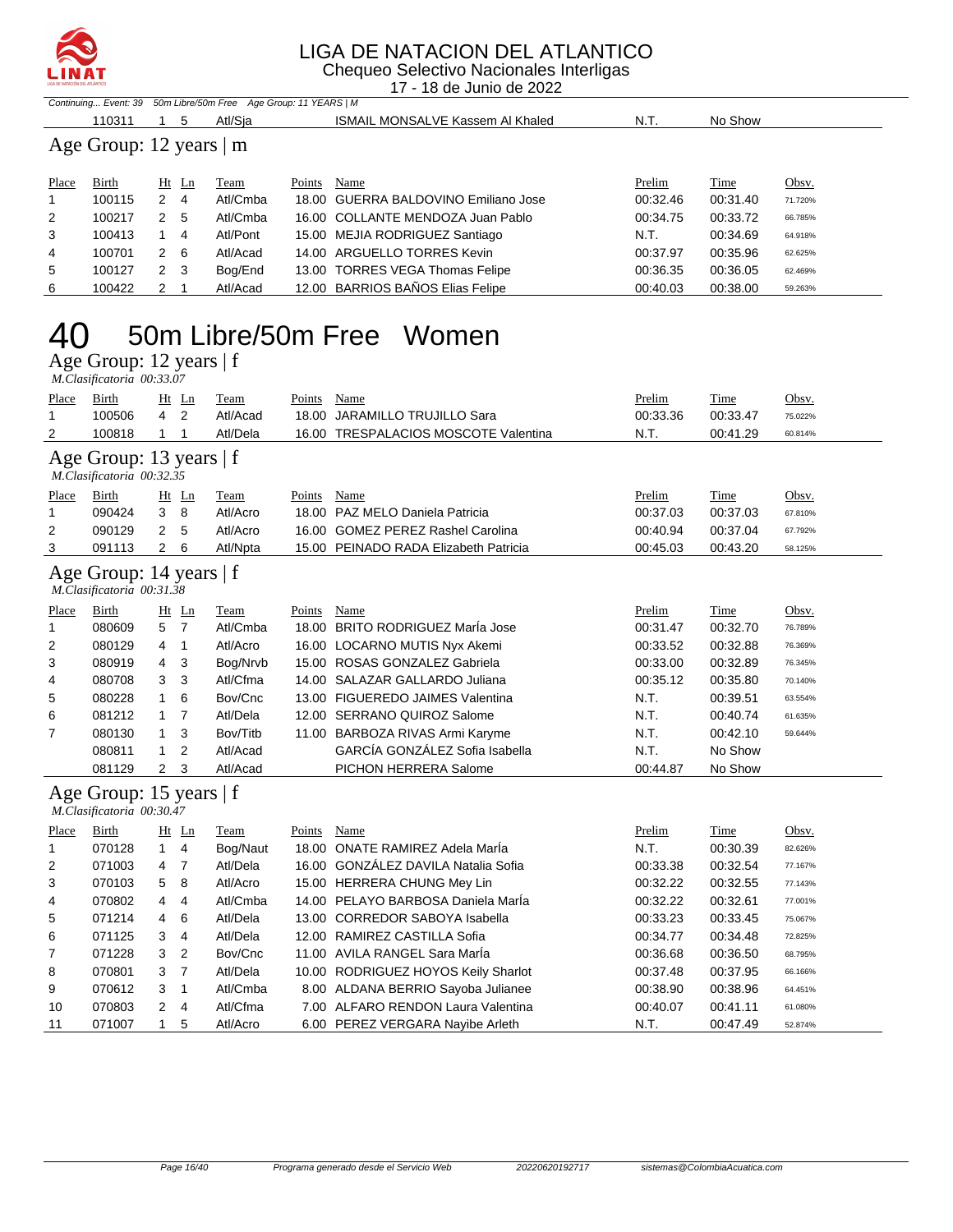

### 50m Libre/50m Free Women

Age Group: Jb 16y-17y | f

|                | M.Clasificatoria 00:29.98 |  |                |          |        |                                        |          |          |         |  |  |  |
|----------------|---------------------------|--|----------------|----------|--------|----------------------------------------|----------|----------|---------|--|--|--|
| Place          | Birth                     |  | $Ht$ Ln        | Team     | Points | Name                                   | Prelim   | Time     | Obsv.   |  |  |  |
| $\mathbf{1}$   | 061103                    |  | 5 6            | Atl/Acad |        | 18.00 VIZCAINO OLIVEROS María Angelica | 00:30.47 | 00:30.18 | 83.201% |  |  |  |
| 2              | 050907                    |  | 5 <sub>5</sub> | Atl/Acro |        | 16.00 DIAZ CERVANTES Valeria           | 00:30.42 | 00:30.56 | 82.166% |  |  |  |
| 3              | 050715                    |  | $5\quad 4$     | Atl/Dela |        | 15.00 ELIAS ALVEAR Rafeh Nuhad         | 00:29.91 | 00:30.65 | 81.925% |  |  |  |
| $\overline{4}$ | 051229                    |  | 5 <sub>3</sub> | Atl/Npta |        | 14.00 BENAVIDES GRANADOS Karol Andrea  | 00:30.46 | 00:31.37 | 80.045% |  |  |  |
| 5              | 050624                    |  | 5 <sub>2</sub> | Atl/Acro |        | 13.00 MARQUEZ FORERO Camila Andrea     | 00:31.17 | 00:32.05 | 78.346% |  |  |  |
| 6              | 051217                    |  | 4 8            | Mag/Psm  |        | 12.00 LARA PARDO Laura Milena          | 00:34.49 | 00:34.87 | 72.010% |  |  |  |
|                | 061123                    |  | 36             | Atl/Acad |        | 11.00 FUENMAYOR LOPEZ Luisa Fernanda   | 00:35.28 | 00:35.39 | 70.952% |  |  |  |
|                |                           |  |                |          |        |                                        |          |          |         |  |  |  |

#### Age Group: Mayores | f  *M.Clasificatoria 00:28.83*

| Place          | Birth  |               | Ht Ln | Team     | Points | Name                                  | Prelim   | Time     | Obsv.   |
|----------------|--------|---------------|-------|----------|--------|---------------------------------------|----------|----------|---------|
|                | 020831 | 2             |       | Bog/End  |        | 18.00 ALVARADO MACIAS Mariana         | N.T.     | 00:31.39 | 79.994% |
| 2              | 030803 | 3             | -5    | Atl/Acad |        | 16.00 MORENO BABILONIA Juliana Andrea | 00:35.00 | 00:32.64 | 76.930% |
| 3              | 040623 | 4             | -5    | Atl/Acro |        | 15.00 SANDOVAL BONILLA Fabiana        | 00:32.93 | 00:32.95 | 76.206% |
| $\overline{4}$ | 030209 | 5             |       | Bov/Cnc  |        | 14.00 VIDAL VANEGAS MarÍa Fernanda    | 00:32.03 | 00:33.04 | 75.999% |
| 5              | 020801 | 2 7           |       | Bov/Cnc  |        | 13.00 JULIO PATERNINA Keisy Johana    | N.T.     | 00:34.10 | 73.636% |
| 6              | 021030 | $\mathcal{P}$ | - 8   | Bov/Titb |        | 12.00 PANTOJA PADILLA Laura Sofia     | N.T.     | 00:37.09 | 67.700% |
|                | 801020 |               | - 2   | Atl/Acro |        | 11.00 AQUITE RAMIREZ Sandra Marcela   | N.T.     | 00:51.13 | 49.110% |

## 50m Libre/50m Free Men

#### Age Group: 13 years | m

|       | M.Clasificatoria 00:29.32 |                 |                |          |        |                                             |          |             |         |  |  |  |
|-------|---------------------------|-----------------|----------------|----------|--------|---------------------------------------------|----------|-------------|---------|--|--|--|
| Place | Birth                     |                 | $Ht$ Ln        | Team     | Points | <b>Name</b>                                 | Prelim   | <b>Time</b> | Obsv.   |  |  |  |
|       | 090226                    | 12 <sub>2</sub> |                | Bov/Cnc  | 18.00  | DIAZ SOLANO Denzel David                    | 00:29.37 | 00:29.84    | 75.469% |  |  |  |
| 2     | 090206                    | 10 <sub>1</sub> |                | Atl/Acro |        | 16.00 CRUECHE TRESPALACIOS Omar Enrique Mao | 00:31.36 | 00:30.09    | 74.842% |  |  |  |
| 3     | 090623                    | 9               | 3              | Atl/Acro |        | 15.00 ESTUPIÑAN BOHORQUEZ Miguel Angel      | 00:32.18 | 00:31.21    | 72.156% |  |  |  |
| 4     | 090304                    | 8               | 5              | Atl/Acad |        | 14.00 LIZCANO GALINDO Camilo                | 00:33.25 | 00:31.24    | 72.087% |  |  |  |
| 5     | 090302                    | 9               | 6              | Atl/Acro |        | 13.00 LEWINNEK BARCASNEGRAS Michael         | 00:32.19 | 00:31.73    | 70.974% |  |  |  |
| 6     | 090901                    | 8               | 3              | Atl/Cfma |        | 12.00 ZAMORA DE LUIS Manuel Salvador        | 00:33.77 | 00:32.56    | 69.165% |  |  |  |
| 7     | 090922                    | 7               | 2              | Atl/Acro |        | 11.00 VIASUS CUELLAR Juan Diego             | 00:36.28 | 00:34.34    | 65.579% |  |  |  |
| 8     | 090514                    | $7^{\circ}$     | 5              | Atl/Sja  |        | 10.00 ALZATE POSADA Francisco Javier        | 00:35.81 | 00:34.86    | 64.601% |  |  |  |
| 9     | 091121                    | 1               | 3              | Atl/Sja  |        | 8.00 ARDILA GARCIA Tito Elias               | N.T.     | 00:35.10    | 64.160% |  |  |  |
| 10    | 090120                    | $\overline{7}$  | $\overline{4}$ | Atl/Cmba |        | 7.00 ACOSTA QUINTERO Angel Daniel           | 00:35.74 | 00:35.28    | 63.832% |  |  |  |
| 11    | 090626                    | $\mathbf{2}$    | - 7            | Bog/End  | 6.00   | <b>CRUZ ARAGON Emmanuel</b>                 | N.T.     | 00:35.56    | 63.330% |  |  |  |
| 12    | 090812                    | $2 \quad 8$     |                | Atl/Acro |        | 5.00 FORERO SUAREZ Esteban                  | N.T.     | 00:37.52    | 60.021% |  |  |  |
| 13    | 090124                    | 2 <sub>2</sub>  |                | Bog/End  |        | 4.00 AGUILERA OLIVEROS Sebastian            | N.T.     | 00:37.92    | 59.388% |  |  |  |
| 14    | 091104                    | 1               | 5              | Atl/Acro |        | 3.00 ZAMBRANO MAESTRE Juan Camilo           | N.T.     | 00:39.38    | 57.186% |  |  |  |
| 15    | 091023                    | 1               | 4              | Atl/Acad | 2.00   | <b>GONZALES HENRIQUEZ Alejandro</b>         | N.T.     | 00:39.89    | 56.455% |  |  |  |
| 16    | 090629                    | $\overline{2}$  | $\overline{1}$ | Atl/Acro |        | 1.00 CUERVO BAÑOS Henry William             | N.T.     | 00:41.28    | 54.554% |  |  |  |
|       | 091228                    | 1.              | 6              | Bov/Titb |        | <b>GONZALEZ ORTIZ Donald De JesUs</b>       | N.T.     | No Show     |         |  |  |  |

#### Age Group: 14 years | m  *M.Clasificatoria 00:28.21*

| Place          | <b>Birth</b> | $Ht$ Ln         | Team     | Points | Name                                 | Prelim   | Time     | Obsv.   |
|----------------|--------------|-----------------|----------|--------|--------------------------------------|----------|----------|---------|
|                | 080122       | 14 6            | Atl/Acro |        | 18.00 ALSINA YEPES Thomas Santiago   | 00:27.75 | 00:26.64 | 84.535% |
| 2              | 080108       | 14 1            | Bog/End  |        | 16.00 GUERRERO MALDONADO Jeronimo    | 00:27.06 | 00:27.06 | 83.222% |
| 3              | 080417       | 14 8            | Atl/Npta |        | 15.00 BENAVIDES GRANADOS Jhese David | 00:27.96 | 00:27.84 | 80.891% |
| $\overline{4}$ | 080901       | 11 4            | Cun/Pvcc |        | 14.00 ARANGO BOHORQUEZ Santiago      | 00:29.72 | 00:29.26 | 76.965% |
| 5              | 080518       | 12 <sub>6</sub> | Atl/Sja  |        | 13.00 PARRA ROA Juan Jose            | 00:29.35 | 00:29.43 | 76.521% |
| 6              | 080430       | 11 7            | Atl/Acro |        | 12.00 ESPINOSA ROMERO Alan Smith     | 00:30.29 | 00:29.92 | 75.267% |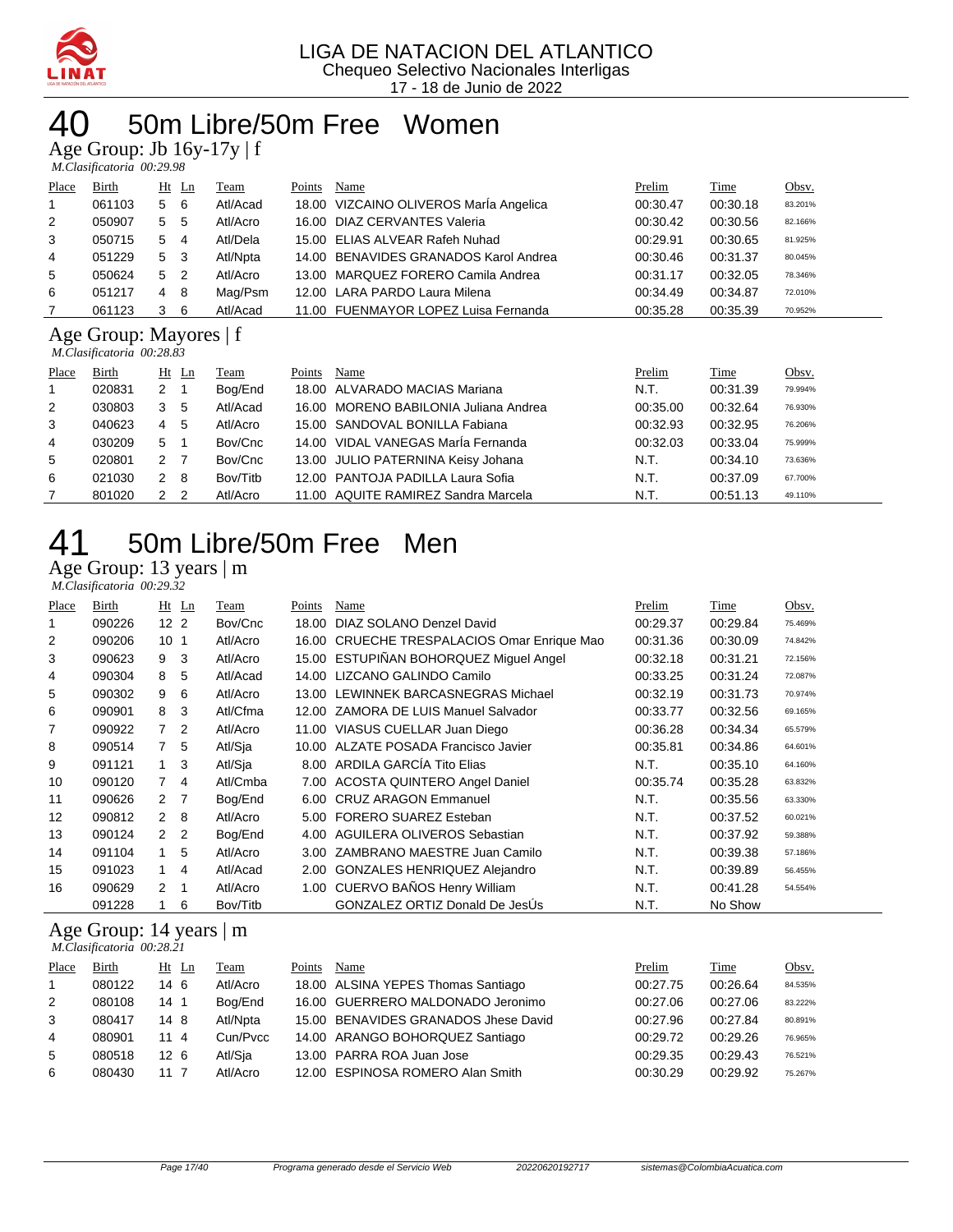

#### LIGA DE NATACION DEL ATLANTICO Chequeo Selectivo Nacionales Interligas

17 - 18 de Junio de 2022

| 9<br>Atl/Acad<br>11.00 PINTO SIADO David Alejandro<br>7<br>080722<br>4<br>00:32.03<br>00:30.15<br>74.693%<br>Atl/Sja<br>10.00 ORTIZ NADER Samuel<br>00:32.13<br>8<br>080208<br>9<br>5<br>00:30.17<br>74.644%<br>8.00 SALAMANCA GARCÍA Samuel Esteban<br>9<br>3<br>Bog/End<br>N.T.<br>080104<br>3<br>00:31.49<br>71.515% |  |
|-------------------------------------------------------------------------------------------------------------------------------------------------------------------------------------------------------------------------------------------------------------------------------------------------------------------------|--|
|                                                                                                                                                                                                                                                                                                                         |  |
|                                                                                                                                                                                                                                                                                                                         |  |
|                                                                                                                                                                                                                                                                                                                         |  |
| ROJAS BARRETO Samuel Alexander<br>Mag/Swom<br>N.T.<br>080717<br>3<br>8<br>7.00<br>00:31.52<br>10<br>71.447%                                                                                                                                                                                                             |  |
| HERNANDEZ DÍAZ RaÚI Jose<br>Bov/Titb<br>N.T.<br>080502<br>3<br>6.00<br>00:31.69<br>11<br>7<br>71.063%                                                                                                                                                                                                                   |  |
| 5.00 GONZALEZ BENITEZ Samuel Enrique<br>12<br>080826<br>8<br>Atl/Acad<br>00:35.44<br>8<br>00:32.01<br>70.353%                                                                                                                                                                                                           |  |
| <b>GOMEZ MORELO Daniel Eduardo</b><br>9<br>2<br>Atl/Sja<br>13<br>081109<br>4.00<br>00:32.27<br>00:32.05<br>70.265%                                                                                                                                                                                                      |  |
| 3.00 BARROS BOVEA Santiago AndrÉs<br>Atl/Sja<br>080712<br>9<br>00:32.54<br>00:33.38<br>14<br>1<br>67.466%                                                                                                                                                                                                               |  |
| Atl/Cfma<br>HERNANDEZ SANDOVAL Sandro Jesus<br>15<br>080905<br>8<br>2.00<br>00:35.11<br>00:33.93<br>66.372%                                                                                                                                                                                                             |  |
| Atl/Sja<br>RAMIREZ CASTIBLANCO Pablo Arturo<br>N.T.<br>16<br>080920<br>$\overline{2}$<br>3<br>1.00<br>00:35.09<br>64.178%                                                                                                                                                                                               |  |
| 3<br>6<br>Atl/Sja<br><b>GOMEZ MARTINEZ Gabriel Ricardo</b><br>N.T.<br>17<br>080404<br>00:35.75<br>62.993%                                                                                                                                                                                                               |  |
| RINCONES PANA Jose David<br>080417<br>$\overline{7}$<br>Atl/Acro<br>00:40.66<br>00:36.25<br>18<br>1<br>62.124%                                                                                                                                                                                                          |  |
| Atl/Cmba<br><b>CANO GARCIA Sebastian</b><br>19<br>081108<br>00:37.93<br>00:36.62<br>77<br>61.496%                                                                                                                                                                                                                       |  |
| Atl/Sja<br>RODRIGUEZ BARRIOS Matias<br>N.T.<br>3<br>$\overline{2}$<br>00:37.13<br>20<br>080428<br>60.652%                                                                                                                                                                                                               |  |
| Atl/Dela<br>N.T.<br><b>JIMENEZ AGUAS Mateo</b><br>21<br>080729<br>2<br>00:37.59<br>4<br>59.910%                                                                                                                                                                                                                         |  |
| Atl/Acad<br>DIAZ MURILLO Juan Jose<br>N.T.<br>22<br>080923<br>$\mathbf{2}$<br>6<br>00:37.94<br>59.357%                                                                                                                                                                                                                  |  |
| QUINTERO HERRERA Oscar Alonso<br>N.T.<br>080515<br>3<br>Atl/Sja<br>00:38.02<br>23<br>1<br>59.232%                                                                                                                                                                                                                       |  |
| ROJANO RETAMOZO Diego Andres<br>081107<br>7<br>-8<br>Atl/Sja<br>00:42.43<br>00:41.08<br>24<br>54.820%                                                                                                                                                                                                                   |  |
| PEREZ MENCO Carlos Daniel<br>Atl/Sja<br>00:41.37<br>25<br>080404<br>6<br>00:41.37<br>4<br>54.436%                                                                                                                                                                                                                       |  |
| Atl/Sja<br>MOLINA JEREZ Samuel Jose<br>26<br>080824<br>$\mathbf{2}$<br>5<br>N.T.<br>00:42.41<br>53.101%                                                                                                                                                                                                                 |  |
| CARRILLO MARTÍNEZ Santiago<br>Atl/Cmba<br>No Show<br>10 <sub>6</sub><br>080604<br>00:30.99                                                                                                                                                                                                                              |  |

#### Age Group: 15 years | m

 *M.Clasificatoria 00:27.13* 

| Place | <b>Birth</b> | Ht Ln           |                | Team     | Points | Name                                       | Prelim   | Time     | Obsv.   |
|-------|--------------|-----------------|----------------|----------|--------|--------------------------------------------|----------|----------|---------|
| 1     | 070713       | 15 7            |                | Atl/Cmba | 18.00  | DE LA HOZ RODRIGUEZ Samuel David           | 00:27.05 | 00:26.78 | 84.093% |
| 2     | 070822       | 4 8             |                | Atl/Acro | 16.00  | DIAZ CERVANTES Daniel Alexander Anselmo    | N.T.     | 00:26.85 | 83.873% |
| 3     | 071018       | 13 8            |                | Atl/Acad | 15.00  | DUARTE TRIVINO Juan Pablo                  | 00:27.39 | 00:27.10 | 83.100% |
| 4     | 070531       | 15 8            |                | Atl/Cmba | 14.00  | JUVINAO ARAGON Felipe Alfonso              | 00:27.24 | 00:27.25 | 82.642% |
| 5     | 070110       | 13 <sub>7</sub> |                | Atl/Acro |        | 13.00 ACOSTA BERDUGO Jesus Eduardo Antonio | 00:28.74 | 00:28.38 | 79.352% |
| 6     | 070929       | 3               | $\overline{4}$ | Bog/End  | 12.00  | CASTIBLANCO CASTELLANOS Johan              | N.T.     | 00:29.10 | 77.388% |
| 7     | 071106       | 11 <sub>5</sub> |                | Atl/Sja  | 11.00  | <b>HOYOS ESCOBAR Simon</b>                 | 00:29.82 | 00:29.18 | 77.176% |
| 7     | 070707       | 12 <sub>3</sub> |                | Mag/Psm  | 11.00  | SALAH OROZCO Ricardo Elias                 | 00:29.20 | 00:29.18 | 77.176% |
| 9     | 070803       | 12 <sub>7</sub> |                | Atl/Cfma | 8.00   | ROMULO MOLINA Sergio David                 | 00:29.46 | 00:29.35 | 76.729% |
| 10    | 070405       | 13 <sub>2</sub> |                | Atl/Cfma |        | 7.00 YONOFF MOLINA Diego Jose              | 00:28.56 | 00:29.53 | 76.261% |
| 11    | 070417       | $4\quad 6$      |                | Bov/Titb |        | 6.00 ARIZA ARBOLEDA Haniel Camilo          | N.T.     | 00:29.59 | 76.107% |
| 12    | 071002       | 10 <sub>8</sub> |                | Atl/Cfma |        | 5.00 CABAS RUEDA Hansel David              | 00:31.46 | 00:29.73 | 75.748% |
| 13    | 071130       | $11 \quad 8$    |                | Bov/Cnc  |        | 4.00 PADILLA FLOREZ Angel De Jesus         | 00:30.43 | 00:29.91 | 75.293% |
| 14    | 070111       | 116             |                | Atl/Dela |        | 3.00 VELEZ CONSUEGRA Carlos Andres         | 00:30.14 | 00:30.18 | 74.619% |
| 15    | 070806       | 4               | 1              | Atl/Cmba | 2.00   | <b>GARZON MUÑOZ Sebastian Andres</b>       | N.T.     | 00:30.26 | 74.422% |
| 16    | 070805       | 9               | $\overline{7}$ | Bog/End  |        | 1.00 REYES NAVARRO Luis Enrique            | 00:32.46 | 00:31.59 | 71.288% |
| 17    | 070607       | 4               | 2              | Atl/Pont |        | OROZCO MOYAS Mateo Santiago                | N.T.     | 00:31.80 | 70.818% |
| 18    | 071128       | 3               | 5              | Atl/Acad |        | <b>CORREDOR VALDERRAMA Kevin Andres</b>    | N.T.     | 00:32.65 | 68.974% |
| 19    | 070818       | 8               | $\overline{7}$ | Mag/Psm  |        | TINOCO PEREZ Adrian Dalid                  | 00:34.66 | 00:33.36 | 67.506% |
| 20    | 070907       | 8               | 2              | Atl/Acad |        | <b>ALTAHONA FONSECA Victor Julio</b>       | 00:34.57 | 00:33.87 | 66.490% |
| 21    | 070302       | $\overline{7}$  | 6              | Atl/Acro |        | <b>GOMEZ PEREZ Yohan David</b>             | 00:36.06 | 00:34.20 | 65.848% |
| 22    | 070930       | 8               | 4              | Atl/Acad |        | JIMENEZ PAYARES Aldo Enrique               | 00:33.05 | 00:34.60 | 65.087% |
| 23    | 070922       | 7               | 3              | Atl/Dela |        | BOVEA GARZÓN Daniel Alejandro              | 00:35.96 | 00:35.20 | 63.977% |
| 23    | 070703       | 4 7             |                | Atl/Acro |        | SOLANO DE ALBA Alejandro David             | N.T.     | 00:35.20 | 63.977% |

#### Age Group: 16 years | m  *M.Clasificatoria 00:26.19*

| Place | Birth  | Ht Ln | Team     | Points | Name                                   | Prelim   | Time     | Obsv.   |
|-------|--------|-------|----------|--------|----------------------------------------|----------|----------|---------|
|       | 060916 | 14 5  | Atl/Cmba |        | 18.00 GALAN BALCAZAR Juan David        | 00:27.41 | 00:27.07 | 83.192% |
|       | 060415 | 1444  | Atl/Acad |        | 16.00 LIZCANO GALINDO Cristian         | 00:27.33 | 00:27.26 | 82.612% |
|       | 060913 | 15    | Atl/Acro |        | 15.00 LEWINNEK BARCASNEGRAS Karl Peter | 00:27.20 | 00:27.77 | 81.095% |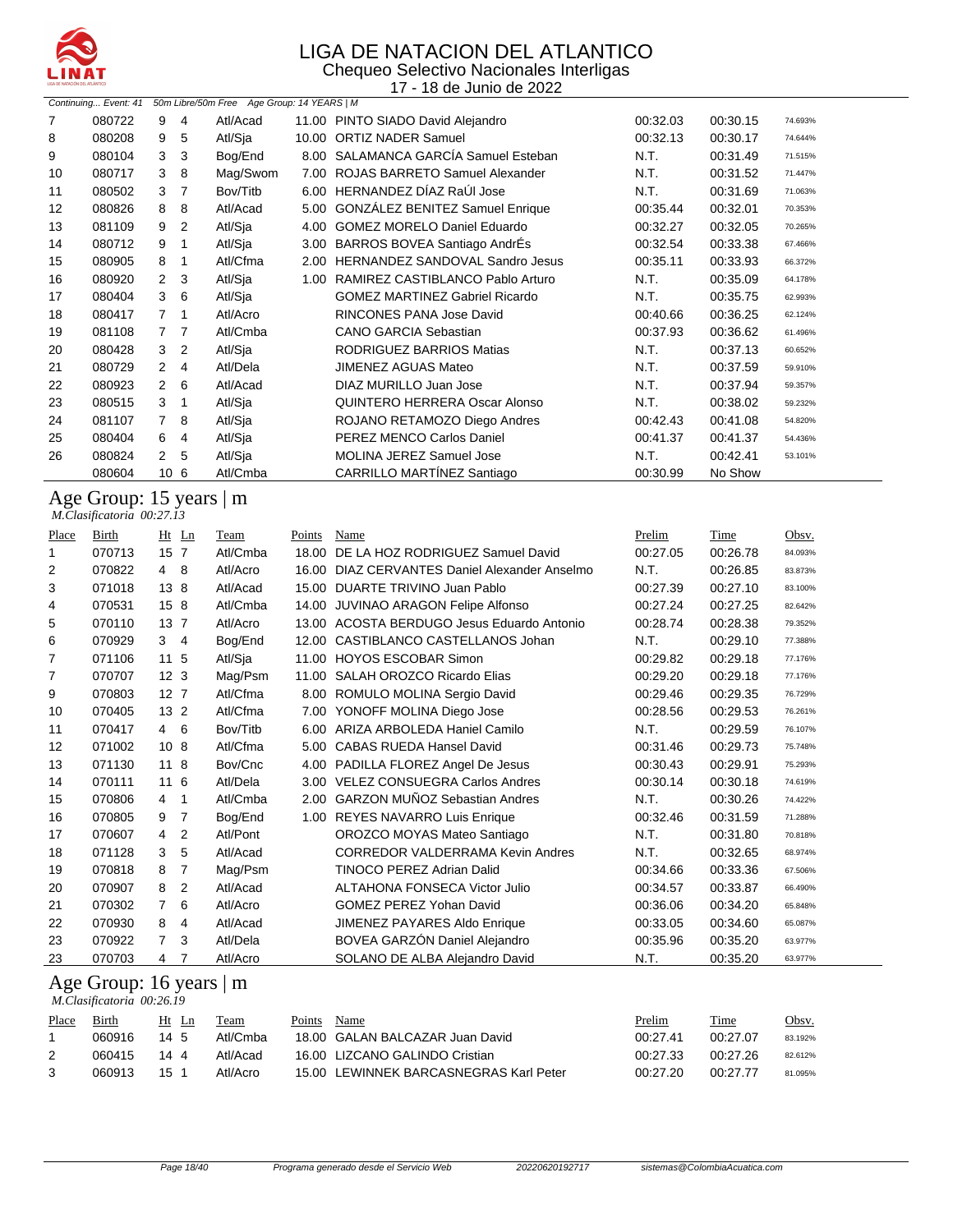

Chequeo Selectivo Nacionales Interligas 17 - 18 de Junio de 2022

|    | Continuing Event: 41 |                     | 50m Libre/50m Free Age Group: 16 YEARS   M |                                      |          |          |         |
|----|----------------------|---------------------|--------------------------------------------|--------------------------------------|----------|----------|---------|
| 4  | 061118               | 13 <sub>5</sub>     | Atl/Cfma                                   | 14.00 FONTALVO OCHOA Juan David      | 00:28.21 | 00:28.32 | 79.520% |
| 5  | 061001               | 13 <sub>1</sub>     | Bog/End                                    | 13.00 AYALA PALENIK Dominik          | 00:28.83 | 00:29.11 | 77.362% |
| 6  | 061011               | 12 <sub>4</sub>     | Atl/Cfma                                   | 12.00 CARDENAS RODRIGUEZ Angel David | 00:28.91 | 00:29.12 | 77.335% |
| 7  | 060724               | 12 <sub>1</sub>     | Bov/Cnc                                    | 11.00 JULIO PATERNINA Juan Jose      | 00:29.51 | 00:29.83 | 75.494% |
| 8  | 061120               | 10 <sub>5</sub>     | Atl/Cfma                                   | 10.00 ALVAREZ ESPANA Frank Anthony   | 00:30.75 | 00:30.43 | 74.006% |
| 9  | 060425               | 12 <sub>8</sub>     | Bog/Nrvb                                   | 8.00 PARRA GALINDO Felipe            | 00:29.71 | 00:30.46 | 73.933% |
| 10 | 060109               | 10 <sub>2</sub>     | Bov/Cnc                                    | 7.00 CORTES CASTILLO Carlos Miquel   | 00:31.28 | 00:30.81 | 73.093% |
| 11 | 060910               | 10 <sub>3</sub>     | Bog/End                                    | 6.00 HERNANDEZ SANTANA Juan Pablo    | 00:30.95 | 00:31.67 | 71.108% |
| 12 | 060222               | - 8<br>5            | Bov/Cnc                                    | 5.00 GOEZ DURANGO Samuel Aaron       | N.T.     | 00:34.71 | 64.880% |
| 13 | 060718               | 5<br>4              | Bov/Titb                                   | 4.00 CUELLAR BERDUGO Felipe          | N.T.     | 00:35.16 | 64.050% |
| 14 | 060323               | $\overline{4}$<br>4 | Bov/Cnc                                    | 3.00 REYES CASTILLO Hadid Manuel     | N.T.     | 00:36.53 | 61.648% |
| 15 | 061110               | 3<br>4              | Atl/Cmba                                   | 2.00 CAMPO AGAMEZ Jorge Alberto      | N.T.     | 00:40.71 | 55.318% |

#### Age Group: Jb 17y-18y | m  *M.Clasificatoria 00:25.70*

| Place | Birth  | Ht<br>Ln        | Team     | Points | Name                                     | Prelim   | Time     | Obsv.   |
|-------|--------|-----------------|----------|--------|------------------------------------------|----------|----------|---------|
|       | 050311 | 16 5            | Bog/End  | 18.00  | <b>QUINTERO OBANDO Nicholas Andrew</b>   | 00:24.29 | 00:24.25 | 92.866% |
| 2     | 040806 | 16 <sub>3</sub> | Bog/Comp | 16.00  | GUARNIZO LARA Santiago                   | 00:25.39 | 00:25.63 | 87.866% |
| 3     | 040610 | 16 7            | Bog/Comp | 15.00  | ARIZA RODRIGUEZ Carlos Santiago          | 00:26.05 | 00:26.18 | 86.020% |
| 4     | 041125 | 16 8            | Atl/Cfma | 14.00  | <b>MORRON MOLINA Matthew Said</b>        | 00:26.36 | 00:26.26 | 85.758% |
| 5     | 050915 | $16-1$          | Ant/Hura |        | 13.00 NARVAEZ OQUENDO Dayarzon Enrique   | 00:26.13 | 00:26.35 | 85.465% |
| 6     | 050402 | 15 5            | Atl/Acro | 12.00  | ORTIZ LINAN Camilo AndrÉs                | 00:26.68 | 00:26.51 | 84.949% |
| 7     | 050625 | 15 <sub>2</sub> | Atl/Acro | 11.00  | HERAZO ZAMBRANO Julian David             | 00:26.92 | 00:27.08 | 83.161% |
| 8     | 041217 | 14 7            | Atl/Acad |        | 10.00 VIZCAINO OLIVEROS Sebastian Moises | 00:27.81 | 00:27.20 | 82.794% |
| 9     | 040623 | 15 <sub>4</sub> | Bog/Cols | 8.00   | RODRIGUEZ RODRIGUEZ Sergio               | 00:26.63 | 00:27.36 | 82.310% |
| 10    | 040227 | $13 \; 4$       | Atl/Bdva | 7.00   | ARIZA HERRERA Ruben Jaime                | 00:27.98 | 00:27.68 | 81.358% |
| 11    | 041020 | $142$           | Atl/Dela | 6.00   | <b>OBREGON OLMOS Daniel Jose</b>         | 00:27.80 | 00:27.78 | 81.066% |
| 12    | 041227 | 13 <sub>3</sub> | Atl/Acro | 5.00   | <b>TRILLOS HOYOS Harry Jesus</b>         | 00:28.23 | 00:27.79 | 81.036% |
| 13    | 051224 | 13 6            | Atl/Acro |        | 4.00 OTERO ESTRADA Santiago Elias        | 00:28.43 | 00:28.21 | 79.830% |
| 14    | 040926 | 156             | Bov/Enap |        | 3.00 OSORIO CASTAÑEDA Julian David       | 00:26.86 | 00:28.45 | 79.156% |
| 15    | 050731 | 12 <sub>5</sub> | Bov/Cnc  | 2.00   | <b>VIDAL VANEGAS Jeison Jose</b>         | 00:29.02 | 00:28.73 | 78.385% |
| 16    | 051018 | 5 <sub>7</sub>  | Atl/Dela | 1.00   | COVA CASTAÑEDA Luis Angel                | N.T.     | 00:30.50 | 73.836% |
| 17    | 040831 | 1111            | Bov/Cnc  |        | POLO RODRIGUEZ Nilsen Jose               | 00:30.34 | 00:31.10 | 72.412% |
| 18    | 051226 | 5<br>-1         | Atl/Cmba |        | MARTÍNEZ MARQUEZ Juan Pablo              | N.T.     | 00:31.60 | 71.266% |
| 19    | 051229 | 9<br>8          | Atl/Acro |        | <b>GARAVITO TANO Julio Cesar</b>         | 00:32.91 | 00:33.12 | 67.995% |
| 20    | 051202 | 6<br>8          | Atl/Dela |        | FLORIAN ONORO Luis Angel                 | 00:34.44 | 00:33.90 | 66.431% |
| 21    | 050312 | 2<br>5          | Bov/Cnc  |        | RAMIREZ MOTAVITA Miquel Angel            | N.T.     | 00:36.28 | 62.073% |
|       | 051019 | 11 <sub>2</sub> | Atl/Cfma |        | <b>ACEVEDO TOBON Francisco</b>           | 00:30.22 | No Show  |         |

#### Age Group: Mayores | m

|                | M.Clasificatoria 00:24.78 |                 |                |          |        |                                     |          |          |         |
|----------------|---------------------------|-----------------|----------------|----------|--------|-------------------------------------|----------|----------|---------|
| Place          | Birth                     | Ht              | Ln             | Team     | Points | Name                                | Prelim   | Time     | Obsv.   |
| 1              | 950821                    | 16 4            |                | Atl/Bdva | 18.00  | FERNANDEZ URUETA Cardenio AndrEs    | 00:23.52 | 00:24.59 | 91.582% |
| 2              | 030303                    | 16 6            |                | Atl/Acro |        | 16.00 VELEZ MOLINA Bryant Jose      | 00:25.58 | 00:25.75 | 87.456% |
| 3              | 030124                    | 16 <sub>2</sub> |                | Bog/Comp | 15.00  | ARIZA RODRIGUEZ Juan NicolÁs        | 00:25.80 | 00:26.30 | 85.627% |
| 4              | 000408                    | 15 <sub>3</sub> |                | Atl/Acad | 14.00  | HERRERA VERGARA Esteban David       | 00:26.85 | 00:26.87 | 83.811% |
| 5              | 020505                    | 14 <sub>3</sub> |                | Bog/End  |        | 13.00 ARRUE GARCÍA Edwin Antonio    | 00:27.50 | 00:27.75 | 81.153% |
| 6              | 030719                    | 5               | 3              | Bov/Enap |        | 12.00 BAUTISTA VARGAS Alejandro     | N.T.     | 00:27.84 | 80.891% |
| $\overline{7}$ | 020808                    | 5               | $\overline{4}$ | Bov/Enap |        | 11.00 PUERTO FLOREZ AndrÉs Felipe   | N.T.     | 00:28.37 | 79.380% |
| 8              | 030918                    | 5               | 6              | Atl/Acad | 10.00  | <b>ARCE Elias</b>                   | N.T.     | 00:28.93 | 77.843% |
| 9              | 021126                    | 5               | 5              | Bov/Enap |        | 8.00 DE LAS SALAS DE LA ROSA Isaias | N.T.     | 00:29.49 | 76.365% |
| 10             | 030725                    | 10 <sub>4</sub> |                | Bov/Uctg |        | 7.00 AGUILAR TORRES Gabriel Felipe  | 00:30.50 | 00:29.87 | 75.393% |
| 11             | 030702                    | 10 <sub>7</sub> |                | Atl/Acad | 6.00   | ROPAIN PEDRAZA Juan Manuel          | 00:31.35 | 00:29.94 | 75.217% |
| 12             | 021020                    | 11 <sub>3</sub> |                | Atl/Acad |        | 5.00 DIAZ MURILLO Jose Miquel       | 00:29.90 | 00:30.17 | 74.644% |
| 13             | 791030                    | 6               | 5              | Bov/Uctg | 4.00   | ARNEDO MARTÍNEZ Arliston            | N.T.     | 00:31.96 | 70.463% |
| 14             | 960402                    | 6               | 2              | Atl/Cmba | 3.00   | PALMA DE MOYA Cristian David        | N.T.     | 00:32.15 | 70.047% |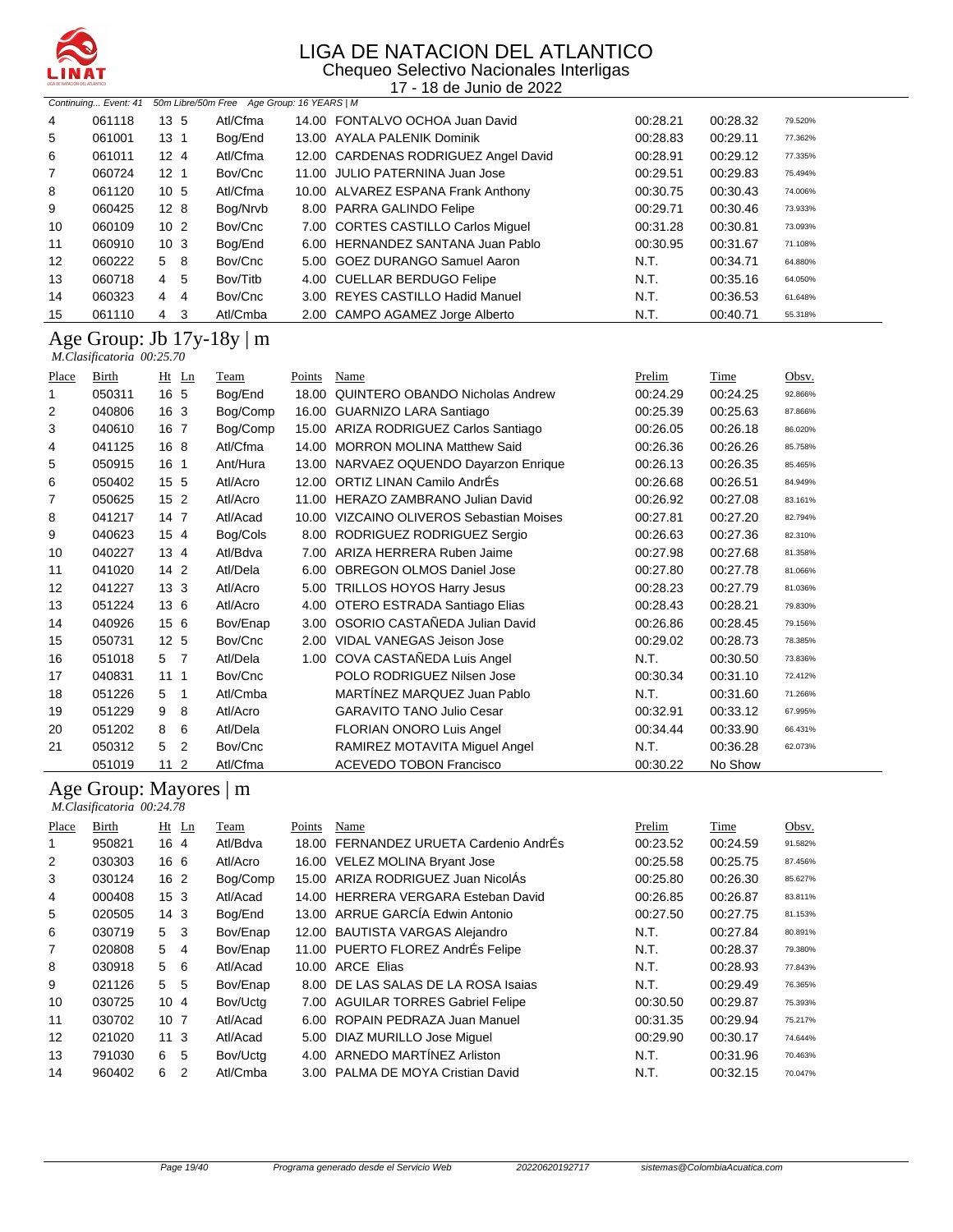

Chequeo Selectivo Nacionales Interligas 17 - 18 de Junio de 2022

|    | Continuing Event: 41 50m Libre/50m Free Age Group: MAYORES   M |  |          |  |                      |  |  |
|----|----------------------------------------------------------------|--|----------|--|----------------------|--|--|
| 15 | 010201 6 8                                                     |  | Atl/Acro |  | 2.00 CANTERO ALVARAI |  |  |

| 15 | 010201 | 68 | Atl/Acro | 2.00 CANTERO ALVARADO Miguel Angel    | N.T. | 00:35.36 | 63.688% |
|----|--------|----|----------|---------------------------------------|------|----------|---------|
| 16 | 960713 | 6  | Atl/Acro | 1.00 TOSCANO CANTILLO Cristian Daniel | N.T. | 00:38.92 | 57.862% |
| 17 | 940225 | 66 | Atl/Acro | <b>TOSCANO CANTILLO Eric</b>          | N.T. | 00:39.68 | 56.754% |
| 18 | 840106 | 63 | Atl/Acro | MOLINA SEQUEDA Moises Leonardo        | N.T. | 00:42.12 | 53.466% |
| 19 | 010101 | 6  | Atl/Cmba | MARTINEZ VERGARA Vairon Miguel        | N.T. | 00:47.74 | 47.172% |

#### 100m Espalda/100m Back Women Age Group: 10 years | f

| Place | Birth                     | Ht Ln |    | Team    | Points | Name                          | <u>Prelim</u> | <b>Time</b>  | Obsv.   |  |
|-------|---------------------------|-------|----|---------|--------|-------------------------------|---------------|--------------|---------|--|
|       | 120615                    |       | -5 | Atl/Sia |        | 18.00 MARROQUIN ALDANA Camila | N.T.          | 01:58.61     | 51.497% |  |
|       | 120811                    |       |    | Atl/Sia |        | OSPINO RESTREPO Valentina     | N.T.          | Disgualified |         |  |
|       | Age Group: 11 years $ f $ |       |    |         |        |                               |               |              |         |  |

| Place | -<br>31rth | <u>Ht</u><br>$\mathbf{L}$ | eam  | $\sim$<br>oints' | Name                                    | relim        | $\sim$<br><u>. ime</u>   | Obsv |
|-------|------------|---------------------------|------|------------------|-----------------------------------------|--------------|--------------------------|------|
|       | 10326      |                           | Jela |                  | RUE.<br>ONDS<br>зıм<br>™DA<br>Valentina | ነ1 45<br>. റ | $\cdots$<br>)isqualified |      |

## 43 100m Espalda/100m Back Men

Age Group: 11 years | m

| Place | <b>Birth</b><br>110401        | Ht | $\mathop{\rm Ln}$ | Team<br>Atl/Sia | Points | Name<br><b>TORRES ARZUZA Daniel Elias</b> | Prelim<br>N.T. | Time<br><b>Disqualified</b> | Obsv.   |  |  |
|-------|-------------------------------|----|-------------------|-----------------|--------|-------------------------------------------|----------------|-----------------------------|---------|--|--|
|       | Age Group: 12 years $\vert$ m |    |                   |                 |        |                                           |                |                             |         |  |  |
| Place | Birth                         | Ht | Ln                | Team            | Points | Name                                      | Prelim         | Time                        | Obsv.   |  |  |
|       | 100604                        |    | 4                 | Atl/Acro        |        | 18.00 PEDROZA BLANCO Carlos Daniel        | 01:25.55       | 01:22.76                    | 66.312% |  |  |
| 2     | 100127                        |    | ა                 | Bog/End         |        | 16.00 TORRES VEGA Thomas Felipe           | 01:34.39       | 01:35.80                    | 57.286% |  |  |

# 44 100m Espalda/100m Back Women

Age Group: 14 years | f  *M.Clasificatoria 01:23.75* 

| Place | Birth<br>080930                                             | 2 <sub>7</sub> | $Ht$ Ln | Team<br>Bog/End | Points<br>18.00 | Name<br>ROMERO URREGO Sara Valentina | Prelim<br>01:26.82 | Time<br>01:23.06 | Obsv.<br>73.537% |  |  |
|-------|-------------------------------------------------------------|----------------|---------|-----------------|-----------------|--------------------------------------|--------------------|------------------|------------------|--|--|
| 2     | 080327                                                      | $\mathbf{2}$   | -8      | Atl/Acro        |                 | 16.00 ARIAS PELAEZ Jelena Sofia      | 01:30.59           | 01:25.92         | 71.089%          |  |  |
|       | Age Group: 15 years $ f $<br>M.Clasificatoria 01:21.01      |                |         |                 |                 |                                      |                    |                  |                  |  |  |
| Place | Birth                                                       |                | $Ht$ Ln | Team            | Points          | Name                                 | Prelim             | <b>Time</b>      | Obsv.            |  |  |
|       | 070103                                                      | 2 <sub>3</sub> |         | Bog/Naut        | 18.00           | SUAREZ SERRATO Veronica Sofia        | 01:19.21           | 01:17.16         | 79.160%          |  |  |
| 2     | 070128                                                      | $\mathbf{2}$   | 4       | Bog/Naut        |                 | 16.00 ONATE RAMIREZ Adela Marla      | 01:14.92           | 01:17.58         | 78.732%          |  |  |
| 3     | 070802                                                      | $\overline{2}$ | - 6     | Atl/Cmba        | 15.00           | PELAYO BARBOSA Daniela Marla         | 01:25.08           | 01:23.42         | 73.220%          |  |  |
| 4     | 071125                                                      | $\overline{2}$ |         | Atl/Dela        | 14.00           | RAMIREZ CASTILLA Sofia               | 01:27.33           | 01:27.83         | 69.543%          |  |  |
| 5     | 071228                                                      |                | 3       | Bov/Cnc         |                 | 13.00 AVILA RANGEL Sara Maria        | 01:44.25           | 01:41.78         | 60.012%          |  |  |
|       | Age Group: Jb $16y-17y \mid f$<br>M.Clasificatoria 01:19.96 |                |         |                 |                 |                                      |                    |                  |                  |  |  |
| Place | Birth                                                       |                | $Ht$ Ln | Team            | Points          | Name                                 | Prelim             | Time             | Obsv.            |  |  |
|       | 050624                                                      | 2 <sub>2</sub> |         | Atl/Acro        | 18.00           | MARQUEZ FORERO Camila Andrea         | 01:25.43           | 01:24.88         | 71.960%          |  |  |
| 2     | 061103                                                      |                | 4       | Bog/Naut        |                 | 16.00 GOMEZ MUÑOZ Valentina          | 01:31.63           | 01:34.71         | 64.492%          |  |  |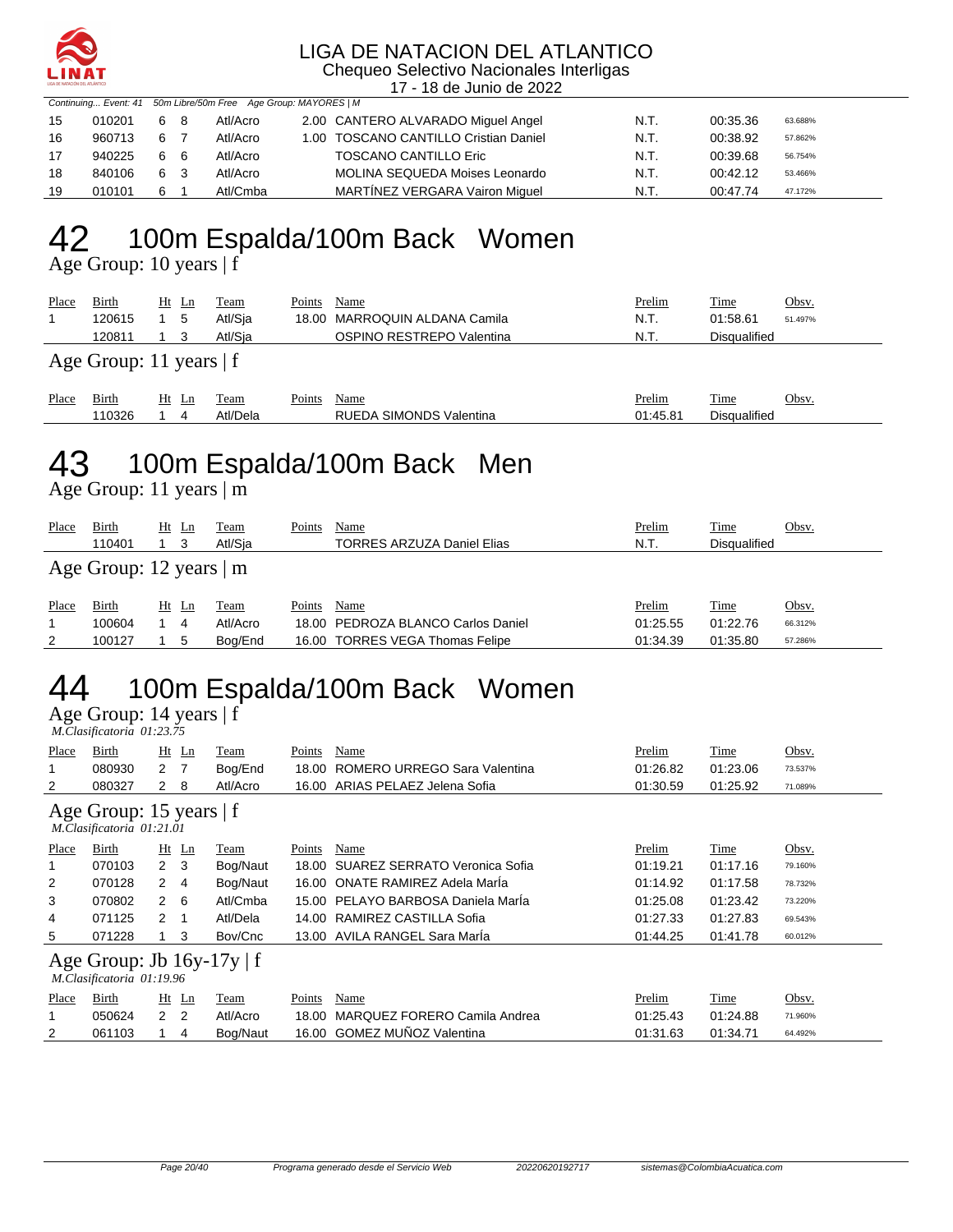

## 44 100m Espalda/100m Back Women

| Age Group: Mayores   f    |  |
|---------------------------|--|
| M.Clasificatoria 01:17.24 |  |

| Place | Birth      | Ht Ln          | Team     | Points | Name                                  | Prelim   | Time     | Obsv.   |
|-------|------------|----------------|----------|--------|---------------------------------------|----------|----------|---------|
|       | 030612 2 5 |                | Atl/Dela |        | 18.00 SISO SURMAY Gabriela Nazareth   | 01:16.99 | 01:17.55 | 78.762% |
| 2     | 030803     | 1 <sub>5</sub> | Atl/Acad |        | 16.00 MORENO BABILONIA Juliana Andrea | 01:32.41 | 01:30.13 | 67.769% |

## 45 100m Espalda/100m Back Men

Age Group: 13 years | m

 *M.Clasificatoria 01:20.11* 

| Place<br>$\mathbf{1}$ | <b>Birth</b><br>090901                               | $\mathbf{1}$        | $Ht$ Ln<br>$\overline{4}$ | <b>Team</b><br>Atl/Cfma        | Points | Name<br>18.00 ZAMORA DE LUIS Manuel Salvador | Prelim<br>01:27.72 | <b>Time</b><br>01:24.13 | Obsv.<br>65.232% |
|-----------------------|------------------------------------------------------|---------------------|---------------------------|--------------------------------|--------|----------------------------------------------|--------------------|-------------------------|------------------|
|                       | 090715                                               | $\mathbf{1}$        | 5                         | Atl/Acro                       |        | GARCÍA JAIME Santiago                        | 01:37.58           | <b>Disqualified</b>     | 58.947%          |
|                       |                                                      |                     |                           |                                |        |                                              |                    |                         |                  |
|                       | Age Group: 14 years   m<br>M.Clasificatoria 01:17.36 |                     |                           |                                |        |                                              |                    |                         |                  |
| Place                 | Birth                                                |                     | $Ht$ Ln                   | Team                           | Points | Name                                         | Prelim             | Time                    | Obsv.            |
| 1                     | 080901                                               | $\overline{2}$      | $\overline{7}$            | Cun/Pvcc                       |        | 18.00 ARANGO BOHORQUEZ Santiago              | 01:20.97           | 01:16.17                | 72.049%          |
| 2                     | 080908                                               | $\overline{2}$      | $\mathbf{1}$              | Atl/Cmba                       |        | 16.00 TEJADA SARMIENTO Keyth Jesus           | 01:21.34           | 01:17.41                | 70.895%          |
| 3                     | 080104                                               | $\mathbf{1}$        | $\overline{2}$            | Bog/End                        |        | 15.00 SALAMANCA GARCÍA Samuel Esteban        | N.T.               | 01:21.15                | 67.628%          |
| 4                     | 080404                                               | 1                   | $\overline{7}$            | Atl/Sja                        |        | 14.00 PEREZ MENCO Carlos Daniel              | 01:54.99           | 01:54.99                | 47.726%          |
| 5                     | 081107                                               | $\mathbf{1}$        | 3                         | Atl/Sja                        |        | 13.00 ROJANO RETAMOZO Diego Andres           | 02:41.75           | 02:16.38                | 40.241%          |
|                       | 080515                                               | 1                   | $\mathbf{1}$              | Atl/Sja                        |        | <b>QUINTERO HERRERA Oscar Alonso</b>         | N.T.               | Disqualified            | 50.548%          |
|                       | 080108                                               | 3                   | 6                         | Bog/End                        |        | GUERRERO MALDONADO Jeronimo                  | 01:08.97           | No Show                 |                  |
|                       | Age Group: 15 years   m<br>M.Clasificatoria 01:12.33 |                     |                           |                                |        |                                              |                    |                         |                  |
| <u>Place</u>          | <b>Birth</b>                                         |                     | $Ht$ Ln                   | <b>Team</b>                    | Points | Name                                         | Prelim             | Time                    | Obsv.            |
| 1                     | 070713                                               | 3 <sub>7</sub>      |                           | Atl/Cmba                       |        | 18.00 DE LA HOZ RODRIGUEZ Samuel David       | 01:10.92           | 01:09.65                | 78.794%          |
| 2                     | 071014                                               | $\overline{c}$      | 6                         | Bog/End                        |        | 16.00 BUITRAGO LOZANO Fredy Alejandro        | 01:17.41           | 01:13.96                | 74.202%          |
| 3                     | 071112                                               | 2                   | 4                         | Bog/Nrvb                       |        | 15.00 CUELLAR PUERTO Samuel                  | 01:16.11           | 01:14.62                | 73.546%          |
| 4                     | 070405                                               | $\overline{2}$      | $\overline{2}$            | Atl/Cfma                       |        | 14.00 YONOFF MOLINA Diego Jose               | 01:19.19           | 01:18.65                | 69.777%          |
|                       | Age Group: 16 years   m<br>M.Clasificatoria 01:09.83 |                     |                           |                                |        |                                              |                    |                         |                  |
| <b>Place</b>          | Birth                                                |                     | $Ht$ Ln                   | <b>Team</b>                    | Points | Name                                         | Prelim             | Time                    | Obsv.            |
| 1                     | 060801                                               | 3                   | 4                         | Cun/Pvcc                       |        | 18.00 RODRIGUEZ DAVILA Juan AndrÉs           | 01:00.66           | 01:00.93                | 90.071%          |
| 2                     | 060916                                               | 3                   | $\mathbf{1}$              | Atl/Cmba                       |        | 16.00 GALAN BALCAZAR Juan David              | 01:12.56           | 01:13.08                | 75.096%          |
| 3                     | 060913                                               | 3                   | 8                         | Atl/Acro                       |        | 15.00 LEWINNEK BARCASNEGRAS Karl Peter       | 01:12.63           | 01:14.04                | 74.122%          |
| 4                     | 060425                                               | $\overline{2}$      | 5                         | Bog/Nrvb                       |        | 14.00 PARRA GALINDO Felipe                   | 01:16.74           | 01:17.84                | 70.504%          |
|                       |                                                      |                     |                           |                                |        |                                              |                    |                         |                  |
|                       | M.Clasificatoria 01:07.81                            |                     |                           | Age Group: Jb $17y-18y \mid m$ |        |                                              |                    |                         |                  |
| <u>Place</u>          | Birth                                                |                     | $Ht$ Ln                   | <b>Team</b>                    | Points | Name                                         | Prelim             | <b>Time</b>             | Obsv.            |
| 1                     | 041215                                               | 3                   | $\overline{2}$            | Atl/Acro                       |        | 18.00 DIAZ MENDOZA Jose Daniel               | 01:08.75           | 01:08.75                | 79.825%          |
| 2                     |                                                      |                     |                           |                                |        | 16.00 ARISTIZABAL GARCIA Fabio Humberto      | N.T.               |                         | 74.657%          |
| 3                     | 040104<br>050731                                     | 1<br>$\overline{2}$ | 6<br>8                    | Bov/Ligab<br>Bov/Cnc           |        | 15.00 VIDAL VANEGAS Jeison Jose              | 01:22.81           | 01:13.51<br>01:21.27    | 67.528%          |
|                       | Age Group: Mayores   m<br>M.Clasificatoria 01:06.15  |                     |                           |                                |        |                                              |                    |                         |                  |
| <b>Place</b>          | <b>Birth</b>                                         |                     | $Ht$ Ln                   | <b>Team</b>                    | Points | Name                                         | Prelim             | Time                    | Obsv.            |
| 1                     | 011116                                               | 3                   | 5                         | Bog/End                        |        | 18.00 SICUARIZA TAMAYO Diego Alejandro       | 01:01.97           | 01:00.52                | 90.681%          |
| 2                     | 010113                                               | 3                   | 3                         | Bov/Enap                       |        | 16.00 BEJARANO GONZALEZ Neider Alfonso       | 01:05.15           | 01:04.69                | 84.835%          |
| 3                     | 021020                                               | 0                   | $\mathbf 0$               | Atl/Acad                       |        | 15.00 DIAZ MURILLO Jose Miguel               | N.T.               | 01:08.86                | 79.698%          |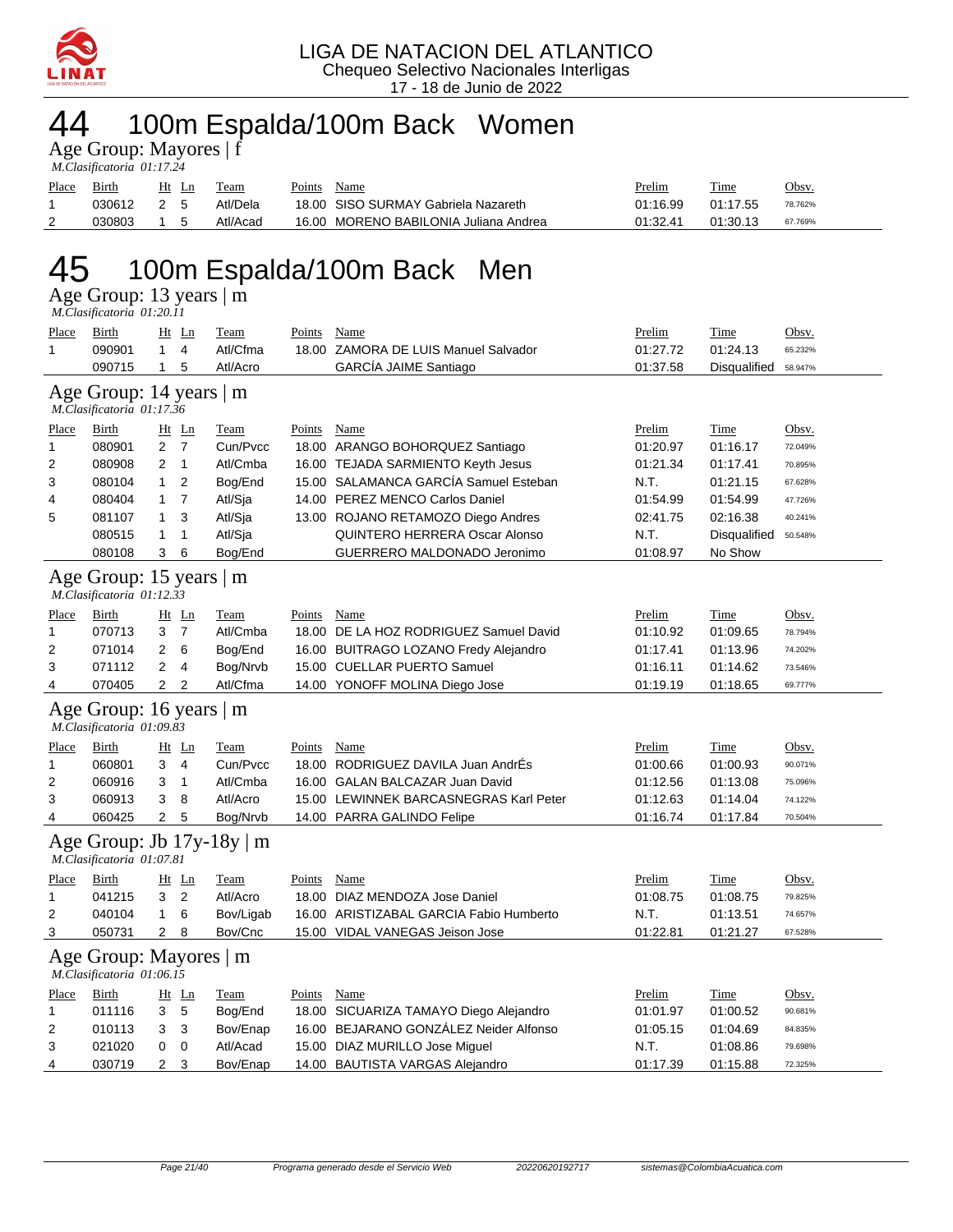

## 46 50m Mariposa/50m Fly Women

Age Group: 10 years | f

| Place                     | Birth<br>120429 | $Ht$ Ln | -3 | Team<br>Bov/Titb | Points | Name<br>18.00 CASTELLON CHAPARRO Isabella Marvanne | Prelim<br>N.T. | <u>Time</u><br>00:49.94 | Obsv.<br>53.544% |
|---------------------------|-----------------|---------|----|------------------|--------|----------------------------------------------------|----------------|-------------------------|------------------|
| Age Group: 11 years $ f $ |                 |         |    |                  |        |                                                    |                |                         |                  |
| Place                     | Birth           | $Ht$ Ln |    | Team             | Points | Name                                               | Prelim         | <u>Time</u>             | Obsv.            |
|                           | 110307          |         | 5  | Mag/Swom         |        | 18.00 TUIRAN RESTREPO Isabella                     | N.T.           | 00:50.34                | 53.119%          |
| 2                         | 110111          |         | 4  | Atl/Acad         |        | 16.00 FERRER DEL RIO María Camila                  | 00:59.07       | 00:53.75                | 49.749%          |
|                           |                 |         |    |                  |        |                                                    |                |                         |                  |

## 47 50m Mariposa/50m Fly Men

Age Group: 11 years | m

| Place | Birth  | Ht<br>Ln | Team     | Name<br>Points                      | <u>Prelim</u> | Time     | <u>Obsv.</u> |
|-------|--------|----------|----------|-------------------------------------|---------------|----------|--------------|
|       | 110319 |          | Atl/Acad | 18.00 NARANJO BERNAL Rafael         | N.T.          | 00:45.29 | 52.970%      |
|       | 111123 |          | Atl/Acro | 16.00 BANDERA ALVARADO Matias David | N.T.          | 00:48.28 | 49.689%      |
|       | 110429 |          | Bog/End  | 15.00 AMARIS NAVARRO Javier Eduardo | N.T.          | 01:00.40 | 39.719%      |
|       |        |          |          |                                     |               |          |              |

#### Age Group: 12 years | m

| Place | Birth  | Ht Ln | Team     | Points | Name                                 | Prelim   | <b>Time</b> | Obsv.   |
|-------|--------|-------|----------|--------|--------------------------------------|----------|-------------|---------|
|       | 100115 |       | Atl/Cmba |        | 18.00 GUERRA BALDOVINO Emiliano Jose | 00:40.23 | 00:38.82    | 61.798% |
|       | 100222 | 5     | Atl/Dela |        | 16.00 CANTILLO CABARCAS Julian Samir | 00:40.94 | 00:39.86    | 60.186% |
| 3     | 100217 | - 3   | Atl/Cmba |        | 15.00 COLLANTE MENDOZA Juan Pablo    | 00:47.32 | 00:42.23    | 56.808% |
|       | 100712 | -6    | Boa/End  |        | 14.00 SALAMANCA GARCÍA Simon Emilio  | N.T.     | 00:44.40    | 54.032% |

## 48 50m Mariposa/50m Fly Women

Age Group: 12 years | f  *M.Clasificatoria 00:38.53* 

| Place | Birth                                                  | Ht             | $\mathbf{L}$ n | Team     | Points | Name                                 | Prelim   | Time     | Obsv.   |
|-------|--------------------------------------------------------|----------------|----------------|----------|--------|--------------------------------------|----------|----------|---------|
|       | 100408                                                 | $2\quad 6$     |                | Mag/Swom | 18.00  | PEREZ RESTREPO Valentina             | 00:45.30 | 00:42.02 | 63.636% |
|       | Age Group: 13 years $ f $<br>M.Clasificatoria 00:36.12 |                |                |          |        |                                      |          |          |         |
| Place | Birth                                                  |                | Ht Ln          | Team     | Points | Name                                 | Prelim   | Time     | Obsv.   |
| 1     | 090131                                                 | 3 <sub>1</sub> |                | Bov/Cnc  | 18.00  | CABRERA RICO Ana Carolina            | 00:36.02 | 00:36.66 | 72.941% |
| 2     | 090508                                                 | 1 6            |                | Bog/End  |        | 16.00 ALVARADO MACIAS Isabella       | N.T.     | 00:38.09 | 70.202% |
| 3     | 090129                                                 | 1              | -3             | Atl/Acro | 15.00  | <b>GOMEZ PEREZ Rashel Carolina</b>   | N.T.     | 00:44.37 | 60.266% |
| 4     | 090615                                                 |                | 2              | Mag/Swom | 14.00  | <b>HERRAN CALDERON Maria Jose</b>    | N.T.     | 00:49.86 | 53.630% |
| 5     | 090424                                                 |                | 4              | Atl/Acro |        | 13.00 PAZ MELO Daniela Patricia      | 00:52.08 | 00:52.08 | 51.344% |
|       | Age Group: 14 years   f<br>M.Clasificatoria 00:34.50   |                |                |          |        |                                      |          |          |         |
| Place | Birth                                                  |                | $Ht$ Ln        | Team     | Points | Name                                 | Prelim   | Time     | Obsv.   |
| 1     | 080609                                                 | 3              | - 7            | Atl/Cmba | 18.00  | BRITO RODRIGUEZ MarÍa Jose           | 00:34.83 | 00:35.96 | 74.360% |
| 2     | 080708                                                 | 2 <sub>3</sub> |                | Atl/Cfma | 16.00  | SALAZAR GALLARDO Juliana             | 00:40.44 | 00:43.43 | 61.570% |
| 3     | 080811                                                 | 2              | $\overline{7}$ | Atl/Acad |        | 15.00 GARCÍA GONZÁLEZ Sofia Isabella | 00:48.71 | 00:47.42 | 56.390% |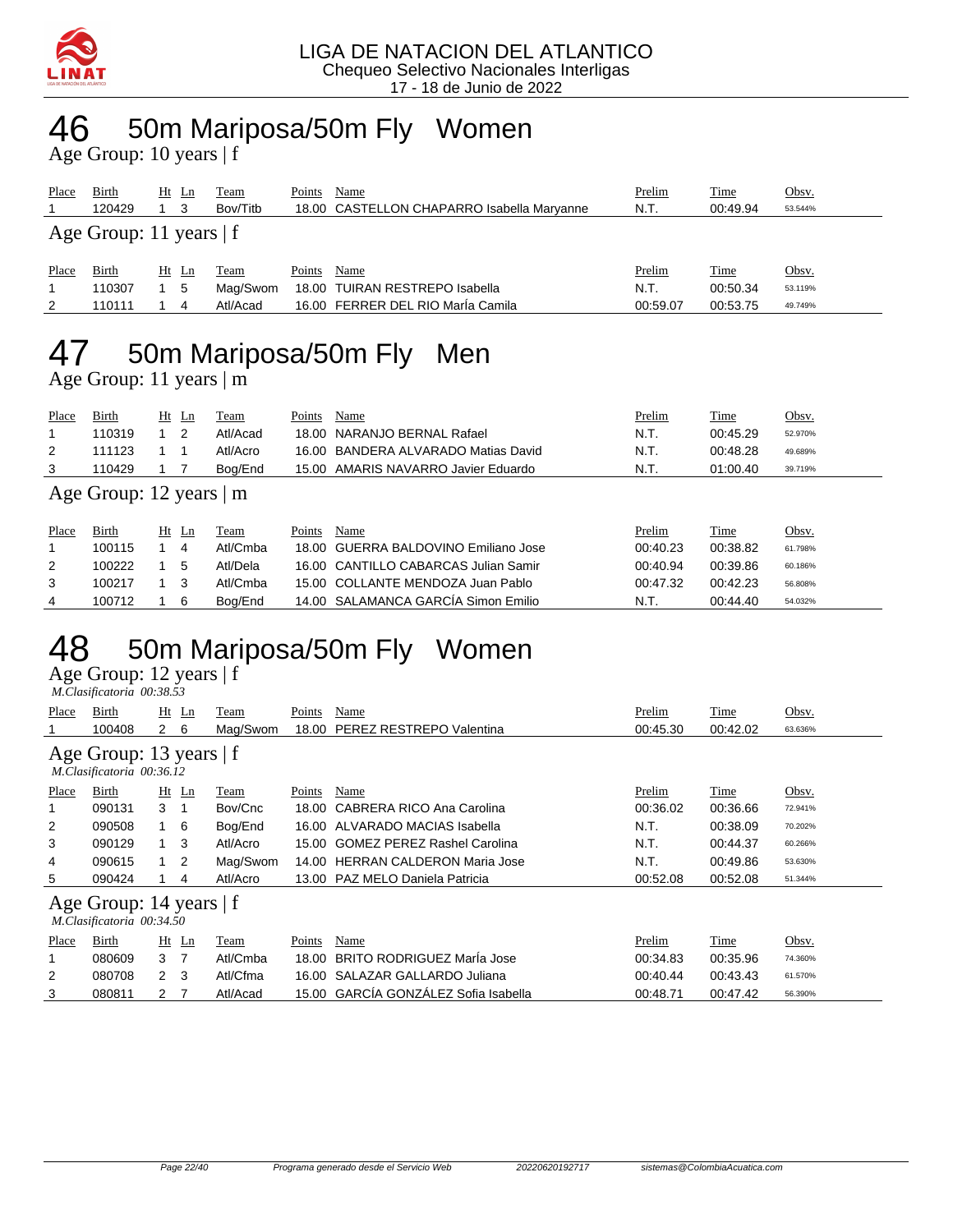

### 50m Mariposa/50m Fly Women

Age Group: 15 years | f

|              | M.Clasificatoria 00:33.30                                   |                |                |          |        |                                     |          |  |          |         |
|--------------|-------------------------------------------------------------|----------------|----------------|----------|--------|-------------------------------------|----------|--|----------|---------|
| <b>Place</b> | Birth                                                       |                | $Ht$ Ln        | Team     | Points | Name                                | Prelim   |  | Time     | Obsv.   |
| 1            | 070103                                                      |                | 3 <sub>2</sub> | Bog/Naut |        | 18.00 SUAREZ SERRATO Veronica Sofia | 00:34.72 |  | 00:35.47 | 75.388% |
| 2            | 071003                                                      | 2              | 4              | Atl/Dela |        | 16.00 GONZALEZ DAVILA Natalia Sofia | 00:36.68 |  | 00:37.10 | 72.075% |
| 3            | 070112                                                      | 1.             | 5              | Mag/Swom |        | 15.00 ESTOR SOTO Jesica Alejandra   | N.T.     |  | 00:38.77 | 68.971% |
| 4            | 070228                                                      | 3 <sub>3</sub> |                | Atl/Cmba |        | 14.00 DONADO GORUT Valamy           | 00:33.22 |  | 00:43.81 | 61.036% |
| -5           | 070801                                                      | $\mathcal{P}$  | 8              | Atl/Dela |        | 13.00 RODRIGUEZ HOYOS Keily Sharlot | 00:51.26 |  | 00:46.25 | 57.816% |
| 6            | 070612                                                      | $\mathcal{P}$  | 1              | Atl/Cmba |        | 12.00 ALDANA BERRIO Sayoba Julianee | 00:51.09 |  | 00:47.58 | 56.200% |
|              | 070803                                                      |                | 2 <sub>2</sub> | Atl/Cfma |        | 11.00 ALFARO RENDON Laura Valentina | 00:47.40 |  | 00:55.03 | 48.592% |
|              | Age Group: Jb $16y-17y \mid f$<br>M.Clasificatoria 00:32.60 |                |                |          |        |                                     |          |  |          |         |

Place Birth Ht Ln Team Points Name Prelim Prelim Time Obsv. 050727 3 4 Bog/End 18.00 LESMES MONTES Sofia 00:28.52 00:28.79 92.879% 050715 3 5 Atl/Dela 16.00 ELIAS ALVEAR Rafeh Nuhad 00:32.10 00:33.60 79.583% 061103 3 6 Atl/Acad 15.00 VIZCAINO OLIVEROS MarÍa Angelica 00:33.94 00:34.52 77.462% 051217 2 5 Mag/Psm 14.00 LARA PARDO Laura Milena 00:37.60 00:37.96 70.443%

Age Group: Mayores | f  *M.Clasificatoria 00:31.28* 

| Place | 31rth  | Ht<br>Ln | l'eam   | $\sim$ $\sim$<br>Name<br>Points |                           | <b>Prelim</b> | Time    | Obsv    |
|-------|--------|----------|---------|---------------------------------|---------------------------|---------------|---------|---------|
|       | 030209 |          | Bov/Cnc | VIDAI<br>18.00                  | VANEGAS Marla<br>Fernanda | 00:36.67      | 00.3799 | 70.387% |

## 50m Mariposa/50m Fly Men

Age Group: 13 years | m  *M.Clasificatoria 00:31.43* 

| Place | Birth  |                | $Ht$ Ln        | Team     | Points | Name                                        | Prelim   | Time     | Obsv.   |
|-------|--------|----------------|----------------|----------|--------|---------------------------------------------|----------|----------|---------|
|       | 090206 | 8              | $\overline{2}$ | Atl/Acro |        | 18.00 CRUECHE TRESPALACIOS Omar Enrique Mao | 00:32.76 | 00:32.05 | 74.852% |
| 2     | 090304 | 7 <sub>7</sub> |                | Atl/Acad |        | 16.00 LIZCANO GALINDO Camilo                | 00:35.06 | 00:33.83 | 70.913% |
| 3     | 090120 | 6              | 4              | Atl/Cmba |        | 15.00 ACOSTA QUINTERO Angel Daniel          | 00:37.43 | 00:35.17 | 68.212% |
| 4     | 090302 | 6              | 3              | Atl/Acro |        | 14.00 LEWINNEK BARCASNEGRAS Michael         | 00:39.35 | 00:35.98 | 66.676% |
| 5     | 090715 | 6              | 5              | Atl/Acro |        | 13.00 GARCIA JAIME Santiago                 | 00:38.14 | 00:37.21 | 64.472% |
| 6     | 091216 | 6              | - 8            | Mag/Psm  |        | 12.00 SABINO BARROS Luis Angel              | 00:40.18 | 00:37.54 | 63.905% |
| 7     | 090430 | 6              |                | Atl/Acro |        | 11.00 MUJICA ALVARADO Josue Alexander       | 00:40.16 | 00:39.27 | 61.090% |
| 8     | 090626 | 5              | -4             | Bog/End  |        | 10.00 CRUZ ARAGON Emmanuel                  | 00:41.80 | 00:39.96 | 60.035% |
| 9     | 091121 | $1 \quad 3$    |                | Atl/Sja  |        | 8.00 ARDILA GARCÍA Tito Elias               | N.T.     | 00:46.26 | 51.859% |
| 10    | 090124 | $2 \quad 1$    |                | Bog/End  |        | 7.00 AGUILERA OLIVEROS Sebastian            | N.T.     | 00:51.82 | 46.295% |
| 11    | 091104 | 1              | 5              | Atl/Acro |        | 6.00 ZAMBRANO MAESTRE Juan Camilo           | N.T.     | 00:56.02 | 42.824% |
| 12    | 090629 |                | 4              | Atl/Acro |        | 5.00 CUERVO BAÑOS Henry William             | N.T.     | 00:59.21 | 40.517% |

#### Age Group: 14 years | m

 *M.Clasificatoria 00:30.76* 

| Place | Birth  |                 | $Ht$ Ln        | Team     | Points | Name                                  | Prelim   | Time     | Obsv.   |
|-------|--------|-----------------|----------------|----------|--------|---------------------------------------|----------|----------|---------|
|       | 080122 | 10 <sub>8</sub> |                | Atl/Acro |        | 18.00 ALSINA YEPES Thomas Santiago    | 00:29.12 | 00:28.43 | 84.383% |
| 2     | 080417 | 10 <sub>1</sub> |                | Atl/Npta |        | 16.00 BENAVIDES GRANADOS Jhese David  | 00:29.06 | 00:30.72 | 78.092% |
| 3     | 080518 | 8               | -5             | Atl/Sja  |        | 15.00 PARRA ROA Juan Jose             | 00:32.30 | 00:31.78 | 75.488% |
| 4     | 080208 | 3               | -8             | Atl/Sja  |        | 14.00 ORTIZ NADER Samuel              | N.T.     | 00:36.02 | 66.602% |
| 5     | 080717 | 2               | -5             | Mag/Swom |        | 13.00 ROJAS BARRETO Samuel Alexander  | N.T.     | 00:38.18 | 62.834% |
| 6     | 080826 | 5               | 5              | Atl/Acad |        | 12.00 GONZÁLEZ BENITEZ Samuel Enrique | 00:42.49 | 00:38.66 | 62.054% |
| 7     | 080502 | $\mathcal{P}$   | 4              | Bov/Titb |        | 11.00 HERNANDEZ DÍAZ RaÚI Jose        | N.T.     | 00:39.67 | 60.474% |
| 8     | 080417 | 5               | $\overline{7}$ | Atl/Acro |        | 10.00 RINCONES PANA Jose David        | 00:54.26 | 00:43.78 | 54.797% |
| 9     | 080920 | 2 <sub>7</sub>  |                | Atl/Sja  | 8.00   | RAMIREZ CASTIBLANCO Pablo Arturo      | N.T.     | 00:45.98 | 52.175% |
| 10    | 080728 | $\mathcal{P}$   | 3              | Atl/Dela |        | 7.00 LAMBRAÑO ROCHA Donovan Steven    | N.T.     | 00:48.18 | 49.792% |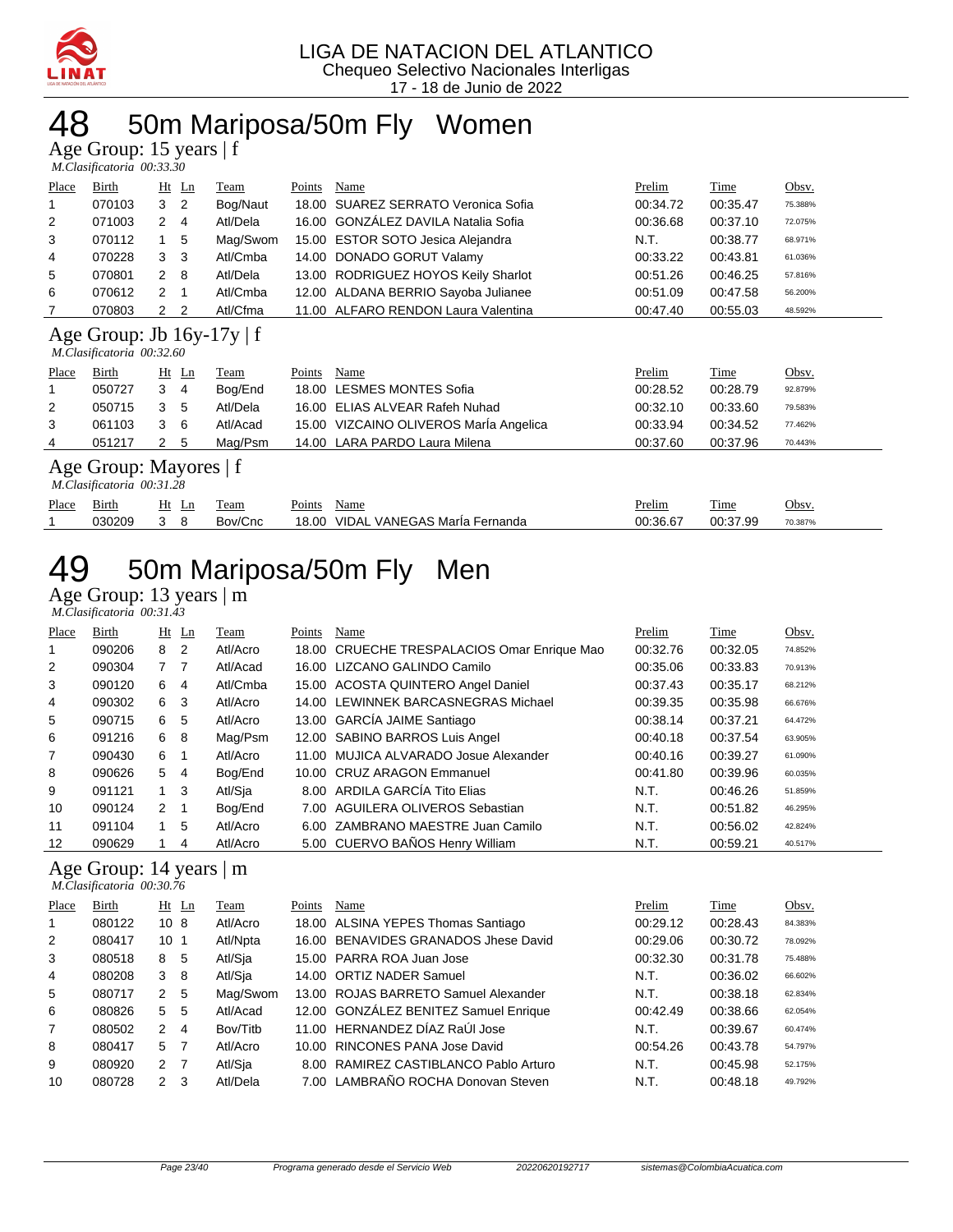

| INAT         |                           |                 |                |                                              |        | UL IVAIAVIUI ULLAAILU<br>Chequeo Selectivo Nacionales Interligas |                      |                      |                    |
|--------------|---------------------------|-----------------|----------------|----------------------------------------------|--------|------------------------------------------------------------------|----------------------|----------------------|--------------------|
|              |                           |                 |                |                                              |        | 17 - 18 de Junio de 2022                                         |                      |                      |                    |
|              | Continuing Event: 49      |                 |                | 50m Mariposa/50m Fly Age Group: 14 YEARS   M |        |                                                                  |                      |                      |                    |
| 11           | 080729                    | $\overline{c}$  | 6              | Atl/Dela                                     |        | 6.00 JIMENEZ AGUAS Mateo                                         | N.T.                 | 00:48.47             | 49.495%            |
| 12           | 081108                    | 5               | $\overline{2}$ | Atl/Cmba                                     |        | 5.00 CANO GARCIA Sebastian                                       | 00:48.61             | 00:55.86             | 42.947%            |
|              | 080604                    | $\overline{7}$  | 4              | Atl/Cmba                                     |        | CARRILLO MARTÍNEZ Santiago                                       | 00:33.61             | No Show              |                    |
|              | 080824                    | 2               | $\overline{2}$ | Atl/Sja                                      |        | MOLINA JEREZ Samuel Jose                                         | N.T.                 | No Show              |                    |
|              | Age Group: 15 years   m   |                 |                |                                              |        |                                                                  |                      |                      |                    |
|              | M.Clasificatoria 00:28.97 |                 |                |                                              |        |                                                                  |                      |                      |                    |
| <b>Place</b> | <b>Birth</b>              |                 | Ht Ln          | <b>Team</b>                                  | Points | <b>Name</b>                                                      | Prelim               | <b>Time</b>          | Obsv.              |
| 1            | 070531                    | 9               | $\overline{4}$ | Atl/Cmba                                     |        | 18.00 JUVINAO ARAGON Felipe Alfonso                              | 00:29.49             | 00:29.63             | 80.965%            |
| 2            | 070929                    | 8               | $\overline{7}$ | Bog/End                                      |        | 16.00 CASTIBLANCO CASTELLANOS Johan                              | 00:32.94             | 00:30.02             | 79.913%            |
| 3            | 071018                    | 9               | 8              | Atl/Acad                                     |        | 15.00 DUARTE TRIVINO Juan Pablo                                  | 00:30.47             | 00:30.47             | 78.733%            |
| 4            | 070707                    | 8               | 8              | Mag/Psm                                      |        | 14.00 SALAH OROZCO Ricardo Elias                                 | 00:33.14             | 00:32.90             | 72.918%            |
| 5            | 071218                    | $\overline{7}$  | $\mathbf{1}$   | Bog/Naut                                     |        | 13.00 LUNA ARISTIZABAL Salomon                                   | 00:35.64             | 00:33.51             | 71.591%            |
| 6            | 070803                    | $\overline{7}$  | 6              | Atl/Cfma                                     |        | 12.00 ROMULO MOLINA Sergio David                                 | 00:34.12             | 00:33.76             | 71.060%            |
| 7            | 070806                    | 3               | 6              | Atl/Cmba                                     |        | 11.00 GARZON MUÑOZ Sebastian Andres                              | N.T.                 | 00:33.77             | 71.039%            |
| 8            | 071218                    | 3               | 1              | Bov/Cnc                                      |        | 10.00 DIAZ DELGADO Santiago Jose                                 | N.T.                 | 00:33.85             | 70.871%            |
| 9            | 070818                    | 6               | 6              | Mag/Psm                                      |        | 8.00 TINOCO PEREZ Adrian Dalid                                   | 00:39.52             | 00:34.95             | 68.641%            |
| 10           | 071002                    | 6               | 7              | Atl/Cfma                                     |        | 7.00 CABAS RUEDA Hansel David                                    | 00:39.71             | 00:35.36             | 67.845%            |
| 11           | 071130                    | $\overline{7}$  | 5              | Bov/Cnc                                      |        | 6.00 PADILLA FLOREZ Angel De Jesus                               | 00:33.90             | 00:36.01             | 66.620%            |
| 12           | 070417                    | 3               | 4              | Bov/Titb                                     |        | 5.00 ARIZA ARBOLEDA Haniel Camilo                                | N.T.                 | 00:37.23             | 64.437%            |
| 13           | 070607                    | 3               | 5              | Atl/Pont                                     |        | 4.00 OROZCO MOYAS Mateo Santiago                                 | N.T.                 | 00:37.51             | 63.956%            |
| 14           | 070111                    | 6               | $\overline{c}$ | Atl/Dela                                     |        | 3.00 VELEZ CONSUEGRA Carlos Andres                               | 00:39.64             | 00:37.53             | 63.922%            |
| 15           | 071128                    | 3               | 7              | Atl/Acad                                     |        | 2.00 CORREDOR VALDERRAMA Kevin Andres                            | N.T.                 | 00:38.61             | 62.134%            |
| 16           | 070703                    | 3               | 3              | Atl/Acro                                     |        | 1.00 SOLANO DE ALBA Alejandro David                              | N.T.                 | 00:40.75             | 58.871%            |
| 17           | 070930                    | 5               | 3              | Atl/Acad                                     |        | JIMENEZ PAYARES Aldo Enrique                                     | 00:42.54             | 00:41.70             | 57.530%            |
| 18           | 070907                    | 3               | 2              | Atl/Acad                                     |        | ALTAHONA FONSECA Victor Julio                                    | N.T.                 | 00:43.97             | 54.560%            |
|              | Age Group: 16 years   m   |                 |                |                                              |        |                                                                  |                      |                      |                    |
|              | M.Clasificatoria 00:27.99 |                 |                |                                              |        |                                                                  |                      |                      |                    |
| <u>Place</u> | Birth                     |                 | $Ht$ Ln        | Team                                         | Points | Name                                                             | Prelim               | Time                 | Obsv.              |
| 1            | 060801                    | 118             |                | Cun/Pvcc                                     |        | 18.00 RODRIGUEZ DAVILA Juan AndrÉs                               | 00:27.70             | 00:28.13             | 85.283%            |
| 2            | 060207                    | 10 <sub>7</sub> |                | Mag/Swom                                     |        | 16.00 GALVIS GONZÁLEZ Carlos Ernesto                             | 00:29.01             | 00:28.57             | 83.969%            |
| 3            | 061118                    | 8               | $\mathbf{1}$   | Atl/Cfma                                     |        | 15.00 FONTALVO OCHOA Juan David                                  | 00:33.03             | 00:32.96             | 72.785%            |
| 4            | 060724                    | 8               | 6              | Bov/Cnc                                      |        | 14.00 JULIO PATERNINA Juan Jose                                  | 00:32.55             | 00:33.39             | 71.848%            |
| 5            | 060222                    | 4               | $\overline{7}$ | Bov/Cnc                                      |        | 13.00 GOEZ DURANGO Samuel Aaron                                  | N.T.                 | 00:36.97             | 64.890%            |
| 6            | 061110                    | 4               | 8              | Atl/Cmba                                     |        | 12.00 CAMPO AGAMEZ Jorge Alberto                                 | N.T.                 | 00:44.87             | 53.466%            |
| 7            | 060323                    | 4               | 1              | Bov/Cnc                                      |        | 11.00 REYES CASTILLO Hadid Manuel                                | N.T.                 | 00:45.87             | 52.300%            |
|              | M.Clasificatoria 00:27.21 |                 |                | Age Group: Jb 17y-18y   m                    |        |                                                                  |                      |                      |                    |
| <b>Place</b> | <b>Birth</b>              |                 | Ht Ln          | <b>Team</b>                                  | Points | Name                                                             | Prelim               | <b>Time</b>          | Obsv.              |
| 1            | 050311                    | 11 <sub>3</sub> |                | Bog/End                                      |        | 18.00 QUINTERO OBANDO Nicholas Andrew                            | 00:26.09             | 00:26.23             | 91.460%            |
| 2            | 050924                    | 11 <sub>5</sub> |                | Bog/End                                      |        | 16.00 GALINDO CABALLERO Tomas                                    | 00:25.89             | 00:26.53             | 90.426%            |
| 3            | 040806                    | 117             |                | Bog/Comp                                     |        | 15.00 GUARNIZO LARA Santiago                                     | 00:27.27             | 00:27.30             | 87.875%            |
| 4            | 050402                    | 111             |                | Atl/Acro                                     |        | 14.00 ORTIZ LINAN Camilo AndrÉs                                  | 00:27.66             | 00:28.21             | 85.041%            |
| 5            | 040610                    | 106             |                | Bog/Comp                                     |        | 13.00 ARIZA RODRIGUEZ Carlos Santiago                            | 00:28.10             | 00:28.53             | 84.087%            |
| 6            | 050915                    | 10 <sub>3</sub> |                | Ant/Hura                                     |        | 12.00 NARVAEZ OQUENDO Dayarzon Enrique                           | 00:28.04             | 00:28.79             | 83.328%            |
| 7            | 040926                    | 10 <sub>5</sub> |                | Bov/Enap                                     |        | 11.00 OSORIO CASTAÑEDA Julian David                              | 00:27.89             | 00:29.19             | 82.186%            |
| 8            | 041020                    | 9               | 6              | Atl/Dela                                     |        | 10.00 OBREGON OLMOS Daniel Jose                                  | 00:31.41             | 00:30.72             |                    |
|              | 050810                    |                 |                |                                              |        | 8.00 CUELLAR PUERTO Leonel                                       | 00:31.08             | 00:30.93             | 78.092%<br>77.562% |
| 9            |                           | 9               | 3              | Bog/Nrvb                                     |        |                                                                  |                      |                      |                    |
| 10           | 041125                    | 9               | $\overline{2}$ | Atl/Cfma                                     |        | 7.00 MORRON MOLINA Matthew Said<br>$ADDO$ $MOMTTPDO$ $O$ .       | 00:31.44<br>00.24.00 | 00:30.95<br>00.24.25 | 77.512%            |

| 3  | 040806 | 11 <sub>7</sub> |   | Bog/Comp | 15.00 GUARNIZO LARA Santiago           | 00:27.27 | 00:27.30 | 87.875% |
|----|--------|-----------------|---|----------|----------------------------------------|----------|----------|---------|
| 4  | 050402 | 1111            |   | Atl/Acro | 14.00 ORTIZ LINAN Camilo AndrÉs        | 00:27.66 | 00:28.21 | 85.041% |
| 5  | 040610 | 10 <sub>6</sub> |   | Bog/Comp | 13.00 ARIZA RODRIGUEZ Carlos Santiago  | 00:28.10 | 00:28.53 | 84.087% |
| 6  | 050915 | 10 <sub>3</sub> |   | Ant/Hura | 12.00 NARVAEZ OQUENDO Dayarzon Enrique | 00:28.04 | 00:28.79 | 83.328% |
| 7  | 040926 | 10 <sub>5</sub> |   | Bov/Enap | 11.00 OSORIO CASTAÑEDA Julian David    | 00:27.89 | 00:29.19 | 82.186% |
| 8  | 041020 | 9               | 6 | Atl/Dela | 10.00 OBREGON OLMOS Daniel Jose        | 00:31.41 | 00:30.72 | 78.092% |
| 9  | 050810 | 9 3             |   | Bog/Nrvb | 8.00 CUELLAR PUERTO Leonel             | 00:31.08 | 00:30.93 | 77.562% |
| 10 | 041125 | 9 <sub>2</sub>  |   | Atl/Cfma | 7.00 MORRON MOLINA Matthew Said        | 00:31.44 | 00:30.95 | 77.512% |
| 11 | 040528 | 9 1             |   | Mag/Swom | 6.00 PARDO MONTERO Guillermo Alexander | 00:31.66 | 00:31.35 | 76.523% |
| 12 | 051226 | $4\quad 2$      |   | Atl/Cmba | 5.00 MARTÍNEZ MARQUEZ Juan Pablo       | N.T.     | 00:32.63 | 73.521% |
| 13 | 040831 | 7 <sup>3</sup>  |   | Bov/Cnc  | 4.00 POLO RODRIGUEZ Nilsen Jose        | 00:33.93 | 00:34.43 | 69.678% |
| 14 | 051018 | 4               | 6 | Atl/Dela | 3.00 COVA CASTAÑEDA Luis Angel         | N.T.     | 00:36.14 | 66.381% |
| 15 | 050501 | $7^{\circ}$     | 8 | Mag/Swom | 2.00 HERNANDEZ ROJAS Jose Angel        | 00:37.09 | 00:36.43 | 65.852% |
| 16 | 051202 | 5               | 6 | Atl/Dela | 1.00 FLORIAN ONORO Luis Angel          | 00:47.77 | 00:44.83 | 53.513% |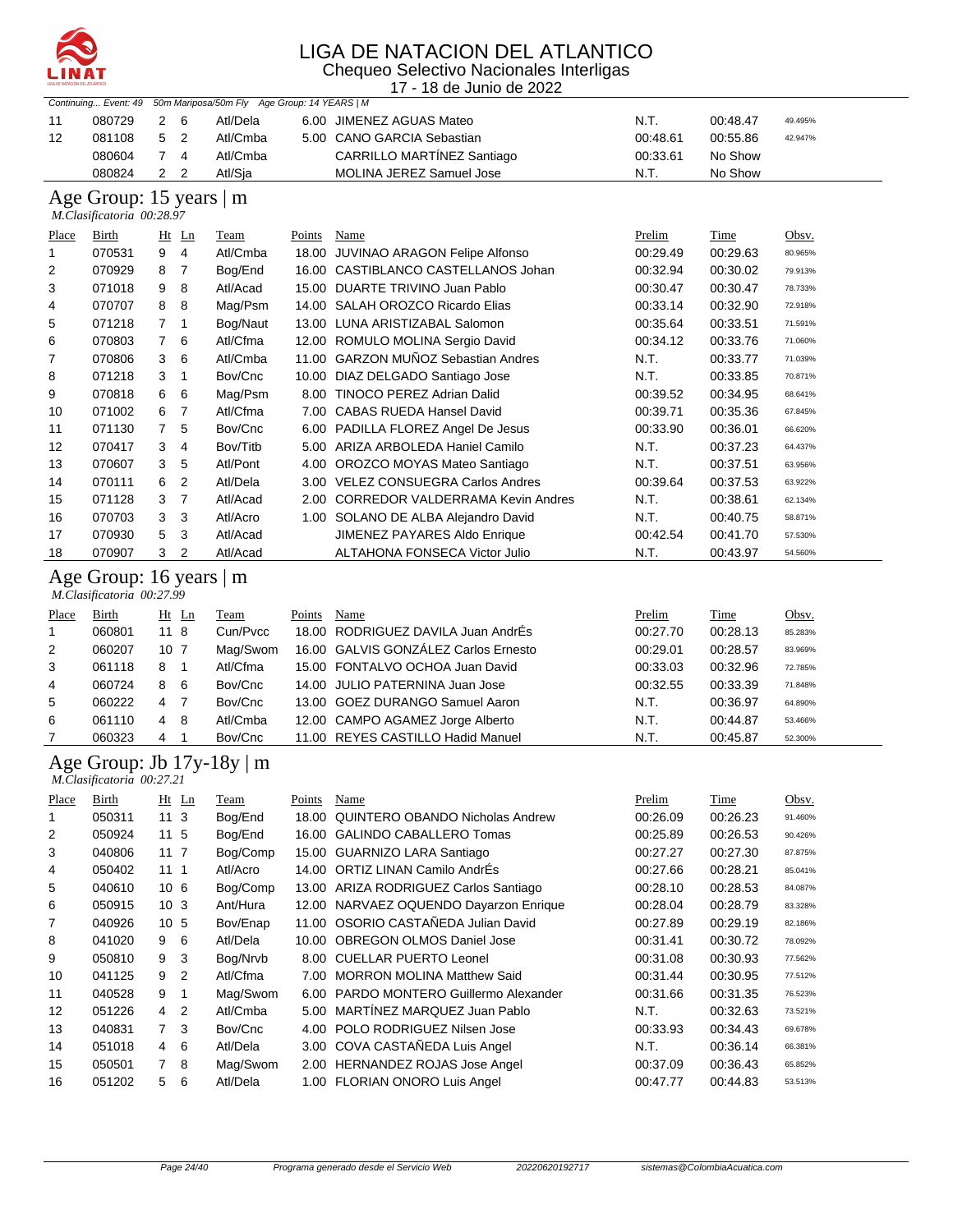

Continuing... Event: 49 50m Mariposa/50m Fly Age Group: MAYORES | M

#### Age Group: Mayores | m  *M.Clasificatoria 00:26.43*

| Place | Birth  |                 | $Ht$ Ln        | Team     | Points | Name                                   | Prelim   | Time     | Obsv.   |
|-------|--------|-----------------|----------------|----------|--------|----------------------------------------|----------|----------|---------|
|       | 030515 | 114             |                | Atl/Acro |        | 18.00 GUTIERREZ URREGO Juan Jose       | 00:25.72 | 00:25.92 | 92.554% |
| 2     | 980730 | 116             |                | Bog/End  |        | 16.00 MEDINA RINCON Rafael AndrÉs      | 00:26.14 | 00:26.48 | 90.597% |
| 3     | 030303 | 104             |                | Atl/Acro |        | 15.00 VELEZ MOLINA Bryant Jose         | 00:27.89 | 00:27.69 | 86.638% |
| 4     | 010113 | 11 <sub>2</sub> |                | Bov/Enap |        | 14.00 BEJARANO GONZÁLEZ Neider Alfonso | 00:27.26 | 00:27.71 | 86.575% |
| 5     | 991018 | 10 <sub>2</sub> |                | Bov/Enap |        | 13.00 CASTAÑO MONROY Diego Alejandro   | 00:28.26 | 00:29.26 | 81.989% |
| 6     | 020808 | 4               | -5             | Bov/Enap |        | 12.00 PUERTO FLOREZ AndrÉs Felipe      | N.T.     | 00:30.57 | 78.476% |
| 7     | 010828 | 9               | 5              | Mag/Swom | 11.00  | JIMENEZ BOLIVAR Rafael Eduardo         | 00:30.80 | 00:31.30 | 76.645% |
| 8     | 960402 | 5               | 8              | Atl/Cmba |        | 10.00 PALMA DE MOYA Cristian David     | N.T.     | 00:31.57 | 75.990% |
| 9     | 020505 | 8               | 4              | Bog/End  |        | 8.00 ARRUE GARCÍA Edwin Antonio        | 00:32.11 | 00:31.91 | 75.180% |
| 10    | 030725 | 9               | 7              | Bov/Uctg |        | 7.00 AGUILAR TORRES Gabriel Felipe     | 00:31.61 | 00:32.18 | 74.549% |
| 11    | 021126 | 4               | -3             | Bov/Enap |        | 6.00 DE LAS SALAS DE LA ROSA Isaias    | N.T.     | 00:33.08 | 72.521% |
| 12    | 791030 | 5               |                | Bov/Uctg |        | 5.00 ARNEDO MARTÍNEZ Arliston          | N.T.     | 00:33.30 | 72.042% |
| 13    | 030729 | 8               | -3             | Bog/Naut | 4.00   | <b>GOMEZ HERNANDEZ Johan Andrey</b>    | 00:32.51 | 00:34.10 | 70.352% |
| 14    | 030702 | $\overline{7}$  | $\overline{2}$ | Atl/Acad |        | 3.00 ROPAIN PEDRAZA Juan Manuel        | 00:34.54 | 00:38.46 | 62.376% |
| 15    | 010201 | 4               | 4              | Atl/Acro |        | 2.00 CANTERO ALVARADO Miguel Angel     | N.T.     | 00:39.21 | 61.183% |

#### 52 200m Pecho/200m Breast Women

Age Group: 14 years | f

| Birth<br>Prelim<br>Obsv.<br>$Ht$ Ln<br>Points<br>Name<br>Time<br>Place<br>Team<br>Atl/Acro<br>080129<br>$\mathbf{2}$<br>6<br>18.00<br>LOCARNO MUTIS Nyx Akemi<br>03:26.43<br>03:24.97<br>1<br>74.214%<br><b>MEDINA ESCORCIA Valeria Ester</b><br>080814<br>Atl/Npta<br>03:43.69<br>03:43.79<br>2<br>16.00<br>2<br>2<br>68.457%<br>Age Group: 15 years   f<br>M.Clasificatoria 03:21.71<br>Prelim<br>Time<br>Obsv.<br>Birth<br>$Ht$ Ln<br>Team<br>Name<br>Place<br>Points<br>$2 \quad 3$<br>Atl/Acro<br><b>HERRERA CHUNG Mey Lin</b><br>1<br>070103<br>03:21.02<br>18.00<br>03:19.58<br>76.761%<br><b>CORREDOR SABOYA Isabella</b><br>Atl/Dela<br>2<br>071214<br>03:51.85<br>03:47.51<br>$\mathbf{2}^{\circ}$<br>-7<br>16.00<br>67.338% | M.Clasificatoria 03:25.86 |  |  |  |  |  |  |  |  |
|----------------------------------------------------------------------------------------------------------------------------------------------------------------------------------------------------------------------------------------------------------------------------------------------------------------------------------------------------------------------------------------------------------------------------------------------------------------------------------------------------------------------------------------------------------------------------------------------------------------------------------------------------------------------------------------------------------------------------------------|---------------------------|--|--|--|--|--|--|--|--|
|                                                                                                                                                                                                                                                                                                                                                                                                                                                                                                                                                                                                                                                                                                                                        |                           |  |  |  |  |  |  |  |  |
|                                                                                                                                                                                                                                                                                                                                                                                                                                                                                                                                                                                                                                                                                                                                        |                           |  |  |  |  |  |  |  |  |
|                                                                                                                                                                                                                                                                                                                                                                                                                                                                                                                                                                                                                                                                                                                                        |                           |  |  |  |  |  |  |  |  |
|                                                                                                                                                                                                                                                                                                                                                                                                                                                                                                                                                                                                                                                                                                                                        |                           |  |  |  |  |  |  |  |  |
|                                                                                                                                                                                                                                                                                                                                                                                                                                                                                                                                                                                                                                                                                                                                        |                           |  |  |  |  |  |  |  |  |
|                                                                                                                                                                                                                                                                                                                                                                                                                                                                                                                                                                                                                                                                                                                                        |                           |  |  |  |  |  |  |  |  |
|                                                                                                                                                                                                                                                                                                                                                                                                                                                                                                                                                                                                                                                                                                                                        |                           |  |  |  |  |  |  |  |  |
|                                                                                                                                                                                                                                                                                                                                                                                                                                                                                                                                                                                                                                                                                                                                        |                           |  |  |  |  |  |  |  |  |
| Age Group: Jb $16y-17y \mid f$<br>M.Clasificatoria 03:17.57                                                                                                                                                                                                                                                                                                                                                                                                                                                                                                                                                                                                                                                                            |                           |  |  |  |  |  |  |  |  |
| Birth<br>$Ht$ Ln<br>Name<br>Prelim<br>Time<br>Obsv.<br>Team<br>Points<br>Place                                                                                                                                                                                                                                                                                                                                                                                                                                                                                                                                                                                                                                                         |                           |  |  |  |  |  |  |  |  |
| Atl/Acro<br>DIAZ CERVANTES Valeria<br>$\overline{2}$<br>18.00<br>03:15.58<br>050907<br>03:13.52<br>$\overline{4}$<br>79.165%                                                                                                                                                                                                                                                                                                                                                                                                                                                                                                                                                                                                           |                           |  |  |  |  |  |  |  |  |
| Age Group: Mayores   f<br>M.Clasificatoria 03:10.41                                                                                                                                                                                                                                                                                                                                                                                                                                                                                                                                                                                                                                                                                    |                           |  |  |  |  |  |  |  |  |
| Birth<br>Name<br>Prelim<br>Time<br>Obsv.<br>$Ht$ Ln<br>Points<br>Place<br>Team                                                                                                                                                                                                                                                                                                                                                                                                                                                                                                                                                                                                                                                         |                           |  |  |  |  |  |  |  |  |
| N.T.<br>MOYA MANRIQUE Juanita Carolina<br>5<br>980116<br>1.<br>Bog/End<br>18.00<br>02:53.86<br>1<br>88.117%                                                                                                                                                                                                                                                                                                                                                                                                                                                                                                                                                                                                                            |                           |  |  |  |  |  |  |  |  |
| SANDOVAL BONILLA Fabiana<br>2<br>040623<br>$\mathbf{2}$<br>Atl/Acro<br>03:20.16<br>03:21.87<br>-5<br>16.00<br>75.890%                                                                                                                                                                                                                                                                                                                                                                                                                                                                                                                                                                                                                  |                           |  |  |  |  |  |  |  |  |
| 15.00 ALCAZAR ROMERIN Jackleth Sofia<br>3<br>030327<br>Bov/Cnc<br>N.T.<br>3<br>03:34.20<br>$\mathbf{1}$<br>71.522%                                                                                                                                                                                                                                                                                                                                                                                                                                                                                                                                                                                                                     |                           |  |  |  |  |  |  |  |  |
| <b>AQUITE RAMIREZ Sandra Marcela</b><br>Atl/Acro<br>N.T.<br>801020<br>Disqualified<br>4<br>47.601%                                                                                                                                                                                                                                                                                                                                                                                                                                                                                                                                                                                                                                     |                           |  |  |  |  |  |  |  |  |

## 53 200m Pecho/200m Breast Men

Age Group: 13 years | m  *M.Clasificatoria 03:22.81* 

| Place | Birth  |     | Ht Ln | Team     | Points | Name                                   | Prelim   | Time     | Obsv.   |
|-------|--------|-----|-------|----------|--------|----------------------------------------|----------|----------|---------|
|       | 090623 |     | 5     | Atl/Acro |        | 18.00 ESTUPIÑAN BOHORQUEZ Miguel Angel | N.T.     | 03:18.53 | 66.297% |
| 2     | 090922 | 2 6 |       | Atl/Acro |        | 16.00 VIASUS CUELLAR Juan Diego        | 03:32.84 | 03:33.04 | 61.782% |
|       | 090812 |     |       | Atl/Acro |        | 15.00 FORERO SUAREZ Esteban            | N.T.     | 03:52.33 | 56.652% |
| 4     | 090514 |     | 4     | Atl/Sia  |        | 14.00 ALZATE POSADA Francisco Javier   | N.T.     | 04:02.90 | 54.187% |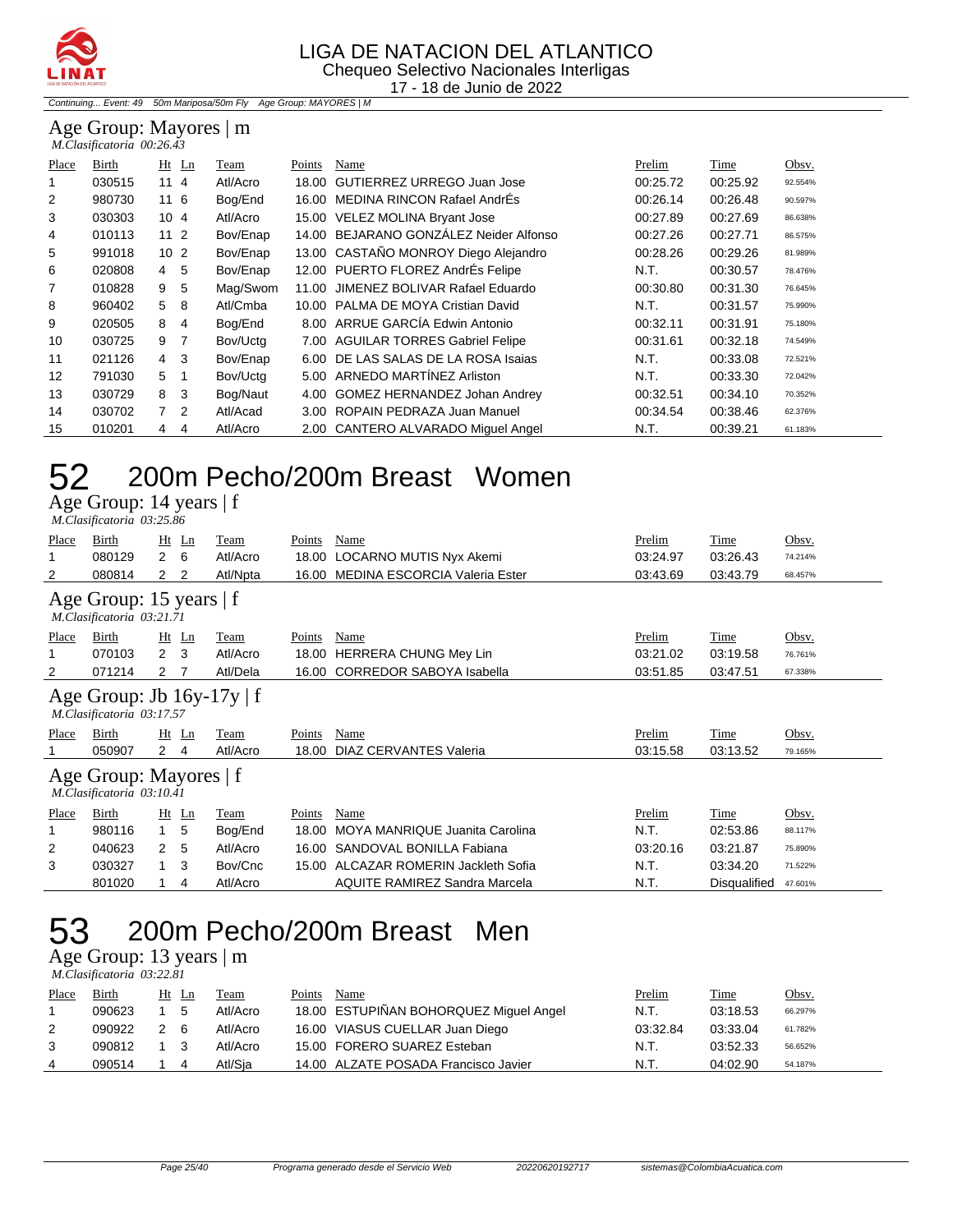

## 53 200m Pecho/200m Breast Men

Age Group: 14 years | m

|                                                      | M.Clasificatoria 03:14.93                                                                |                |                |                                |               |                                          |          |             |         |  |  |  |  |  |
|------------------------------------------------------|------------------------------------------------------------------------------------------|----------------|----------------|--------------------------------|---------------|------------------------------------------|----------|-------------|---------|--|--|--|--|--|
| Place                                                | Birth                                                                                    |                | $Ht$ Ln        | Team                           | Points        | Name                                     | Prelim   | Time        | Obsv.   |  |  |  |  |  |
| 1                                                    | 080430                                                                                   | 3              | 6              | Atl/Acro                       |               | 18.00 ESPINOSA ROMERO Alan Smith         | 03:18.54 | 03:01.51    | 72.514% |  |  |  |  |  |
| 2                                                    | 080905                                                                                   | 2              | $\overline{4}$ | Atl/Cfma                       |               | 16.00 HERNANDEZ SANDOVAL Sandro Jesus    | 03:26.21 | 03:25.97    | 63.903% |  |  |  |  |  |
| 3                                                    | 081109                                                                                   | 3              | 8              | Atl/Sja                        |               | 15.00 GOMEZ MORELO Daniel Eduardo        | 03:25.53 | 03:29.28    | 62.892% |  |  |  |  |  |
| 4                                                    | 080712                                                                                   | 2              | 3              | Atl/Sja                        |               | 14.00 BARROS BOVEA Santiago AndrÉs       | 03:29.12 | 03:45.36    | 58.404% |  |  |  |  |  |
| 5                                                    | 080404                                                                                   | 2              | 8              | Atl/Sja                        |               | 13.00 GOMEZ MARTINEZ Gabriel Ricardo     | N.T.     | 04:06.39    | 53.419% |  |  |  |  |  |
| Age Group: 15 years   m<br>M.Clasificatoria 03:03.59 |                                                                                          |                |                |                                |               |                                          |          |             |         |  |  |  |  |  |
| Place                                                | <b>Birth</b><br>Ht Ln<br>Team<br>Name<br>Prelim<br><b>Time</b><br>Obsv.<br><b>Points</b> |                |                |                                |               |                                          |          |             |         |  |  |  |  |  |
| 1                                                    | 070125                                                                                   | 2              | $\overline{1}$ | Bog/End                        |               | 18.00 COMBITA RAMIREZ Santiago           | N.T.     | 02:51.34    | 76.818% |  |  |  |  |  |
| 2                                                    | 071106                                                                                   | 3              | $\overline{4}$ | Atl/Sja                        |               | 16.00 HOYOS ESCOBAR Simon                | 03:09.11 | 03:08.11    | 69.970% |  |  |  |  |  |
| 3                                                    | 070424                                                                                   | 3              | 7              | Atl/Npta                       |               | 15.00 MORENO POLO Daniel Jose            | 03:22.66 | 03:09.99    | 69.277% |  |  |  |  |  |
| 4                                                    | 070922                                                                                   | 3              | $\mathbf{1}$   | Atl/Dela                       |               | 14.00 BOVEA GARZÓN Daniel Alejandro      | 03:22.98 | 03:20.41    | 65.675% |  |  |  |  |  |
| 5                                                    | 070302                                                                                   | $2^{\circ}$    | $\overline{2}$ | Atl/Acro                       |               | 13.00 GOMEZ PEREZ Yohan David            | 03:33.81 | 03:33.42    | 61.672% |  |  |  |  |  |
|                                                      | Age Group: 16 years   m<br>M.Clasificatoria 02:57.79                                     |                |                |                                |               |                                          |          |             |         |  |  |  |  |  |
| <b>Place</b>                                         | <b>Birth</b>                                                                             |                | $Ht$ Ln        | <b>Team</b>                    | <b>Points</b> | <b>Name</b>                              | Prelim   | <b>Time</b> | Obsv.   |  |  |  |  |  |
| 1                                                    | 060207                                                                                   | 4              | 3              | Mag/Swom                       |               | 18.00 GALVIS GONZÁLEZ Carlos Ernesto     | 02:45.09 | 02:46.13    | 79.227% |  |  |  |  |  |
| 2                                                    | 061011                                                                                   | 4              | $\overline{2}$ | Atl/Cfma                       |               | 16.00 CARDENAS RODRIGUEZ Angel David     | 03:00.48 | 02:56.54    | 74.555% |  |  |  |  |  |
| 3                                                    | 060415                                                                                   | 4              | 8              | Atl/Acad                       |               | 15.00 LIZCANO GALINDO Cristian           | 03:07.66 | 02:59.13    | 73.477% |  |  |  |  |  |
| 4                                                    | 060910                                                                                   | 3              | 5              | Bog/End                        |               | 14.00 HERNANDEZ SANTANA Juan Pablo       | 03:13.02 | 03:12.02    | 68.545% |  |  |  |  |  |
| 5                                                    | 061120                                                                                   | $\overline{2}$ | 7              | Atl/Cfma                       |               | 13.00 ALVAREZ ESPANA Frank Anthony       | 03:35.62 | 03:43.61    | 58.861% |  |  |  |  |  |
|                                                      | M.Clasificatoria 02:53.69                                                                |                |                | Age Group: Jb $17y-18y \mid m$ |               |                                          |          |             |         |  |  |  |  |  |
| <b>Place</b>                                         | <b>Birth</b>                                                                             |                | $Ht$ Ln        | <b>Team</b>                    | Points        | Name                                     | Prelim   | <b>Time</b> | Obsv.   |  |  |  |  |  |
| 1                                                    | 041217                                                                                   | 4              | 5              | Atl/Acad                       |               | 18.00 VIZCAINO OLIVEROS Sebastian Moises | 02:44.43 | 02:45.42    | 79.567% |  |  |  |  |  |
| 2                                                    | 040206                                                                                   | 4              | 4              | Bov/Titb                       |               | 16.00 CORTINA BELENO Naffer Santiago     | 02:43.55 | 02:47.37    | 78.640% |  |  |  |  |  |
| 3                                                    | 050810                                                                                   | 4              | 1              | Bog/Nrvb                       |               | 15.00 CUELLAR PUERTO Leonel              | 03:06.10 | 03:03.39    | 71.771% |  |  |  |  |  |
| 4                                                    | 040227                                                                                   | 4              | $\overline{7}$ | Atl/Bdva                       |               | 14.00 ARIZA HERRERA Ruben Jaime          | 03:03.40 | 03:05.96    | 70.779% |  |  |  |  |  |
| 5                                                    | 050501                                                                                   | 3              | 2              | Mag/Swom                       |               | 13.00 HERNANDEZ ROJAS Jose Angel         | 03:18.63 | 03:18.29    | 66.378% |  |  |  |  |  |
| 6                                                    | 051229                                                                                   | 3              | 3              | Atl/Acro                       |               | 12.00 GARAVITO TANO Julio Cesar          | 03:16.74 | 03:18.40    | 66.341% |  |  |  |  |  |
|                                                      | 051019                                                                                   | $\overline{2}$ | 5              | Atl/Cfma                       |               | <b>ACEVEDO TOBON Francisco</b>           | 03:26.89 | No Show     |         |  |  |  |  |  |
|                                                      | Age Group: Mayores   m<br>M.Clasificatoria 02:49.59                                      |                |                |                                |               |                                          |          |             |         |  |  |  |  |  |
| Place                                                | Birth                                                                                    |                | $Ht$ Ln        | Team                           | Points        | Name                                     | Prelim   | Time        | Obsv.   |  |  |  |  |  |
| 1                                                    | 021020                                                                                   | 4              | 6              | Atl/Acad                       |               | 18.00 DIAZ MURILLO Jose Miguel           | 02:57.75 | 03:05.74    | 70.862% |  |  |  |  |  |
|                                                      |                                                                                          |                |                |                                |               |                                          |          |             |         |  |  |  |  |  |

### 54 1500m Libre/1500m Free Women

Age Group: 14 years | f

|       | M.Clasificatoria 20:59.87 |       |  |          |             |                                 |          |          |         |  |  |  |
|-------|---------------------------|-------|--|----------|-------------|---------------------------------|----------|----------|---------|--|--|--|
| Place | Birth                     | Ht Ln |  | Team     | Points Name |                                 | Prelim   | Time     | Obsv.   |  |  |  |
|       | 080327                    | 14    |  | Atl/Acro |             | 18.00 ARIAS PELAEZ Jelena Sofia | 21:25.88 | 21:11.70 | 79.215% |  |  |  |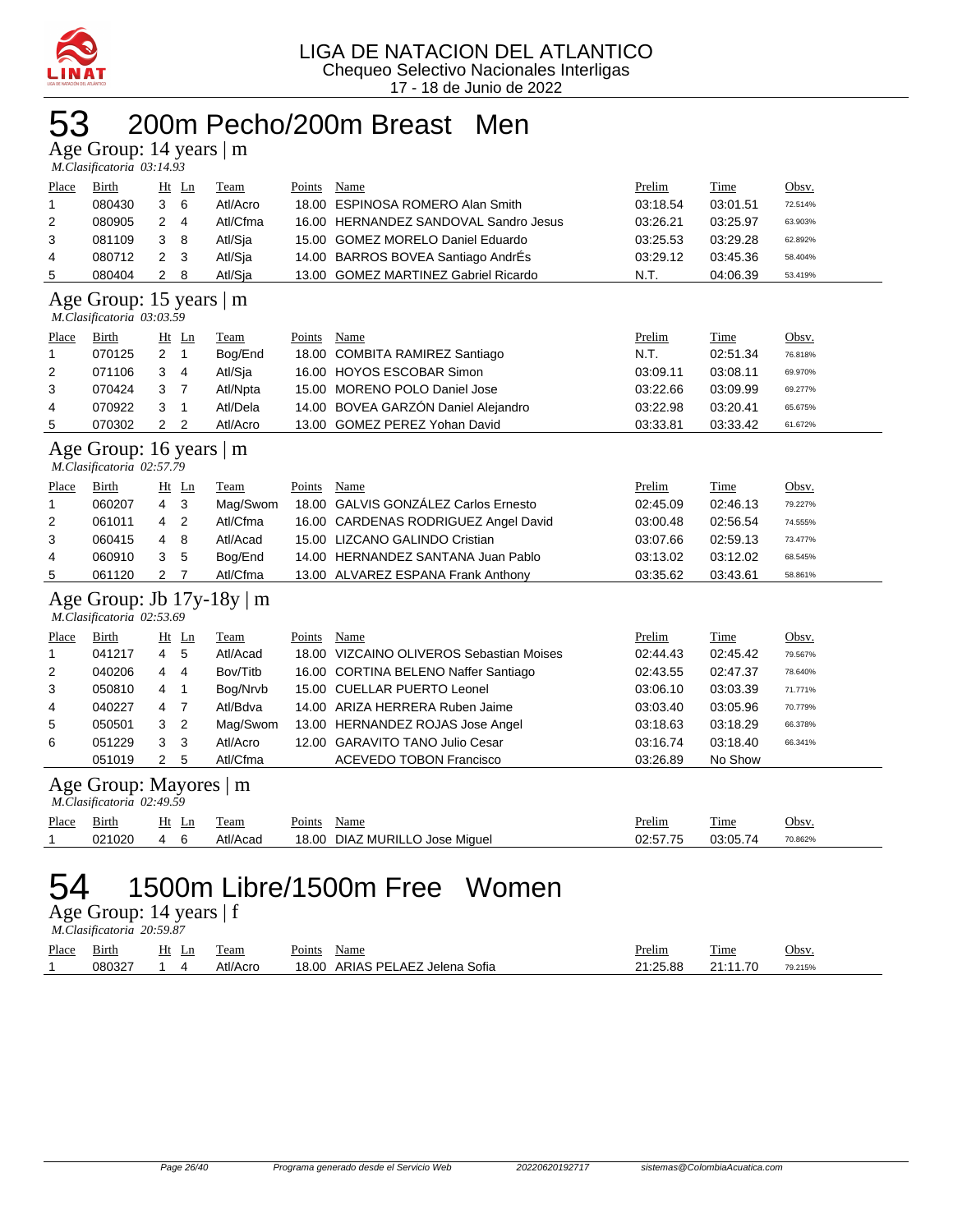

#### 54 1500m Libre/1500m Free Women

Age Group: Jb 16y-17y | f

|       | M.Clasificatoria 19:27.56                           |    |                |             |        |                                    |        |          |         |  |  |  |
|-------|-----------------------------------------------------|----|----------------|-------------|--------|------------------------------------|--------|----------|---------|--|--|--|
| Place | Birth                                               | Ht | Ln             | Team        | Points | Name                               | Prelim | Time     | Obsv.   |  |  |  |
|       | 050816                                              |    | -3             | Boa/End     |        | 18.00 ROZO GARCÍA Ana Sofia        | N.T.   | 20:25.50 | 82.202% |  |  |  |
|       | Age Group: Mayores   f<br>M.Clasificatoria 19:12.10 |    |                |             |        |                                    |        |          |         |  |  |  |
| Place | Birth                                               | Ht | $\mathbf{L}$ n | <u>Team</u> | Points | Name                               | Prelim | Time     | Obsv.   |  |  |  |
|       | 950104                                              |    | 5              | Atl/Acro    |        | 18.00 OLIVERA SARMIENTO María Jose | N.T.   | 23:11.41 | 72.400% |  |  |  |
|       |                                                     |    |                |             |        |                                    |        |          |         |  |  |  |

## 55 1500m Libre/1500m Free Men

Age Group: 15 years | m

|                                                             | M.Clasificatoria 19:24.88                           |                |                |           |        |                                            |          |          |         |  |  |
|-------------------------------------------------------------|-----------------------------------------------------|----------------|----------------|-----------|--------|--------------------------------------------|----------|----------|---------|--|--|
| Place                                                       | Birth                                               |                | $Ht$ Ln        | Team      | Points | Name                                       | Prelim   | Time     | Obsv.   |  |  |
|                                                             | 070822                                              | $\mathbf 1$    | 5              | Atl/Acro  | 18.00  | DIAZ CERVANTES Daniel Alexander Anselmo    | 19:03.15 | 18:11.38 | 84.688% |  |  |
| 2                                                           | 070110                                              |                | 2              | Atl/Acro  |        | 16.00 ACOSTA BERDUGO Jesus Eduardo Antonio | 20:29.31 | 19:40.69 | 78.282% |  |  |
| Age Group: Jb $17y-18y \mid m$<br>M.Clasificatoria 18:24.83 |                                                     |                |                |           |        |                                            |          |          |         |  |  |
| Place                                                       | Birth                                               |                | $Ht$ Ln        | Team      | Points | Name                                       | Prelim   | Time     | Obsv.   |  |  |
|                                                             | 050904                                              | 1 8            |                | Bog/End   | 18.00  | GUERRERO URREGO Juan Sebastian             | N.T.     | 17:34.57 | 87.644% |  |  |
| 2                                                           | 050625                                              | 1.             | $\overline{4}$ | Atl/Acro  | 16.00  | HERAZO ZAMBRANO Julian David               | 18:25.73 | 18:10.11 | 84.787% |  |  |
| 3                                                           | 040506                                              | $\overline{1}$ |                | Bov/Enap  | 15.00  | AFANADOR GOMEZ Juan Pablo                  | N.T.     | 18:59.71 | 81.097% |  |  |
| 4                                                           | 040104                                              |                | -3             | Bov/Ligab | 14.00  | ARISTIZABAL GARCIA Fabio Humberto          | 19:37.71 | 19:00.37 | 81.050% |  |  |
|                                                             | 040528                                              |                | 6              | Mag/Swom  |        | PARDO MONTERO Guillermo Alexander          | 20:13.44 | No Show  |         |  |  |
|                                                             | Age Group: Mayores   m<br>M.Clasificatoria 18:10.19 |                |                |           |        |                                            |          |          |         |  |  |
| Place                                                       | Birth                                               |                | $Ht$ Ln        | Team      | Points | Name                                       | Prelim   | Time     | Obsv.   |  |  |
|                                                             | 840106                                              |                |                | Atl/Acro  | 18.00  | <b>MOLINA SEQUEDA Moises Leonardo</b>      | N.T.     | 35:18.10 | 43.637% |  |  |
|                                                             |                                                     |                |                |           |        |                                            |          |          |         |  |  |

## 57 100m Patada Libre Women

Age Group: 10 years | f

| Place | Birth                     |                | $Ht$ Ln | Team     | Points | Name                                       | Prelim | Time        | Obsv.  |
|-------|---------------------------|----------------|---------|----------|--------|--------------------------------------------|--------|-------------|--------|
| 1     | 120615                    |                | 5       | Atl/Sia  |        | 18.00 MARROQUIN ALDANA Camila              | N.T.   | 02:12.36    | 0.000% |
| 2     | 120429                    | 2              | -2      | Bov/Titb |        | 16.00 CASTELLON CHAPARRO Isabella Maryanne | N.T.   | 02:15.48    | 0.000% |
| 3     | 120328                    | 2              | -6      | Atl/Dela |        | 15.00 BORJA ATENCIO Esmeralda Valentina    | N.T.   | 02:18.12    | 0.000% |
| 4     | 120509                    | 2 <sub>7</sub> |         | Atl/Dela |        | 14.00 LAMBRAÑO ROCHA Melanie Cristel       | N.T.   | 02:46.37    | 0.000% |
| 5     | 120519                    |                | 4       | Atl/Dela |        | 13.00 RIPOLL SILVA Luz Angelica            | N.T.   | 02:51.59    | 0.000% |
| 6     | 120811                    |                | 3       | Atl/Sia  |        | 12.00 OSPINO RESTREPO Valentina            | N.T.   | 02:58.13    | 0.000% |
|       | Age Group: 11 years $ f $ |                |         |          |        |                                            |        |             |        |
| Place | Birth                     |                | $Ht$ Ln | Team     | Points | Name                                       | Prelim | <b>Time</b> | Obsv.  |
|       | 110408                    | 2              | 3       | Atl/Acad |        | 18.00 SAENZ CAMARGO Andrea                 | N.T.   | 02:01.72    | 0.000% |

2 110326 2 5 Atl/Dela 16.00 RUEDA SIMONDS Valentina 1 10.11 N.T. 02:13.41 0.000% 3 110214 2 4 Atl/Npta 15.00 MORENO POLO Isabella Sofia N.T. 02:20.00 0.000%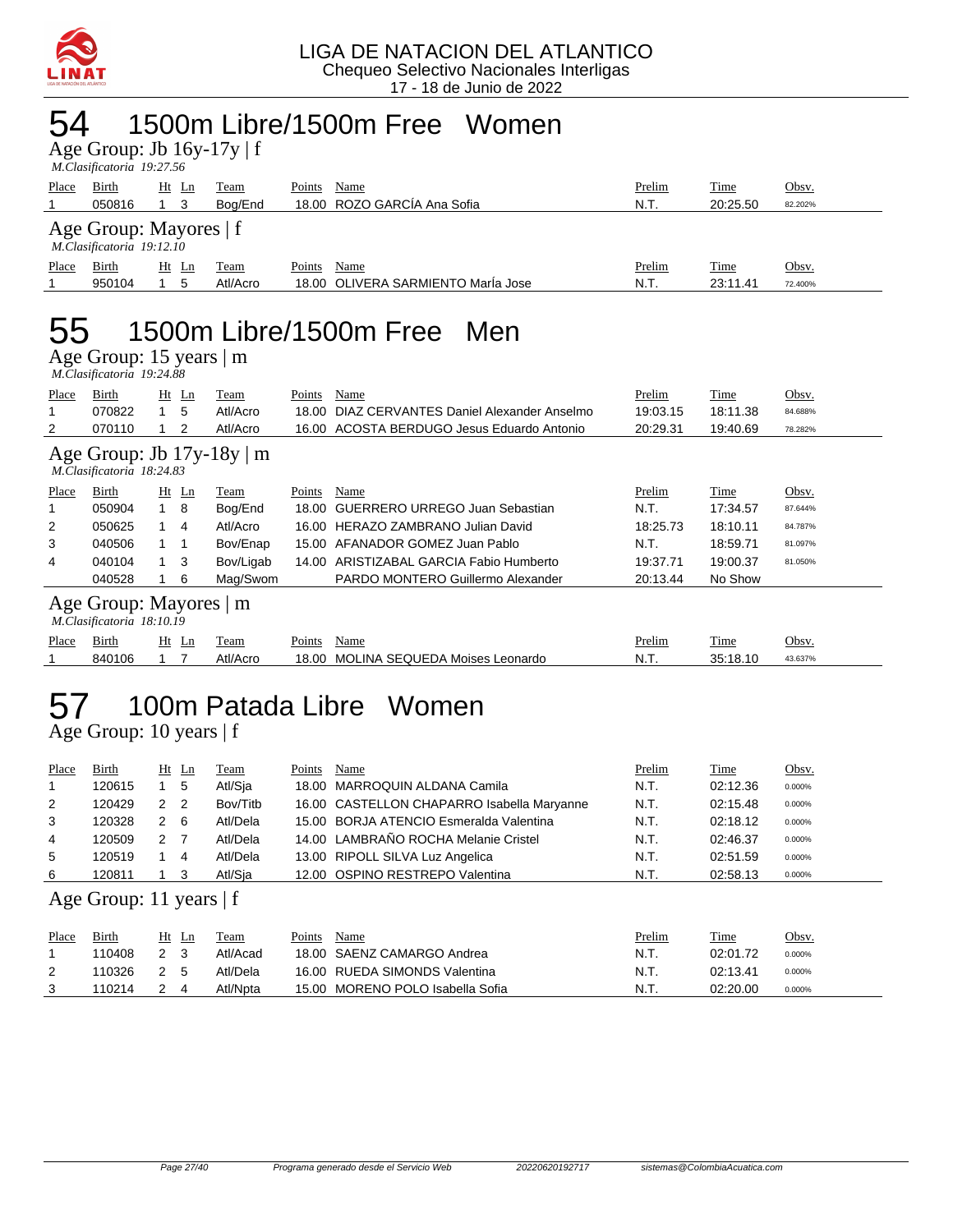

### 58 100m Patada Libre Men

Age Group: 11 years | m

| Place | Birth  |                | Ht Ln | Team     | Points | Name                                    | Prelim | Time     | Obsv.  |
|-------|--------|----------------|-------|----------|--------|-----------------------------------------|--------|----------|--------|
|       | 110401 | 2              |       | Atl/Sja  |        | 18.00 TORRES ARZUZA Daniel Elias        | N.T.   | 01:57.51 | 0.000% |
| 2     | 111123 |                | - 3   | Atl/Acro |        | 16.00 BANDERA ALVARADO Matias David     | N.T.   | 02:18.17 | 0.000% |
| 3     | 110429 | $2 \quad 8$    |       | Bog/End  |        | 15.00 AMARIS NAVARRO Javier Eduardo     | N.T.   | 02:23.93 | 0.000% |
|       | 111111 |                | 5     | Atl/Dela |        | ECHEVERRIA MESA Julian David            | N.T.   | No Show  |        |
|       | 110311 | 2 <sub>2</sub> |       | Atl/Sia  |        | <b>ISMAIL MONSALVE Kassem AI Khaled</b> | N.T.   | No Show  |        |
|       | 110319 | $\mathcal{P}$  |       | Atl/Acad |        | NARANJO BERNAL Rafael                   | N.T.   | No Show  |        |
|       | 110624 |                | 4     | Atl/Acad |        | PANTOJA OCHOA Oscar Alberto             | N.T    | No Show  |        |

#### Age Group: 12 years | m

| Place | Birth  | Ht Ln          | Team     | Points | Name                               | <u>Prelim</u> | <b>Time</b> | <u>Obsv.</u> |
|-------|--------|----------------|----------|--------|------------------------------------|---------------|-------------|--------------|
|       | 100604 |                | Atl/Acro |        | 18.00 PEDROZA BLANCO Carlos Daniel | N.T.          | 01:46.49    | 0.000%       |
| 2     | 100701 | 2 6            | Atl/Acad |        | 16.00 ARGUELLO TORRES Kevin        | N.T.          | 01:48.09    | 0.000%       |
|       | 100422 | 2 5            | Atl/Acad |        | 15.00 BARRIOS BAÑOS Elias Felipe   | N.T.          | 02:10.42    | 0.000%       |
| 4     | 100413 | $\overline{a}$ | Atl/Pont |        | 14.00 MEJIA RODRIGUEZ Santiago     | N.T.          | 02:35.23    | 0.000%       |

## 60 400m Comb.Ind/400m Medley Men

Age Group: 14 years | m  *M.Clasificatoria 05:46.00* 

| Place | <b>Birth</b>              | $Ht$ Ln | Team                                       | Name<br>Points<br>18.00 ALSINA YEPES Thomas Santiago | <b>Prelim</b><br>05:19.49 | <u>Time</u> | Obsv.<br>86.587% |
|-------|---------------------------|---------|--------------------------------------------|------------------------------------------------------|---------------------------|-------------|------------------|
|       | 080122                    | 5       | Atl/Acro<br>Age Group: Jb $17y-18y \mid m$ |                                                      |                           | 05:01.21    |                  |
|       | M.Clasificatoria 05:09.29 |         |                                            |                                                      |                           |             |                  |
| Place | Birth                     | Ht Ln   | Team                                       | Name<br>Points                                       | Prelim                    | <b>Time</b> | Obsv.            |
|       | 051228                    | 4       | Bog/End                                    | 18.00 CORDOBA ORDOÑEZ Wilson Steven                  | 04:47.33                  | 04:46.52    | 91.027%          |
|       |                           |         |                                            |                                                      |                           |             |                  |

# 61 200m Libre/200m Free Women

Age Group: 10 years | f

| Place | Birth<br>120429           | Ht Ln    | Team<br>Bov/Titb | Points | Name<br>CASTELLON CHAPARRO Isabella Maryanne | <b>Prelim</b><br>N.T. | <b>Time</b><br>No Show | Obsv. |  |  |  |  |
|-------|---------------------------|----------|------------------|--------|----------------------------------------------|-----------------------|------------------------|-------|--|--|--|--|
|       | Age Group: 11 years $ f $ |          |                  |        |                                              |                       |                        |       |  |  |  |  |
| Place | Birth                     | Ht<br>Ln | Team             | Points | Name                                         | Prelim                | <b>Time</b>            | Obsv. |  |  |  |  |

1 110111 1 4 Atl/Acad 18.00 FERRER DEL RIO MarÍa Camila 03:04.01 03:01.85 66.362%

## 62 200m Libre/200m Free Men

Age Group: 12 years | m

| Place | Birth      | Ht Ln | Team     | Points<br>Name                       | Prelim   | Time     | <u>Obsv.</u> |
|-------|------------|-------|----------|--------------------------------------|----------|----------|--------------|
|       | 100115 1 3 |       | Atl/Cmba | 18.00 GUERRA BALDOVINO Emiliano Jose | N.T.     | 02:39.96 | 68.186%      |
|       | 100127 1 5 |       | Boa/End  | 16.00 TORRES VEGA Thomas Felipe      | 03:21.45 | 02:56.72 | 61.719%      |
|       | 100712     | 14    | Boa/End  | 15.00 SALAMANCA GARCIA Simon Emilio  | 03:18.60 | 03:04.84 | 59.008%      |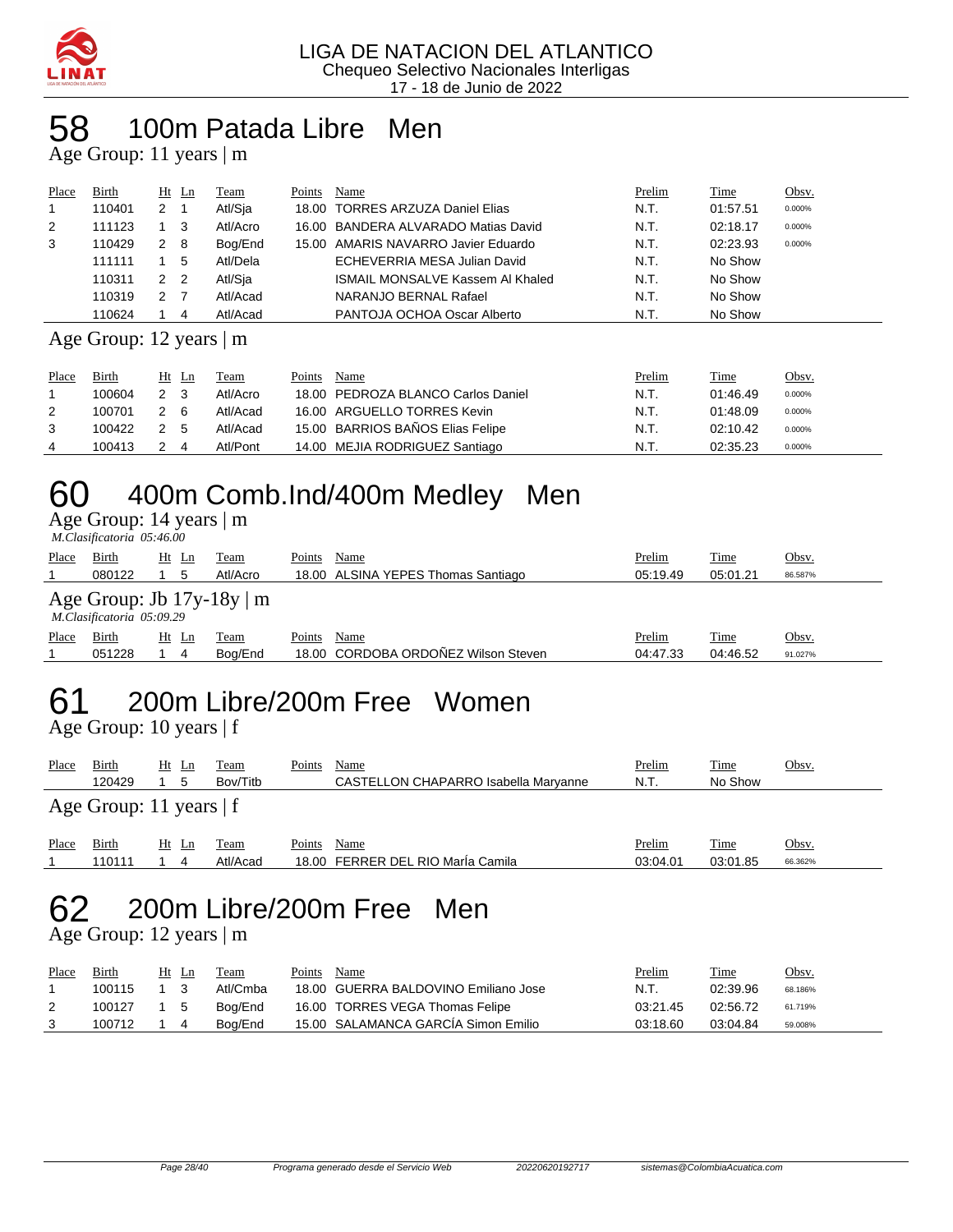

## 63 200m Libre/200m Free Women

Age Group: 12 years | f  *M.Clasificatoria 02:43.75* 

| Place        | <b>Birth</b>                                                |                         | <u>Ht</u> Ln   | Team        | Points        | Name                                   | Prelim   | Time        | Obsv.   |
|--------------|-------------------------------------------------------------|-------------------------|----------------|-------------|---------------|----------------------------------------|----------|-------------|---------|
| 1            | 100506                                                      | 3                       | 4              | Atl/Acad    | 18.00         | <b>JARAMILLO TRUJILLO Sara</b>         | 02:47.07 | 02:40.28    | 75.293% |
| 2            | 100408                                                      | 3                       | 8              | Mag/Swom    |               | 16.00 PEREZ RESTREPO Valentina         | 03:08.44 | 02:55.38    | 68.811% |
| 3            | 100818                                                      | 2                       | 2              | Atl/Dela    |               | 15.00 TRESPALACIOS MOSCOTE Valentina   | 03:33.31 | 03:15.09    | 61.859% |
|              | Age Group: 13 years   f<br>M.Clasificatoria 02:37.20        |                         |                |             |               |                                        |          |             |         |
| <u>Place</u> | <b>Birth</b>                                                |                         | $Ht$ Ln        | <b>Team</b> | <b>Points</b> | <b>Name</b>                            | Prelim   | <u>Time</u> | Obsv.   |
| 1            | 090508                                                      | 3                       | $\overline{2}$ | Bog/End     |               | 18.00 ALVARADO MACIAS Isabella         | 03:04.09 | 02:43.22    | 73.937% |
| 2            | 090424                                                      | 1                       | 3              | Atl/Acro    |               | 16.00 PAZ MELO Daniela Patricia        | 03:11.33 | 03:11.33    | 63.074% |
| 3            | 091113                                                      | $\overline{c}$          | 7              | Atl/Npta    |               | 15.00 PEINADO RADA Elizabeth Patricia  | 03:50.35 | 03:33.69    | 56.474% |
|              | Age Group: 14 years   f<br>M.Clasificatoria 02:32.20        |                         |                |             |               |                                        |          |             |         |
| Place        | Birth                                                       |                         | $Ht$ Ln        | Team        | Points        | Name                                   | Prelim   | Time        | Obsv.   |
| 1            | 080327                                                      | 4                       | 2              | Atl/Acro    |               | 18.00 ARIAS PELAEZ Jelena Sofia        | 02:35.60 | 02:33.85    | 78.440% |
| 2            | 080930                                                      | 4                       | $\overline{7}$ | Bog/End     |               | 16.00 ROMERO URREGO Sara Valentina     | 02:37.69 | 02:34.90    | 77.908% |
| 3            | 080428                                                      | 3                       | $\overline{7}$ | Atl/Acad    |               | 15.00 VIDES OJEDA Marla Jose           | 03:04.64 | 02:50.39    | 70.826% |
| 4            | 080708                                                      | 3                       | 6              | Atl/Cfma    |               | 14.00 SALAZAR GALLARDO Juliana         | 03:02.26 | 03:14.20    | 62.142% |
| 5            | 080811                                                      | $\overline{\mathbf{c}}$ | 4              | Atl/Acad    |               | 13.00 GARCÍA GONZÁLEZ Sofia Isabella   | 03:20.74 | 03:15.18    | 61.830% |
| 6            | 081212                                                      | $\overline{2}$          | 5              | Atl/Dela    |               | 12.00 SERRANO QUIROZ Salome            | 03:26.64 | 03:24.15    | 59.113% |
|              | Age Group: 15 years   f<br>M.Clasificatoria 02:27.36        |                         |                |             |               |                                        |          |             |         |
| Place        | <b>Birth</b>                                                |                         | $Ht$ Ln        | <b>Team</b> | <b>Points</b> | Name                                   | Prelim   | <b>Time</b> | Obsv.   |
| 1            | 071125                                                      | 4                       | 8              | Atl/Dela    |               | 18.00 RAMIREZ CASTILLA Sofia           | 02:41.07 | 02:42.83    | 74.114% |
| 2            | 071214                                                      | 3                       | 5              | Atl/Dela    |               | 16.00 CORREDOR SABOYA Isabella         | 02:49.45 | 02:50.00    | 70.988% |
| 3            | 070801                                                      | 3                       | 1              | Atl/Dela    |               | 15.00 RODRIGUEZ HOYOS Keily Sharlot    | 03:06.67 | 03:11.60    | 62.985% |
| 4            | 070612                                                      | 1                       | 4              | Atl/Cmba    |               | 14.00 ALDANA BERRIO Sayoba Julianee    | N.T.     | 03:13.39    | 62.402% |
| 5            | 070803                                                      | $\overline{2}$          | 6              | Atl/Cfma    |               | 13.00 ALFARO RENDON Laura Valentina    | 03:33.18 | 03:22.21    | 59.681% |
|              | 071007                                                      | $\mathbf{1}$            | 5              | Atl/Acro    |               | PEREZ VERGARA Nayibe Arleth            | N.T.     | No Show     |         |
|              | Age Group: Jb $16y-17y \mid f$<br>M.Clasificatoria 02:24.92 |                         |                |             |               |                                        |          |             |         |
| Place        | <b>Birth</b>                                                |                         | $Ht$ Ln        | <b>Team</b> | <b>Points</b> | <b>Name</b>                            | Prelim   | <u>Time</u> | Obsv.   |
| 1            | 061103                                                      | 4                       | $\overline{4}$ | Atl/Acad    |               | 18.00 VIZCAINO OLIVEROS María Angelica | 02:25.17 | 02:21.34    | 85.383% |
| 2            | 050816                                                      | 4                       | 6              | Bog/End     |               | 16.00 ROZO GARCÍA Ana Sofia            | 02:29.42 | 02:29.20    | 80.885% |
| 3            | 051229                                                      | 4                       | 5              | Atl/Npta    |               | 15.00 BENAVIDES GRANADOS Karol Andrea  | 02:26.96 | 02:32.06    | 79.363% |
| 4            | 061123                                                      | 3                       | 3              | Atl/Acad    |               | 14.00 FUENMAYOR LOPEZ Luisa Fernanda   | 02:51.69 | 02:51.06    | 70.548% |
| 5            | 061203                                                      | 2                       | 3              | Atl/Dela    |               | 13.00 SOLANO AMAYA Maria Paula         | 03:27.15 | 03:24.84    | 58.914% |
|              | Age Group: Mayores   f<br>M.Clasificatoria 02:16.12         |                         |                |             |               |                                        |          |             |         |
| <b>Place</b> | <b>Birth</b>                                                |                         | $Ht$ Ln        | <b>Team</b> | <u>Points</u> | <b>Name</b>                            | Prelim   | <u>Time</u> | Obsv.   |
| 1            | 030612                                                      | 4                       | 3              | Atl/Dela    | 18.00         | SISO SURMAY Gabriela Nazareth          | 02:27.97 | 02:28.38    | 81.332% |
| 2            | 030803                                                      | 4                       | $\mathbf{1}$   | Atl/Acad    |               | 16.00 MORENO BABILONIA Juliana Andrea  | 02:38.57 | 02:42.21    | 74.397% |
| 3            | 020801                                                      | $\overline{2}$          | 8              | Bov/Cnc     |               | 15.00 JULIO PATERNINA Keisy Johana     | N.T.     | 03:00.77    | 66.759% |
|              | 801020                                                      | 2                       | 1              | Atl/Acro    |               | AQUITE RAMIREZ Sandra Marcela          | N.T.     | No Show     |         |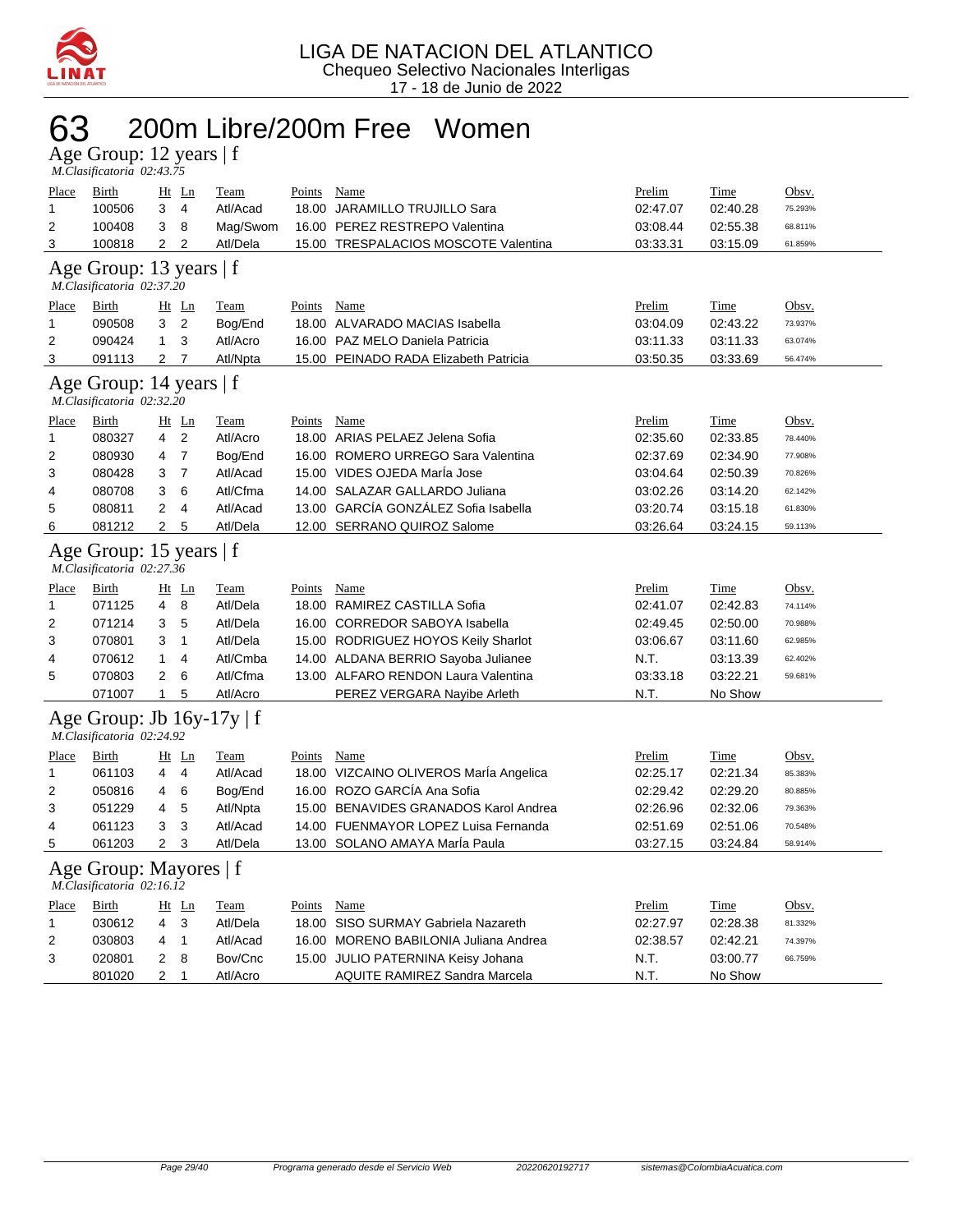

#### 200m Libre/200m Free Men

Age Group: 13 years | m

| M.Clasificatoria 02:27.37 |  |  |
|---------------------------|--|--|

| Place          | Birth  |                | $Ht$ Ln        | Team     | Points | Name                                        | Prelim   | Time     | Obsv.   |
|----------------|--------|----------------|----------------|----------|--------|---------------------------------------------|----------|----------|---------|
|                | 090206 | 9              | 5              | Atl/Acro |        | 18.00 CRUECHE TRESPALACIOS Omar Enrique Mao | 02:26.12 | 02:21.48 | 77.092% |
| $\overline{2}$ | 090302 | 8              | 5              | Atl/Acro |        | 16.00 LEWINNEK BARCASNEGRAS Michael         | 02:30.46 | 02:27.01 | 74.192% |
| 3              | 090901 | $\overline{7}$ |                | Atl/Cfma |        | 15.00 ZAMORA DE LUIS Manuel Salvador        | 02:47.26 | 02:36.04 | 69.899% |
| 4              | 090430 | 7 <sup>2</sup> |                | Atl/Acro |        | 14.00 MUJICA ALVARADO Josue Alexander       | 02:45.00 | 02:41.55 | 67.515% |
| 5              | 090103 | 6              | 8              | Atl/Dela |        | 13.00 SOLANO AMAYA Samuel Jose              | 03:09.08 | 02:52.93 | 63.072% |
| 6              | 090626 | $\overline{2}$ | $\overline{7}$ | Bog/End  |        | 12.00 CRUZ ARAGON Emmanuel                  | N.T.     | 02:55.26 | 62.233% |
| 7              | 090120 | 6              |                | Atl/Cmba |        | 11.00 ACOSTA QUINTERO Angel Daniel          | 03:05.63 | 02:57.68 | 61.386% |
| 8              | 091121 | 1              | -3             | Atl/Sia  |        | 10.00 ARDILA GARCÍA Tito Elias              | N.T.     | 02:59.93 | 60.618% |
| 9              | 090514 | 5              | 5              | Atl/Sia  |        | 8.00 ALZATE POSADA Francisco Javier         | 03:28.69 | 03:05.27 | 58.871% |
| 10             | 090124 | 2 <sub>2</sub> |                | Bog/End  |        | 7.00 AGUILERA OLIVEROS Sebastian            | N.T.     | 03:10.04 | 57.393% |
| 11             | 090812 | 1              | 4              | Atl/Acro |        | 6.00 FORERO SUAREZ Esteban                  | N.T.     | 03:12.72 | 56.595% |
| 12             | 091023 | 5              | - 6            | Atl/Acad |        | 5.00 GONZALES HENRIQUEZ Alejandro           | 03:32.79 | 03:30.07 | 51.921% |
| 13             | 090629 | 2              |                | Atl/Acro |        | 4.00 CUERVO BAÑOS Henry William             | N.T.     | 03:31.13 | 51.660% |
| 14             | 091104 |                | 5              | Atl/Acro |        | 3.00 ZAMBRANO MAESTRE Juan Camilo           | N.T.     | 03:41.99 | 49.133% |

Age Group: 14 years | m  *M.Clasificatoria 02:24.96* 

| Place          | Birth  |                 | $Ht$ Ln        | Team     | Points | Name                                  | Prelim   | Time     | Obsv.   |
|----------------|--------|-----------------|----------------|----------|--------|---------------------------------------|----------|----------|---------|
| 1              | 080108 | 10 <sub>1</sub> |                | Bog/End  | 18.00  | GUERRERO MALDONADO Jeronimo           | 02:19.65 | 02:09.20 | 84.420% |
| $\overline{2}$ | 080901 | 9               | 3              | Cun/Pvcc |        | 16.00 ARANGO BOHORQUEZ Santiago       | 02:27.80 | 02:21.70 | 76.972% |
| 3              | 080104 | 3               | 3              | Bog/End  |        | 15.00 SALAMANCA GARCÍA Samuel Esteban | N.T.     | 02:28.41 | 73.492% |
| 4              | 080717 | 8               | 7              | Mag/Swom | 14.00  | ROJAS BARRETO Samuel Alexander        | 02:35.03 | 02:33.17 | 71.208% |
| 5              | 080722 | 8               | 4              | Atl/Acad | 13.00  | PINTO SIADO David Alejandro           | 02:30.24 | 02:34.66 | 70.522% |
| 6              | 080826 | 7               | 6              | Atl/Acad |        | 12.00 GONZÁLEZ BENITEZ Samuel Enrique | 02:43.08 | 02:37.70 | 69.163% |
| 7              | 080905 | 6               | 4              | Atl/Cfma | 11.00  | HERNANDEZ SANDOVAL Sandro Jesus       | 02:54.66 | 02:47.42 | 65.148% |
| 8              | 080208 | 6               | 7              | Atl/Sja  | 10.00  | <b>ORTIZ NADER Samuel</b>             | 03:03.40 | 02:50.22 | 64.076% |
| 9              | 080728 | 6               | 2              | Atl/Dela |        | 8.00 LAMBRAÑO ROCHA Donovan Steven    | 03:02.81 | 02:54.23 | 62.601% |
| 10             | 080729 | 2               | 5              | Atl/Dela | 7.00   | JIMENEZ AGUAS Mateo                   | N.T.     | 03:05.15 | 58.909% |
| 11             | 081108 | $\overline{2}$  | 6              | Atl/Cmba | 6.00   | <b>CANO GARCIA Sebastian</b>          | N.T.     | 03:09.43 | 57.578% |
| 12             | 080923 | $\overline{2}$  | -3             | Atl/Acad | 5.00   | DIAZ MURILLO Juan Jose                | N.T.     | 03:10.14 | 57.363% |
| 13             | 080417 | 3               | $\overline{7}$ | Atl/Acro | 4.00   | <b>RINCONES PANA Jose David</b>       | N.T.     | 03:11.91 | 56.834% |
| 14             | 080920 | 5               | $\overline{2}$ | Atl/Sja  | 3.00   | RAMIREZ CASTIBLANCO Pablo Arturo      | 03:44.32 | 03:18.42 | 54.969% |
| 15             | 081107 | 5               | 3              | Atl/Sja  | 2.00   | ROJANO RETAMOZO Diego Andres          | 03:29.75 | 03:22.61 | 53.832% |
| 16             | 080404 | 3               | 6              | Atl/Sja  | 1.00   | PEREZ MENCO Carlos Daniel             | 02:24.69 | 03:24.69 | 53.285% |
| 17             | 080404 | 3               | $\overline{2}$ | Atl/Sja  |        | <b>GOMEZ MARTINEZ Gabriel Ricardo</b> | N.T.     | 03:24.96 | 53.215% |
| 18             | 080428 | 3               | 1              | Atl/Sja  |        | RODRIGUEZ BARRIOS Matias              | N.T.     | 03:25.00 | 53.205% |
| 19             | 080515 | 3               | 8              | Atl/Sja  |        | QUINTERO HERRERA Oscar Alonso         | N.T.     | 03:25.30 | 53.127% |
|                | 080604 | 2               | 4              | Atl/Cmba |        | <b>CARRILLO MARTÍNEZ Santiago</b>     | N.T.     | No Show  |         |

#### Age Group: 15 years | m  *M.Clasificatoria 02:11.53*

| Place | Birth  |                 | $Ht$ Ln | Team     | Points | Name                                       | Prelim   | Time     | Obsv.   |
|-------|--------|-----------------|---------|----------|--------|--------------------------------------------|----------|----------|---------|
| 1     | 070929 | 10 <sub>2</sub> |         | Bog/End  |        | 18.00 CASTIBLANCO CASTELLANOS Johan        | 02:16.59 | 02:13.66 | 81.603% |
| 2     | 070110 | 10 <sub>5</sub> |         | Atl/Acro |        | 16.00 ACOSTA BERDUGO Jesus Eduardo Antonio | 02:14.33 | 02:13.92 | 81.444% |
| 3     | 070125 | 104             |         | Bog/End  |        | 15.00 COMBITA RAMIREZ Santiago             | 02:13.75 | 02:13.94 | 81.432% |
| 4     | 070405 | 8               | -6      | Atl/Cfma |        | 14.00 YONOFF MOLINA Diego Jose             | 02:34.42 | 02:25.41 | 75.009% |
| 5     | 070803 | 9 <sub>2</sub>  |         | Atl/Cfma |        | 13.00 ROMULO MOLINA Sergio David           | 02:29.28 | 02:26.42 | 74.491% |
| 6     | 071218 | 3               | 5       | Bog/Naut |        | 12.00 LUNA ARISTIZABAL Salomon             | N.T.     | 02:28.28 | 73.557% |
| 7     | 071002 |                 | 5       | Atl/Cfma |        | 11.00 CABAS RUEDA Hansel David             | 02:41.58 | 02:35.64 | 70.078% |
| 8     | 070806 | 3               | 4       | Atl/Cmba |        | 10.00 GARZON MUÑOZ Sebastian Andres        | N.T.     | 02:38.60 | 68.770% |
| 9     | 070111 | 8               |         | Atl/Dela |        | 8.00 VELEZ CONSUEGRA Carlos Andres         | 02:36.01 | 02:39.48 | 68.391% |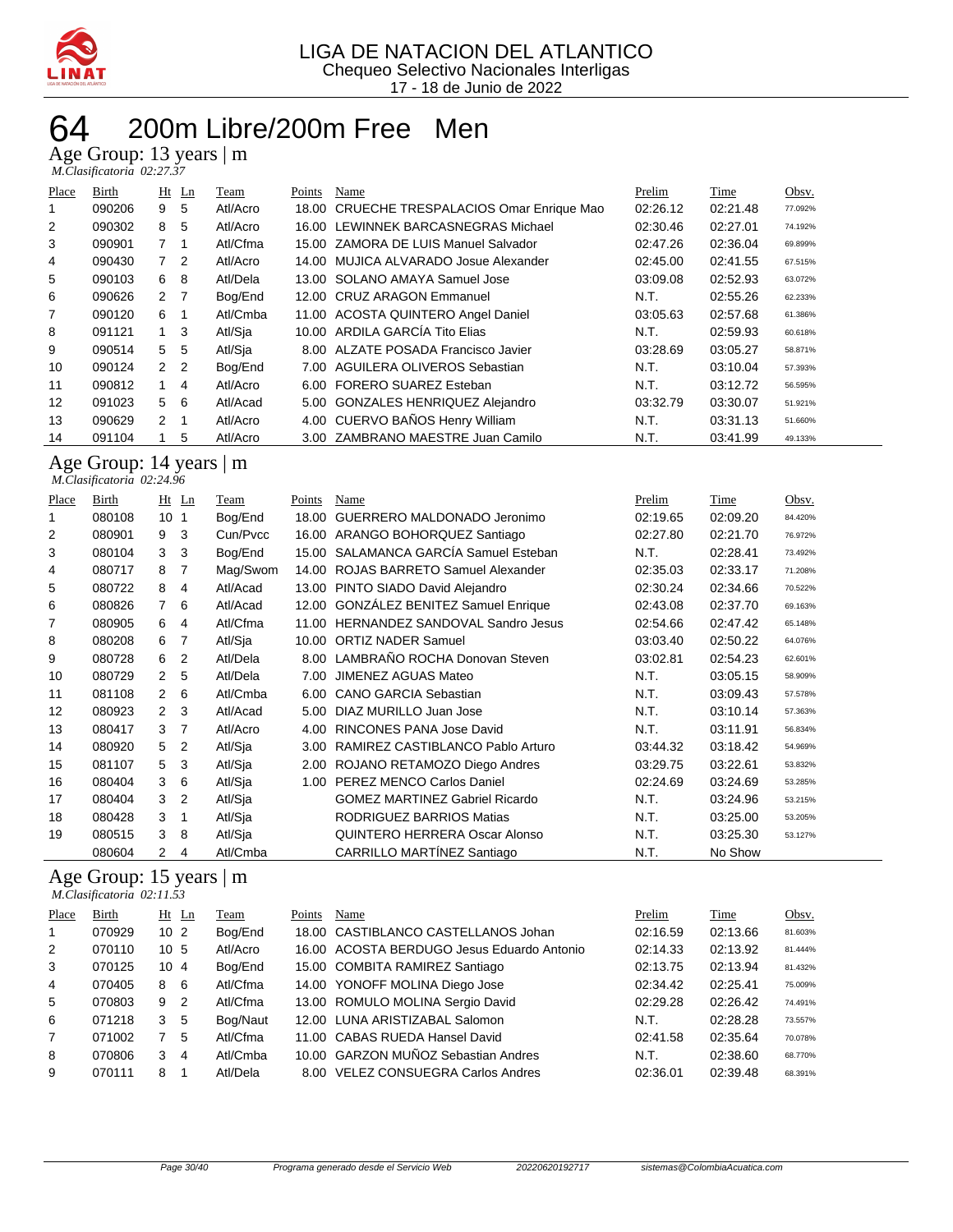

Chequeo Selectivo Nacionales Interligas 17 - 18 de Junio de 2022

|    |        |      |     | Continuing Event: 64 200m Libre/200m Free Age Group: 15 YEARS   M |                                       |          |          |         |
|----|--------|------|-----|-------------------------------------------------------------------|---------------------------------------|----------|----------|---------|
| 10 | 070805 | 4    | - 8 | Bog/End                                                           | 7.00 REYES NAVARRO Luis Enrique       | N.T.     | 02:48.25 | 64.826% |
| 11 | 070930 |      |     | Atl/Acad                                                          | 6.00 JIMENEZ PAYARES Aldo Enrique     | 02:46.72 | 02:50.35 | 64.027% |
| 12 | 071128 | 6    | -6  | Atl/Acad                                                          | 5.00 CORREDOR VALDERRAMA Kevin Andres | 03:02.38 | 02:51.60 | 63.561% |
| 13 | 070907 | 6    | -5  | Atl/Acad                                                          | 4.00 ALTAHONA FONSECA Victor Julio    | 02:59.87 | 02:53.70 | 62.792% |
| 14 | 070922 | 6    | -3  | Atl/Dela                                                          | 3.00 BOVEA GARZÓN Daniel Alejandro    | 03:00.83 | 02:56.07 | 61.947% |
| 15 | 070703 | 4    | -1  | Atl/Acro                                                          | 2.00 SOLANO DE ALBA Alejandro David   | N.T.     | 03:02.65 | 59.715% |
|    | 071018 | 10 8 |     | Atl/Acad                                                          | DUARTE TRIVINO Juan Pablo             | 02:23.25 | No Show  |         |

#### Age Group: 16 years | m

 *M.Clasificatoria 02:08.20* 

| Place          | <b>Birth</b> | $Ht$ Ln             | Team     | Points | Name                                   | Prelim   | <b>Time</b> | Obsv.   |
|----------------|--------------|---------------------|----------|--------|----------------------------------------|----------|-------------|---------|
|                | 061001       | 118                 | Bog/End  |        | 18.00 AYALA PALENIK Dominik            | 02:13.70 | 02:13.70    | 81.578% |
| 2              | 060913       | 11 7                | Atl/Acro |        | 16.00 LEWINNEK BARCASNEGRAS Karl Peter | 02:12.16 | 02:13.93    | 81.438% |
| 3              | 061011       | 9<br>4              | Atl/Cfma |        | 15.00 CARDENAS RODRIGUEZ Angel David   | 02:25.22 | 02:21.73    | 76.956% |
| $\overline{4}$ | 061118       | 8<br>-3             | Atl/Cfma |        | 14.00 FONTALVO OCHOA Juan David        | 02:32.33 | 02:26.59    | 74.405% |
| 5              | 060425       | 7 <sup>3</sup>      | Bog/Nrvb |        | 13.00 PARRA GALINDO Felipe             | 02:41.62 | 02:27.90    | 73.746% |
| 6              | 060910       | 9<br>- 6            | Bog/End  |        | 12.00 HERNANDEZ SANTANA Juan Pablo     | 02:28.17 | 02:29.66    | 72.879% |
| $\overline{7}$ | 061120       | -4                  | Atl/Cfma |        | 11.00 ALVAREZ ESPANA Frank Anthony     | 02:41.10 | 02:47.90    | 64.961% |
| 8              | 060222       | $\overline{2}$<br>4 | Bov/Cnc  |        | 10.00 GOEZ DURANGO Samuel Aaron        | N.T.     | 03:11.39    | 56.988% |
| 9              | 061110       | 4                   | Atl/Cmba |        | 8.00 CAMPO AGAMEZ Jorge Alberto        | N.T.     | 03:32.03    | 51.441% |

#### Age Group: Jb 17y-18y | m  *M.Clasificatoria 02:05.89*

| Place | Birth  |                 | $Ht$ Ln        | Team     | Points | Name                                    | Prelim   | Time     | Obsv.   |
|-------|--------|-----------------|----------------|----------|--------|-----------------------------------------|----------|----------|---------|
| 1     | 050311 | 11 4            |                | Bog/End  | 18.00  | QUINTERO OBANDO Nicholas Andrew         | 01:57.27 | 02:00.51 | 90.507% |
| 2     | 050625 | 116             |                | Atl/Acro |        | 16.00 HERAZO ZAMBRANO Julian David      | 02:06.01 | 02:07.52 | 85.532% |
| 3     | 040623 | $112$           |                | Bog/Cols |        | 15.00 RODRIGUEZ RODRIGUEZ Sergio        | 02:09.60 | 02:12.22 | 82.491% |
| 4     | 051224 | 10 <sub>6</sub> |                | Atl/Acro |        | 14.00 OTERO ESTRADA Santiago Elias      | 02:16.37 | 02:15.67 | 80.394% |
| 5     | 041125 | 10 <sub>3</sub> |                | Atl/Cfma |        | 13.00 MORRON MOLINA Matthew Said        | 02:15.65 | 02:16.44 | 79.940% |
| 6     | 041020 | 10 <sub>7</sub> |                | Atl/Dela |        | 12.00 OBREGON OLMOS Daniel Jose         | 02:17.33 | 02:16.90 | 79.671% |
| 7     | 040528 | 4               | 5              | Mag/Swom |        | 11.00 PARDO MONTERO Guillermo Alexander | N.T.     | 02:19.27 | 78.316% |
| 8     | 050731 | 8               | $\overline{2}$ | Bov/Cnc  |        | 10.00 VIDAL VANEGAS Jeison Jose         | 02:34.81 | 02:25.91 | 74.752% |
| 9     | 040831 | 9               | - 8            | Bov/Cnc  |        | 8.00 POLO RODRIGUEZ Nilsen Jose         | 02:30.18 | 02:31.15 | 72.160% |
| 10    | 051229 | 7 8             |                | Atl/Acro |        | 7.00 GARAVITO TANO Julio Cesar          | 02:52.75 | 02:54.77 | 62.408% |
| 11    | 051226 | 4               | 6              | Atl/Cmba |        | 6.00 MARTINEZ MARQUEZ Juan Pablo        | N.T.     | 02:55.12 | 62.283% |
| 12    | 051018 | 4               | 3              | Atl/Dela |        | 5.00 COVA CASTAÑEDA Luis Angel          | N.T.     | 02:55.33 | 62.208% |
| 13    | 051202 | 5               | 4              | Atl/Dela |        | 4.00 FLORIAN ONORO Luis Angel           | 03:11.04 | 03:06.10 | 58.608% |
|       | 051019 | 8               | 8              | Atl/Cfma |        | <b>ACEVEDO TOBON Francisco</b>          | 02:36.03 | No Show  |         |

#### Age Group: Mayores | m

|                | M.Clasificatoria 02:00.05 |                     |          |        |                                      |          |             |         |
|----------------|---------------------------|---------------------|----------|--------|--------------------------------------|----------|-------------|---------|
| Place          | Birth                     | $Ht$ Ln             | Team     | Points | Name                                 | Prelim   | <b>Time</b> | Obsv.   |
| $\mathbf{1}$   | 030124                    | 113                 | Bog/Comp |        | 18.00 ARIZA RODRIGUEZ Juan NicolÁs   | 02:01.32 | 02:01.32    | 89.903% |
| 2              | 020505                    | 11 1                | Bog/End  |        | 16.00 ARRUE GARCÍA Edwin Antonio     | 02:12.44 | 02:14.21    | 81.268% |
| 3              | 030719                    | 5 8                 | Bov/Enap |        | 15.00 BAUTISTA VARGAS Alejandro      | N.T.     | 02:25.89    | 74.762% |
| 4              | 030702                    | 9<br>$\overline{1}$ | Atl/Acad |        | 14.00 ROPAIN PEDRAZA Juan Manuel     | 02:29.78 | 02:26.79    | 74.303% |
| 5              | 030729                    | $\overline{7}$<br>9 | Bog/Naut |        | 13.00 GOMEZ HERNANDEZ Johan Andrey   | 02:29.59 | 02:29.66    | 72.879% |
| 6              | 030918                    | 4 4                 | Atl/Acad |        | 12.00 ARCE Elias                     | N.T.     | 02:33.12    | 71.232% |
| $\overline{7}$ | 010201                    | 5<br>$\overline{1}$ | Atl/Acro |        | 11.00 CANTERO ALVARADO Miguel Angel  | N.T.     | 03:09.05    | 57.694% |
| 8              | 010101                    | $\overline{7}$<br>5 | Atl/Cmba |        | 10.00 MARTÍNEZ VERGARA Vairon Miguel | N.T.     | 03:47.87    | 47.865% |
|                | 950821                    | 11 <sub>5</sub>     | Atl/Bdva |        | FERNANDEZ URUETA Cardenio AndrÉs     | 01:58.21 | No Show     |         |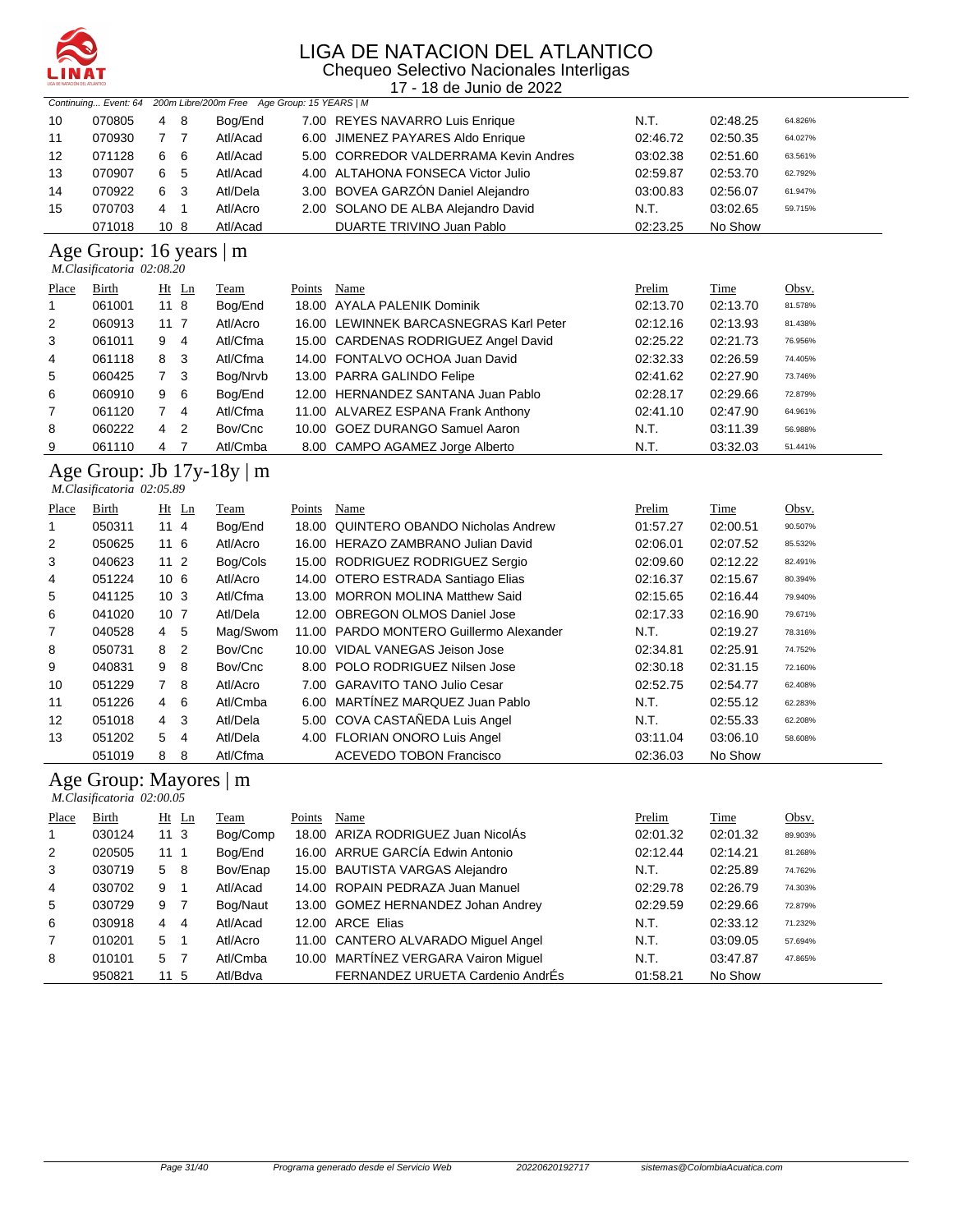

## 67 200m Espalda/200m Back Women

| Age Group: 13 years   f   |  |  |
|---------------------------|--|--|
| M.Clasificatoria 03:08.64 |  |  |

| Place | Birth<br>090129                                             |                | Ht Ln<br>3     | Team<br>Atl/Acro | Points<br>18.00 | Name<br><b>GOMEZ PEREZ Rashel Carolina</b> | Prelim<br>N.T. | Time<br>03:33.89 | Obsv.<br>62.481% |
|-------|-------------------------------------------------------------|----------------|----------------|------------------|-----------------|--------------------------------------------|----------------|------------------|------------------|
|       | Age Group: 14 years   f<br>M.Clasificatoria 03:06.08        |                |                |                  |                 |                                            |                |                  |                  |
| Place | Birth                                                       |                | $Ht$ Ln        | Team             | Points          | Name                                       | Prelim         | Time             | Obsv.            |
| 1     | 080919                                                      | 2              | 8              | Bog/Nrvb         | 18.00           | ROSAS GONZALEZ Gabriela                    | 03:14.26       | 03:01.70         | 73.550%          |
| 2     | 080609                                                      |                | 5              | Atl/Cmba         | 16.00           | <b>BRITO RODRIGUEZ MarÍa Jose</b>          | N.T.           | 03:10.14         | 70.285%          |
|       | Age Group: 15 years   f<br>M.Clasificatoria 03:04.65        |                |                |                  |                 |                                            |                |                  |                  |
| Place | Birth                                                       |                | $Ht$ Ln        | Team             | Points          | Name                                       | Prelim         | Time             | Obsv.            |
| 1     | 070128                                                      | $\overline{2}$ | 4              | Bog/Naut         | 18.00           | ONATE RAMIREZ Adela Marla                  | 02:41.64       | 02:38.52         | 84.305%          |
| 2     | 070103                                                      | 2              | 3              | Bog/Naut         |                 | 16.00 SUAREZ SERRATO Veronica Sofia        | 02:48.62       | 02:43.57         | 81.702%          |
| 3     | 070802                                                      | 2              | 2              | Atl/Cmba         |                 | 15.00 PELAYO BARBOSA Daniela Marla         | 03:03.11       | 02:58.54         | 74.852%          |
| 4     | 070103                                                      | 2              | 6              | Atl/Acro         |                 | 14.00 HERRERA CHUNG Mey Lin                | 03:00.47       | 03:05.64         | 71.989%          |
|       | Age Group: Jb $16y-17y \mid f$<br>M.Clasificatoria 02:57.45 |                |                |                  |                 |                                            |                |                  |                  |
| Place | Birth                                                       | Ht             | Ln             | Team             | Points          | Name                                       | Prelim         | Time             | Obsv.            |
| 1     | 051229                                                      | 2              | $\overline{7}$ | Atl/Npta         | 18.00           | <b>BENAVIDES GRANADOS Karol Andrea</b>     | 03:05.16       | 03:05.21         | 72.156%          |
| 2     | 050624                                                      | 2              | 1              | Atl/Acro         | 16.00           | MARQUEZ FORERO Camila Andrea               | 03:08.52       | 03:06.48         | 71.665%          |
| 3     | 061103                                                      |                | 4              | Bog/Naut         |                 | 15.00 GOMEZ MUÑOZ Valentina                | N.T.           | 03:21.16         | 66.435%          |
|       | Age Group: Mayores   f<br>M.Clasificatoria 02:55.84         |                |                |                  |                 |                                            |                |                  |                  |
| Place | Birth                                                       | Ht             | Ln             | Team             | Points          | Name                                       | Prelim         | Time             | Obsv.            |
| 1     | 030612                                                      | $\overline{2}$ | 5              | Atl/Dela         | 18.00           | SISO SURMAY Gabriela Nazareth              | 02:45.00       | 02:51.07         | 78.120%          |
|       |                                                             |                |                |                  |                 |                                            |                |                  |                  |

## 68 200m Espalda/200m Back Men

Age Group: 13 years | m

|       | M.Clasificatoria 03:06.26                              |                |          |        |                                       |          |          |         |
|-------|--------------------------------------------------------|----------------|----------|--------|---------------------------------------|----------|----------|---------|
| Place | Birth                                                  | $Ht$ Ln        | Team     | Points | Name                                  | Prelim   | Time     | Obsv.   |
|       | 090901                                                 | $1 \quad 4$    | Atl/Cfma | 18.00  | ZAMORA DE LUIS Manuel Salvador        | 03:08.16 | 02:59.00 | 65.028% |
| 2     | 090715                                                 | - 6            | Atl/Acro |        | 16.00 GARCÍA JAIME Santiago           | N.T.     | 03:13.57 | 60.133% |
|       | Age Group: 14 years   m<br>M.Clasificatoria 02:50.14   |                |          |        |                                       |          |          |         |
| Place | Birth                                                  | $Ht$ Ln        | Team     | Points | Name                                  | Prelim   | Time     | Obsv.   |
| 1     | 080430                                                 | 2 <sub>2</sub> | Atl/Acro |        | 18.00 ESPINOSA ROMERO Alan Smith      | 02:45.68 | 02:43.51 | 71.188% |
| 2     | 080908                                                 | 2              | Atl/Cmba |        | 16.00 TEJADA SARMIENTO Keyth Jesus    | 02:53.62 | 02:46.85 | 69.763% |
| 3     | 080104                                                 | $2 \quad 8$    | Bog/End  |        | 15.00 SALAMANCA GARCÍA Samuel Esteban | 03:05.03 | 02:53.13 | 67.233% |
|       | Age Group: 15 years $ m $<br>M.Clasificatoria 02:41.58 |                |          |        |                                       |          |          |         |
| Place | Birth                                                  | $Ht$ Ln        | Team     | Points | Name                                  | Prelim   | Time     | Obsv.   |
|       | 071014                                                 | $2\quad 6$     | Bog/End  |        | 18.00 BUITRAGO LOZANO Fredy Alejandro | 02:42.66 | 02:38.10 | 73.624% |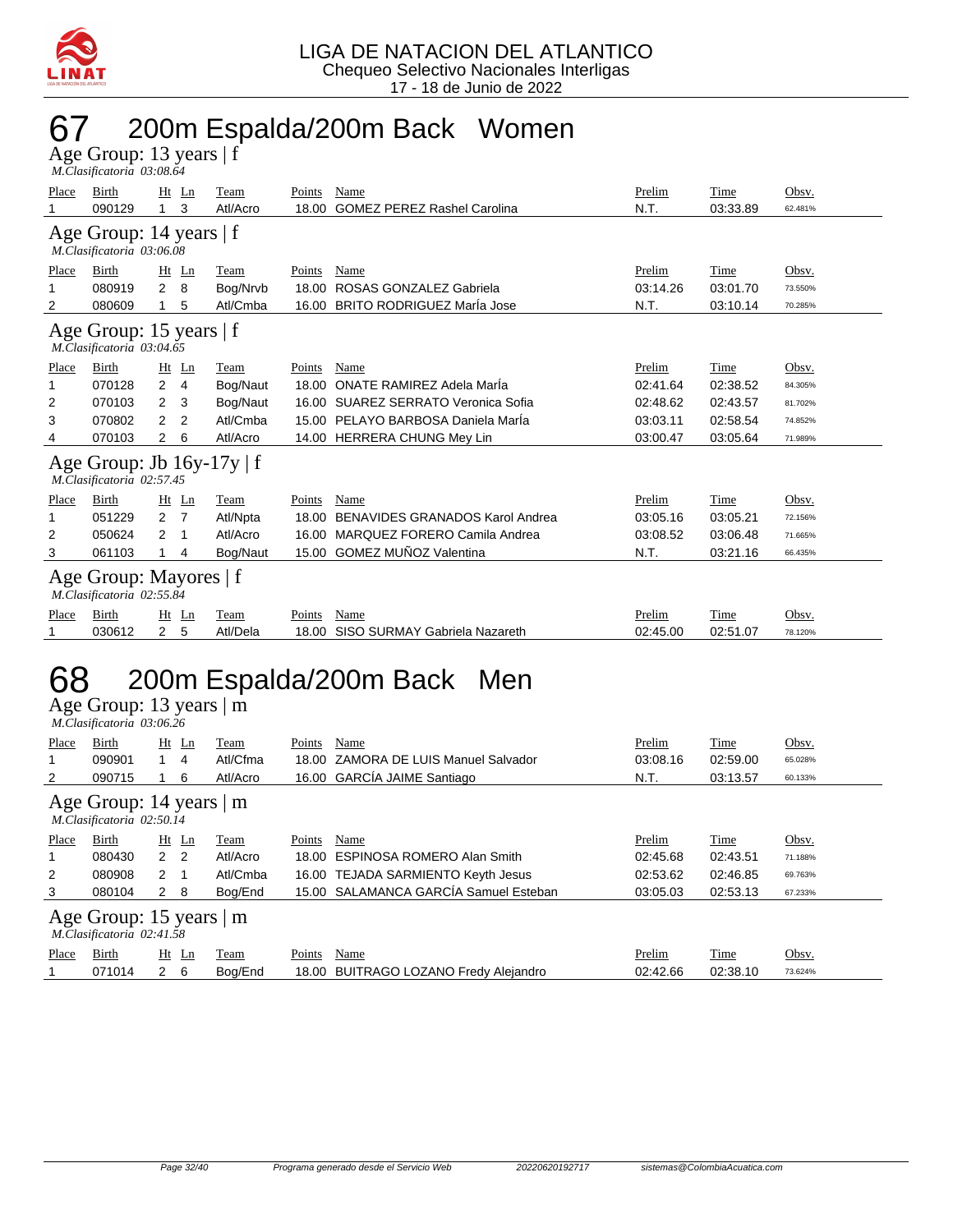

### 68 200m Espalda/200m Back Men

Age Group: 16 years | m

|       | M.Clasificatoria 02:39.53                           |                     |                                |        |                                   |          |             |         |
|-------|-----------------------------------------------------|---------------------|--------------------------------|--------|-----------------------------------|----------|-------------|---------|
| Place | Birth                                               | $Ht$ Ln             | Team                           | Points | Name                              | Prelim   | <b>Time</b> | Obsv.   |
| 1     | 060801                                              | 2<br>$\overline{4}$ | Cun/Pycc                       | 18.00  | RODRIGUEZ DAVILA Juan AndrÉs      | 02:14.40 | 02:18.98    | 83.753% |
| 2     | 060916                                              | $2 \quad 3$         | Atl/Cmba                       |        | 16.00 GALAN BALCAZAR Juan David   | 02:40.17 | 02:40.88    | 72.352% |
| 3     | 060425                                              | 2                   | Bog/Nrvb                       |        | 15.00 PARRA GALINDO Felipe        | 02:46.50 | 02:48.27    | 69.175% |
|       | M.Clasificatoria 02:29.12                           |                     | Age Group: Jb $17y-18y \mid m$ |        |                                   |          |             |         |
|       |                                                     |                     |                                |        |                                   |          |             |         |
| Place | Birth                                               | $Ht$ Ln             | Team                           | Points | Name                              | Prelim   | Time        | Obsv.   |
|       | 040104                                              | 3                   | Bov/Ligab                      | 18.00  | ARISTIZABAL GARCIA Fabio Humberto | N.T.     | 02:37.80    | 73.764% |
|       | Age Group: Mayores   m<br>M.Clasificatoria 02:25.50 |                     |                                |        |                                   |          |             |         |
| Place | Birth                                               | $Ht$ Ln             | Team                           | Points | Name                              | Prelim   | Time        | Obsv.   |
|       | 011116                                              | 2 <sub>5</sub>      | Bog/End                        | 18.00  | SICUARIZA TAMAYO Diego Alejandro  | 02:25.54 | 02:14.10    | 86.801% |

### 69 50m Pecho/50m Breast Women

Age Group: 10 years | f

| Place          | <b>Birth</b>              |  | $Ht$ Ln        | Team        | Points | Name                                 | Prelim   | Time     | Obsv.   |  |  |  |
|----------------|---------------------------|--|----------------|-------------|--------|--------------------------------------|----------|----------|---------|--|--|--|
| 1              | 120328                    |  | $\overline{7}$ | Atl/Dela    | 18.00  | BORJA ATENCIO Esmeralda Valentina    | N.T.     | 01:13.60 | 43.736% |  |  |  |
| $\overline{2}$ | 120509                    |  | - 3            | Atl/Dela    |        | 16.00 LAMBRAÑO ROCHA Melanie Cristel | 01:21.33 | 01:15.80 | 42.467% |  |  |  |
| 3              | 120519                    |  | 6              | Atl/Dela    |        | 15.00 RIPOLL SILVA Luz Angelica      | 01:27.18 | 01:27.75 | 36.684% |  |  |  |
|                | Age Group: 11 years $ f $ |  |                |             |        |                                      |          |          |         |  |  |  |
| Place          | Birth                     |  | $Ht$ Ln        | <b>Team</b> | Points | Name                                 | Prelim   | Time     | Obsv.   |  |  |  |
| 1              | 110408                    |  | 4              | Atl/Acad    |        | 18.00 SAENZ CAMARGO Andrea           | 00:56.11 | 00:54.63 | 58.924% |  |  |  |
| 2              | 110307                    |  | 5              | Mag/Swom    |        | 16.00 TUIRAN RESTREPO Isabella       | 01:02.06 | 00:57.13 | 56.345% |  |  |  |
| 3              | 110214                    |  | - 2            | Atl/Npta    |        | 15.00 MORENO POLO Isabella Sofia     | N.T.     | 01:00.00 | 53.650% |  |  |  |

## 70 50m Pecho/50m Breast Men

Age Group: 11 years | m

| Place | Birth                                    | Ht Ln |  | Team     | Points | Name                                | <b>Prelim</b> | <b>Time</b> | <u>Obsv.</u> |  |  |
|-------|------------------------------------------|-------|--|----------|--------|-------------------------------------|---------------|-------------|--------------|--|--|
|       | 111123                                   |       |  | Atl/Acro |        | 18.00 BANDERA ALVARADO Matias David | N.T.          | 00:56.72    | 48.166%      |  |  |
|       | 111111                                   |       |  | Atl/Dela |        | ECHEVERRIA MESA Julian David        | N.T.          | No Show     |              |  |  |
|       | 110311                                   |       |  | Atl/Sia  |        | ISMAIL MONSALVE Kassem AI Khaled    | N.T.          | No Show     |              |  |  |
|       | 110624                                   |       |  | Atl/Acad |        | PANTOJA OCHOA Oscar Alberto         | 01:00.86      | No Show     |              |  |  |
|       | $\Delta$ ge Group: 12 vears $\mathbb{R}$ |       |  |          |        |                                     |               |             |              |  |  |

Age Group: 12 years | m

| Place | Birth  | Ht | Ln  | Team     | Points | Name                                 | <b>Prelim</b> | Time     | <u>Obsv.</u> |
|-------|--------|----|-----|----------|--------|--------------------------------------|---------------|----------|--------------|
|       | 100222 |    |     | Atl/Dela |        | 18.00 CANTILLO CABARCAS Julian Samir | 00:43.45      | 00:43.18 | 63.270%      |
|       | 100217 |    | - 6 | Atl/Cmba |        | 16.00 COLLANTE MENDOZA Juan Pablo    | 01:01.71      | 00:54.55 | 50.082%      |
|       | 100422 |    | . 5 | Atl/Acad |        | <b>BARRIOS BAÑOS Elias Felipe</b>    | 00:58.79      | No Show  |              |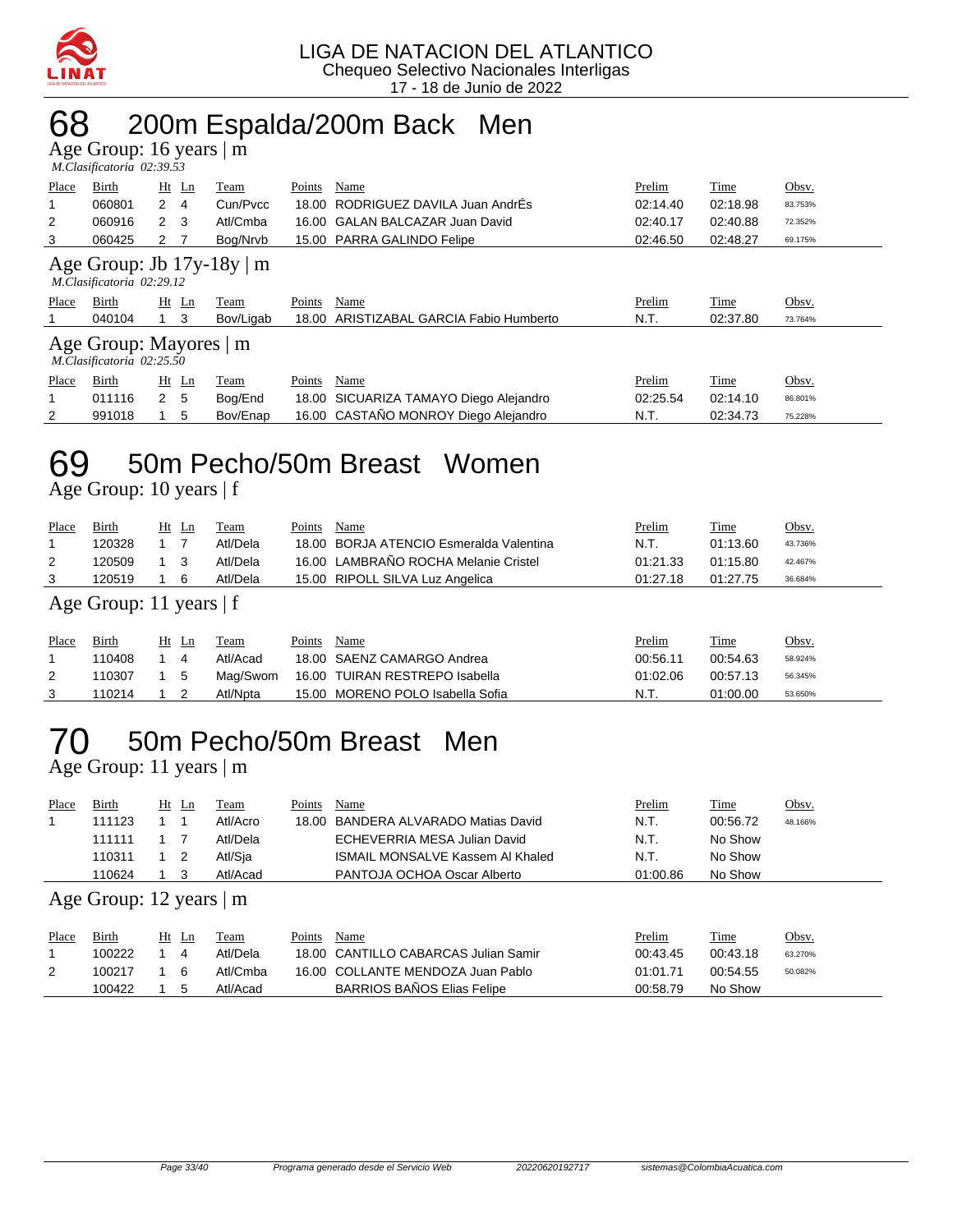

## 71 50m Pecho/50m Breast Women

Age Group: 12 years | f  *M.Clasificatoria 00:45.24* 

| Place<br>1   | <b>Birth</b><br>100408                                      | 3              | $Ht$ Ln<br>6   | <b>Team</b><br>Mag/Swom | <b>Points</b><br>18.00 | <b>Name</b><br>PEREZ RESTREPO Valentina | Prelim<br>00:48.25 | <b>Time</b><br>00:48.51 | Obsv.<br>66.357% |
|--------------|-------------------------------------------------------------|----------------|----------------|-------------------------|------------------------|-----------------------------------------|--------------------|-------------------------|------------------|
| 2            | 100818                                                      | 1              | 8              | Atl/Dela                | 16.00                  | TRESPALACIOS MOSCOTE Valentina          | N.T.               | 00:56.47                | 57.004%          |
|              | Age Group: 13 years   f<br>M.Clasificatoria 00:44.24        |                |                |                         |                        |                                         |                    |                         |                  |
| <u>Place</u> | <b>Birth</b>                                                |                | $Ht$ Ln        | <b>Team</b>             | <b>Points</b>          | <b>Name</b>                             | Prelim             | <b>Time</b>             | Obsv.            |
| $\mathbf{1}$ | 090131                                                      | $\mathbf{1}$   | $\mathbf{1}$   | Bov/Cnc                 |                        | 18.00 CABRERA RICO Ana Carolina         | N.T.               | 00:44.91                | 71.677%          |
| 2            | 090615                                                      | 2              | 7              | Mag/Swom                |                        | 16.00 HERRAN CALDERON Maria Jose        | 01:08.48           | 00:55.32                | 58.189%          |
| 3            | 091113                                                      | 2              | 4              | Atl/Npta                |                        | 15.00 PEINADO RADA Elizabeth Patricia   | 00:57.61           | 00:56.15                | 57.329%          |
| 4            | 090424                                                      | $\overline{2}$ | 2              | Atl/Acro                |                        | 14.00 PAZ MELO Daniela Patricia         | 00:00.10           | 00:58.08                | 55.424%          |
|              | Age Group: 14 years   f<br>M.Clasificatoria 00:42.94        |                |                |                         |                        |                                         |                    |                         |                  |
| <b>Place</b> | Birth                                                       |                | $Ht$ Ln        | <b>Team</b>             | Points                 | <b>Name</b>                             | Prelim             | <b>Time</b>             | Obsv.            |
| 1            | 080129                                                      | 4              | 6              | Atl/Acro                |                        | 18.00 LOCARNO MUTIS Nyx Akemi           | 00:42.73           | 00:43.10                | 74.687%          |
| 2            | 080814                                                      | 4              | 8              | Atl/Npta                |                        | 16.00 MEDINA ESCORCIA Valeria Ester     | 00:45.85           | 00:44.19                | 72.845%          |
| 3            | 080609                                                      | 4              | 2              | Atl/Cmba                |                        | 15.00 BRITO RODRIGUEZ Marla Jose        | 00:43.53           | 00:44.75                | 71.933%          |
| 4            | 080428                                                      | 3              | 3              | Atl/Acad                |                        | 14.00 VIDES OJEDA MarÍa Jose            | 00:47.76           | 00:48.35                | 66.577%          |
| 5            | 080708                                                      | 3              | $\overline{7}$ | Atl/Cfma                |                        | 13.00 SALAZAR GALLARDO Juliana          | 00:53.58           | 00:55.13                | 58.389%          |
| 6            | 080130                                                      | 1              | 2              | Bov/Titb                |                        | 12.00 BARBOZA RIVAS Armi Karyme         | N.T.               | 00:57.11                | 56.365%          |
| 7            | 080228                                                      | 1              | 7              | Bov/Cnc                 |                        | 11.00 FIGUEREDO JAIMES Valentina        | N.T.               | 00:59.21                | 54.366%          |
| 8            | 081212                                                      | 2              | 5              | Atl/Dela                |                        | 10.00 SERRANO QUIROZ Salome             | 00:58.01           | 01:00.22                | 53.454%          |
|              | 081129                                                      | 3              | 8              | Atl/Acad                |                        | PICHON HERRERA Salome                   | 00:56.19           | No Show                 |                  |
|              | Age Group: 15 years   f<br>M.Clasificatoria 00:41.42        |                |                |                         |                        |                                         |                    |                         |                  |
| Place        | <b>Birth</b>                                                |                | $Ht$ Ln        | <b>Team</b>             | Points                 | Name                                    | Prelim             | Time                    | Obsv.            |
| 1            | 070128                                                      | 1              | 3              | Bog/Naut                |                        | 18.00 ONATE RAMIREZ Adela Marla         | N.T.               | 00:40.49                | 79.501%          |
| 2            | 070228                                                      | 4              | 3              | Atl/Cmba                |                        | 16.00 DONADO GORUT Valamy               | 00:41.49           | 00:42.90                | 75.035%          |
| 3            | 071003                                                      | 3              | 4              | Atl/Dela                |                        | 15.00 GONZÁLEZ DAVILA Natalia Sofia     | 00:46.04           | 00:45.50                | 70.747%          |
| 4            | 071214                                                      | 3              | 5              | Atl/Dela                |                        | 14.00 CORREDOR SABOYA Isabella          | 00:47.66           | 00:46.66                | 68.988%          |
| 5            | 071125                                                      | 1              | 6              | Atl/Dela                |                        | 13.00 RAMIREZ CASTILLA Sofia            | N.T.               | 00:49.89                | 64.522%          |
| 6            | 070612                                                      | 3              | 2              | Atl/Cmba                |                        | 12.00 ALDANA BERRIO Sayoba Julianee     | 00:53.56           | 00:52.40                | 61.431%          |
| 7            | 070803                                                      | 2              | 6              | Atl/Cfma                |                        | 11.00 ALFARO RENDON Laura Valentina     | 00:59.66           | 00:56.38                | 57.095%          |
| 8            | 070801                                                      | 3              | 1              | Atl/Dela                |                        | 10.00 RODRIGUEZ HOYOS Keily Sharlot     | 00:53.83           | 00:57.48                | 56.002%          |
|              | 070103                                                      | 4              | 5              | Atl/Acro                |                        | HERRERA CHUNG Mey Lin                   | 00:40.82           | No Show                 |                  |
|              | Age Group: Jb $16y-17y \mid f$<br>M.Clasificatoria 00:40.44 |                |                |                         |                        |                                         |                    |                         |                  |
| <u>Place</u> | <b>Birth</b>                                                |                | $Ht$ Ln        | <b>Team</b>             | Points Name            |                                         | Prelim             | <b>Time</b>             | Obsv.            |
|              | 061203                                                      |                | $2 \quad 3$    | Atl/Dela                |                        | 18.00 SOLANO AMAYA MarÍa Paula          | 00:59.17           | 00:56.15                | 57.329%          |
|              | Age Group: Mayores   f<br>M.Clasificatoria 00:39.30         |                |                |                         |                        |                                         |                    |                         |                  |
| Place        | Birth                                                       |                | $Ht$ Ln        | <b>Team</b>             | <b>Points</b>          | Name                                    | Prelim             | <b>Time</b>             | Obsv.            |
| 1            | 040623                                                      | 4              | $\overline{4}$ | Atl/Acro                |                        | 18.00 SANDOVAL BONILLA Fabiana          | 00:39.48           | 00:38.10                | 84.488%          |
| 2            | 980116                                                      | 2              | 8              | Bog/End                 |                        | 16.00 MOYA MANRIQUE Juanita Carolina    | N.T.               | 00:38.85                | 82.857%          |
| 3            | 030327                                                      | 4              | $\overline{7}$ | Bov/Cnc                 |                        | 15.00 ALCAZAR ROMERIN Jackleth Sofia    | 00:44.50           | 00:42.91                | 75.017%          |
| 4            | 030209                                                      | 4              | 1              | Bov/Cnc                 |                        | 14.00 VIDAL VANEGAS MarÍa Fernanda      | 00:45.42           | 00:46.99                | 68.504%          |
| 5            | 020801                                                      | 1              | 4              | Bov/Cnc                 |                        | 13.00 JULIO PATERNINA Keisy Johana      | N.T.               | 00:52.56                | 61.244%          |
| 6            | 801020                                                      | 2              | 1              | Atl/Acro                |                        | 12.00 AQUITE RAMIREZ Sandra Marcela     | N.T.               | 00:58.08                | 55.424%          |
|              | 020831                                                      | 1              | 5              | Bog/End                 |                        | ALVARADO MACIAS Mariana                 | N.T.               | No Show                 |                  |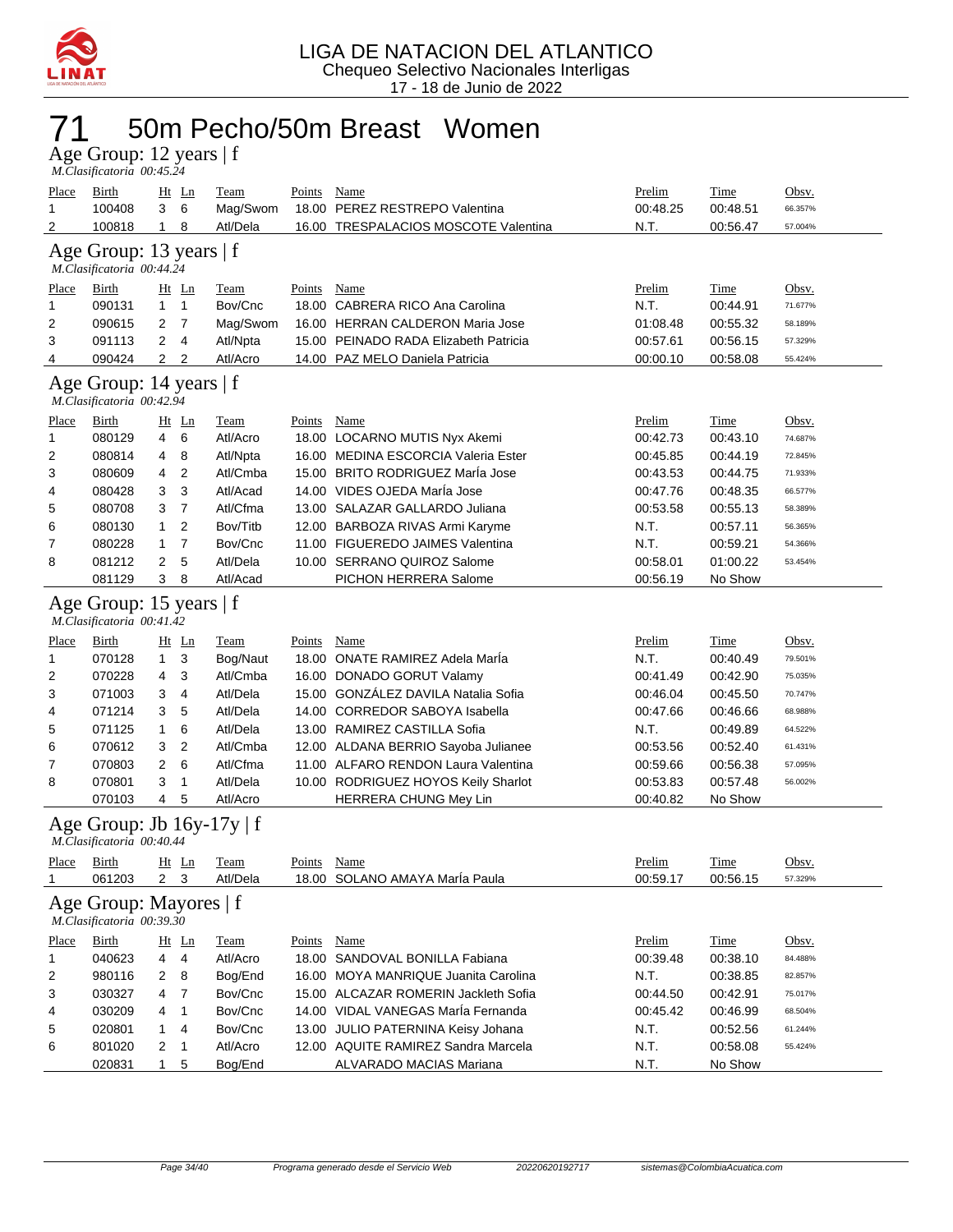

## 50m Pecho/50m Breast Men

Age Group: 13 years | m

 *M.Clasificatoria 00:40.31* 

| Place          | Birth  |                | <u>Ht Ln</u>   | Team     | Points | Name                                   | Prelim   | Time     | Obsv.   |
|----------------|--------|----------------|----------------|----------|--------|----------------------------------------|----------|----------|---------|
|                | 090226 | 9              |                | Bov/Cnc  |        | 18.00 DIAZ SOLANO Denzel David         | 00:40.09 | 00:38.42 | 71.109% |
| 2              | 090623 | 8              |                | Atl/Acro |        | 16.00 ESTUPIÑAN BOHORQUEZ Miguel Angel | 00:41.68 | 00:39.61 | 68.972% |
| 3              | 090922 | 7              | -8             | Atl/Acro |        | 15.00 VIASUS CUELLAR Juan Diego        | 00:44.61 | 00:44.67 | 61.160% |
| 4              | 090514 | 2 <sub>3</sub> |                | Atl/Sja  |        | 14.00 ALZATE POSADA Francisco Javier   | N.T.     | 00:47.94 | 56.988% |
| 5              | 090103 | 6              | 2              | Atl/Dela |        | 13.00 SOLANO AMAYA Samuel Jose         | 00:57.50 | 00:51.17 | 53.391% |
| 6              | 090812 | $\overline{2}$ | $\overline{2}$ | Atl/Acro |        | 12.00 FORERO SUAREZ Esteban            | N.T.     | 00:52.06 | 52.478% |
| $\overline{7}$ | 091121 |                | 5              | Atl/Sja  |        | 11.00 ARDILA GARCÍA Tito Elias         | N.T.     | 00:54.68 | 49.963% |
| 8              | 091023 | 2 <sub>7</sub> |                | Atl/Acad |        | 10.00 GONZALES HENRIQUEZ Alejandro     | N.T.     | 00:57.60 | 47.431% |
| 9              | 090629 | $\overline{2}$ | - 6            | Atl/Acro |        | 8.00 CUERVO BAÑOS Henry William        | N.T.     | 00:58.59 | 46.629% |
| 10             | 091104 |                | 4              | Atl/Acro |        | 7.00 ZAMBRANO MAESTRE Juan Camilo      | N.T.     | 01:00.22 | 45.367% |
|                | 091228 |                | 3              | Bov/Titb |        | <b>GONZALEZ ORTIZ Donald De JesUs</b>  | N.T.     | No Show  |         |

#### Age Group: 14 years | m  *M.Clasificatoria 00:38.13*

| Place | Birth  |                | $Ht$ Ln        | Team     | Points | Name                                  | Prelim   | Time     | Obsv.   |
|-------|--------|----------------|----------------|----------|--------|---------------------------------------|----------|----------|---------|
|       | 080430 | 9              | 7              | Atl/Acro | 18.00  | <b>ESPINOSA ROMERO Alan Smith</b>     | 00:40.00 | 00:37.43 | 72.990% |
| 2     | 081109 | 8              | 8              | Atl/Sia  | 16.00  | <b>GOMEZ MORELO Daniel Eduardo</b>    | 00:41.71 | 00:41.10 | 66.472% |
| 3     | 080502 | 3              | 5              | Bov/Titb |        | 15.00 HERNANDEZ DÍAZ RaÚI Jose        | N.T.     | 00:41.16 | 66.375% |
| 4     | 080712 | 6              | 4              | Atl/Sia  |        | 14.00 BARROS BOVEA Santiago AndrÉs    | 00:45.71 | 00:42.80 | 63.832% |
| 5     | 080722 | $\overline{7}$ | 5              | Atl/Acad |        | 13.00 PINTO SIADO David Alejandro     | 00:42.70 | 00:43.89 | 62.247% |
| 6     | 080905 | $\overline{7}$ | -1             | Atl/Cfma |        | 12.00 HERNANDEZ SANDOVAL Sandro Jesus | 00:44.54 | 00:44.63 | 61.214% |
| 7     | 080923 | 2              | 4              | Atl/Acad |        | 11.00 DIAZ MURILLO Juan Jose          | N.T.     | 00:47.38 | 57.661% |
| 8     | 080404 | 4              | 8              | Atl/Sia  |        | 10.00 GOMEZ MARTINEZ Gabriel Ricardo  | N.T.     | 00:47.54 | 57.467% |
| 9     | 080417 | 6              | 3              | Atl/Acro | 8.00   | RINCONES PANA Jose David              | 00:56.65 | 00:50.78 | 53.801% |
| 10    | 080728 | 3              | $\overline{2}$ | Atl/Dela |        | 7.00 LAMBRAÑO ROCHA Donovan Steven    | N.T.     | 00:51.20 | 53.359% |
| 11    | 080824 | 3              | -1             | Atl/Sia  | 6.00   | MOLINA JEREZ Samuel Jose              | N.T.     | 00:54.02 | 50.574% |
| 12    | 080428 | 3              | 4              | Atl/Sia  | 5.00   | RODRIGUEZ BARRIOS Matias              | N.T.     | 00:54.26 | 50.350% |
| 13    | 080729 | 3              | 7              | Atl/Dela | 4.00   | JIMENEZ AGUAS Mateo                   | N.T.     | 00:56.10 | 48.699% |
| 14    | 080515 | 3              | 3              | Atl/Sia  | 3.00   | QUINTERO HERRERA Oscar Alonso         | N.T.     | 01:00.28 | 45.322% |
| 15    | 080920 | 3              | 8              | Atl/Sja  | 2.00   | RAMIREZ CASTIBLANCO Pablo Arturo      | N.T.     | 01:01.52 | 44.408% |
| 16    | 081108 | $\mathbf{2}$   | 5              | Atl/Cmba | 1.00   | <b>CANO GARCIA Sebastian</b>          | N.T.     | 01:03.32 | 43.146% |
|       | 080717 | 3              | 6              | Mag/Swom |        | ROJAS BARRETO Samuel Alexander        | N.T.     | No Show  |         |

#### Age Group: 15 years | m

|       | M.Clasificatoria 00:35.38 |                 |                |          |        |                                     |          |          |         |  |  |  |  |
|-------|---------------------------|-----------------|----------------|----------|--------|-------------------------------------|----------|----------|---------|--|--|--|--|
| Place | Birth                     | $Ht$ Ln         |                | Team     | Points | Name                                | Prelim   | Time     | Obsv.   |  |  |  |  |
|       | 070713                    | 118             |                | Atl/Cmba | 18.00  | DE LA HOZ RODRIGUEZ Samuel David    | 00:34.16 | 00:34.39 | 79.442% |  |  |  |  |
| 2     | 070125                    | 4               | -3             | Bog/End  |        | 16.00 COMBITA RAMIREZ Santiago      | N.T.     | 00:35.64 | 76.655% |  |  |  |  |
| 3     | 071106                    | 10 <sub>2</sub> |                | Atl/Sja  |        | 15.00 HOYOS ESCOBAR Simon           | 00:37.20 | 00:36.35 | 75.158% |  |  |  |  |
| 4     | 071112                    | 4 7             |                | Bog/Nrvb |        | 14.00 CUELLAR PUERTO Samuel         | N.T.     | 00:36.90 | 74.038% |  |  |  |  |
| 5     | 070405                    | 10 <sub>8</sub> |                | Atl/Cfma |        | 13.00 YONOFF MOLINA Diego Jose      | 00:38.83 | 00:38.59 | 70.796% |  |  |  |  |
| 6     | 070424                    | 8               | $\overline{4}$ | Atl/Npta | 12.00  | <b>MORENO POLO Daniel Jose</b>      | 00:40.43 | 00:39.30 | 69.517% |  |  |  |  |
| 7     | 071130                    | 9               | 5              | Bov/Cnc  |        | 11.00 PADILLA FLOREZ Angel De Jesus | 00:39.02 | 00:40.16 | 68.028% |  |  |  |  |
| 8     | 070111                    | $7^{\circ}$     | 3              | Atl/Dela |        | 10.00 VELEZ CONSUEGRA Carlos Andres | 00:43.02 | 00:40.74 | 67.059% |  |  |  |  |
| 9     | 070806                    | 4               | 2              | Atl/Cmba |        | 8.00 GARZON MUÑOZ Sebastian Andres  | N.T.     | 00:41.96 | 65.110% |  |  |  |  |
| 10    | 071218                    | 8               | 6              | Bov/Cnc  | 7.00   | DIAZ DELGADO Santiago Jose          | 00:41.21 | 00:42.16 | 64.801% |  |  |  |  |
| 11    | 070805                    | 8               | 2              | Bog/End  |        | 6.00 REYES NAVARRO Luis Enrique     | 00:41.48 | 00:42.18 | 64.770% |  |  |  |  |
| 12    | 070922                    | $7^{\circ}$     | 2              | Atl/Dela |        | 5.00 BOVEA GARZÓN Daniel Alejandro  | 00:44.01 | 00:42.78 | 63.862% |  |  |  |  |
| 12    | 071218                    | 7 <sub>7</sub>  |                | Bog/Naut |        | 5.00 LUNA ARISTIZABAL Salomon       | 00:44.25 | 00:42.78 | 63.862% |  |  |  |  |
| 14    | 070302                    | $\overline{7}$  | 6              | Atl/Acro | 3.00   | <b>GOMEZ PEREZ Yohan David</b>      | 00:43.78 | 00:43.78 | 62.403% |  |  |  |  |
| 15    | 071002                    | 6               | 5              | Atl/Cfma |        | 2.00 CABAS RUEDA Hansel David       | 00:47.64 | 00:44.07 | 61.992% |  |  |  |  |
|       |                           |                 |                |          |        |                                     |          |          |         |  |  |  |  |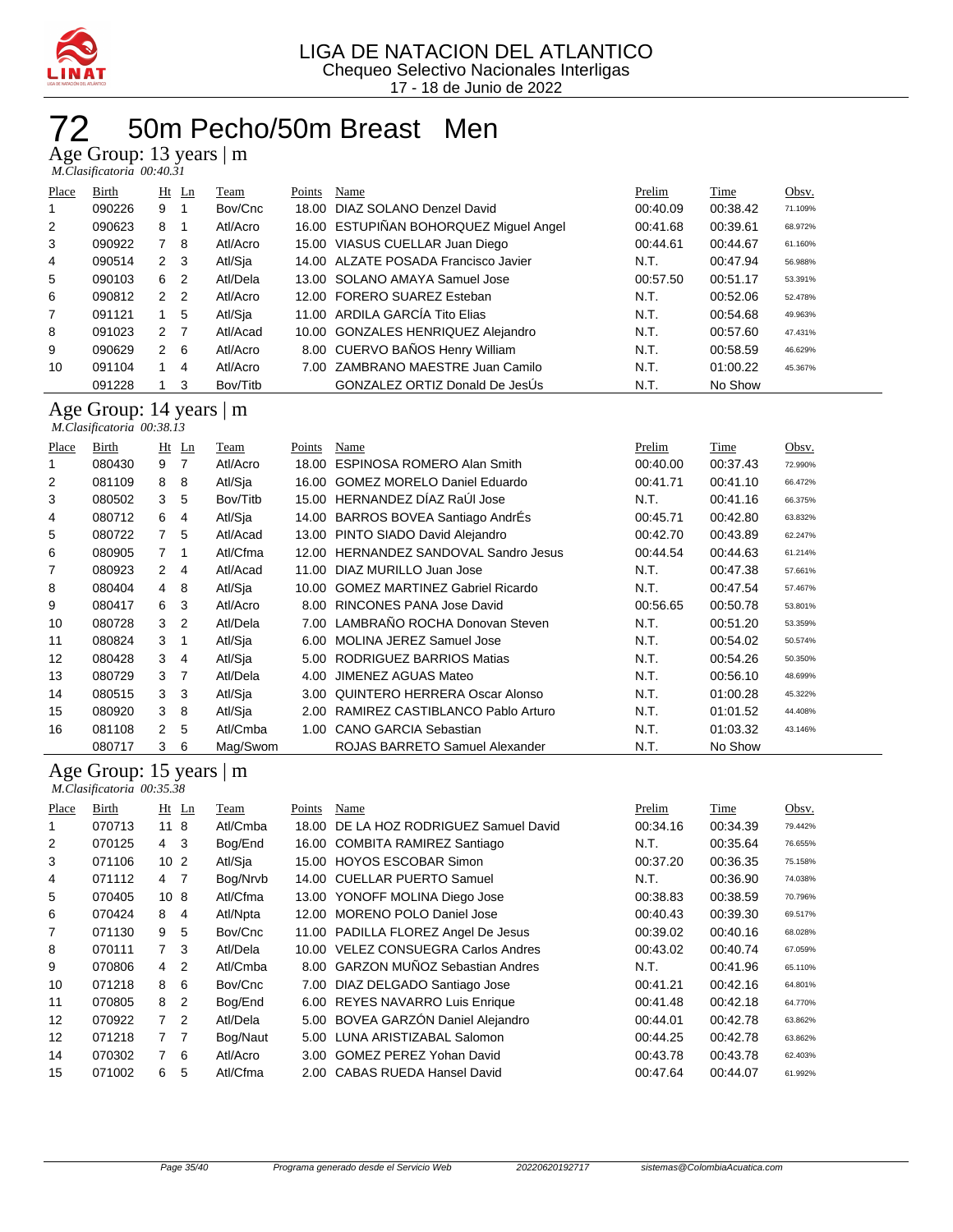

| Chequeo Selectivo Nacionales Interligas<br>LINAT<br>17 - 18 de Junio de 2022 |                                                      |                                  |                                              |        |                                          |          |          |         |
|------------------------------------------------------------------------------|------------------------------------------------------|----------------------------------|----------------------------------------------|--------|------------------------------------------|----------|----------|---------|
|                                                                              | Continuing Event: 72                                 |                                  | 50m Pecho/50m Breast Age Group: 15 YEARS   M |        |                                          |          |          |         |
| 16                                                                           | 071128                                               | 4<br>$\mathbf{1}$                | Atl/Acad                                     |        | 1.00 CORREDOR VALDERRAMA Kevin Andres    | N.T.     | 00:45.12 | 60.550% |
| 17                                                                           | 070417                                               | 4<br>6                           | Bov/Titb                                     |        | ARIZA ARBOLEDA Haniel Camilo             | N.T.     | 00:46.06 | 59.314% |
|                                                                              | Age Group: 16 years   m<br>M.Clasificatoria 00:34.51 |                                  |                                              |        |                                          |          |          |         |
| Place                                                                        | Birth                                                | Ht Ln                            | Team                                         | Points | Name                                     | Prelim   | Time     | Obsv.   |
| 1                                                                            | 060207                                               | $112$                            | Mag/Swom                                     |        | 18.00 GALVIS GONZÁLEZ Carlos Ernesto     | 00:33.52 | 00:33.22 | 82.240% |
| 2                                                                            | 060415                                               | 111                              | Atl/Acad                                     |        | 16.00 LIZCANO GALINDO Cristian           | 00:33.73 | 00:34.21 | 79.860% |
| 3                                                                            | 061011                                               | 10 <sub>3</sub>                  | Atl/Cfma                                     |        | 15.00 CARDENAS RODRIGUEZ Angel David     | 00:37.02 | 00:36.46 | 74.931% |
| 4                                                                            | 061118                                               | 10 <sub>1</sub>                  | Atl/Cfma                                     |        | 14.00 FONTALVO OCHOA Juan David          | 00:38.19 | 00:38.21 | 71.500% |
| 5                                                                            | 060913                                               | $\overline{4}$<br>4              | Atl/Acro                                     |        | 13.00 LEWINNEK BARCASNEGRAS Karl Peter   | N.T.     | 00:38.91 | 70.213% |
| 6                                                                            | 060109                                               | $\overline{7}$<br>$\overline{4}$ | Bov/Cnc                                      |        | 12.00 CORTES CASTILLO Carlos Miguel      | 00:42.30 | 00:40.33 | 67.741% |
| 7                                                                            | 060724                                               | 8<br>7                           | Bov/Cnc                                      |        | 11.00 JULIO PATERNINA Juan Jose          | 00:41.63 | 00:40.75 | 67.043% |
| 8                                                                            | 061120                                               | 5<br>8                           | Atl/Cfma                                     |        | 10.00 ALVAREZ ESPANA Frank Anthony       | 00:40.96 | 00:42.03 | 65.001% |
| 9                                                                            | 060222                                               | 1<br>5                           | Bov/Cnc                                      |        | 8.00 GOEZ DURANGO Samuel Aaron           | N.T.     | 00:44.98 | 60.738% |
| 10                                                                           | 061110                                               | 5<br>4                           | Atl/Cmba                                     |        | 7.00 CAMPO AGAMEZ Jorge Alberto          | N.T.     | 00:52.23 | 52.307% |
| 11                                                                           | 060718                                               | 5<br>8                           | Bov/Titb                                     |        | 6.00 CUELLAR BERDUGO Felipe              | N.T.     | 00:54.44 | 50.184% |
|                                                                              | 060910                                               | 8<br>3                           | Bog/End                                      |        | HERNANDEZ SANTANA Juan Pablo             | 00:41.13 | No Show  |         |
|                                                                              | M.Clasificatoria 00:33.44                            |                                  | Age Group: Jb 17y-18y   m                    |        |                                          |          |          |         |
| Place                                                                        | Birth                                                | Ht Ln                            | Team                                         | Points | Name                                     | Prelim   | Time     | Obsv.   |
| 1                                                                            | 040206                                               | 11 <sub>7</sub>                  | Bov/Titb                                     |        | 18.00 CORTINA BELENO Naffer Santiago     | 00:33.55 | 00:34.10 | 80.117% |
| 2                                                                            | 041217                                               | 11 <sub>3</sub>                  | Atl/Acad                                     |        | 16.00 VIZCAINO OLIVEROS Sebastian Moises | 00:33.11 | 00:35.18 | 77.658% |
| 3                                                                            | 041227                                               | 10 <sub>5</sub>                  | Atl/Acro                                     |        | 15.00 TRILLOS HOYOS Harry Jesus          | 00:36.33 | 00:35.40 | 77.175% |
| 4                                                                            | 040227                                               | 10 <sub>4</sub>                  | Atl/Bdva                                     |        | 14.00 ARIZA HERRERA Ruben Jaime          | 00:35.41 | 00:36.44 | 74.973% |
| 5                                                                            | 050810                                               | 10 <sub>6</sub>                  | Bog/Nrvb                                     |        | 13.00 CUELLAR PUERTO Leonel              | 00:37.11 | 00:36.46 | 74.931% |
| 6                                                                            | 041125                                               | 10 <sub>7</sub>                  | Atl/Cfma                                     |        | 12.00 MORRON MOLINA Matthew Said         | 00:37.88 | 00:37.15 | 73.540% |
| 7                                                                            | 050501                                               | $\overline{4}$<br>9              | Mag/Swom                                     |        | 11.00 HERNANDEZ ROJAS Jose Angel         | 00:38.96 | 00:38.01 | 71.876% |
| 8                                                                            | 051229                                               | 9<br>6                           | Atl/Acro                                     |        | 10.00 GARAVITO TANO Julio Cesar          | 00:39.71 | 00:38.30 | 71.332% |
| 9                                                                            | 051018                                               | 5<br>6                           | Atl/Dela                                     |        | 8.00 COVA CASTAÑEDA Luis Angel           | N.T.     | 00:39.63 | 68.938% |
| 10                                                                           | 040528                                               | 9<br>$\overline{2}$              | Mag/Swom                                     |        | 7.00 PARDO MONTERO Guillermo Alexander   | 00:39.77 | 00:40.78 | 66.994% |
| 11                                                                           | 051226                                               | 5<br>7                           | Atl/Cmba                                     |        | 6.00 MARTÍNEZ MARQUEZ Juan Pablo         | N.T.     | 00:41.91 | 65.187% |
| 12                                                                           | 050312                                               | 5<br>3                           | Bov/Cnc                                      |        | 5.00 RAMIREZ MOTAVITA Miguel Angel       | N.T.     | 00:45.20 | 60.442% |
| 13                                                                           | 051202                                               | 6<br>6                           | Atl/Dela                                     |        | 4.00 FLORIAN ONORO Luis Angel            | 00:56.87 | 00:52.28 | 52.257% |

#### Age Group: Mayores | m

|                | M.Clasificatoria 00:31.70 |                     |          |                                        |          |          |         |  |  |  |  |  |  |
|----------------|---------------------------|---------------------|----------|----------------------------------------|----------|----------|---------|--|--|--|--|--|--|
| Place          | Birth                     | $Ht$ Ln             | Team     | Name<br>Points                         | Prelim   | Time     | Obsv.   |  |  |  |  |  |  |
| $\mathbf{1}$   | 011116                    | 114                 | Bog/End  | 18.00 SICUARIZA TAMAYO Diego Alejandro | 00:32.47 | 00:32.88 | 83.090% |  |  |  |  |  |  |
| 2              | 021020                    | 11 5                | Atl/Acad | 16.00 DIAZ MURILLO Jose Miquel         | 00:32.89 | 00:33.30 | 82.042% |  |  |  |  |  |  |
| 3              | 000408                    | 11 6                | Atl/Acad | 15.00 HERRERA VERGARA Esteban David    | 00:33.48 | 00:33.45 | 81.674% |  |  |  |  |  |  |
| 4              | 030303                    | 5<br>$\overline{4}$ | Atl/Acro | 14.00 VELEZ MOLINA Bryant Jose         | N.T.     | 00:33.73 | 80.996% |  |  |  |  |  |  |
| 5              | 021126                    | - 8<br>6            | Bov/Enap | 13.00 DE LAS SALAS DE LA ROSA Isaias   | N.T.     | 00:38.86 | 70.304% |  |  |  |  |  |  |
| 6              | 030725                    | 9<br>- 3            | Bov/Uctg | 12.00 AGUILAR TORRES Gabriel Felipe    | 00:39.18 | 00:39.10 | 69.872% |  |  |  |  |  |  |
| $\overline{7}$ | 030918                    | -5<br>5             | Atl/Acad | 11.00 ARCE Elias                       | N.T.     | 00:39.67 | 68.868% |  |  |  |  |  |  |
| 8              | 030702                    | 9<br>-8             | Atl/Acad | 10.00 ROPAIN PEDRAZA Juan Manuel       | 00:40.41 | 00:40.50 | 67.457% |  |  |  |  |  |  |
| 9              | 840106                    | $\overline{7}$<br>6 | Atl/Acro | 8.00 MOLINA SEQUEDA Moises Leonardo    | N.T.     | 00:58.34 | 46.829% |  |  |  |  |  |  |
| 10             | 010101                    | 6                   | Atl/Cmba | 7.00 MARTINEZ VERGARA Vairon Miquel    | N.T.     | 01:05.97 | 41.413% |  |  |  |  |  |  |

051019 5 2 Atl/Cfma ACEVEDO TOBON Francisco N.T. No Show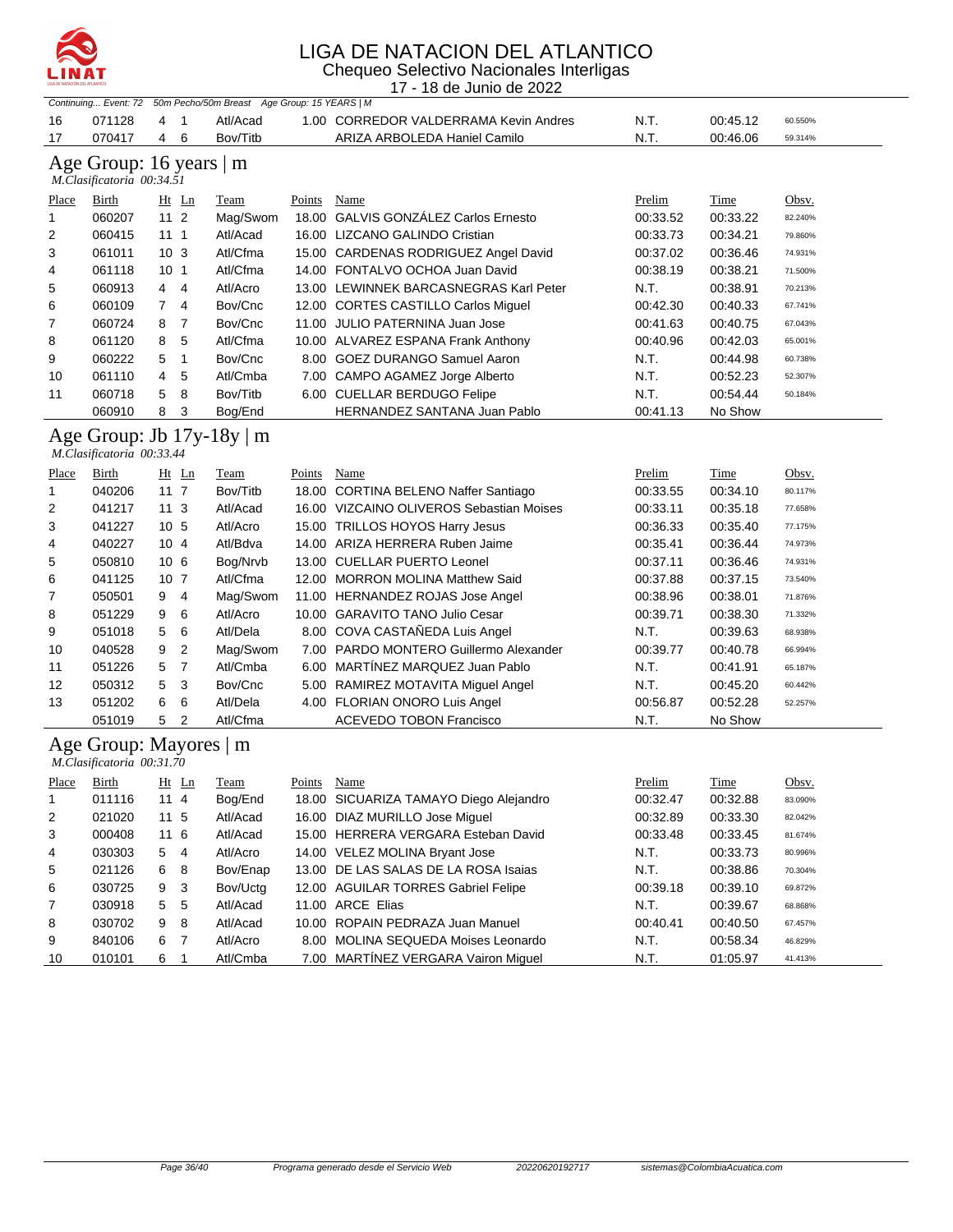

### 74 100m Mariposa/100m Fly Men

Age Group: 12 years | m

| Place | Birth  | Ht | Ln | Team     | Points | Name                                 | Prelim   | Time     | <u>Obsv.</u> |
|-------|--------|----|----|----------|--------|--------------------------------------|----------|----------|--------------|
|       | 100604 |    |    | Atl/Acro |        | 18.00 PEDROZA BLANCO Carlos Daniel   | 01:27.60 | 01:27.56 | 60.473%      |
|       | 100115 |    |    | Atl/Cmba |        | 16.00 GUERRA BALDOVINO Emiliano Jose | 01:38.40 | 01:32.97 | 56.954%      |
|       | 100222 |    |    | Atl/Dela |        | 15.00 CANTILLO CABARCAS Julian Samir | 01:31.62 | 01:37.23 | 54.459%      |

## 75 100m Mariposa/100m Fly Women

Age Group: 13 years | f  *M.Clasificatoria 01:33.16* 

| Place | Birth                                                                 |     | $Ht$ Ln        | Team     | Points | Name                               | Prelim   | Time     | Obsv.   |  |  |  |  |
|-------|-----------------------------------------------------------------------|-----|----------------|----------|--------|------------------------------------|----------|----------|---------|--|--|--|--|
|       | 090508                                                                |     | $\overline{2}$ | Bog/End  | 18.00  | ALVARADO MACIAS Isabella           | N.T.     | 01:34.52 | 63.436% |  |  |  |  |
|       | Age Group: 15 years $ f $<br>M.Clasificatoria 01:18.95                |     |                |          |        |                                    |          |          |         |  |  |  |  |
| Place | Obsv.<br>Birth<br>$Ht$ Ln<br>Name<br>Prelim<br>Time<br>Team<br>Points |     |                |          |        |                                    |          |          |         |  |  |  |  |
|       | 071003                                                                | 1 6 |                | Atl/Dela | 18.00  | GONZÁLEZ DAVILA Natalia Sofia      | N.T.     | 01:30.28 | 66.416% |  |  |  |  |
| 2     | 070112                                                                |     | 3              | Mag/Swom |        | 16.00 ESTOR SOTO Jesica Alejandra  | N.T.     | 01:35.58 | 62.733% |  |  |  |  |
|       | Age Group: Jb $16y-17y \mid f$<br>M.Clasificatoria 01:14.60           |     |                |          |        |                                    |          |          |         |  |  |  |  |
| Place | Birth                                                                 |     | $Ht$ Ln        | Team     | Points | Name                               | Prelim   | Time     | Obsv.   |  |  |  |  |
|       | 050727                                                                |     | 4              | Bog/End  |        | 18.00 LESMES MONTES Sofia          | 01:02.21 | 01:05.24 | 91.907% |  |  |  |  |
|       | Age Group: Mayores   f<br>M.Clasificatoria 01:13.34                   |     |                |          |        |                                    |          |          |         |  |  |  |  |
| Place | Birth                                                                 |     | $Ht$ Ln        | Team     | Points | Name                               | Prelim   | Time     | Obsv.   |  |  |  |  |
|       | 000512                                                                |     | 5              | Atl/Acad |        | <b>GARCIA RIPOLL Laura Vanessa</b> | 01:13.34 | No Show  |         |  |  |  |  |
|       |                                                                       |     |                |          |        |                                    |          |          |         |  |  |  |  |

## 76 100m Mariposa/100m Fly Men

Age Group: 13 years | m  *M.Clasificatoria 01:14.47* 

| Place                                                | Birth                                                |                      | $Ht$ Ln | <b>Team</b> | <b>Points</b> | Name                                  | Prelim   | <u>Time</u> | Obsv.   |  |  |
|------------------------------------------------------|------------------------------------------------------|----------------------|---------|-------------|---------------|---------------------------------------|----------|-------------|---------|--|--|
| 1                                                    | 090304                                               | $\mathbf{2}^{\circ}$ | 4       | Atl/Acad    | 18.00         | LIZCANO GALINDO Camilo                | 01:21.05 | 01:20.36    | 65.891% |  |  |
| 2                                                    | 090120                                               | $\mathbf{2}$         | 3       | Atl/Cmba    | 16.00         | <b>ACOSTA QUINTERO Angel Daniel</b>   | 01:28.42 | 01:22.81    | 63.942% |  |  |
| 3                                                    | 090626                                               |                      | 3       | Bog/End     |               | 15.00 CRUZ ARAGON Emmanuel            | N.T.     | 01:40.26    | 52.813% |  |  |
| Age Group: 14 years   m<br>M.Clasificatoria 01:12.26 |                                                      |                      |         |             |               |                                       |          |             |         |  |  |
| Place                                                | Birth                                                |                      | $Ht$ Ln | Team        | Points        | Name                                  | Prelim   | Time        | Obsv.   |  |  |
| 1                                                    | 080122                                               | 4                    | - 7     | Atl/Acro    | 18.00         | ALSINA YEPES Thomas Santiago          | 01:06.43 | 01:05.22    | 81.187% |  |  |
| 2                                                    | 080417                                               | 3                    | - 7     | Atl/Npta    | 16.00         | <b>BENAVIDES GRANADOS Jhese David</b> | 01:13.98 | 01:09.50    | 76.187% |  |  |
| 3                                                    | 080208                                               | 1                    | 5       | Atl/Sja     | 15.00         | <b>ORTIZ NADER Samuel</b>             | N.T.     | 01:41.12    | 52.364% |  |  |
| 4                                                    | 080712                                               | $\overline{2}$       | 2       | Atl/Sja     | 14.00         | BARROS BOVEA Santiago AndrEs          | 01:43.24 | 01:42.16    | 51.830% |  |  |
|                                                      | 080604                                               | $\mathbf{2}^{\circ}$ | - 6     | Atl/Cmba    |               | CARRILLO MARTÍNEZ Santiago            | 01:28.67 | No Show     |         |  |  |
|                                                      | Age Group: 15 years   m<br>M.Clasificatoria 01:07.77 |                      |         |             |               |                                       |          |             |         |  |  |
| Place                                                | Birth                                                |                      | $Ht$ Ln | Team        | Points        | Name                                  | Prelim   | Time        | Obsv.   |  |  |
| 1                                                    | 070531                                               | $\overline{4}$       | -8      | Atl/Cmba    | 18.00         | JUVINAO ARAGON Felipe Alfonso         | 01:07.80 | 01:06.14    | 80.057% |  |  |
| 2                                                    | 071112                                               | 3                    | 4       | Bog/Nrvb    | 16.00         | <b>CUELLAR PUERTO Samuel</b>          | 01:08.75 | 01:07.75    | 78.155% |  |  |
| 3                                                    | 070929                                               | 3                    | 3       | Bog/End     |               | 15.00 CASTIBLANCO CASTELLANOS Johan   | 01:11.15 | 01:09.49    | 76.198% |  |  |

4 070803 3 8 Atl/Cfma 14.00 ROMULO MOLINA Sergio David 01:17.36 01:19.77 66.378%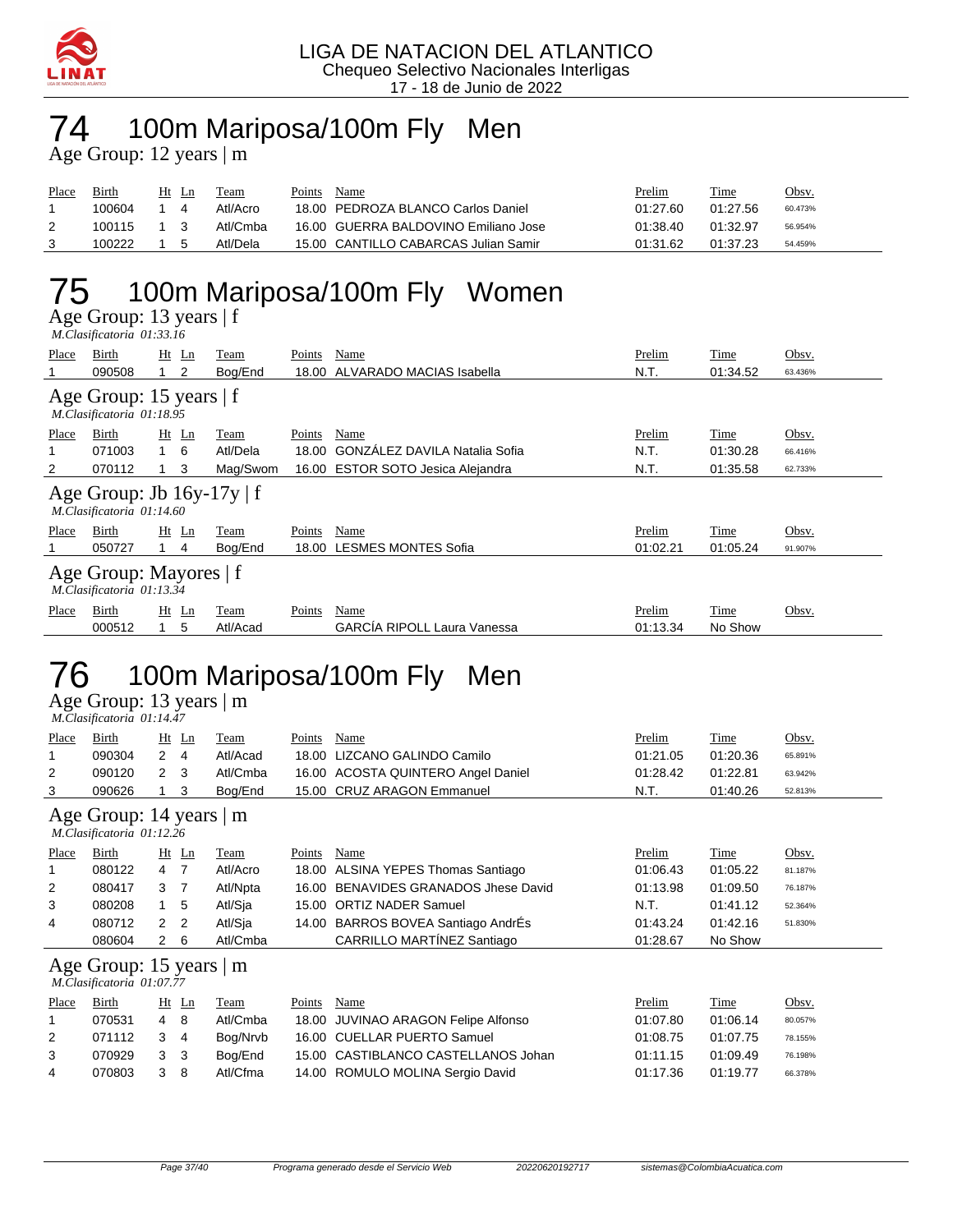

Chequeo Selectivo Nacionales Interligas 17 - 18 de Junio de 2022

|                                                             |                                                   |              |                | Continuing Event: 76 100m Mariposa/100m Fly Age Group: 15 YEARS   M |               |                                        |          |          |         |  |  |  |
|-------------------------------------------------------------|---------------------------------------------------|--------------|----------------|---------------------------------------------------------------------|---------------|----------------------------------------|----------|----------|---------|--|--|--|
| 5                                                           | 071218                                            | 2            | 5              | Bov/Cnc                                                             |               | 13.00 DIAZ DELGADO Santiago Jose       | 01:25.02 | 01:22.57 | 64.127% |  |  |  |
| 6                                                           | 071106                                            | $\mathbf{1}$ | 4              | Atl/Sja                                                             |               | 12.00 HOYOS ESCOBAR Simon              | N.T.     | 01:34.32 | 56.139% |  |  |  |
| Age Group: 16 years $ m $<br>M.Clasificatoria 01:03.28      |                                                   |              |                |                                                                     |               |                                        |          |          |         |  |  |  |
| Place                                                       | Birth                                             |              | $Ht$ Ln        | Team                                                                | Points        | Name                                   | Prelim   | Time     | Obsv.   |  |  |  |
|                                                             | 060801                                            | 4            | $\overline{4}$ | Cun/Pvcc                                                            | 18.00         | RODRIGUEZ DAVILA Juan AndrÉs           | 01:02.86 | 01:02.38 | 84.883% |  |  |  |
| Age Group: Jb $17y-18y \mid m$<br>M.Clasificatoria 01:02.13 |                                                   |              |                |                                                                     |               |                                        |          |          |         |  |  |  |
| Place                                                       | Birth                                             |              | $Ht$ Ln        | <b>Team</b>                                                         | <b>Points</b> | Name                                   | Prelim   | Time     | Obsv.   |  |  |  |
| 1                                                           | 050924                                            | 5            | 3              | Bog/End                                                             | 18.00         | <b>GALINDO CABALLERO Tomas</b>         | 00:58.18 | 00:59.99 | 88.265% |  |  |  |
| 2                                                           | 051228                                            | 5            | 1              | Bog/End                                                             |               | 16.00 CORDOBA ORDOÑEZ Wilson Steven    | 01:01.89 | 01:00.15 | 88.030% |  |  |  |
| 3                                                           | 050311                                            | 5            | 6              | Bog/End                                                             |               | 15.00 QUINTERO OBANDO Nicholas Andrew  | 00:58.98 | 01:00.71 | 87.218% |  |  |  |
| 4                                                           | 050915                                            | 5            | 7              | Ant/Hura                                                            |               | 14.00 NARVAEZ OQUENDO Dayarzon Enrique | 01:01.20 | 01:01.28 | 86.407% |  |  |  |
| 5                                                           | 050402                                            | 4            | 6              | Atl/Acro                                                            |               | 13.00 ORTIZ LINAN Camilo AndrÉs        | 01:05.01 | 01:03.92 | 82.838% |  |  |  |
| 6                                                           | 040506                                            | 2            | $\overline{1}$ | Bov/Enap                                                            |               | 12.00 AFANADOR GOMEZ Juan Pablo        | N.T.     | 01:04.26 | 82.400% |  |  |  |
| 7                                                           | 040806                                            | 4            | $\overline{2}$ | Bog/Comp                                                            |               | 11.00 GUARNIZO LARA Santiago           | 01:06.39 | 01:05.10 | 81.336% |  |  |  |
| 8                                                           | 040623                                            | 4            | 3              | Bog/Cols                                                            |               | 10.00 RODRIGUEZ RODRIGUEZ Sergio       | 01:04.64 | 01:05.34 | 81.038% |  |  |  |
| 9                                                           | 040610                                            | 4            | 5              | Bog/Comp                                                            |               | 8.00 ARIZA RODRIGUEZ Carlos Santiago   | 01:04.46 | 01:06.64 | 79.457% |  |  |  |
| 10                                                          | 050625                                            | 4            | 1              | Atl/Acro                                                            |               | 7.00 HERAZO ZAMBRANO Julian David      | 01:06.95 | 01:07.15 | 78.853% |  |  |  |
| 11                                                          | 040926                                            | 5            | 2              | Bov/Enap                                                            |               | 6.00 OSORIO CASTAÑEDA Julian David     | 01:00.84 | 01:07.53 | 78.410% |  |  |  |
| 12                                                          | 041020                                            | 3            | $\overline{2}$ | Atl/Dela                                                            |               | 5.00 OBREGON OLMOS Daniel Jose         | 01:13.25 | 01:09.26 | 76.451% |  |  |  |
| 13                                                          | 050810                                            | 3            | 5              | Bog/Nrvb                                                            |               | 4.00 CUELLAR PUERTO Leonel             | 01:09.60 | 01:10.68 | 74.915% |  |  |  |
|                                                             | Age Group: Mayores  <br>M.Clasificatoria 00:59.51 |              |                | m                                                                   |               |                                        |          |          |         |  |  |  |
| Place                                                       | Birth                                             |              | $Ht$ Ln        | Team                                                                | Points        | Name                                   | Prelim   | Time     | Obsv.   |  |  |  |
| 1                                                           | 980730                                            | 5            | 4              | Bog/End                                                             | 18.00         | MEDINA RINCON Rafael AndrÉs            | 00:57.06 | 00:58.82 | 90.020% |  |  |  |
| 2                                                           | 030515                                            | 5            | 5              | Atl/Acro                                                            |               | 16.00 GUTIERREZ URREGO Juan Jose       | 00:57.91 | 00:59.02 | 89.715% |  |  |  |
| 3                                                           | 991018                                            | 5            | 8              | Bov/Enap                                                            |               | 15.00 CASTAÑO MONROY Diego Alejandro   | 01:02.57 | 01:05.90 | 80.349% |  |  |  |
| 4                                                           | 010828                                            | 3            | 6              | Mag/Swom                                                            | 14.00         | JIMENEZ BOLIVAR Rafael Eduardo         | 01:11.45 | 01:14.96 | 70.638% |  |  |  |
| 5                                                           | 030729                                            | 3            | $\mathbf 1$    | Bog/Naut                                                            |               | 13.00 GOMEZ HERNANDEZ Johan Andrey     | 01:16.34 | 01:15.01 | 70.591% |  |  |  |
| 6                                                           | 960402                                            | 2            | 7              | Atl/Cmba                                                            |               | 12.00 PALMA DE MOYA Cristian David     | N.T.     | 01:18.51 | 67.444% |  |  |  |
|                                                             |                                                   |              |                |                                                                     |               |                                        |          |          |         |  |  |  |

#### 77 800m Libre/800m Free Women

Age Group: 11 years | f

| Place | Birth  | Ht | eam      | Points | Name                     | <u>Prelim</u> | 1 <sub>me</sub> | Obsv.   |
|-------|--------|----|----------|--------|--------------------------|---------------|-----------------|---------|
|       | 110307 |    | Mag/Swom | 18.00  | TUIRAN RESTREPO Isabella | 15:55.26      | 14:40.12        | 59.326% |

### 79 800m Libre/800m Free Women

Age Group: 13 years | f

 *M.Clasificatoria 11:56.30* 

| Place | Birth  | Ht Ln | Team     | Points | Name                              | <u>Prelim</u> | Time     | Obsv.   |
|-------|--------|-------|----------|--------|-----------------------------------|---------------|----------|---------|
|       | 090131 | 2 3   | Bov/Cnc  |        | 18.00 CABRERA RICO Ana Carolina   | 11:57.73      | 12:06.98 | 71.823% |
| 2     | 090129 |       | Atl/Acro |        | 16.00 GOMEZ PEREZ Rashel Carolina | N.T.          | 13:42.71 | 63.466% |
|       | 090615 | 2 2   | Maq/Swom |        | 15.00 HERRAN CALDERON Maria Jose  | 15:16.14      | 13:45.64 | 63.241% |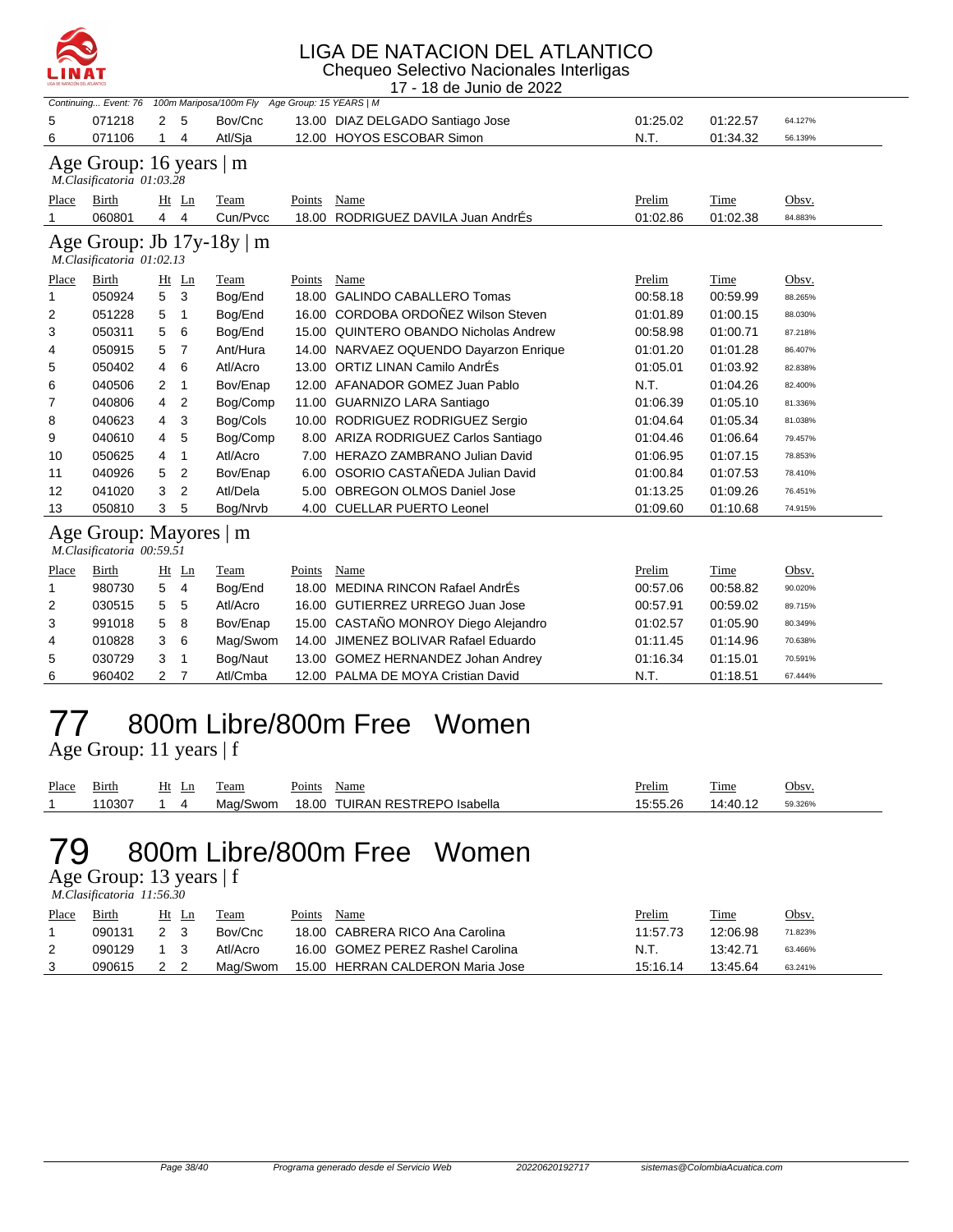

### 79 800m Libre/800m Free Women

Age Group: 14 years | f  *M.Clasificatoria 11:03.53* 

| Place                                                       | Birth  | $Ht$ Ln        | Team     | Points | Name                                 | Prelim   | Time     | Obsv.   |  |  |  |
|-------------------------------------------------------------|--------|----------------|----------|--------|--------------------------------------|----------|----------|---------|--|--|--|
|                                                             | 080327 | 2<br>-4        | Atl/Acro | 18.00  | ARIAS PELAEZ Jelena Sofia            | 11:08.09 | 10:58.12 | 79.338% |  |  |  |
| 2                                                           | 080930 | 2<br>5         | Bog/End  |        | 16.00 ROMERO URREGO Sara Valentina   | 11:38.63 | 11:05.77 | 78.426% |  |  |  |
| Age Group: Jb $16y-17y \mid f$<br>M.Clasificatoria 10:14.92 |        |                |          |        |                                      |          |          |         |  |  |  |
| Place                                                       | Birth  | $Ht$ Ln        | Team     | Points | Name                                 | Prelim   | Time     | Obsv.   |  |  |  |
|                                                             | 050816 | 5              | Bog/End  |        | 18.00 ROZO GARCÍA Ana Sofia          | N.T.     | 10:36.21 | 82.070% |  |  |  |
| $\overline{2}$                                              | 061123 | $2\quad 6$     | Atl/Acad |        | 16.00 FUENMAYOR LOPEZ Luisa Fernanda | 12:44.56 | 12:48.91 | 67.907% |  |  |  |
| Age Group: Mayores   f<br>M.Clasificatoria 10:06.77         |        |                |          |        |                                      |          |          |         |  |  |  |
| Place                                                       | Birth  | Ht Ln          | Team     | Points | Name                                 | Prelim   | Time     | Obsv.   |  |  |  |
|                                                             | 980116 | -4             | Bog/End  | 18.00  | MOYA MANRIQUE Juanita Carolina       | N.T.     | 10:12.30 | 85.275% |  |  |  |
| 2                                                           | 950104 | 2 <sub>7</sub> | Atl/Acro |        | 16.00 OLIVERA SARMIENTO María Jose   | N.T.     | 12:01.21 | 72.398% |  |  |  |

#### 80 800m Libre/800m Free Men

Age Group: 13 years | m

| M.Clasificatoria 11:08.03 |  |
|---------------------------|--|
|---------------------------|--|

| Place                                                | Birth                                                            |                | $Ht$ Ln | Team     | Points | Name                                   | Prelim   | <b>Time</b> | Obsv.   |  |  |
|------------------------------------------------------|------------------------------------------------------------------|----------------|---------|----------|--------|----------------------------------------|----------|-------------|---------|--|--|
|                                                      | 090206                                                           | 3              |         | Atl/Acro | 18.00  | CRUECHE TRESPALACIOS Omar Enrique Mao  | 10:42.75 | 10:18.29    | 78.004% |  |  |
| $\overline{2}$                                       | 091216                                                           | $\mathbf{2}$   | 3       | Mag/Psm  |        | 16.00 SABINO BARROS Luis Angel         | 11:36.33 | 11:02.36    | 72.814% |  |  |
| 3                                                    | 090623                                                           | $\overline{1}$ | 7       | Atl/Acro |        | 15.00 ESTUPIÑAN BOHORQUEZ Miguel Angel | N.T.     | 11:07.87    | 72.213% |  |  |
| 4                                                    | 090302                                                           | 3              | 8       | Atl/Acro | 14.00  | LEWINNEK BARCASNEGRAS Michael          | 10:53.48 | 11:11.47    | 71.826% |  |  |
| 5                                                    | 090226                                                           | $\overline{2}$ | 6       | Bov/Cnc  | 13.00  | DIAZ SOLANO Denzel David               | 11:42.12 | 11:42.55    | 68.648% |  |  |
| 6                                                    | 090715                                                           |                |         | Atl/Acro | 12.00  | <b>GARCÍA JAIME Santiago</b>           | N.T.     | 11:53.34    | 67.610% |  |  |
| 7                                                    | 090922                                                           |                | 8       | Atl/Acro | 11.00  | VIASUS CUELLAR Juan Diego              | N.T.     | 12:17.89    | 65.361% |  |  |
| 8                                                    | 090430                                                           |                | 2       | Atl/Acro | 10.00  | MUJICA ALVARADO Josue Alexander        | N.T.     | 12:20.46    | 65.134% |  |  |
| Age Group: 14 years   m<br>M.Clasificatoria 10:17.95 |                                                                  |                |         |          |        |                                        |          |             |         |  |  |
| Place                                                | Birth                                                            |                | $Ht$ Ln | Team     | Points | Name                                   | Prelim   | Time        | Obsv.   |  |  |
|                                                      | 080901                                                           | $\mathbf{2}$   | -4      | Cun/Pvcc | 18.00  | ARANGO BOHORQUEZ Santiago              | 11:12.69 | 10:38.04    | 75.589% |  |  |
| 2                                                    | 080518                                                           | 1.             | 5       | Atl/Sja  |        | 16.00 PARRA ROA Juan Jose              | N.T.     | 10:45.27    | 74.742% |  |  |
| 3                                                    | 080908                                                           | $\mathbf{2}$   | 5       | Atl/Cmba | 15.00  | <b>TEJADA SARMIENTO Keyth Jesus</b>    | 11:18.13 | 11:06.66    | 72.344% |  |  |
| 4                                                    | 081109                                                           |                | 6       | Atl/Sja  | 14.00  | <b>GOMEZ MORELO Daniel Eduardo</b>     | N.T.     | 11:35.31    | 69.363% |  |  |
| 5                                                    | 081107                                                           |                | 3       | Atl/Sia  | 13.00  | ROJANO RETAMOZO Diego Andres           | N.T.     | 15:02.77    | 53.423% |  |  |
|                                                      | Age Group: 15 years<br>$\mathsf{m}$<br>M.Clasificatoria 09:52.03 |                |         |          |        |                                        |          |             |         |  |  |

| Place | Birth                         |     | Ht Ln          | Team     | Points | Name                                       | Prelim   | Time     | Obsv.   |  |  |  |
|-------|-------------------------------|-----|----------------|----------|--------|--------------------------------------------|----------|----------|---------|--|--|--|
|       | 070110                        | 3   | $\overline{2}$ | Atl/Acro |        | 18.00 ACOSTA BERDUGO Jesus Eduardo Antonio | 10:17.85 | 10:11.17 | 78.913% |  |  |  |
| 2     | 070713                        | 2 8 |                | Atl/Cmba |        | 16.00 DE LA HOZ RODRIGUEZ Samuel David     | N.T.     | 10:19.71 | 77.825% |  |  |  |
| 3     | 071130                        |     | 4              | Bov/Cnc  |        | 15.00 PADILLA FLOREZ Angel De Jesus        | N.T.     | 11:42.16 | 68.687% |  |  |  |
| 4     | 070302                        | 2 1 |                | Atl/Acro |        | 14.00 GOMEZ PEREZ Yohan David              | N.T.     | 13:12.01 | 60.894% |  |  |  |
|       | Age Group: 16 years $\vert$ m |     |                |          |        |                                            |          |          |         |  |  |  |

|       | M.Clasificatoria 09:48.07 |       |          |        |                                    |          |          |         |
|-------|---------------------------|-------|----------|--------|------------------------------------|----------|----------|---------|
| Place | Birth                     | Ht Ln | Team     | Points | Name                               | Prelim   | Time     | Obsv.   |
|       | 061010                    |       | Atl/Npta |        | 18.00 JAIMES MOLANO Samuel Augusto | 09:47.57 | 09:15.10 | 86.883% |